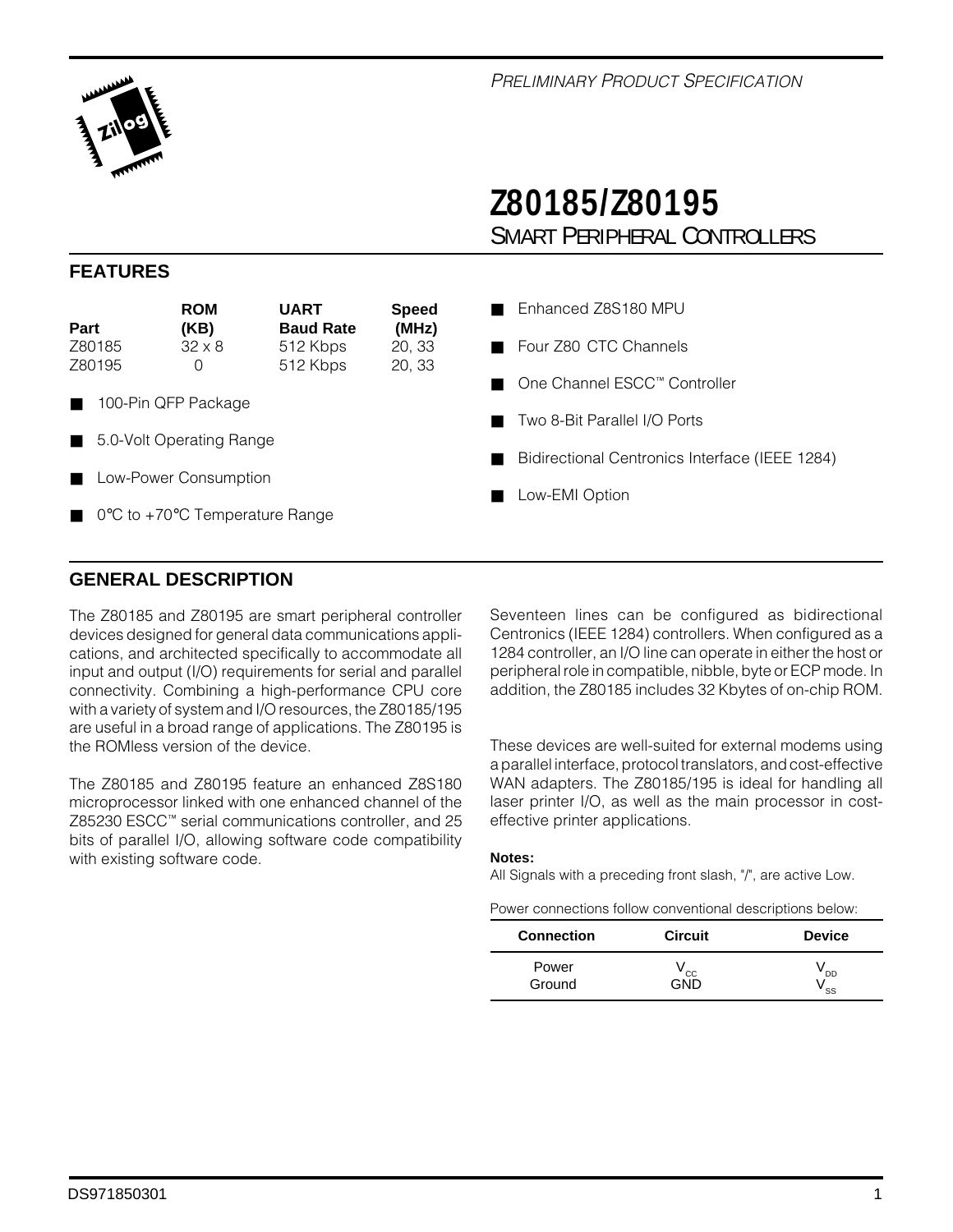### **TIMING DIAGRAMS** (Continued)



**Figure 1. Z80185/195 Functional Block Diagram**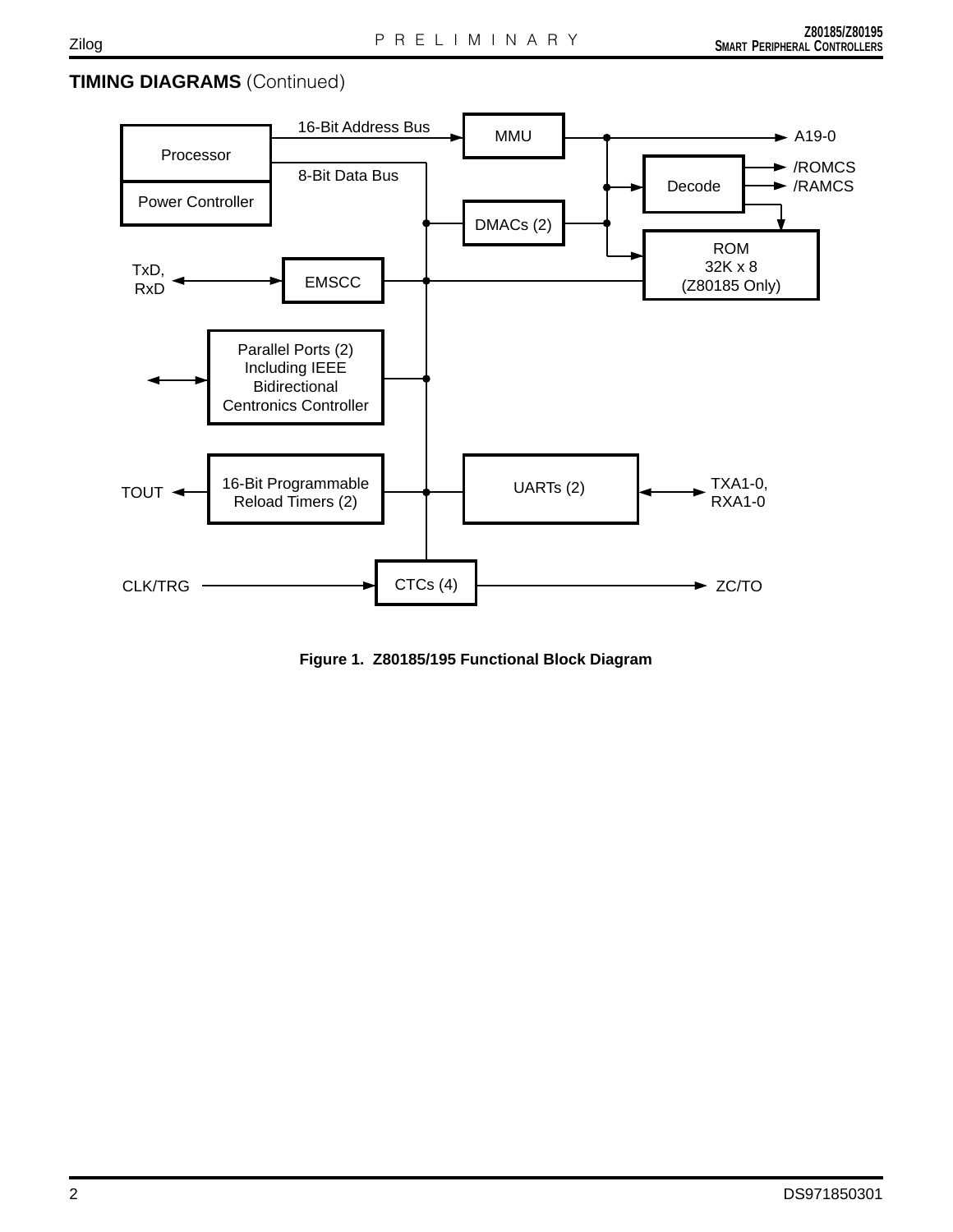## **PIN DESCRIPTION**



**Figure 2. 100-Pin QFP Pin Assignments**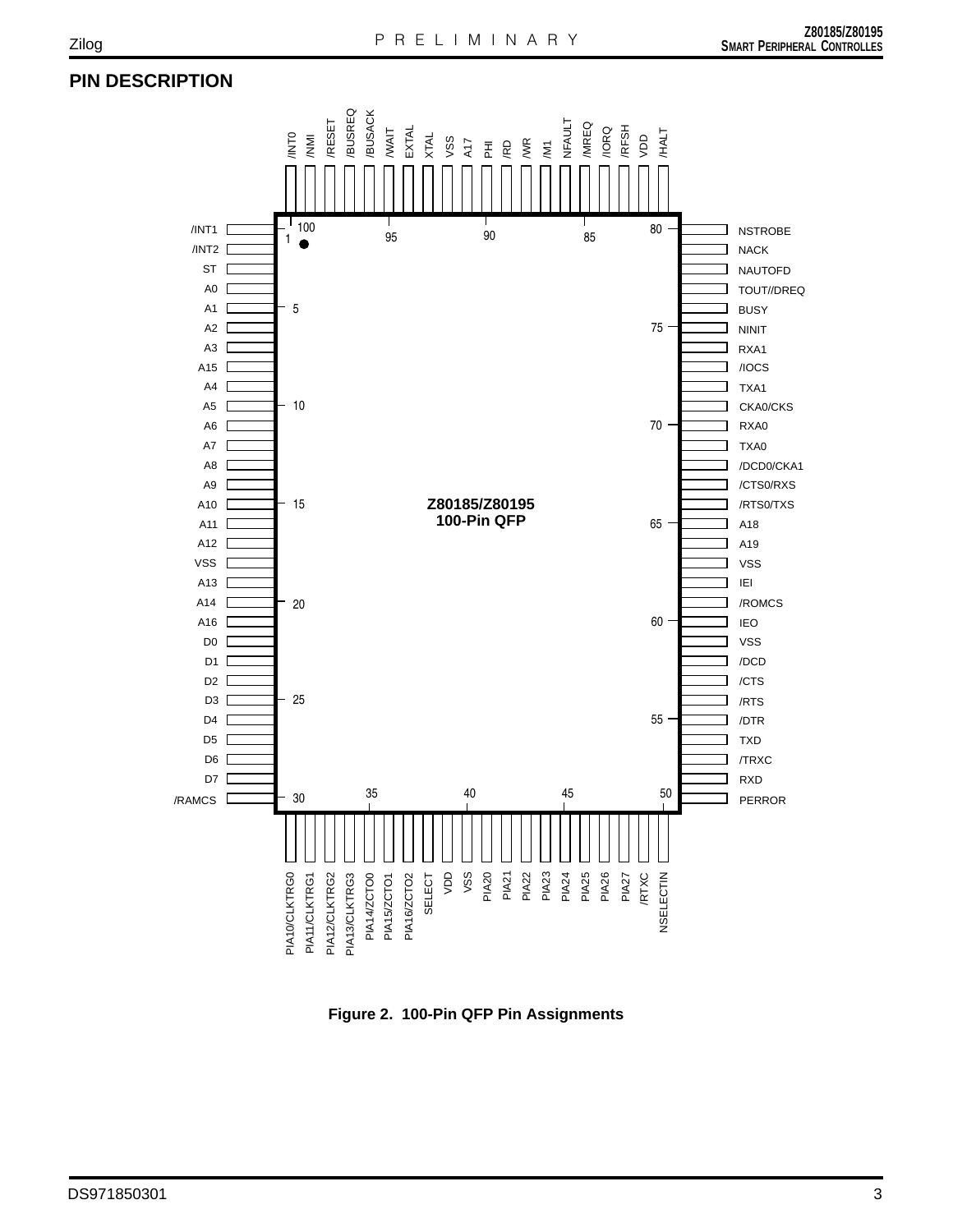#### **ABSOLUTE MAXIMUM RATINGS**

|                             | <b>Symbol Description</b> | Min    | Max           | Units       |
|-----------------------------|---------------------------|--------|---------------|-------------|
|                             | <b>Supply Voltage</b>     | $-0.3$ | $+7.0$        |             |
| $V_{\text{cc}}$             | Input Voltage             | $-0.3$ | $V_{cc}$ +0.3 |             |
| $\mathsf{T}_{\textsf{OPR}}$ | Operating Temp.           | O      | 70            | °C          |
| STG                         | Storage Temp.             | -55    | $+150$        | $^{\circ}C$ |

#### **Notes:**

Voltage on all pins with respect to GND. Permanent LSI damage may occur if maximum ratings are exceeded. Normal operation should be recommended operating conditions. If these conditions are exceeded, it could affect reliability of LSI.

#### **STANDARD TEST CONDITIONS**

The DC Characteristics and capacitance sections below apply for the following standard test conditions, unless otherwise noted. All voltages are referenced to GND (0V). Positive current flows into the referenced pin (Test Load).

Operating Temperature Range:  $S = 0^\circ C$  to 70 $\circ C$ 

Voltage Supply Range:

 $+4.5V \leq V_{cc} \leq +5.5V$ 

All AC parameters assume a load capacitance of 100 pF. Add 10 ns delay for each 50 pF increase in load up to a maximum of 150 pF for the data bus and 100 pF for address and control lines. AC timing measurements are referenced to 1.5 volts (except for clock, which is referenced to the 10% and 90% points). Maximum capacitive load for PHI is 125 pF. **Figure 3. Test Load Diagram**

Stresses greater than those listed under Absolute Maximum Ratings may cause permanent damage to the device. This is a stress rating only; operation of the device at any condition above those indicated in the operational sections of these specifications is not implied. Exposure to absolute maximum rating conditions for extended periods may affect device reliability.

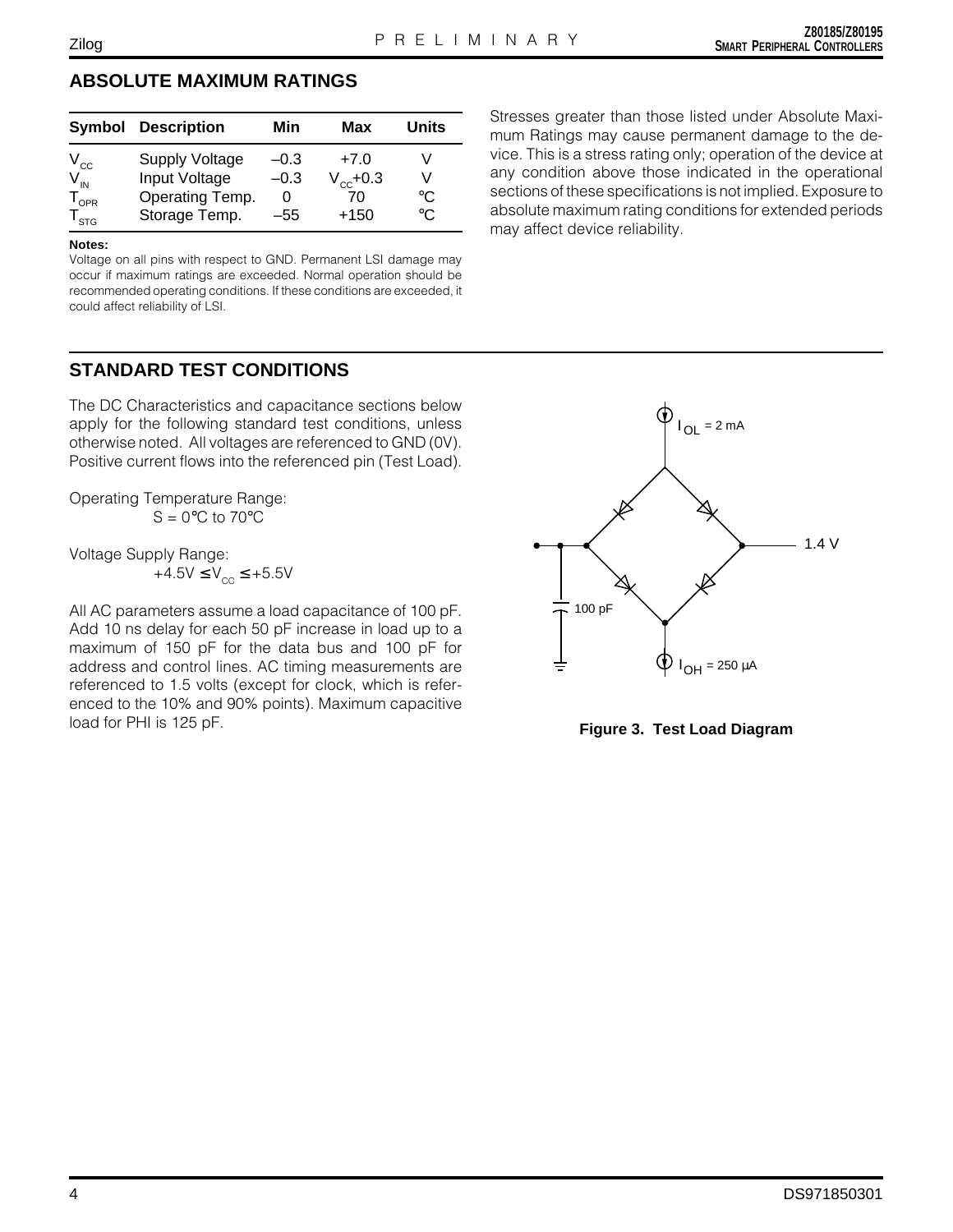# **DC CHARACTERISTICS**

 $V_{DD} = 5.0V \pm 10\%$ ,  $V_{SS} = 0V$  over specified temperature range, unless otherwise noted.

| <b>Symbol</b>              | Item                                                                   | <b>Condition</b>                          | Min. | Typ.     | Max.       | <b>Unit</b> |
|----------------------------|------------------------------------------------------------------------|-------------------------------------------|------|----------|------------|-------------|
| $\mathsf{V}_{\mathsf{IH}}$ | Input "H" Voltage                                                      | $\dagger$                                 |      |          |            | $\vee$      |
| $\mathsf{V}_{\mathsf{IL}}$ | Input "L" Voltage                                                      | $\ddagger$                                |      |          |            | $\vee$      |
| $V_{\text{OH}}$            | Output "H" Voltage                                                     | $\ddagger$                                |      |          |            | $\vee$      |
| $\overline{V}_{OL1}$       | Output "L" Voltage                                                     | $\dagger$                                 |      |          |            | $\vee$      |
| հ⊤                         | Input Leakage<br><b>Current All Inputs</b><br>Except XTAL, EXTAL       | $V_{IN} = 0.5$ to<br>$V_{\text{DD}}$ -0.5 |      |          | 1.0        | μA          |
| ╹┰                         | Tri-State Leakage<br>Current                                           | $V_{\text{IN}} = 0.5$ to<br>$V_{DD}$ -0.5 |      |          | 1.0        | μA          |
|                            | $V_{DD}$ Supply Current*<br>Normal Operation<br>For 5.0V:<br>For 5.0V: | $f = 20$ MHz<br>$f = 33$ MHz              |      | 60<br>68 | 120<br>132 | mA<br>mA    |
| $I_{\rm CC}$ <sup>*</sup>  | Power Dissipation*<br>System Stop Mode<br>For 5.0V:<br>For 5.0V:       | $f = 20$ MHz<br>$f = 33$ MHz              |      | 5<br>7   | 10<br>13   | mA<br>mA    |

**Notes:**

† See Class Reference Table

\*  $V_{\text{H}}$  min =  $V_{\text{DD}}$  –1.0V,  $V_{\text{II}}$  max = 0.8V (All output terminals are at no load.)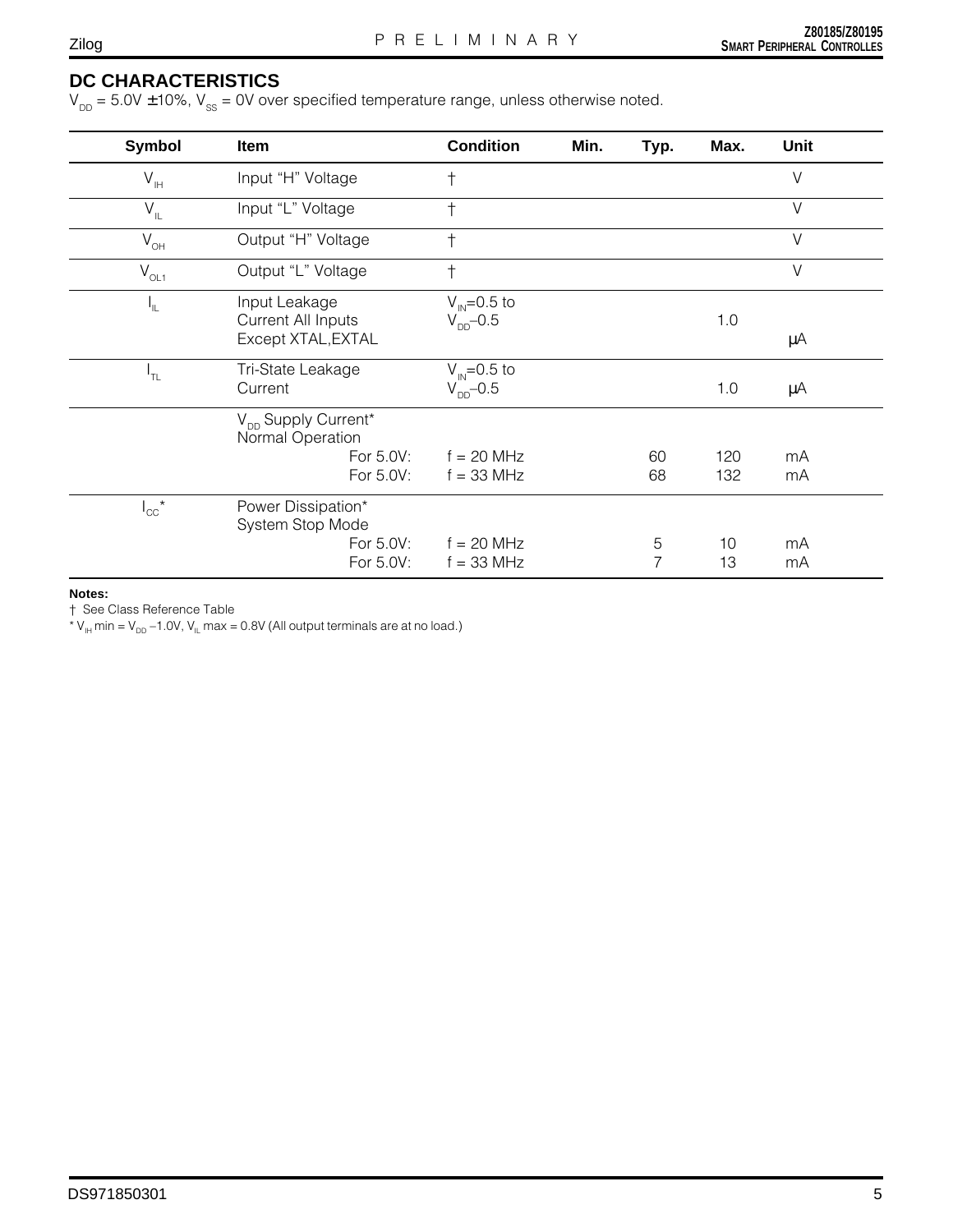### **TIMING DIAGRAMS**

Z8S180 MPU Timing



**Figure 4. CPU Timing** (Opcode Fetch Cycle, Memory Read/Write Cycle I/O Read/Write Cycle)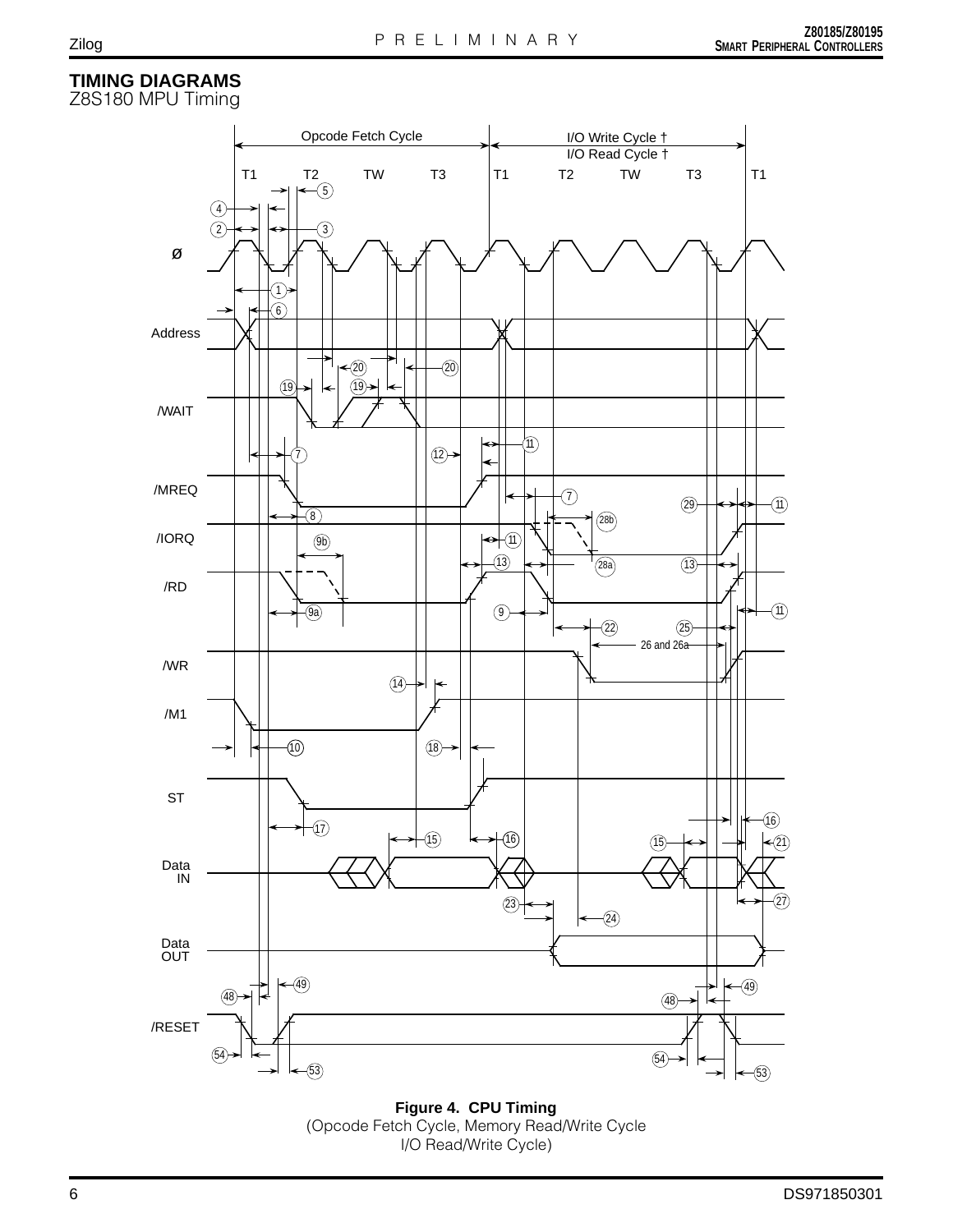# **TIMING DIAGRAMS** (Continued)



**Figure 5. CPU Timing** (/INT0 Acknowledge Cycle, Refresh Cycle, BUS RELEASE mode HALT mode, SLEEP mode, SYSTEM STOP mode)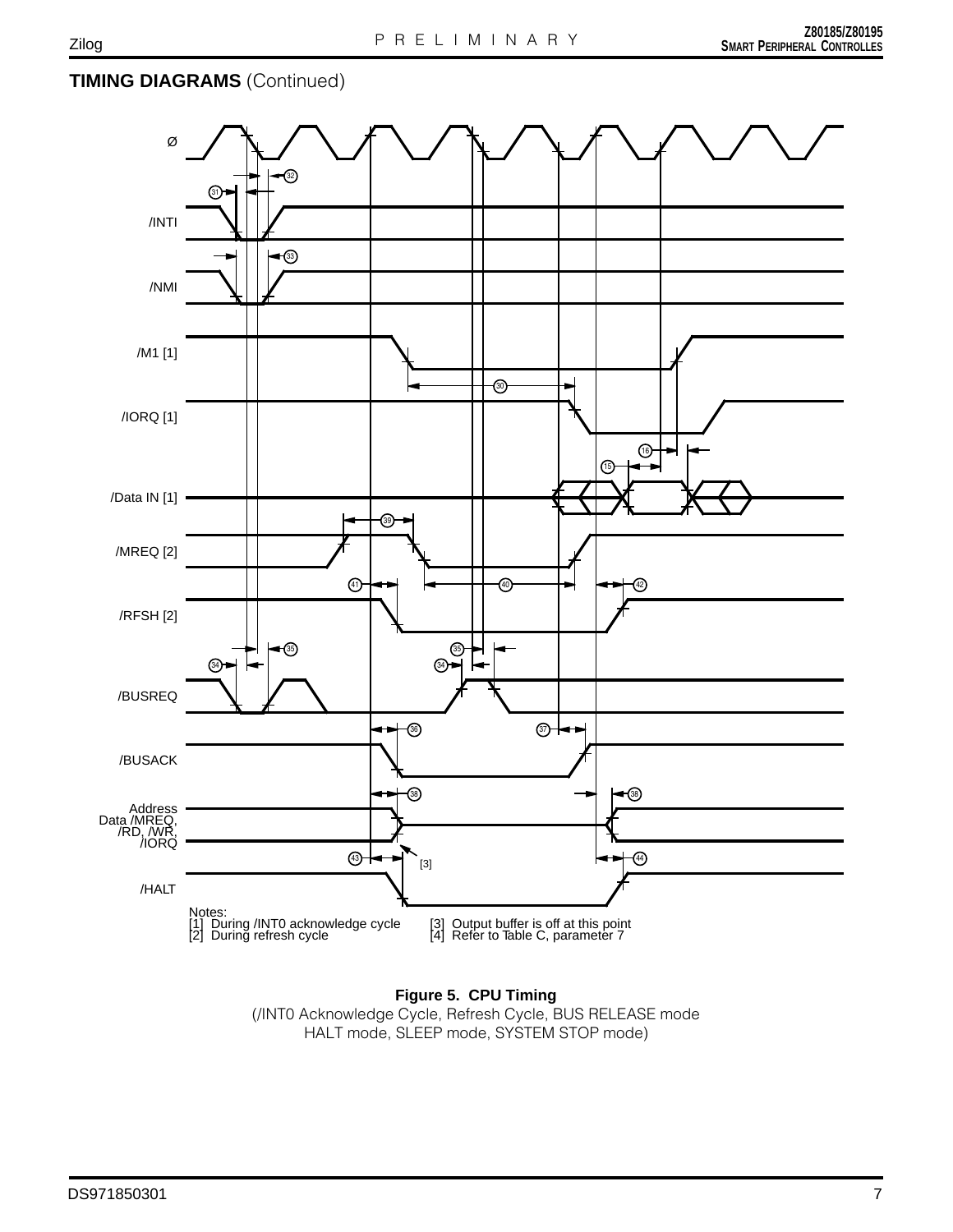





[1] tDRQS and tDRQH are specified for the rising edge of clock followed by T3.

[2] tDRQS and tDRQH are specified for the rising edge of clock.

[3] DMA cycle starts.

[4] CPU cycle starts.

**Figure 7. DMA Control Signals**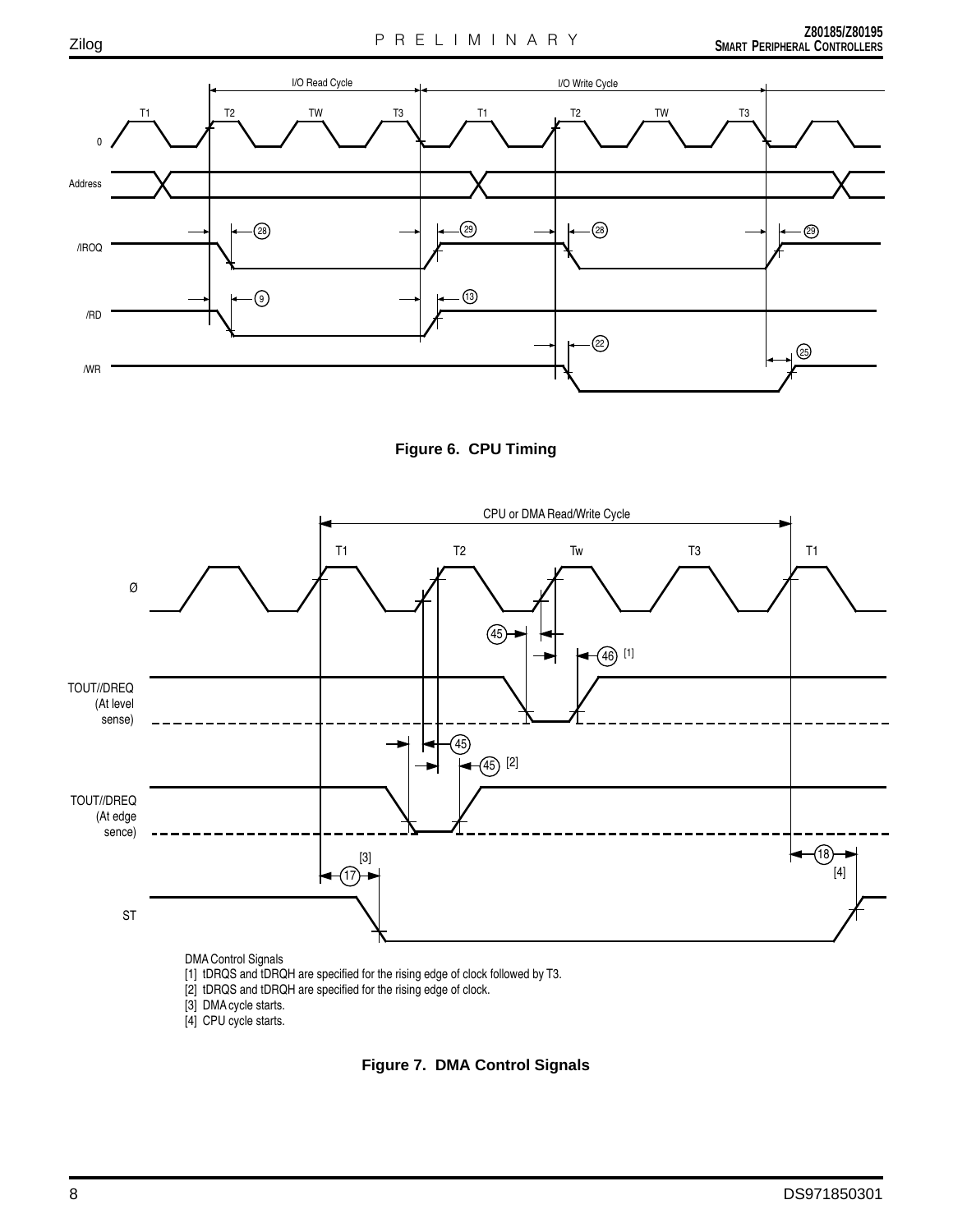# **TIMING DIAGRAMS** (Continued)



**Figure 8. Timer Output Timing**



**Figure 9. SLEEP Execution Cycle**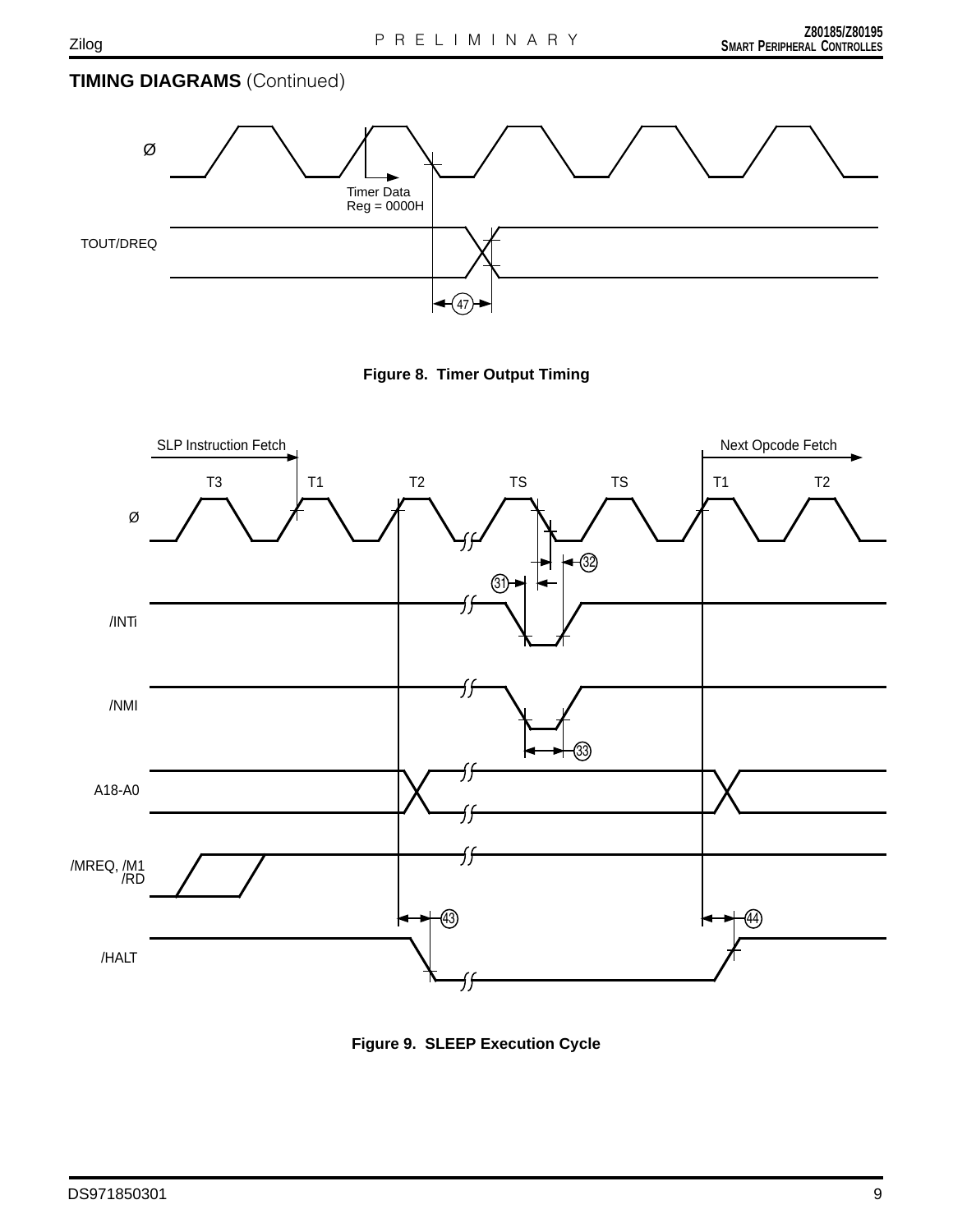

**Figure 10. CSI/O Receive/Transmit Timing**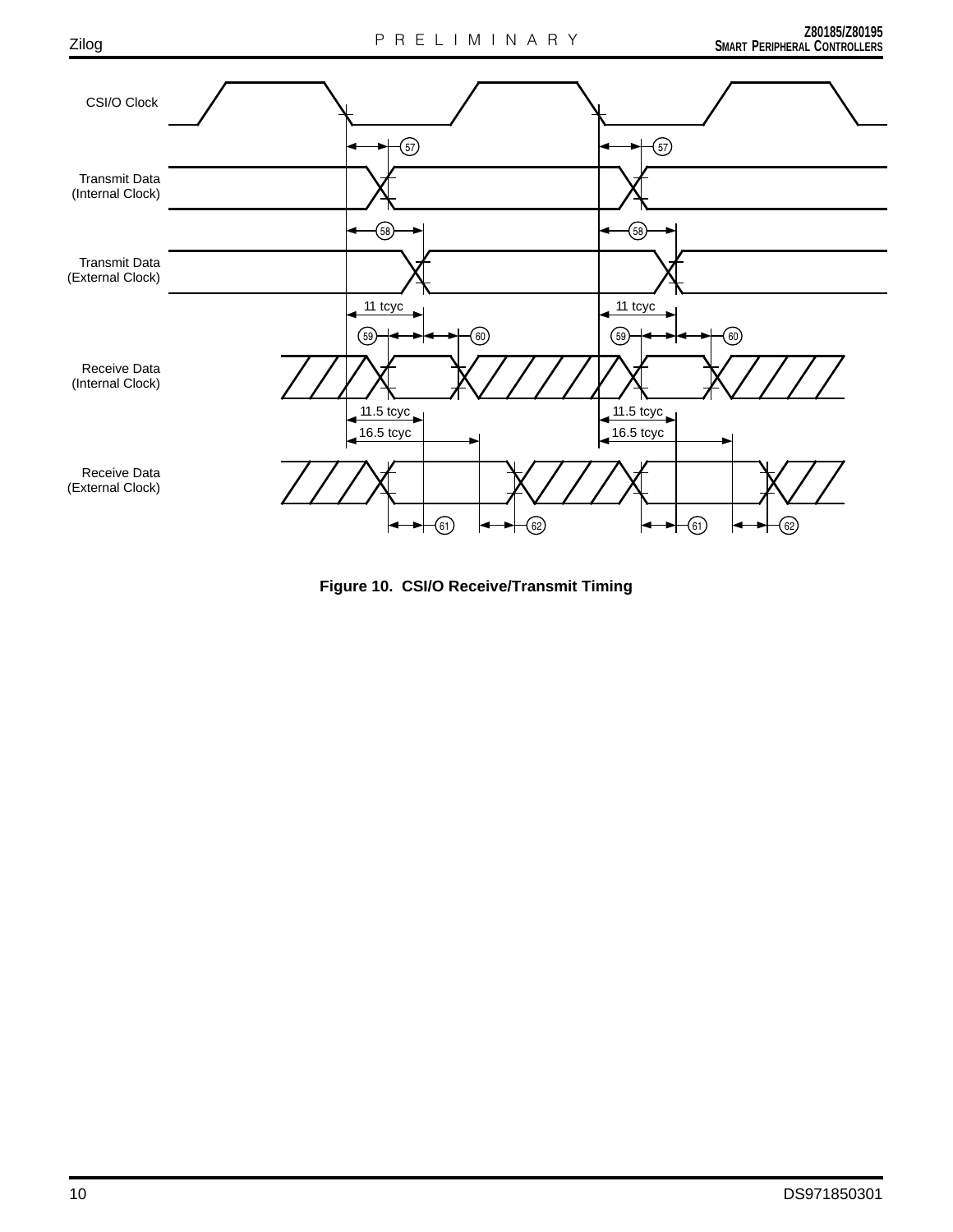## **TIMING DIAGRAMS** (Continued)



**Figure 11. /ROMCS and /RAMCS Timing**



**Figure 12. External Clock Rise Time and Fall Time**



**Figure 13. Input Rise and Fall Time** (Except EXTAL, /RESET)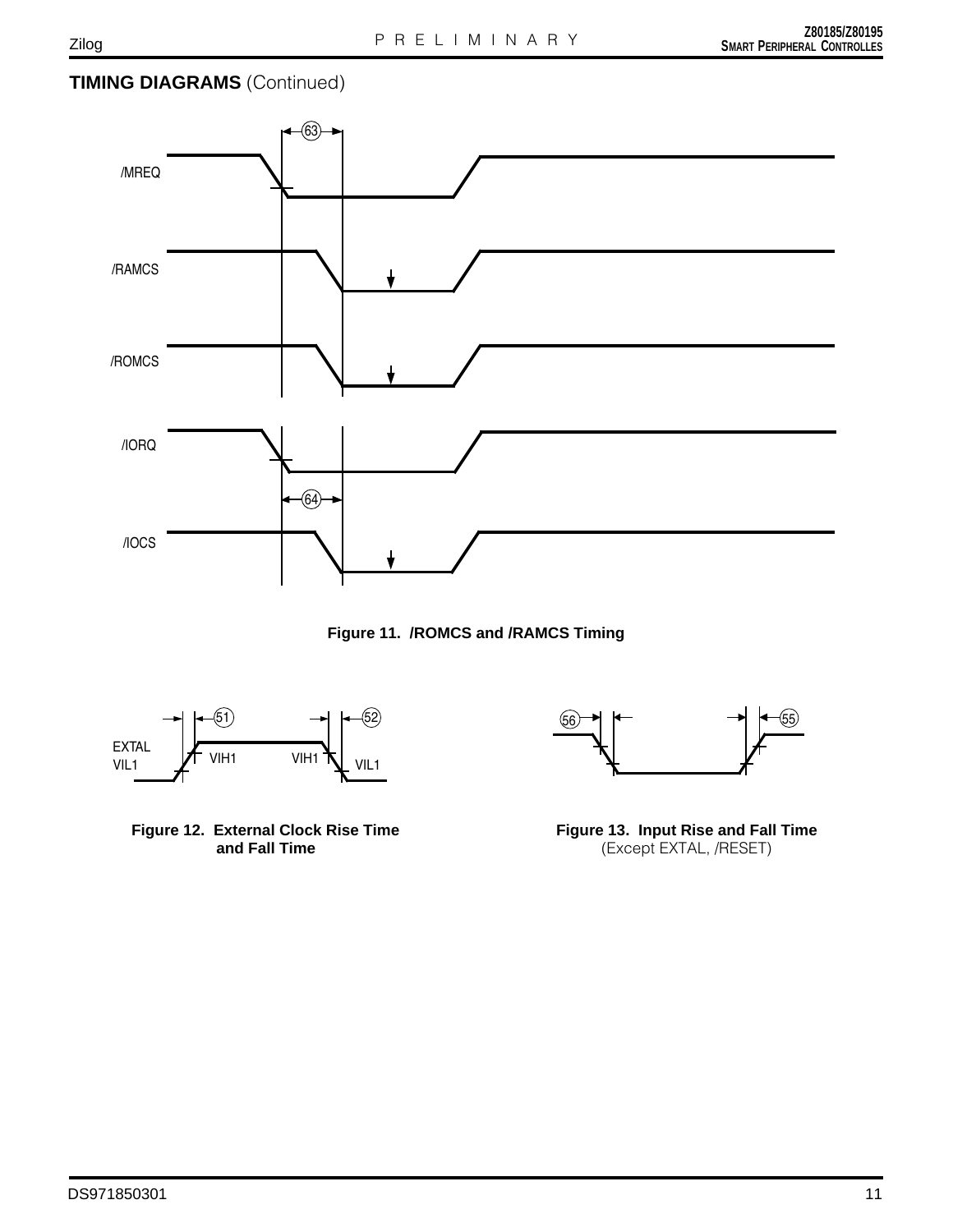#### **AC CHARACTERISTICS**

 $V_{_{DD}}$  = 5V  $\pm$  10%,  $V_{_{SS}}$  = 0V, CL = 50 pF for outputs over specified temperature range, unless otherwise noted.

|                |            |                                                 |              | Z80185 / Z80195 |                | Z80185 / Z80195 |              |
|----------------|------------|-------------------------------------------------|--------------|-----------------|----------------|-----------------|--------------|
| No.            |            | Symbol Parameter                                | Min          | (20 MHz)<br>Max | Min            | (33 MHz)<br>Max | <b>Units</b> |
| 1              | tcy        | Clock Cycle Time                                | 50           | (DC)            | 33             | (DC)            | ns           |
| $\mathbf{2}$   | tCHW       | Clock "H" Pulse Width                           | 15           |                 | 10             |                 | ns           |
| 3              | tCLW       | Clock "L" Pulse Width                           | 15           |                 | 10             |                 | ns           |
| 4              | tcf        | Clock Fall Time                                 |              | 10              |                | $\sqrt{5}$      | ns           |
| $\mathbf 5$    | tcr        | Clock Rise Time                                 |              | 10              |                | 5               | ns           |
| 6              | tAD        | PHI Rising to Address Valid                     | 30           |                 | 15             |                 | ns           |
| $\overline{7}$ | tAS        | Address Valid to (MREQ Falling or IORQ Falling) | 5            |                 | 5              |                 | ns           |
| 8              | tMED1      | PHI Falling to MREQ Falling Delay               |              | 25              |                | 15              | ns           |
| 9a             | tRDD1      | PHI Falling to RD Falling Delay (IOC=1)         |              | 25              |                | 15              | ns           |
| 9 <sub>b</sub> | tRDD1      | PHI Rising to RD Falling Delay (IOC=0)          |              | 25              |                | 15              | ns           |
| 10             | tM1D1      | PHI Rising to M1 Falling Delay                  |              | 35              |                | 15              | ns           |
| 11             | tAH        | Address Hold Time from (MREQ, IOREQ, RD, WR)    | 5            |                 | 5              |                 | ns           |
| 12             | tMED2      | PHI Falling to MREQ Rising Delay                |              | 25              |                | 15              | ns           |
| 13             | tRDD2      | PHI Falling to RD Rising Delay                  |              | 25              |                | 15              | ns           |
| 14             | tM1D2      | PHI Rising to M1 Rising Delay                   |              | 40              |                | 15              | ns           |
| 15             | tDRS       | Data Read Setup Time                            | 10           |                 | 5              |                 | ns           |
| 16             | tDRH       | Data Read Hold Time                             | $\mathsf{O}$ |                 | $\overline{O}$ |                 | ns           |
| 17             | tSTD1      | PHI Falling to ST Falling Delay                 |              | 30              |                | 15              | ns           |
| 18             | tSTD2      | PHI Falling to ST Rising Delay                  |              | 30              |                | 15              | ns           |
| 19             | tWS        | WAIT Setup Time to PHI Falling                  | 15           |                 | 10             |                 | ns           |
| 20             | tWH        | WAIT Hold Time from PHI Falling                 | 10           |                 | 5              |                 | ns           |
| 21             | tWDZ       | PHI Rising to Data Float Display                |              | 35              |                | 20              | ns           |
| 22             | tWRD1      | PHI Rising to WR Falling Delay                  |              | 25              |                | 15              | ns           |
| 23             | tWDD       | PHI Rising to Write Data Delay Time             |              | 25              |                | 15              | ns           |
| 24             | tWDS       | Write Data Setup Time to WR Falling             | 10           |                 | 10             |                 | ns           |
| 25             | tWRD2      | PHI Falling to WR Rising Delay                  |              | 25              |                | 15              | ns           |
| 26             | tWRP       | Write Pulse Width (Memory Write Cycle)          | 75           |                 | 45             |                 | ns           |
| 26a            | tWRP       | Write Pulse Width (I/O Write Cycle)             | 130          |                 | 70             |                 | ns           |
| 27             | <b>WDH</b> | Write Data Hold Time From (WR Rising)           | 10           |                 | 5              |                 | ns           |

#### **Notes:**

Specifications 1 through 5 refer to an external clock input on EXTAL, and provisionally to PHI clock output. When a quartz crystal is used with the on-chip oscillator, a lower maximum frequency than that implied by spec. #1 may apply.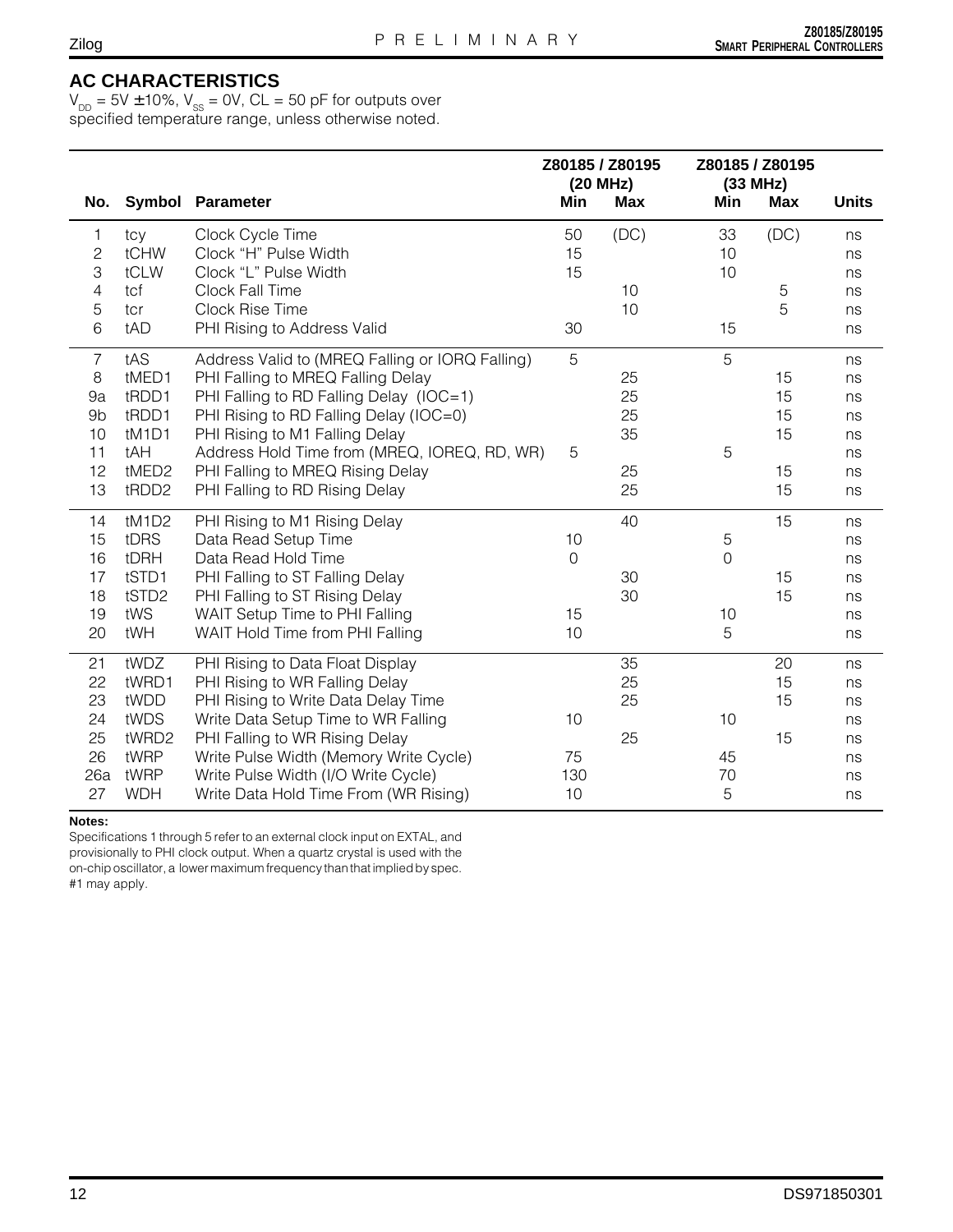| No.             |                   | <b>Symbol Parameter</b>                                           | Z80185 / Z80195<br>(20 MHz)<br>Min | <b>Max</b>      | Min           | Z80185 / Z80195<br>(33 MHz)<br><b>Max</b> | <b>Units</b> |
|-----------------|-------------------|-------------------------------------------------------------------|------------------------------------|-----------------|---------------|-------------------------------------------|--------------|
|                 |                   |                                                                   |                                    |                 |               |                                           |              |
| 28a             | tIOD              | PHI Falling to IORQ Falling Delay IOC = 1)                        |                                    | 25              |               | 15                                        | ns           |
| 28 <sub>b</sub> | tIOD              | PHI Rising to IORQ Fallin g Delay (IOC = 0)                       |                                    | 25              |               | 15                                        | ns           |
| 29              | tIOD <sub>2</sub> | PHI Falling to IORQ Rising Delay                                  |                                    | 25              |               | 15                                        | ns           |
| 30<br>31        | tIOD3<br>tINTS    | M1 Falling to IORQ Falling Delay<br>INT Setup Time to PHI Falling | 100<br>20                          |                 | 80<br>15      |                                           | ns           |
| 32              | tINTH             | INT Hold Time from PHI Falling                                    | 10                                 |                 | 10            |                                           | ns           |
|                 |                   |                                                                   |                                    |                 |               |                                           | ns           |
| 33              | tNMIW             | <b>NMI Pulse Width</b>                                            | 35                                 |                 | 25            |                                           | ns           |
| 34              | tBRS              | <b>BUSREQ Setup Time to PHI Falling</b>                           | 10                                 |                 | 10            |                                           | ns           |
| 35              | tBRH              | <b>BUSREQ Hold Time from PHI Falling</b>                          | 10                                 |                 | 10            |                                           | ns           |
| 36              | tBAD1             | PHI Rising to BUSACK Falling Delay                                |                                    | 25              |               | 15                                        | ns           |
| 37              | tBAD2             | PHI Falling to BUSACK Rising Delay                                |                                    | 25              |               | 15                                        | ns           |
| 38              | tBZD              | PHI Rising to Bus Floating Delay Time                             |                                    | 40              |               | 30                                        | ns           |
| 39              | tMEWH             | MREQ Pulse Width (High)                                           | $tcy - 15$                         |                 | $tcy - 10$    |                                           | ns           |
| 40              | tMEWL             | MREQ Pulse Width (Low)                                            | $2$ tcy $-15$                      |                 | $2$ tcy $-10$ |                                           | ns           |
| 41              | tRFD1             | PHI Rising to RFSH Falling Delay                                  |                                    | 20              |               | 15                                        | ns           |
| 42              | tRFD2             | PHI Rising to RFSH Rising Delay                                   |                                    | 20              |               | 15                                        | ns           |
| 43              | tHAD1             | PHI Rising to HALT Falling Delay                                  |                                    | 15              |               | 15                                        | ns           |
| 44              | tHAD2             | PHI Rising to HALT Rising Delay                                   |                                    | 15              |               | 15                                        | ns           |
| 45              | tDRQS             | DREQ Setup Time to PHI Rising                                     | 20                                 |                 | 15            |                                           | ns           |
| 46              | tDRQH             | DREQ Hold Time from PHI Rising                                    | 20                                 |                 | 15            |                                           | ns           |
| 47              | tTOD              | PHI Falling to Timer Output Delay                                 |                                    | 75              | 50            |                                           | ns           |
| 48              | tRES              | RESET Setup Time to PHI Falling                                   | 40                                 |                 | 25            |                                           | ns           |
| 49              | tREH              | RESET Hold Time From PHI Falling                                  | 25                                 |                 | 15            |                                           | ns           |
| 50              | tOSC              | Oscillator Stabilization Time                                     |                                    | 20              |               | 20                                        | ms           |
| 51              | tEXr              | External Clock Rise Time (EXTAL)                                  |                                    | 10              |               | $\mathbf 5$                               | ns           |
| 52              | tEXf              | External Clock Fall Time (EXTAL)                                  |                                    | 10              |               | $\mathbf 5$                               | ns           |
| 53              | tRr               | <b>Reset Rise Time</b>                                            |                                    | 50              |               | 50                                        | ms           |
| 54              | tRf               | <b>Reset Fall Time</b>                                            |                                    | 50              |               | 50                                        | ms           |
| 55              | tlr               | Input Rise Time (Except EXTAL, RESET)                             |                                    | 50              |               | 50                                        | ns           |
| 56              | tlf               | Input Fall Time (Except EXTAL, RESET)                             |                                    | 50              |               | 50                                        | ns           |
| 57              | tSTDI             | CSIO Transmit Data Delay Time<br>(Internal Clock Operation)       |                                    | 75              |               | 60                                        | ns           |
| 58              | tSTDE             | CSIO Transmit Data Delay Time                                     |                                    | $7.5$ tcy $+75$ |               | 7.5 tcy $+60$                             |              |
|                 |                   | (External Clock Operation)                                        |                                    |                 |               |                                           | ns           |
| 59              | tSRSI             | CSIO Receive Data Setup Time                                      |                                    | 75              |               | 60                                        | ns           |
|                 |                   | (Internal Clock Operation)                                        |                                    |                 |               |                                           |              |
| 60              | tSRHI             | CSIO Receive Data Hold Time                                       |                                    | 75              |               | 60                                        | ns           |
|                 |                   | (Internal Clock Operation)                                        |                                    |                 |               |                                           |              |
| 61              | tSRSE             | CSIO Receive Data Setup Time<br>(External Clock Operation)        |                                    | 75              |               | 60                                        | ns           |
| 62              | tSRHE             | CSIO Receive Data Hold Time                                       |                                    | 75              |               | 60                                        | ns           |
|                 |                   | (External Clock Operation)                                        |                                    |                 |               |                                           |              |
| 63              | tdCS              | MREQ Valid to RAMCS and ROMCS Valid Delay                         |                                    | 15              |               | 15                                        | ns           |
| 64              | tdIOCS            | Rising IORQ Valid to Rising IOCS Valid Delay                      |                                    | 10              |               | 10                                        | ns           |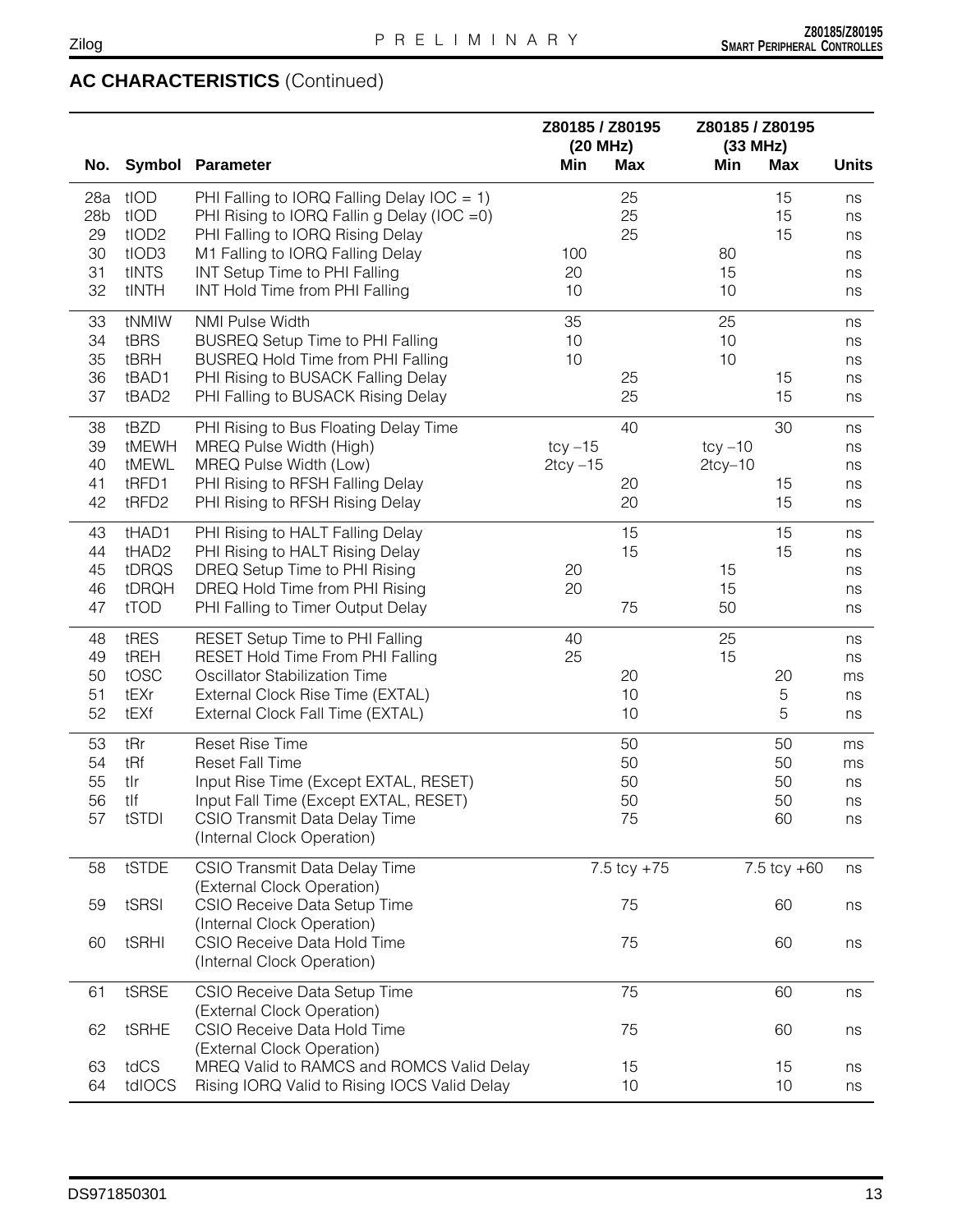# **Read/Write External Bus Master Timing**



**Figure 14. Read/Write External Bus Master Timing**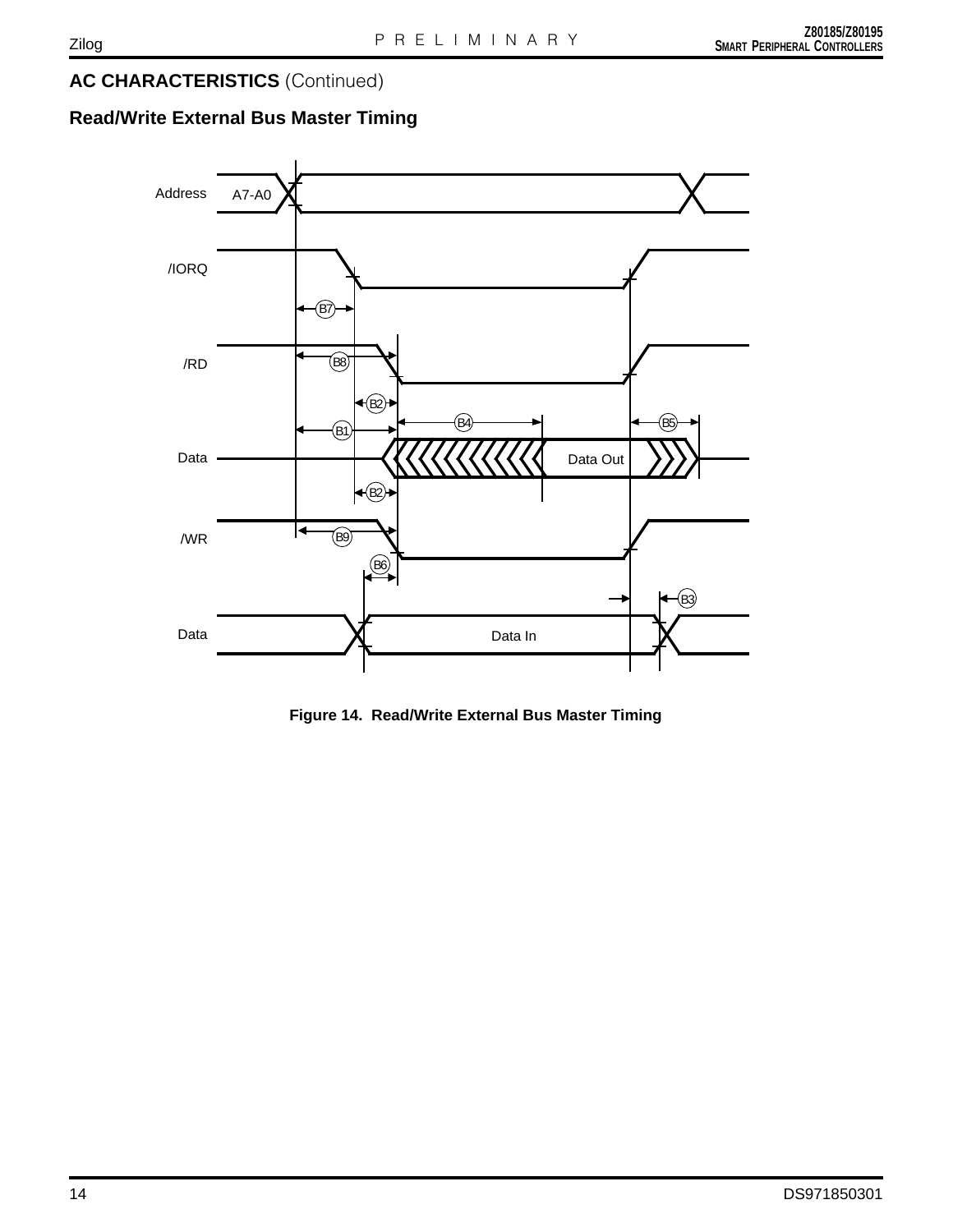# **General-Purpose I/O Timing Port Timing**

Parameters referenced in Figure 15 appear in the following Tables. **Note:** Port 2 timing is different, even when Bidirectional Centronics feature is not in active use.



**Figure 15. PORT Timing**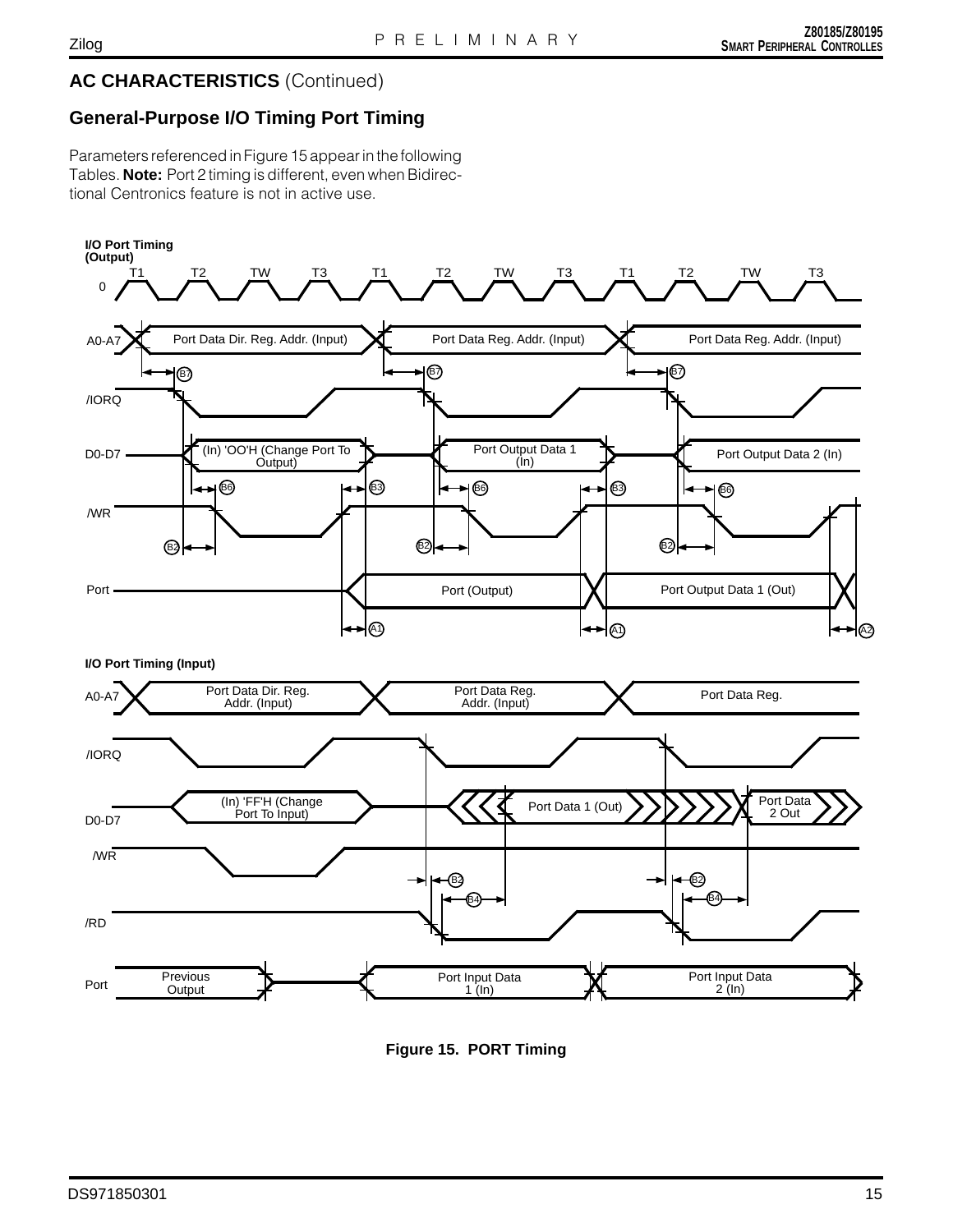# **I/O Port Timing**

|  |            |                  |                               | Z80185 / Z80195<br>(20 MHz) |     | Z80185 / Z80195<br>(33 MHz) |     |     |       |
|--|------------|------------------|-------------------------------|-----------------------------|-----|-----------------------------|-----|-----|-------|
|  | No. Symbol | <b>Parameter</b> |                               | Min                         | Max |                             | Min | Max | Units |
|  | A1         | TdWR (PIA)       | Data Valid Delay from WR Rise | 60                          |     | 60                          | ns  |     |       |

# **External Bus Master Timing**

|                |            |                                  | Z80185 / Z80195<br>(20 MHz) | Z80185 / Z80195<br>(33 MHz) |              |
|----------------|------------|----------------------------------|-----------------------------|-----------------------------|--------------|
| No.            | Symbol     | <b>Parameter</b>                 | Max<br>Min                  | Min<br>Max                  | <b>Units</b> |
| <b>B1</b>      | TsA(wf)    | Address Valid to WR or           |                             |                             |              |
|                | (rf)       | <b>RD</b> Fall Time              | 40                          | 40                          | ns           |
| B <sub>2</sub> | TsIO(wf)   | IORQ Fall to WR or               |                             |                             |              |
|                | (rf)       | <b>RD</b> Fall Time              | 20                          | 20                          | ns           |
| B3             | Th         | Data Hold Time (from WR Rise)    | 5                           | 5                           | ns           |
| B4             | TdRD(DO)   | RD Fall to Data Out Delay        | 35                          | 35                          | ns           |
| B5             | TdRIr(DOz) | RD, IORQ Rise to Data Float Time | 5                           | 5                           | ns           |
| B <sub>6</sub> | TsDI(WRf)  | Data In to WR Fall Setup Time    | 20                          | 20                          | ns           |
| B7             | TsA(IORQf) | Address to IORQ Fall Setup Time  | 20                          | 20                          | ns           |
| B8             | TsA(RDf)   | Address to RD Fall Setup Time    | 40                          | 40                          | ns           |
| B9             | TsA(WRf)   | Address to WR Fall Setup Time    | 40                          | 40                          | ns           |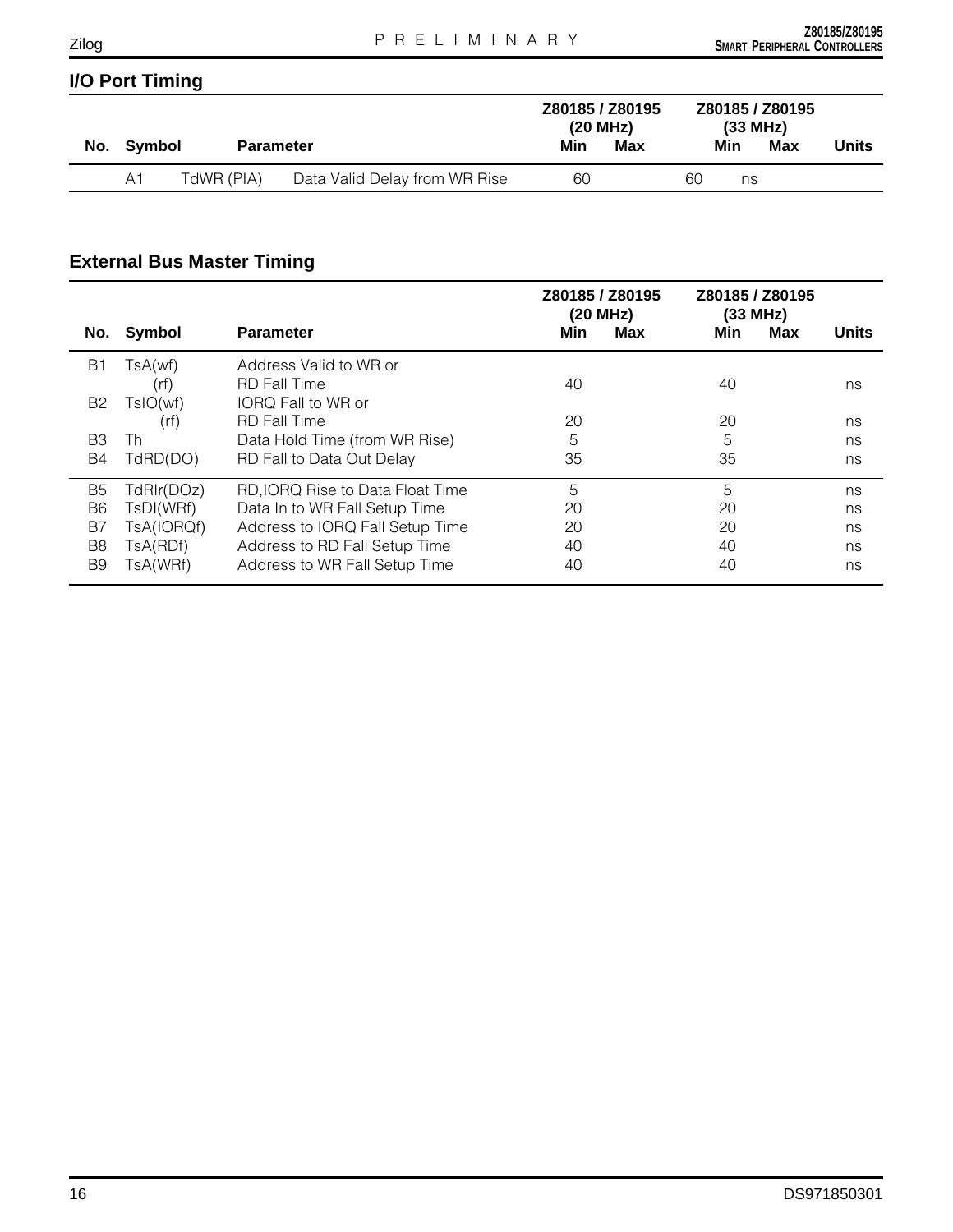# **EMSCC Timing**





# **EMSCC Timing Parameters**

|     |           | 20 MHz                       |     |     |      |  |  |
|-----|-----------|------------------------------|-----|-----|------|--|--|
| No. | Symbol    | <b>Parameter</b>             | Min | Max | Unit |  |  |
|     | TdWR(W)   | /WR Fall to Wait Valid Delay |     | 50  | ns   |  |  |
|     | TdRD(W)   | /RD Fall to Wait Valid Delay |     | 50  |      |  |  |
| 6   | TdPC(INT) | Clock to /INT Valid Delay    |     | 160 |      |  |  |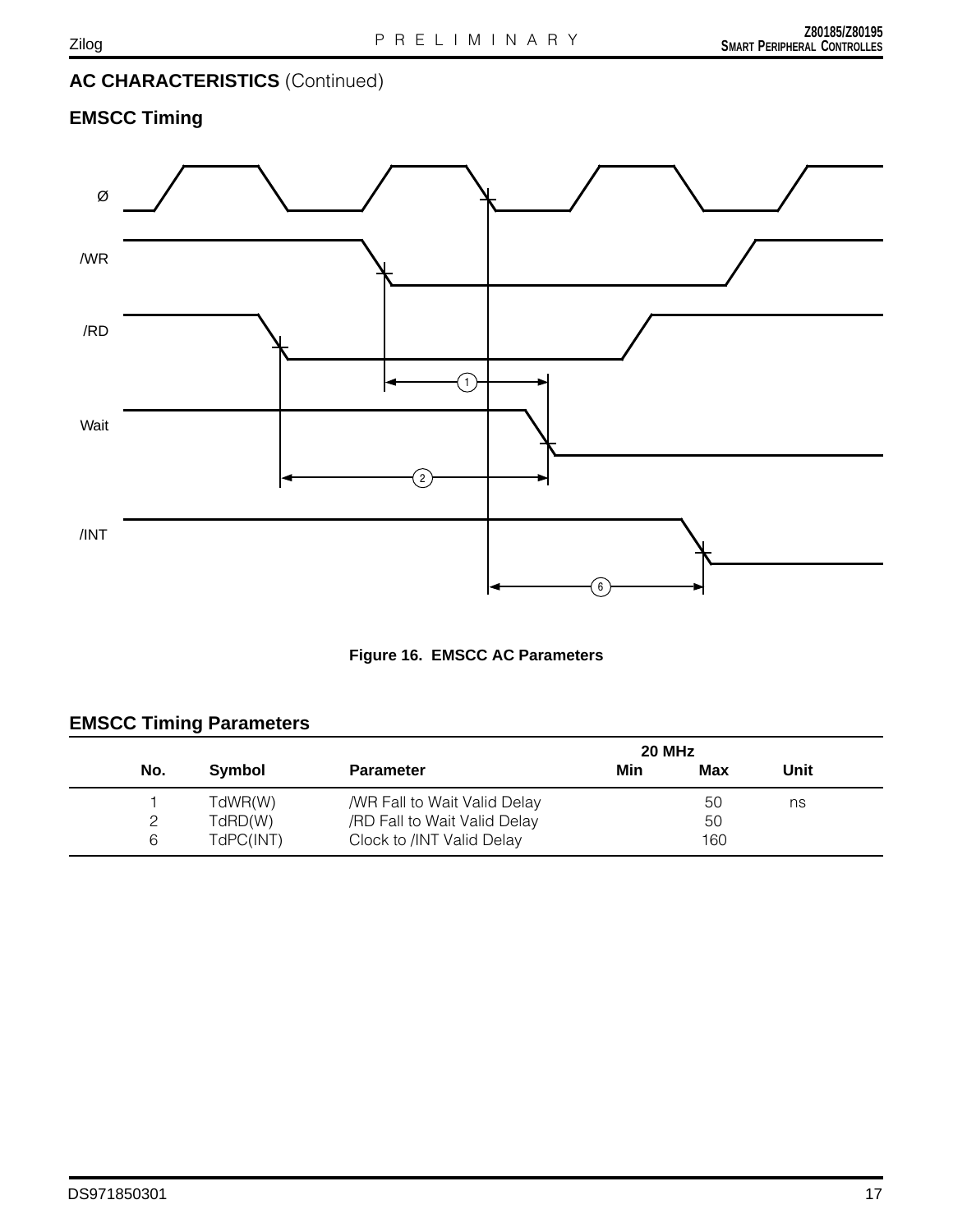# **EMSCC General Timing Diagram**



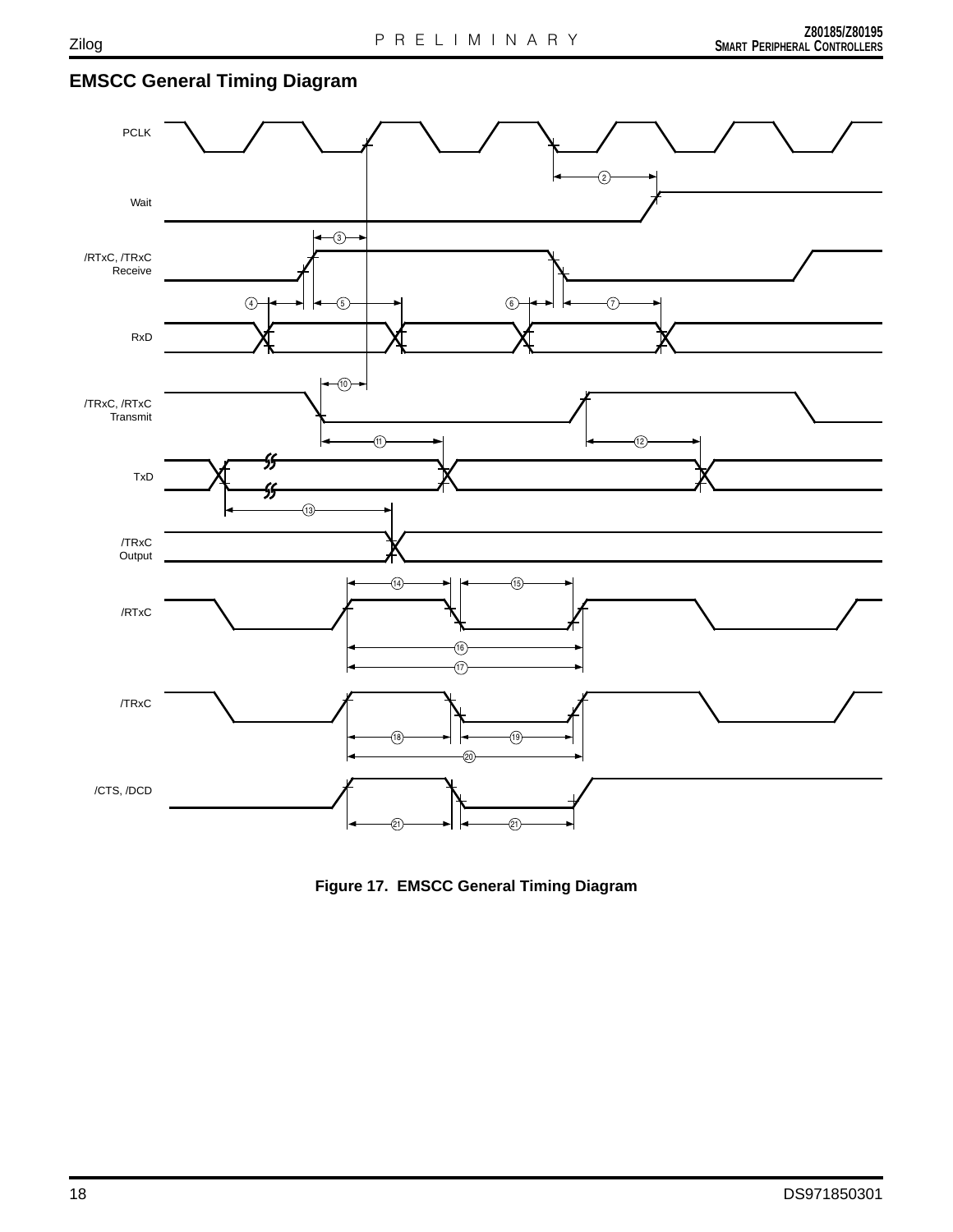#### **EMSCC General Timing**

|                 |               |                          | 20 MHz    |                |              |
|-----------------|---------------|--------------------------|-----------|----------------|--------------|
| No.             | Symbol        | <b>Parameter</b>         | Min       | Max            | <b>Notes</b> |
| $\mathbf{2}$    | TdPC(W)       | /PCLK to Wait Inactive   |           | 170            |              |
| 3               | TsRxC(PC)     | /RxC to /PCLK Setup Time | <b>NA</b> |                | $[1,4]$      |
| 4               | TsRxD(RxCr)   | RxD to /RxC Setup Time   |           | $\overline{0}$ | $[1]$        |
| 5               | ThRxD(RxCr)   | RxD to /RxC Hold Time    | 45        |                | $[1]$        |
| 6               | TsRxD(RxCf)   | RxD to /RxC Setup Time   | 0         |                | $[1,5]$      |
|                 | ThRxD(RxCf)   | RxD to /RxC Hold Time    | 45        |                | $[1,5]$      |
| 10              | TsTxC(PC)     | /TxC to /PCLK Setup Time | <b>NA</b> |                | $[2,4]$      |
| 11              | TdTxCf(TXD)   | /TxC to TxD Delay        |           | 70             | $[2]$        |
| 12              | TdTxCr(TXD)   | /TxC to TxD Delay        |           | 70             | $[2,5]$      |
| 13              | TdTxD(TRX)    | TxD to TRxC Delay        | 80        |                | 70           |
| 14              | TwRTxh        | RTxC High Width          | 70        |                | [6]          |
| 15              | TwRTxI        | <b>TRxC Low Width</b>    | 70        |                | [6]          |
| 16a             | <b>TcRTx</b>  | RTxC Cycle Time          | 200       |                | $[6,7]$      |
| 16 <sub>b</sub> | TxRx(DPLL)    | DPLL Cycle Time Min      | 50        |                | $[7,8]$      |
| 17              | <b>TcRTxx</b> | Crystal OSC. Period      | 61        | 1000           | $[3]$        |
| 18              | TwTRxh        | <b>TRxC High Width</b>   | 70        |                | [6]          |
| 19              | <b>TwTRxl</b> | <b>TRxC Low Width</b>    | 70        |                | [6]          |
| 20              | <b>TcTRx</b>  | <b>TRxC Cycle Time</b>   | 200       |                | $[6,7]$      |
| 21              | TwExT         | DCD or CTS Pulse Width   | 60        |                |              |

#### **Notes:**

[1] RxC is /RTxC or /TRxC, whichever is supplying the receive clock.

[2] TxC is /TRxC or /RTxC, whichever is supplying the transmit clock.

[3] Both /RTxC and /SYNC have 30 pF capacitors to Ground connected to them.

[4] Synchronization of RxC to PCLK is eliminated in divide-by-four operation.

[5] Parameter applies only to FM encoding/decoding.

[6] Parameter applies only for transmitter and receiver; DPLL and baud

rate generator timing requirements are identical to case PCLK requirements.

[7] The maximum receive or transmit data rate is 1/4 PCLK.

[8] Applies to DPLL clock source only. Maximum data rate of 1/4 PCLK

still applies. DPLL clock should have a 50% duty cycle.

These AC parameter values are preliminary and subject to change without notice.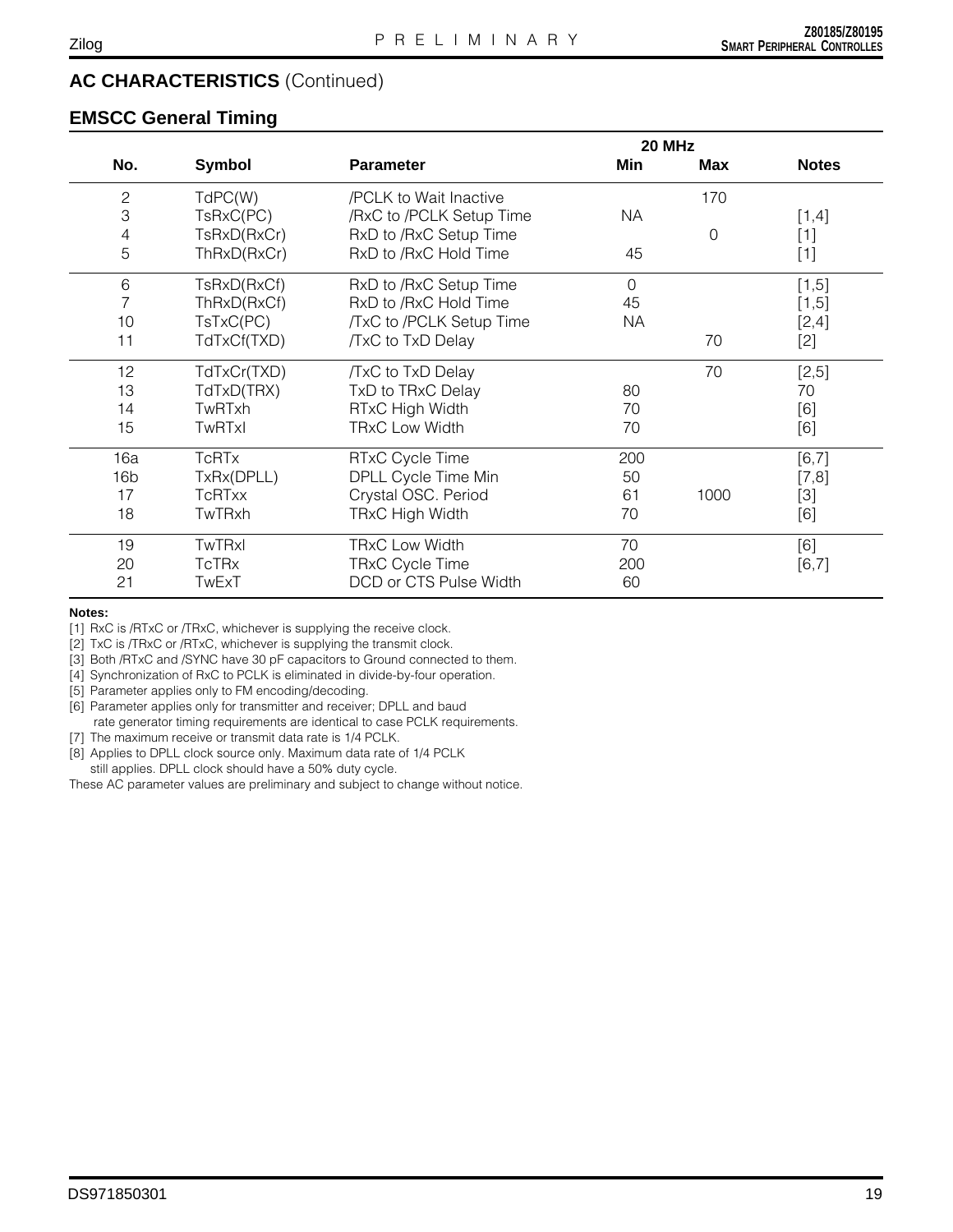# **EMSCC System Timing Diagram**



**Figure 18. EMSCC System Timing**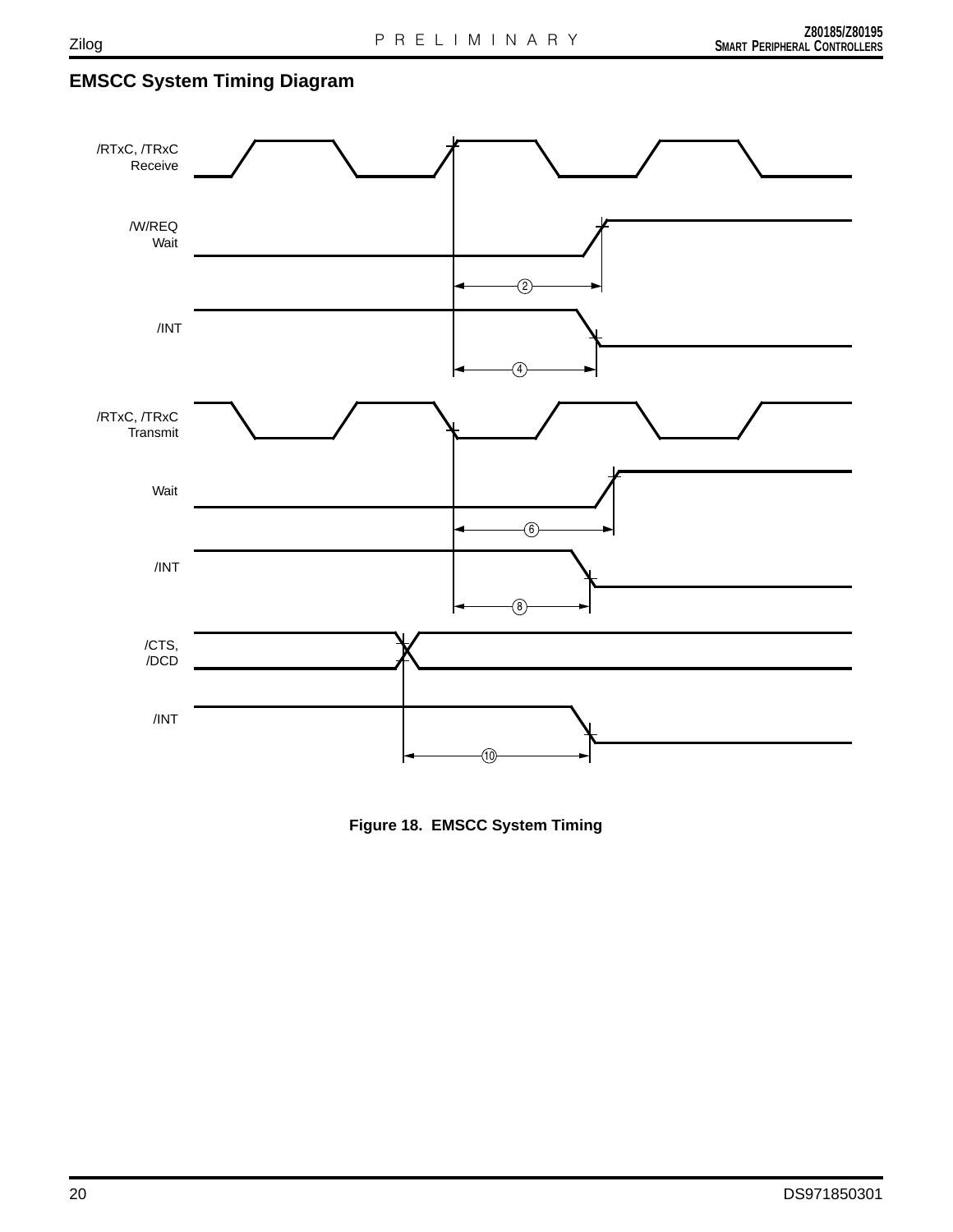# **EMSCC System Timing**

|     |            | 20 MHz                     |     |     |              |  |  |
|-----|------------|----------------------------|-----|-----|--------------|--|--|
| No. | Symbol     | <b>Parameter</b>           | Min | Max | <b>Notes</b> |  |  |
|     | TdRxC(W)   | /RxC to /Wait Inactive     | 13  | 18  | $[1,2]$      |  |  |
| 4   | TdRxC(INT) | /RxC to /INT Valid         | 15  | 22  | [1,2]        |  |  |
| 6   | TdTxC(W)   | /TxC to /Wait Inactive     | 8   |     | $[1,3]$      |  |  |
| 8   | TdTxC(INT) | /TxC to /INT Valid         | 9   |     | $[1,3]$      |  |  |
| 10  | TdExT(INT) | /DCD or /CTS to /INT Valid | З   | 9   | [1]          |  |  |

#### **Notes:**

[1] Open-drain output, measured with open-drain test load.

[2] /RxC is /RTxC or /TRxC, whichever is supplying the receive clock.

[3] /TxC is /TRxC or /RTxC, whichever is supplying the transmit clock. [4] Units equal to TcPc

These AC parameter values are preliminary and subject to change without notice.



**Figure 19. EMSCC External Bus Master Timing**

### **External Bus Master Interface Timing** (SCC Related Timing)

|           |        |                            | Z80185 / Z80195<br>(20 MHz) |     | Z80185 / Z80195<br>(33 MHz) |     |      |              |
|-----------|--------|----------------------------|-----------------------------|-----|-----------------------------|-----|------|--------------|
| <b>No</b> | Svmbol | <b>Parameter</b>           | Min                         | Max | Min                         | Max | Unit | <b>Notes</b> |
|           | TrC    | Valid Access Recovery Time | 4TcC                        |     | 4TcC                        |     | ns   | [1]          |

#### **Notes:**

[1] Applies only between transactions involving the EMSCC.

These AC parameter values are preliminary and subject to change

without notice.

 $T_{cc}$  = EMSCC Clock Period Time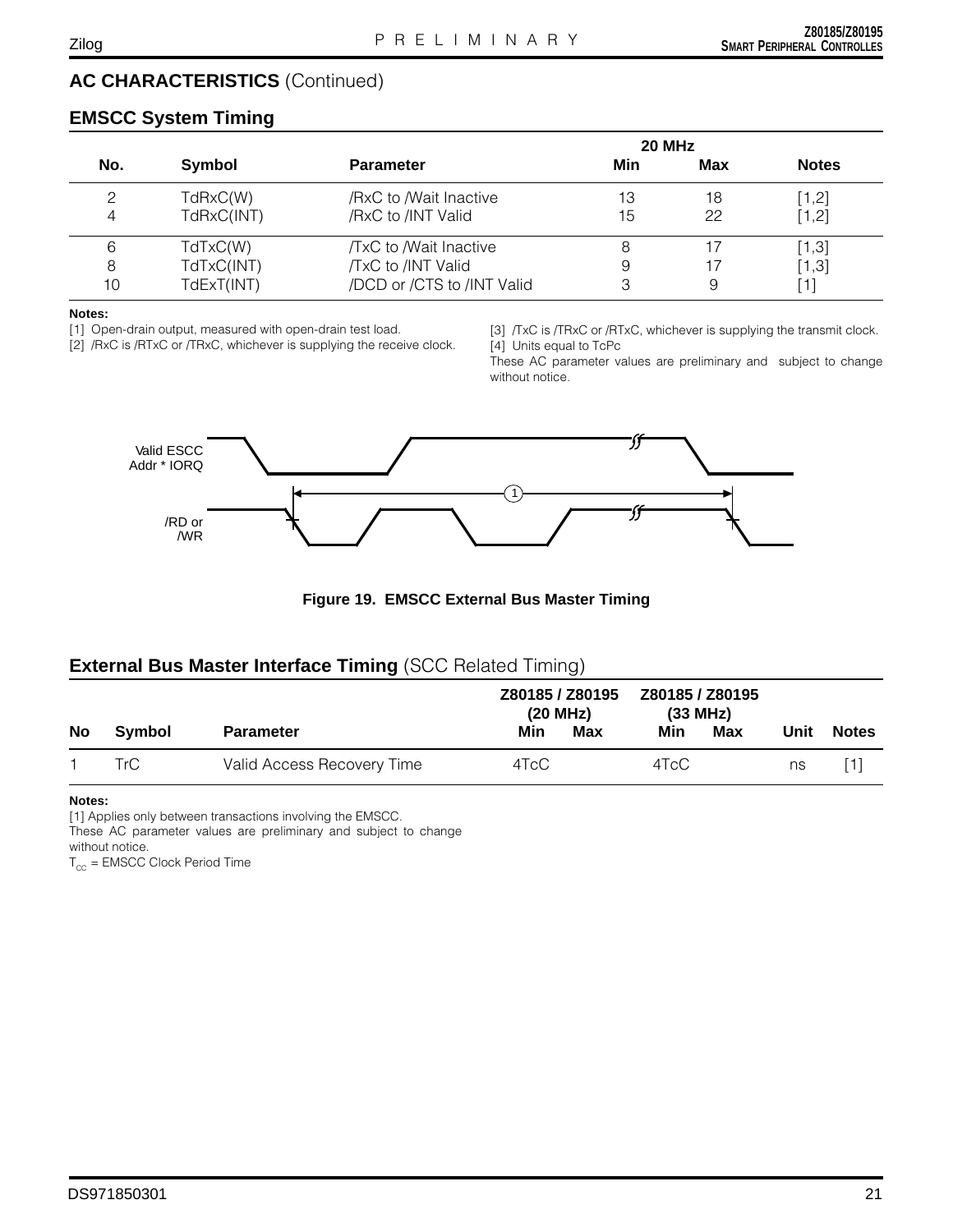



# **P1284 Bidirectional Centronics Interface Timing**

| No.           | <b>Parameter</b>                                                               | Min | Max | <b>Units</b> | <b>Notes</b> |
|---------------|--------------------------------------------------------------------------------|-----|-----|--------------|--------------|
|               | CLK High to Port 2 Output                                                      |     | 12  | ns           |              |
| $\mathcal{P}$ | CLK High to Control Output                                                     |     | 12  | ns           | [1]          |
| 3             | Setup Time for Control Input to<br><b>CLK High for Guaranteed Recognition</b>  | 10  |     | ns           | [2]          |
| 4             | Hold Time for Control Input from<br><b>CLK High for Guaranteed Recognition</b> | 5   |     | ns           | [2]          |
| 5             | Setup Time for Port 2 Inputs to<br><b>CLK High for Guaranteed Recognition</b>  | 10  |     | ns           |              |
| 6             | Hold Time for Port 2 Inputs to<br>CLK High for Guaranteed Recognition          | 5   |     | ns           |              |

#### **Notes:**

| [1]<br><b>Control Outputs</b><br><b>Peripheral Mode</b>                                                                              | <b>Host Mode</b>                                                                              | <b>Control Inputs</b><br>[2]<br><b>Host Mode</b>                                                                                     | <b>Peripheral Mode</b>                                                                        |
|--------------------------------------------------------------------------------------------------------------------------------------|-----------------------------------------------------------------------------------------------|--------------------------------------------------------------------------------------------------------------------------------------|-----------------------------------------------------------------------------------------------|
| Busy/PtrBusy/PeriphAck<br>nAck/PtrClk/PeriphClk<br>PError/AckDataReg/nAckReverse<br>nFault/nDataAvail/nPeriphRequest<br>Select/Xflag | nStrobe/HostClk<br>nAutoFd/HostBusy/HostAck<br>nSelectIn/P1284Active<br>nlnit/nReverseRequest | Busy/PtrBusy/PeriphAck<br>nAck/PtrClk/PeriphClk<br>PError/AckDataReg/nAckReverse<br>nFault/nDataAvail/nPeriphRequest<br>Select/Xflag | nStrobe/HostClk<br>nAutoFd/HostBusy/HostAck<br>nSelectIn/P1284Active<br>nlnit/nReverseRequest |

Zilog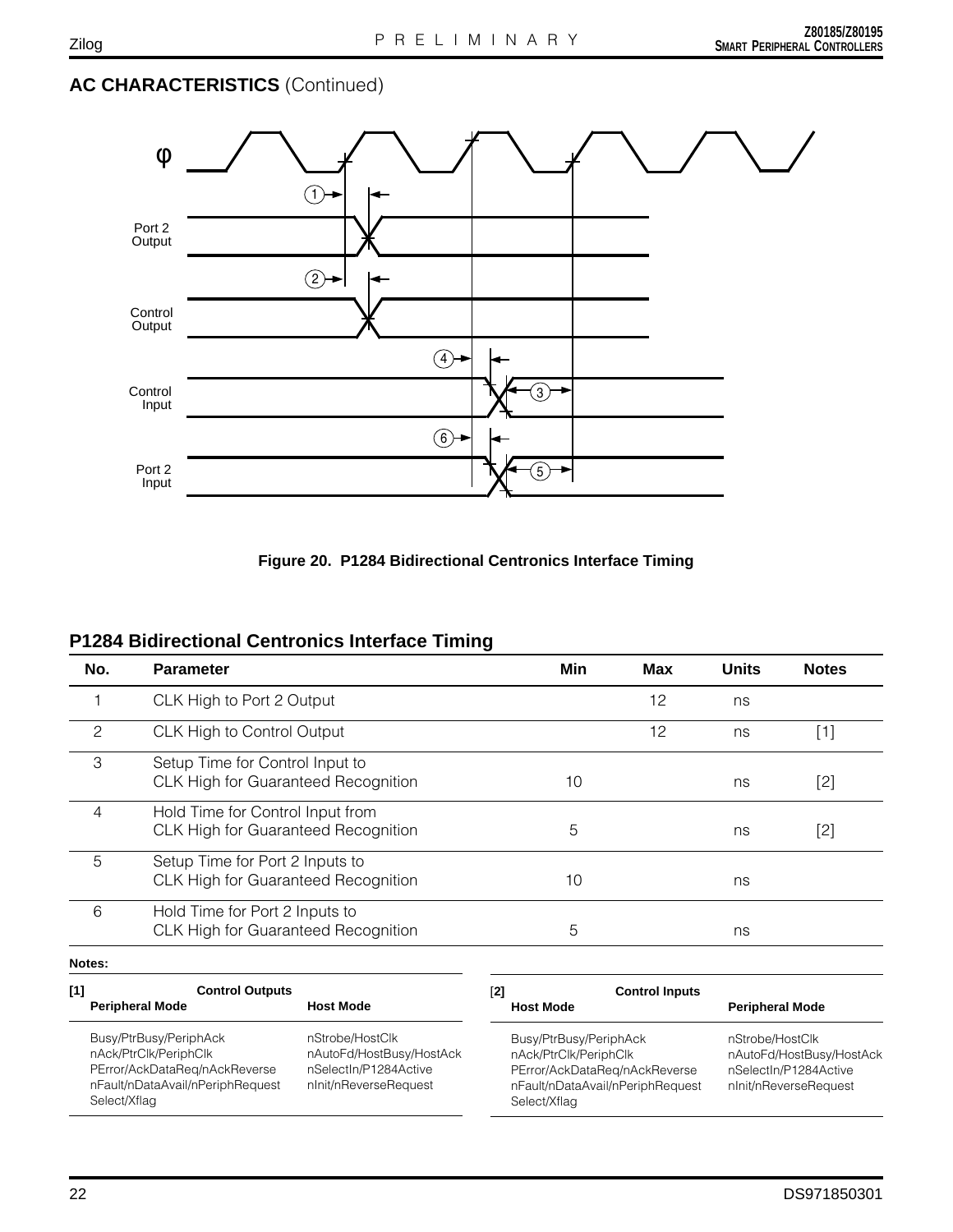# **PIN DESCRIPTIONS**

## Z80185 CPU Signals

**A0-A19.** Address Bus (input/output, active High, tri-state). A0-A19 is a 20-bit address bus that provides the address for memory data bus cycles up to 1 Mbyte, and I/O data bus cycles up to 64 Kbytes. The address bus enters a High impedance state during reset and external bus acknowledge cycles. This bus is an input when /BUSACK is Low. No address lines are multiplexed with any other signals.

**D0-D7.** Data Bus (bidirectional, active High, tri-state). D0- D7 constitute an 8-bit bidirectional data bus, used to transfer information to and from I/O and memory devices. The data bus enters the High impedance state during reset and external bus acknowledge cycles, as well as during SLEEP and HALT states.

**/RD.** Read (input/output, active Low, tri-state). /RD indicates that the CPU is ready to read data from memory or an I/O device. The addressed I/O or memory device should use this signal to gate data onto the CPU data bus. This pin is tri-stated during bus acknowledge cycles.

**/WR.** Write (input/output, active Low, tri-state). /WR indicates that the CPU data bus holds valid data to be stored at the addressed I/O or memory location. This pin is tristated during bus acknowledge cycles.

**/IORQ.** I/O Request (input/output, active Low, tri-state). /IORQ indicates that the address bus contains a valid I/O address for an I/O read or I/O write operation. /IORQ is also generated, along with /M1, during the acknowledgment of the /INT0 input signal to indicate that an interrupt response vector can be placed onto the data bus. This pin is tristated during bus acknowledge cycles.

**/M1.** Machine Cycle 1 (input/output, active Low). Together with /MREQ, /M1 indicates that the current cycle is the opcode fetch cycle of an instruction execution. Together with /IORQ, /M1 indicates that the current cycle is for an interrupt acknowledge. It is also used with the /HALT and ST signal to indicate the status of the CPU machine cycle. The processor can be configured so that this signal is compatible with the /M1 signal of the Z80, or with the /LIR signal of the Z64180. This pin is tri-stated during bus acknowledge cycles.

**/MREQ.** Memory Request (input/output, active Low, tristate). /MREQ indicates that the address bus holds a valid address for a memory read or memory write operation. It is included in the /RAMCS and /ROMCS signals, and because of this may not be needed in some applications. This pin is tri-stated during bus acknowledge cycles.

**/WAIT.** (input/open-drain output, active Low.) /WAIT indicates to the MPU that the addressed memory or I/O devices are not ready for a data transfer. This input is used to induce additional clock cycles into the current machine cycle. External devices should also drive this pin in an open-drain fashion. This results in a "wired OR" of the Wait indications produced by external devices and those produced by the two separate Wait State generators in the Z80185. If the wire-ORed input is sampled Low, then additional wait states are inserted until the /WAIT input is sampled High, at which time the cycle is completed.

**/HALT.** Halt/Sleep Status (output, active Low). This output is asserted after the CPU has executed either the HALT or SLP instruction, and is waiting for either non-maskable or maskable interrupt before operation can resume. It is also used with the /M1 and /ST signals to indicate the status of the CPU machine cycle. On exit of Halt/Sleep, the first instruction fetch is delayed 16 clock cycles after the /HALT pin goes High.

**/BUSACK.** Bus Acknowledge (output, active Low). /BUSACK indicates to the requesting device that the MPU address and data bus, as well as some control signals, have entered their High impedance state.

**/BUSREQ.** Bus Request (input, active Low). This input is used by external devices (such as DMA controllers) to request access to the system bus. This request has a higher priority than /NMI and is always recognized at the end of the current machine cycle. This signal stops the CPU from executing further instructions and places the address and data buses, and other control signals, into the High impedance state.

**/NMI.** Non-Maskable Interrupt (input, negative edge triggered). /NMI has a higher priority than /INT and is always recognized at the end of an instruction, regardless of the state of the interrupt enable flip-flops. This signal forces CPU execution to continue at location 0066H.

**/INT0.** Maskable Interrupt Request 0 (input/open-drain output, active Low). This signal is generated by internal and external I/O devices. External devices should also drive this signal in an open-drain fashion. The CPU will honor this request at the end of the current instruction cycle as long as it is enabled, and the /NMI and /BUSREQ signals are inactive. The CPU acknowledges this interrupt request with an interrupt acknowledge cycle. During this cycle, both the /M1 and /IORQ signals will become active.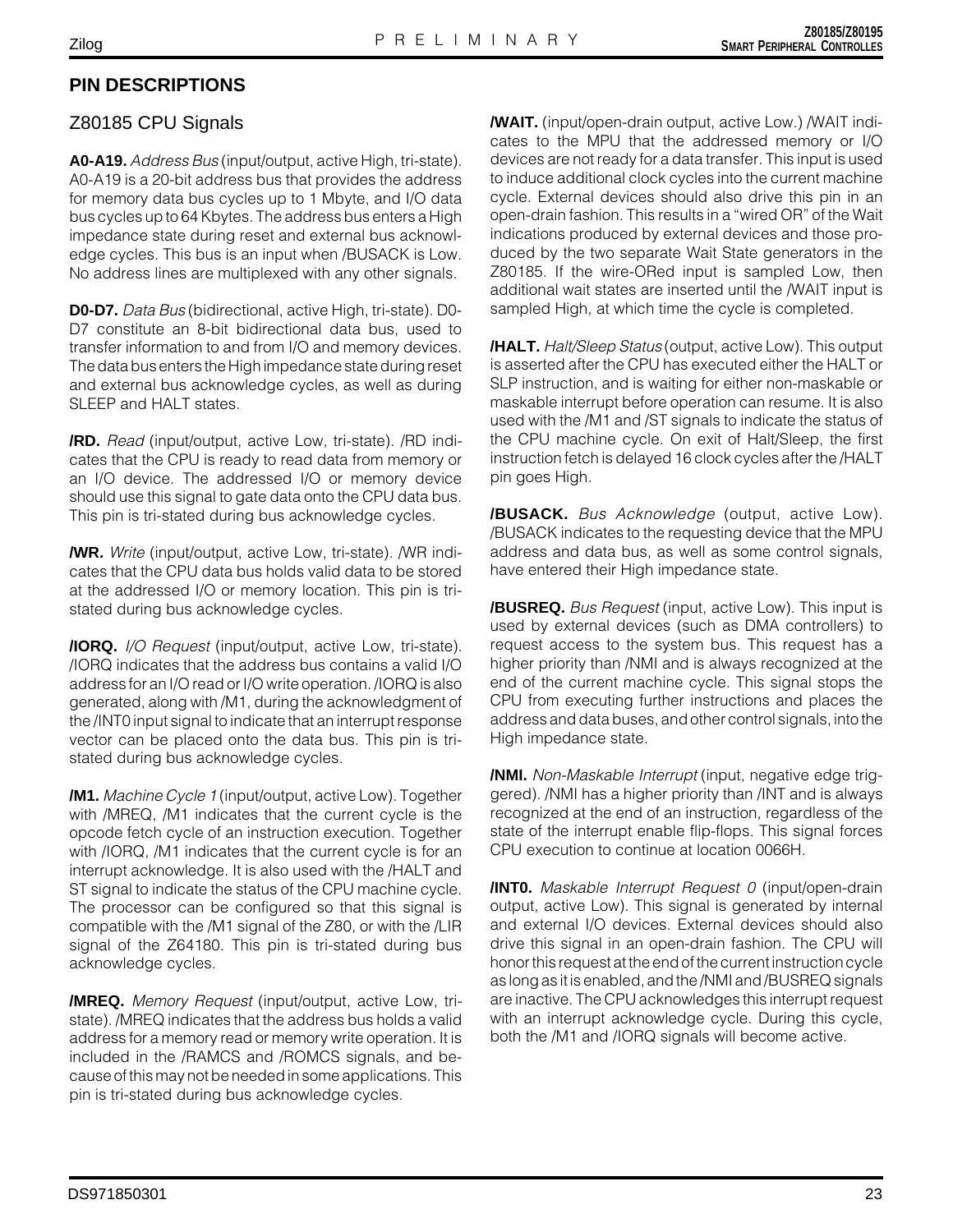**/INT1, /INT2.** Maskable Interrupt Requests 1 and 2 inputs, active Low). These signals are generated by external I/O devices. The CPU will honor these requests at the end of the current instruction cycle as long as the /NMI, /BUSREQ, and /INT0 signals are inactive. The CPU will acknowledge these interrupt requests with an interrupt acknowledge cycle. Unlike the acknowledgment for /INT0 during this cycle, neither the /M1 nor the /IORQ signals will become active. These pins may be programmed to provide active Low level, rising or falling edge interrupts. The level of the external /INT1 and /INT2 pins may be read in the Interrupt Edge Register.

**/RFSH.** Refresh (output, active Low, tri-state). /RFSH and /MREQ active indicate that the current CPU machine cycle and the contents of the address bus should be used for refresh of dynamic memories. The low order eight bits of the address bus (A7-A0) contain the refresh address.

# Z80185 UART and CSIO Signals

**CKA0/CKS.** Asynchronous Clock 0 or Serial Clock (input/ output). An optional clock input or output for ASCI channel 0 or the Clocked Serial I/O Port.

**/DCD0/CKA1.** Data Carrier Detect 0 or Asynchronous Clock 1 (input/output). A Low-active modem status input for ASCI channel 0, or a clock input or output for ASCI channel 1.

**/RTS0/TxS.** Request to Send 0 or Clocked Serial Transmit Data (output). A programmable modem control output for ASCI channel 0, or the serial output from the CSIO channel.

**/CTS0/RxS.** Clear to Send 0 or Clocked Serial Receive Data (input). A Low-active modem control input for ASCI channel 0, or the serial data input to the CSIO channel.

**TXA0.** Transmit Data 0 (output). This output transmits data from ASCI channel 0.

**RXA0.** Receive Data 0 (input). This input receives data for ASCI channel 0.

**RXA1.** Receive Data 1 (input). This input receives data for ASCI channel 1.

**TXA1.** Transmit Data 1 (output). This output transmits data from ASCI Channel 1.

# Multiplexed Signal

**TOUT//DREQ.** Timer Out or External DMA Request (input or output). This pin can be programmed to be either TOUT, the High-active pulse output from PRT channel 1, or a Lowactive DMA Request input from an external peripheral.

# Z80185 EMSCC Signals

**TXD.** Transmit Data (output). This output transmits serial data at standard TTL levels.

**RXD.** Receive Data (input). This input receives serial data at standard TTL levels.

**/TRXC.** Transmit/Receive Clock (input or output). This pin functions under program control. /TRXC may supply the receive clock or the transmit clock in the input mode or supply the output of the digital phase-locked loop, the crystal oscillator, the baud rate generator, or the transmit clock in the output mode.

**/RTXC.** Receive/Transmit Clock (input). This pin functions under program control. /RTXC may supply the receive clock, the transmit clock, the clock for the baud rate generator, or the clock for the digital phase-locked loop. The receive clock may be 1, 16, 32, or 64 times the data rate in asynchronous mode.

**/CTS.** Clear To Send (input, active Low). If this pin is programmed as an "auto enable", a Low on it enables the EMSCC transmitter. If not programmed as an auto enable, it can be used as a general-purpose input. This pin is Schmitt-trigger buffered to accommodate slow rise-times. The EMSCC detects transitions on this input and can interrupt the processor on either logic level transition.

**/DCD.** Data Carrier Detect (input, active Low). This pin functions as an EMSCC receiver enable when programmed as an "auto enable"; otherwise it can be used as a generalpurpose input pin. The pin is Schmitt-trigger buffered to accommodate slow rise-times. The EMSCC detects transitions on this pin and can interrupt the processor on either logic level transition.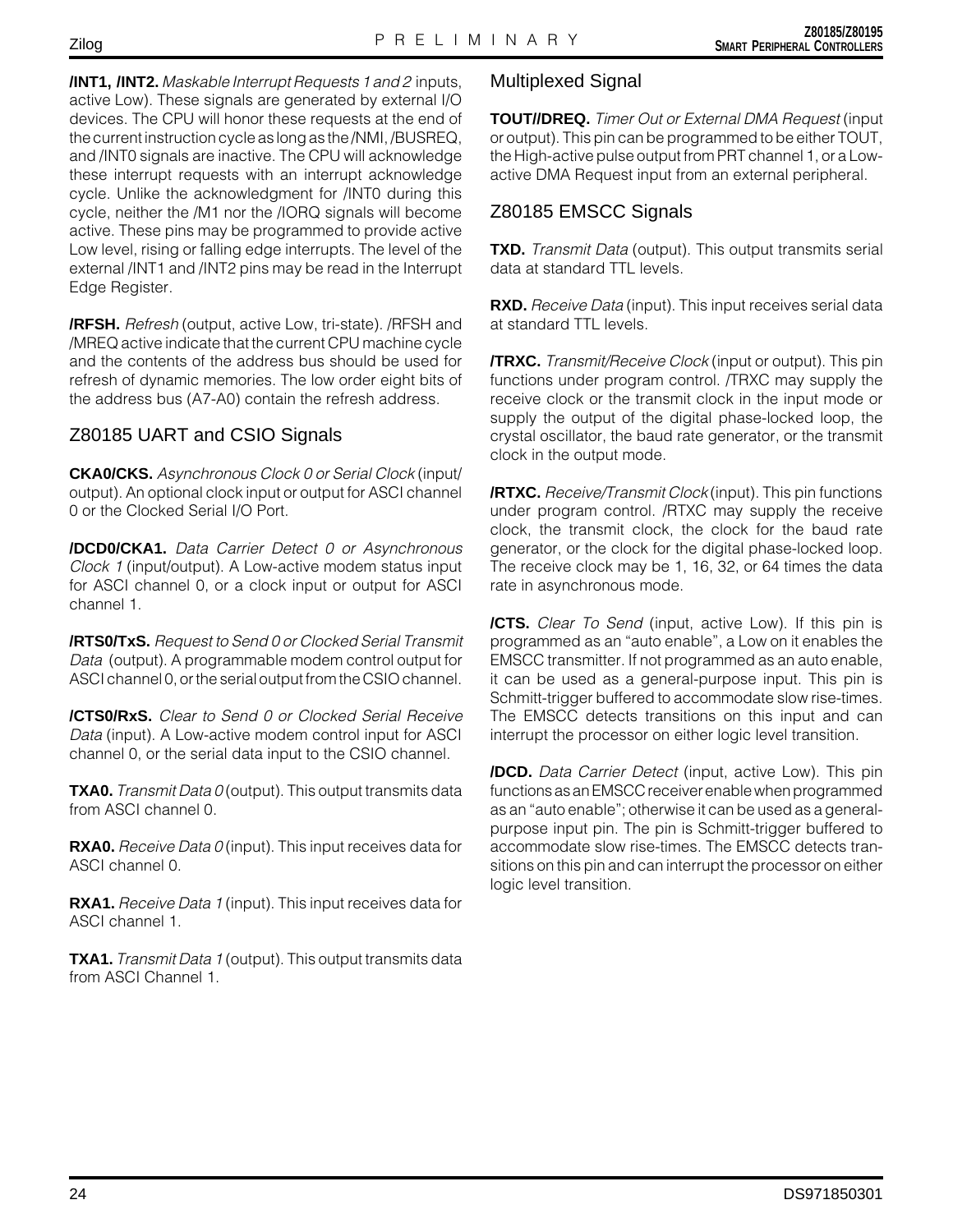### **PIN DESCRIPTIONS (Continued)**

#### EMSCC Signals

**/RTS.** Request to Send (output, active Low). When the Request to Send (RTS) bit in Write Register 5 is set, the /RTS signal goes Low. When the RTS bit is reset in the Asynchronous mode and auto enables is on, the signal goes High after the transmitter is empty. In Synchronous mode, or in Asynchronous mode with auto enables off, the /RTS pin strictly follows the state of the RTS bit. Thus the pin can be used as a general-purpose output. In a special "AppleTalk" mode on the Z80185, the pin is under hardware control.

**/DTR.** Data Terminal Ready (outputs, active Low). The "/DTR//REQ" functionality found in other SCC family members has been reconfigured internal to the EMSCC megacell. The /DTR output is routed to this pin, while the /REQ signal is routed to the DMA request multiplexing logic as described in a later section on the EMSCC. This pin follows the state of the DTR bit in WR5 of the EMSCC.

**Note:** The /W/REQ pin present on other SCC family members has its two possible functions reconfigured internal to the EMSCC, and both functions are handled internally to the Z80185. The Wait output of the EMSCC drives the /WAIT signal in a wire-ORed fashion with other internal and external peripherals. The /REQ component is routed to the DMA request multiplexing logic as described in a later section on the EMSCC.

#### Z80185 Parallel Ports

**PIA16-14.** Port 1, Bits 6-4 or CTC ZC/TO2-0 (input/output). These lines can be configured as inputs or outputs, or as the "zero count/timeout" outputs of three of the four CTC channels, on a bit-by-bit basis.

**PIA13-10.** Port 1, Bits 3-0 or CTC CLK/TRG3-0 (input/ output). These lines can be configured as inputs or outputs, or as the "clock/trigger" inputs of the four CTC channels, on a bit-by-bit basis.

**PIA27-20.** Port 2, Data, or Bidirectional (input/output). These lines can be configured as inputs or outputs on a bitby-bit basis when not used for Bidirectional Centronics operation. However, when used for Bidirectional Centronics operation, software and hardware controls the direction of all eight as a unit.

#### Bidirectional Centronics Pins

**nStrobe, nAutoFd, nSelectIn, nInit** (input/outputs). These are inputs when using P27-20 for the Peripheral side of a Centronics controller, or outputs when using P27-20 for the Host side of such an interface. In certain P1284 modes, these pins assume other names as described in the section on the Centronics P1284 controller. When not using P27-20 for a Centronics controller, these pins can be used as general-purpose inputs or outputs.

**Busy, nAck, PError, nFault, Select** (input/outputs). These are outputs when using P27-20 for the Peripheral side of a Centronics P1284 controller, or inputs when using P27-20 for the Host side of such an interface. In certain P1284 modes, these pins have other names as described in the section on the Centronics P1284 controller. When not using P27-20 for a Centronics P1284 controller, these pins can be used as general-purpose outputs or inputs. These pins always function in the opposite direction of the preceding group.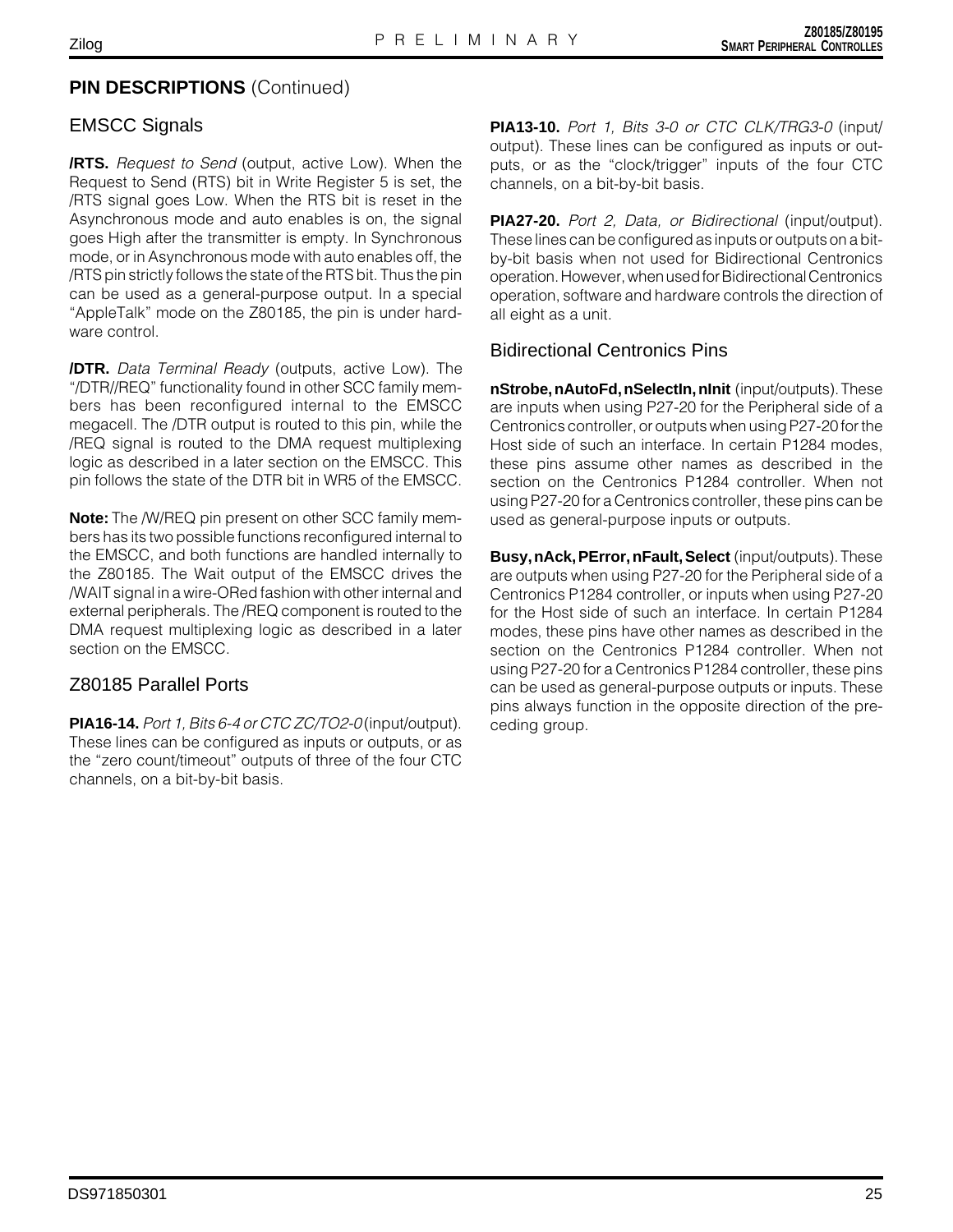### System Control Signals

**ST.** Status (output, active High). This signal is used with the /M1 and /HALT output to indicate the nature of each CPU machine cycle.

**/RESET.**Reset Signal (input, active Low). /RESET signal is used for initializing the Z80185 and other devices in the system. It must be kept Low for at least three system clock cycles.

**IEI.** Interrupt Enable Signal (input, active High). IEI is used with IEO to form a priority daisy-chain when there are external interrupt-driven Z80-compatible peripherals.

**IEO.** Interrupt Enable Output Signal (output, active High). In an interrupt daisy-chain, IEO controls the interrupt of external peripherals. IEO is active when IEI is 1 and the CPU is not servicing an interrupt from the on-chip peripherals.

**/IOCS.** /IOCS decodes /IORQ, /M1, and as many address lines as are necessary to ensure it is activated for an I/O space access to any register in any block of eight registers that does not contain any on-chip registers. Also included in the decode is any programmed relocation of the "180 register set" in the ICR, and the "Decode High I/O" bit in the System Configuration Register. If the "180 registers" aren't relocated, and "Decode High I/O" is 0, /IOCS is active from address XX40 though XXD7, XXF8 through XXFF, and NN00 through NN3F, where NN are non-zero. If the "180 registers" are not relocated and "Decode High I/O" is 1, /IOCS is active from 0040 through 00D7, and 00F8 through FFFF. /IOCS is active when an external master is in control of the bus, as well as when the Z80185 processor has control.

**/RAMCS.** RAM Chip Select (output, active Low). This signal is driven Low for memory accesses at addresses that fall between the values programmed into the RAMLBR and RAMUBR registers. It is active when an external master has control of the bus, as well as when the Z80185 processor is in control.

**/ROMCS.** ROM Chip Select (output, active Low). This output is driven Low for memory accesses between the top of on-chip ROM (if on-chip ROM is enabled) and the value programmed into the ROMBR register. It is active when an external master has control of the bus, as well as when the Z80185 processor is in control.

**XTAL.** Crystal (input, active High). This pin functions as the Crystal oscillator connection and should be left open if an external clock is used instead of a crystal. The oscillator input is not a TTL level (reference DC Characteristics section).

**EXTAL.** External Clock/Crystal (input, active High). This pin functions as a Crystal oscillator connection. An external clock can be input to the Z80185 on this pin when a crystal is not used. This input is Schmitt-triggered.

**PHI.** System Clock (output, active High). This output is the processor's reference clock, and is provided for the use of external logic. The frequency of this output may be equal to, or one-half that of the crystal or input clock frequency, depending on an internal register bit.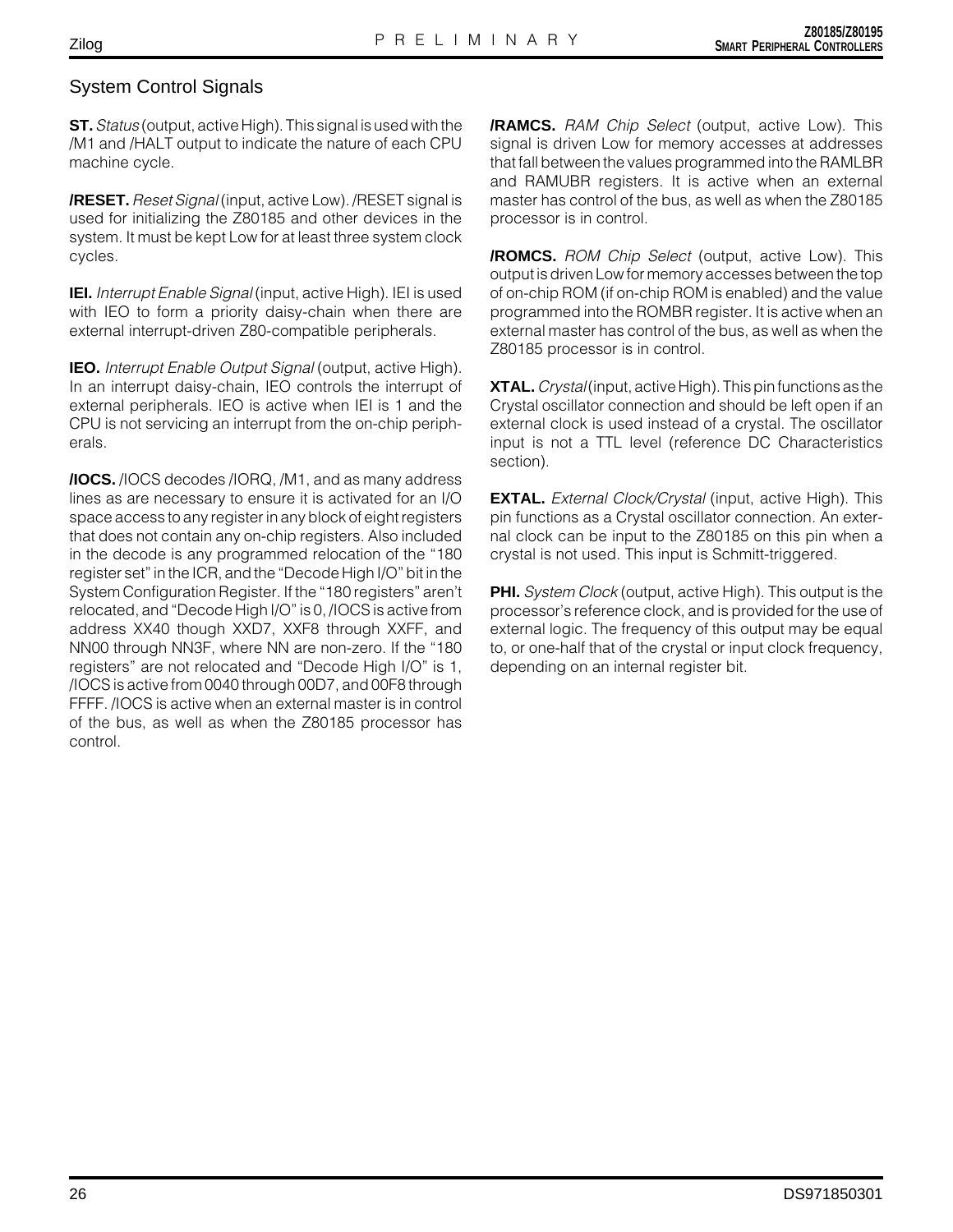# **Z80185 MPU FUNCTIONAL DESCRIPTION**

The Z80185 includes a Zilog Z8S180 MPU (Static Z80180 MPU). This allows software code compatibility with existing Z80/Z180 software code. The following is an overview of the major functional units of the Z80185.

The MPU portion of the Z80185 is the Z8S180 core with added features and modifications. The single-channel EMSCC of the Z80185 is compatible with the Z85233 EMSCC and features additional enhancements for LocalTalk and the demultiplexing of the /DTR//REQ and /WT//REQ lines.

#### **Architecture**

The Z80185 combines a high performance CPU core with a variety of system and I/O resources useful in a broad range of applications. The CPU core consists of four functional blocks:

- Clock Generator
- Bus State Controller (Dynamic Memory Refresh)
- Memory Management Unit (MMU)
- Central Processing Unit (CPU).

The integrated I/O resources make up the remaining functional blocks:

- Direct Memory Access (DMA control—two channels)
- Asynchronous Serial Communications Controller (ASCI, two channels)
- Programmable Reload Timers (PRT, two channels)
- Clocked Serial I/O
- Channel (CSIO)
- Enhanced Z85C30 (EMSCC)
- Counter/Timer Channels (CTC)
- Parallel I/O
- Bidirectional Centronics Controller.

**Clock Generator.** This logic generates the system clock from either an external crystal or clock input. The external clock is divided by two, or one if programmed, and is provided to both internal and external devices.

**Bus State Controller.** This logic performs all of the status and bus control activity associated with both the CPU and some on-chip peripherals. This includes wait state timing, reset cycles, DRAM refresh, and DMA bus exchanges.

**Interrupt Controller.** This logic monitors and prioritizes the variety of internal and external interrupts and traps to provide the correct responses from the CPU. To maintain compatibility with the Z80 CPU, three different interrupt modes are supported.

**Memory Management Unit.** The MMU allows the user to "map" the memory used by the CPU (logically only 64 Kbytes) into the 1 Mbyte addressing range supported by the Z80185. The organization of the MMU object code maintains compatibility with the Z80 CPU while offering access to an extended memory space. This is accomplished by using an effective "common area-banked area" scheme.

**Central Processing Unit.** The CPU is microcoded to provide a core that is object-code compatible with the Z80 CPU. It also provides a superset of the Z80 instruction set, including 8-bit multiply. This core has been modified to allow many of the instructions to execute in fewer clock cycles.

**DMA Controller.** The DMA controller provides high-speed transfers between memory and I/O devices. Transfer operations supported are memory-to-memory, memory to or from I/O, and I/O-to-I/O. Transfer modes supported are request, burst, and cycle steal. DMA transfers can access the full 1 Mbyte addressing range with a block length up to 64 Kbytes, and can cross over the 64 Kbytes boundaries.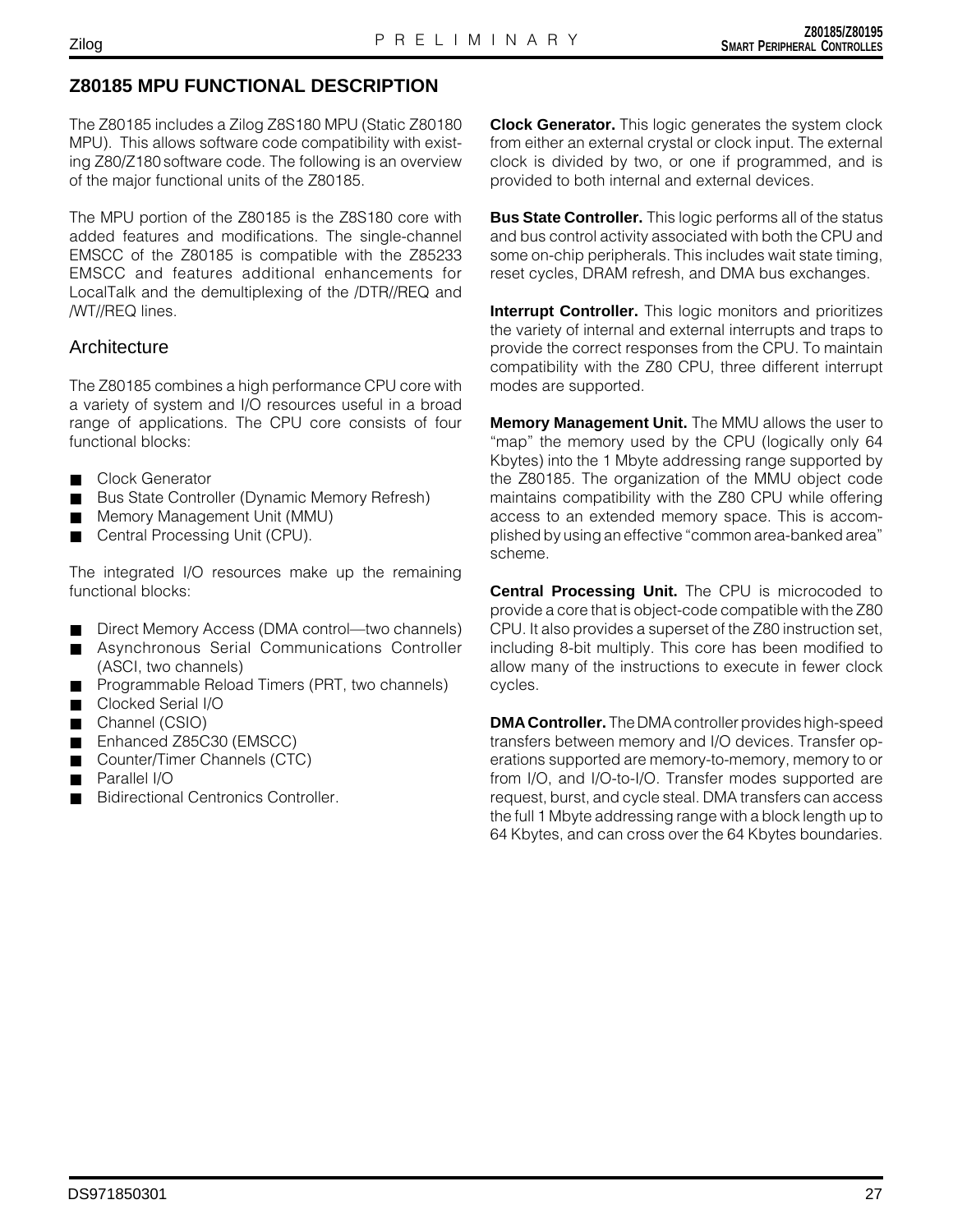

**Figure 21. Z8S180 MPU Block Diagram**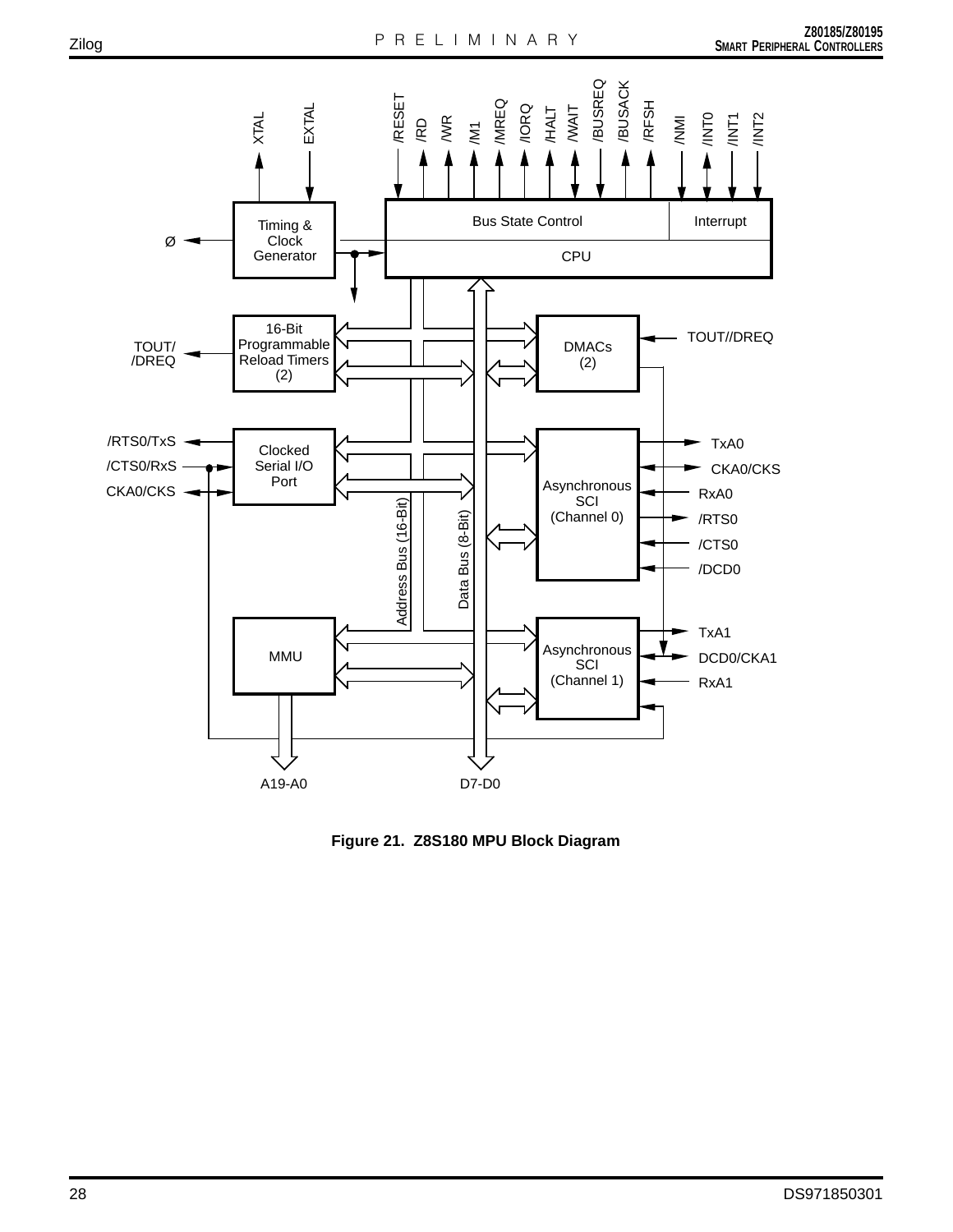# Zilog

#### **Z80185 MPU FUNCTIONAL DESCRIPTION** (Continued)

### DMA Controller

The two DMA channels of the Z80185 can transfer data to or from the EMSCC channel, the parallel interface, the async ports, or an external device. The I/O device encoding in SAR18-16 and DAR18-16 of the existing Z80180 is modified as shown in Table 1.

DMA request signals between the various cells are handled internally by the mechanisms described in this section, and are not pinned-out, nor are the TEND termination count outputs of the DMA channels.

|       | Table 1. SAR18-16 and DAR18-16 I/O Device Encoding |                           |       |                 |                           |  |  |  |  |
|-------|----------------------------------------------------|---------------------------|-------|-----------------|---------------------------|--|--|--|--|
| SM1-0 | SAR18-16                                           | Source                    | DM1-0 | DAR18-16        | Destination               |  |  |  |  |
| 11    | 000                                                | ext (TOUT/DREQ)           |       | 000             | ext (TOUT/DREQ)           |  |  |  |  |
| 11    | 001                                                | ASCIO Rx                  |       | 001             | ASCIO Tx                  |  |  |  |  |
| 11    | 010                                                | ASCI1 Rx                  |       | 010             | ASCI1 Tx                  |  |  |  |  |
| 11    | 011                                                | <b>EMSCC Rx</b>           |       | 011             | <b>EMSCC Tx</b>           |  |  |  |  |
| 11    | 10X                                                | Reserved, do not program. |       | 10X             | Reserved, do not program. |  |  |  |  |
| 11    | 1X0                                                |                           |       | 1X <sub>0</sub> |                           |  |  |  |  |
| 11    | 111                                                | PIA27-20 in               |       | 111             | PIA27-20 out              |  |  |  |  |
|       |                                                    |                           |       |                 |                           |  |  |  |  |

#### **Table 1. SAR18-16 and DAR18-16 I/O Device Encoding**

#### Asynchronous Serial Communications Interface (ASCI)

The ASCI logic provides two individual full-duplex UARTs. Each channel includes a programmable baud rate generator and modem control signals. The ASCI channels can also support a multiprocessor communications format. For ASCI0, up to three modem control signals and one clock signal can be pinned out, while ASCI1 has a data-only interface.

The receiver includes a 4-byte FIFO, plus a shift register as shown in Figure 22.

During Reset and in I/O Stop state, and for ASCI0 if /DCD0 is auto-enabled and is High, an ASCI is forced to the following conditions:

- FIFO Empty
- All Error Bits Cleared (including those in the FIFO)
- Receive Enable Cleared (cntla bit  $6 = 0$ )
- Transmit Enable Cleared (cntla bit  $5 = 0$ ).

If DCD is not auto-enabled, the /DCD pin has no effect on the FIFOs or enable bits.



**Figure 22. ASCI Receiver**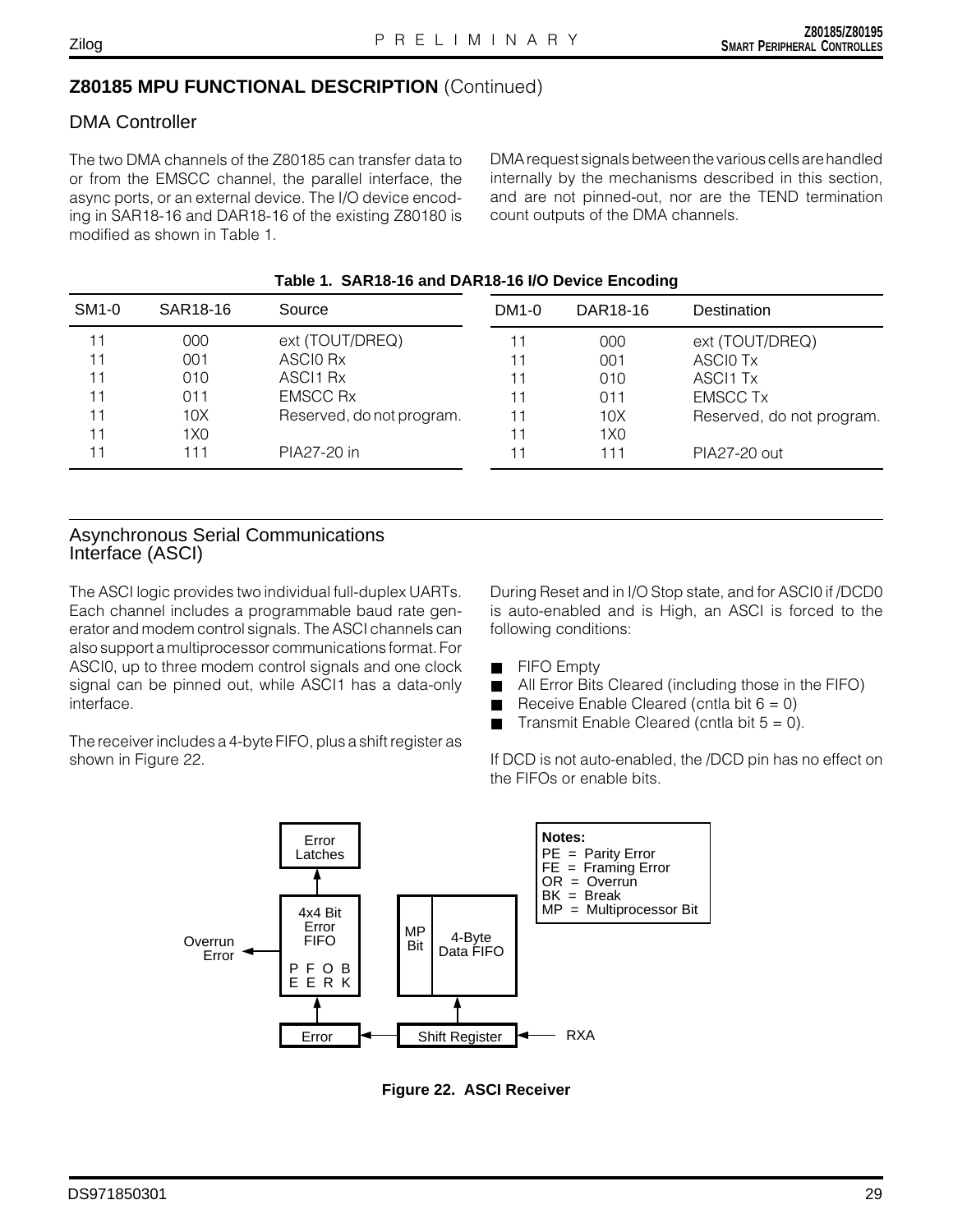## FIFO and Receiver Operation

The 4-byte Receive FIFO is used to buffer incoming data to reduce the incidence of overrun errors. When the RE bit is set in the CNTLA register, the RXA pin is monitored for a Low transition. One-half bit time after the Low transition of the RXA pin, the ASCI samples RXA again. If it has gone back to High, the ASCI ignores the previous Low transition and resumes looking for a new one, but if RXA is still Low, it considers this a start bit and proceeds to clock in the data based upon the internal baud rate generator or the external CKA pin. The number of data bits, parity, multiprocessor and stop bits are selected by the MOD2, MOD1, MOD0 and MP bits in the CNTLA and CNTLB registers. After the data has been received the appropriate MP, parity and one stop bit are checked. Data and any errors are clocked into the FIFOs during the stop bit. Interrupts, Receive Data Register Full Flag, and DMA requests will also go active during this time.

# Error Condition Handling

When the receiver places a data character in the Receive FIFO, it also places any associated error conditions in the error FIFO. The outputs of the error FIFO go to the set inputs of the software-accessible error latches. Writing a 0 to CNTLA EFR is the only way to clear these latches. In other words, when an error bit reaches the top of the FIFO, it sets an error latch. If the FIFO has more data and the software reads the next byte out of the FIFO, the error latch remains set, until the software writes a 0 to the EFR bit. The error bits are cumulative, so if additional errors are in the FIFO, they will set any unset error latches as they reach the top.

# Overrun Error

An overrun occurs if the receive FIFO is full when the receiver has just assembled a byte in the shift register and is ready to transfer it to the FIFO. If this occurs, the overrun error bit associated with the previous byte in the FIFO is set. The latest data byte is not transferred from the shift register to the FIFO in this case, and is lost. Once an overrun occurs, the receiver does not place any further data in the FIFO, until the "last good byte received" has come to the top of the FIFO so that the Overrun latch is set, and software then clears the Overrun latch. Assembly of bytes continues in the shift register, but this data is ignored until the byte with the overrun error reaches the top of the FIFO and is cleared with a write of 0 to the EFR bit.

# Break Detect

A Break is defined as a framing error with the data equal to all zeros. When a break occurs, the all-zero byte with its associated error bits are transferred to the FIFO, if it is not full. If the FIFO is full, an overrun is generated, but the break, framing error and data, are not transferred to the FIFO. Any time a break is detected, the receiver will not receive any more data until the RXA pin returns to a High state. If the channel is set in multiprocessor mode and the MPE bit of the CNTLA register is set to 1, then breaks, errors and data will be ignored unless the MP bit in the transmission is a 1. **Note:** The two conditions listed above could cause a break condition to be missed if the FIFO is full and the break occurs, or if the MP bit in the transmission is not a 1 with the conditions specified above.

# Parity and Framing Errors

Parity and Framing Errors do not affect subsequent receiver operation.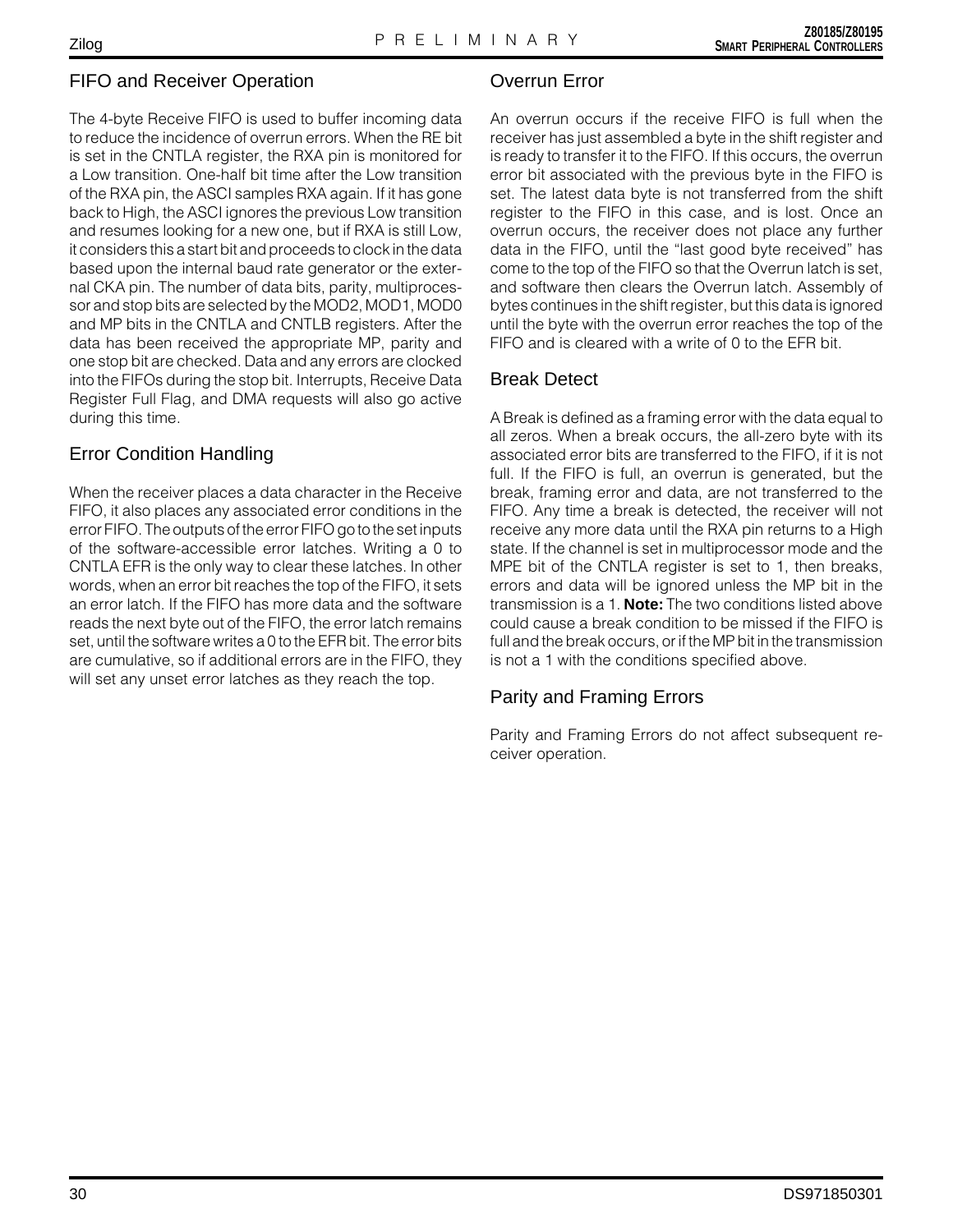## **Z80185 MPU FUNCTIONAL DESCRIPTION** (Continued)

#### Baud Rate Generator

The Baud Rate Generator (BRG) has two modes. The first is the same as in the Z80180. The second is a 16-bit down counter that divides the processor clock by the value in a 16-bit time constant register, and is identical to the EMSCC BRG. This allows a common baud rate of up to 512 Kbps to be selected. The BRG can also be disabled in favor of an external clock on the CKA pin.

The Receiver and Transmitter will subsequently divide the output of the BRG (or the signal from the CKA pin) by 1, 16 or 64, under the control of the DR bit in the CNTLB register, and the X1 bit in the ASCI Extension Control Register. To compute baud rate, use the following formulas.

If ss2,1,0 = 111, baud rate =  $f_{CKA}$  / Clock mode

else if BRG mode baud rate =  $f_{p+1}$  / (2 \* (TC+2) \* Clock mode)

else baud rate =  $f_{PHI}$  / ((10 + 20\*PS) \* 2^ss \* Clock mode)

Where: BRG mode is bit 3 of the ASEXT register PS is bit 5 of the CNTLB register

TC is the 16-bit value in the ASCI Time Constant registers The TC value for a given baud rate is:

TC =  $(f_{PHI} / (2 * baud rate * Clock mode)) - 2$ 

Clock mode depends on bit 4 in ASEXT and bit 3 in CNTLB:

| X1 | DR. |     | Clock Mode            |
|----|-----|-----|-----------------------|
|    |     |     | 16                    |
|    |     | $=$ | 64                    |
|    |     |     |                       |
|    |     | $=$ | Reserved, do not use. |
|    |     |     |                       |

2^ss depends on the three LS bits of the CNTLB register:

| ss2 | ss1 | ss0 |     | 2^ss                                     |
|-----|-----|-----|-----|------------------------------------------|
|     |     |     |     |                                          |
|     |     |     | $=$ | 2                                        |
|     |     |     |     |                                          |
|     |     |     |     | 8                                        |
|     |     |     | $=$ | 16                                       |
|     |     |     | $=$ | 32                                       |
|     |     |     |     | 64                                       |
|     |     |     |     | External Clock from CKA0<br>(see above). |

The ASCIs require a 50 percent duty cycle when CKA is used as an input. Minimum High and Low times on CKA0 are typical of most CMOS devices.

RDRF is set, and if enabled an Rx Interrupt or DMA Request is generated, when the receiver transfers a character from the Rx Shift Register to the Rx FIFO. The FIFO merely provides margin against overruns. When there's more than one character in the FIFO, and software or a DMA channel reads a character, RDRF either remains set or is cleared and then immediately set again. For example, if a receive interrupt service routine doesn't read all the characters in the RxFIFO, RDRF and the interrupt request remain asserted.

The Rx DMA request is disabled when any of the error flags PE or FE or OVRN are set, so that software can identify with which character the problem is associated.

If Bit 7, RDRF Interrupt Inhibit, is set to 1 (see Figures 32 and 33), the ASCI does not request a Receive interrupt when its RDRF flag is 1. Set this bit when programming a DMA channel to handle the receive data from an ASCI. The other causes for an ASCI Receive interrupt (PE, FE, OVRN, and for ASCI0, DCD) continue to request Rx interrupt if the RIE bit is 1. (The Rx DMA request is inhibited if PE or FE or OVRN is set, so that software can tell where an error occurred.) When this bit is 0, as it is after a Reset, RDRF will cause an ASCI interrupt if RIE is 1.

#### Programmable Reload Timer (PRT)

This logic consists of two separate channels, each containing a 16-bit counter (timer) and count reload register. The time base for the counters is derived from the system clock (divided by 20) before reaching the counter. PRT channel 1 provides an optional output to allow for waveform generation.

The  $T_{\text{out}}$  output of PRT1 is available on a multiplexed pin.

#### Clocked Serial I/O (CSIO)

The pins for this function are multiplexed with the RTS, CTS, and clock pins for ASCI0. **Note:** It is possible to use both ASCI0 and the CSIO at the same time. If bit 4 of the System Configuration Register is set to 1, the CKS clock signal will internally drive the clock for ASCI0 instead of the system clock.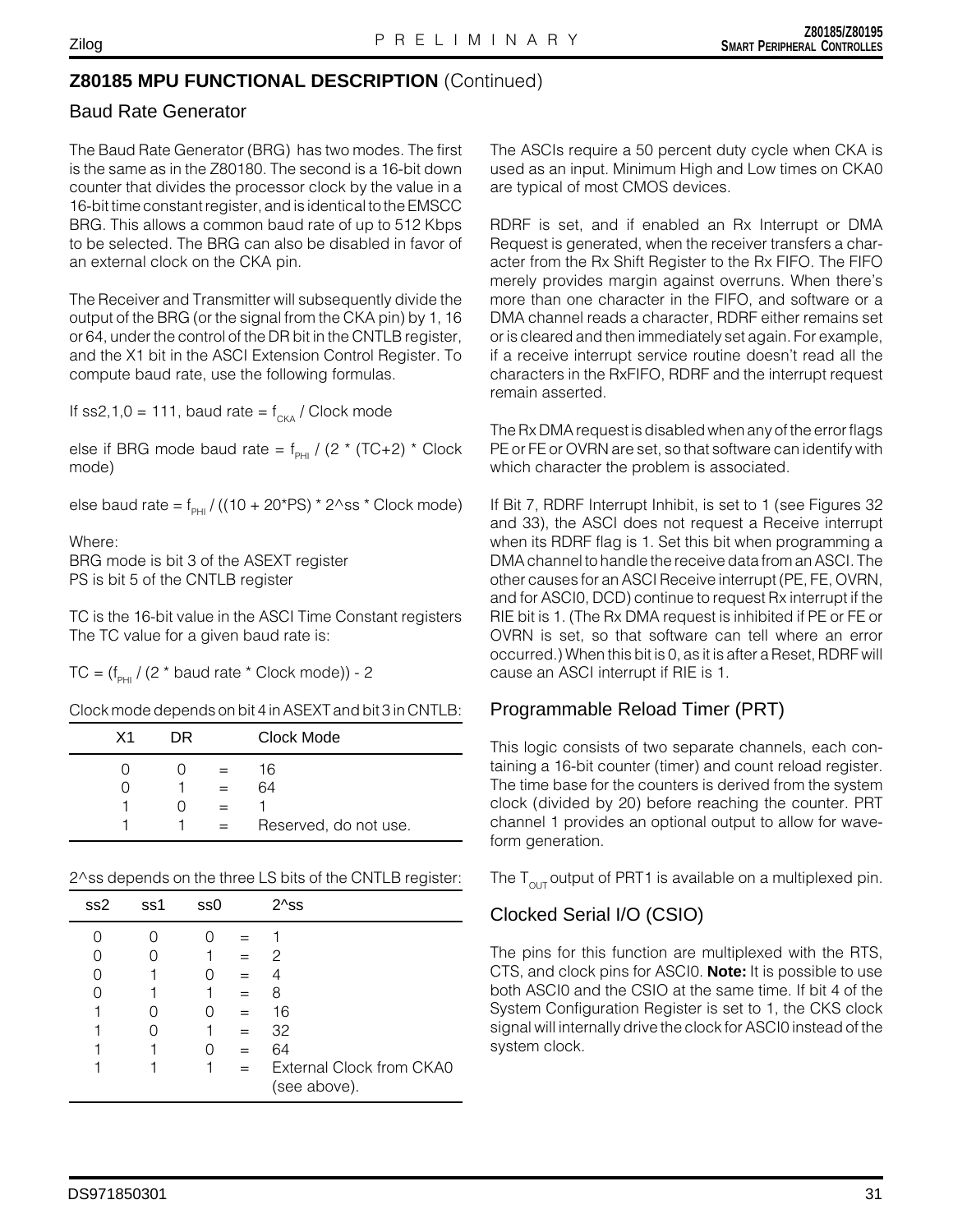#### /M1

The /M1 generation logic of the Z80180 allows the use of logic analyzer disassemblers that rely on /M1 identifying the start of each instruction. If the MIE bit is set to 1, the processor does not refetch an RETI instruction.

# Z80185 Counter/Timers

These facilities include two 16-bit Programmable Reload Timers (PRTs) like those provided in the Z80180 and its successors, plus four CTC channels like those in the Z84C30. The TOUT output of PRT1 is output on a multiplexed pin, and the ZC/TO outputs and CLK/TRG inputs of the CTC's are multiplexed with PIA17-10 on an individual basis, rather than simultaneously as on the Z80181. Internal cascading is provided between the CTCs, as described in CTC Control section.

# Z80185 I/O Chip Select

This output is active when an external master has control of the bus, as well as when the Z80185 processor has control. The /IOCS output of the Z80185 operates correctly if the "180 registers" are relocated to I/O address 40-7F or 80-BF, and takes into account the "Decode High I/O" bit in the Z80185 System Configuration Register.

# 32K x 8 On-Chip Read-Only Memory (ROM)

The Z80185 processor features 32K x 8 of masked ROM. This on-chip ROM allows zero-wait-state generation at the maximum clock rate. The Z80195 processor is ROMless.

# Z80185 On-Chip ROM Enable/Disable

If /WAIT is Low at the rising edge of /RESET, the on-chip program memory is disabled and all accesses to addresses below the upper limit of /ROMCS go off-chip. This feature allows code development and emulation using external devices before the user is ready to use on-chip memory.

If /WAIT is High at the rising edge of /RESET, accesses to addresses below both the size of on-chip ROM and the upper limit of /ROMCS, the user should select on-chip ROM. Accesses that are above the size of the on-chip ROM, but below the upper limit of /ROMCS, go off-chip with /ROMCS asserted.

| Table 2. Power Down Modes |  |  |
|---------------------------|--|--|
|                           |  |  |

| Power-Down<br>Modes      | <b>CPU</b><br>Core | On-Chip<br>I/O  | OSC.               | <b>CLKOUT</b>      | Recovery<br>Source                  | <b>Recovery Time</b><br>(Minimum)                                                          |
|--------------------------|--------------------|-----------------|--------------------|--------------------|-------------------------------------|--------------------------------------------------------------------------------------------|
| <b>SLEEP</b><br>I/O STOP | Stop<br>Running    | Running<br>Stop | Running<br>Running | Running<br>Running | RESET, Interrupts<br>By Programming | 1.5 Clock                                                                                  |
| SYSTEM STOP              | Stop               | Stop            | Running            | Running            | RESET, Interrupts                   | 1.5 Clock                                                                                  |
| IDLE <sup>†</sup>        | Stop               | Stop            | Running            | Stop               | RESET, Interrupts, BUSREQ           | $8 + 1.5$ Clock                                                                            |
| STANDBY <sup>t</sup>     | Stop               | Stop            | Stop               | Stop               | RESET, Interrupts, BUSREQ           | 2 <sup>17</sup> +1.5 Clock (Normal Recovery)<br>2 <sup>6</sup> +1.5 Clock (Quick Recovery) |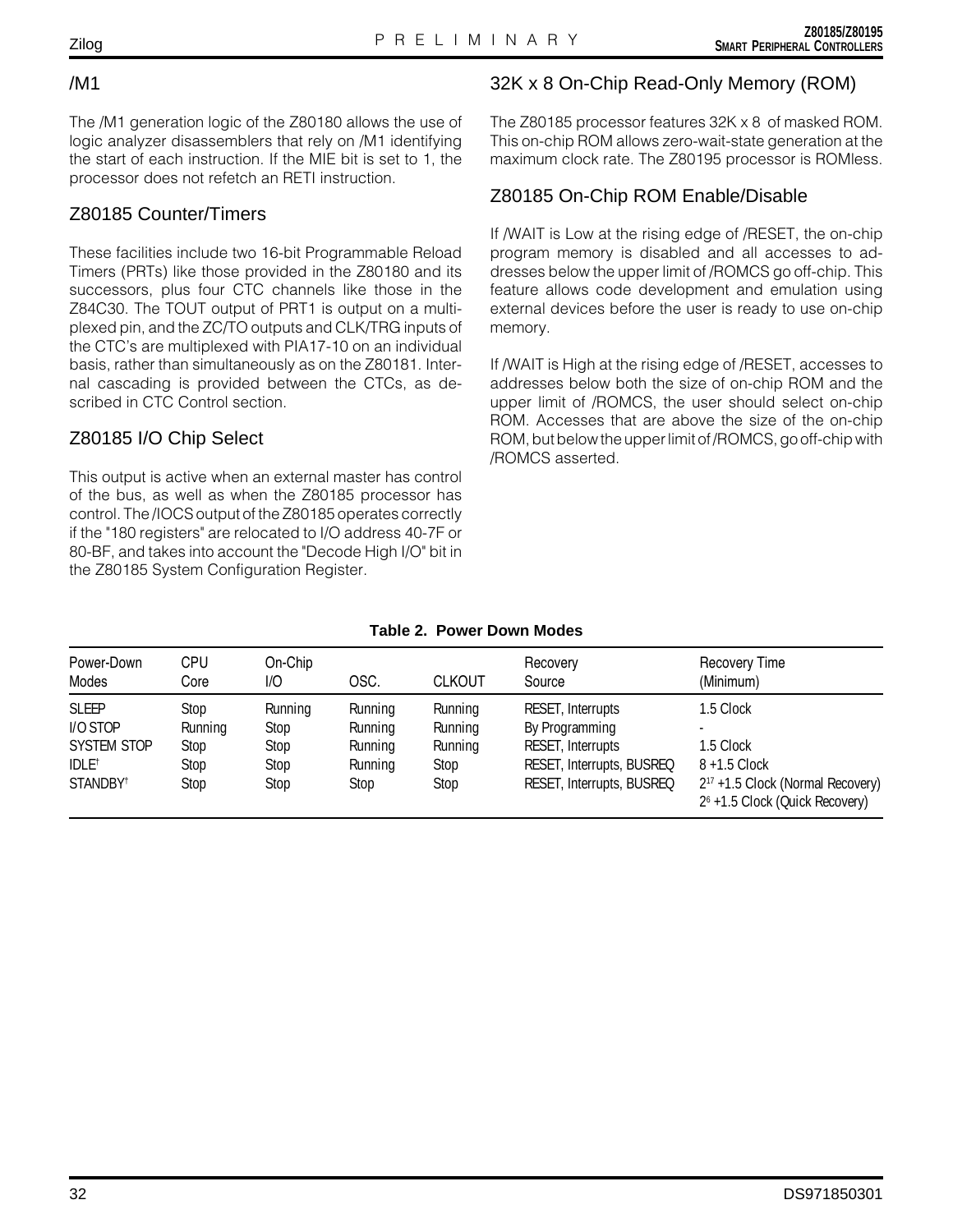#### **Z8S180 POWER-DOWN MODES**

The following is a detailed description of the enhancements to the Z8S180 from the standard Z80180 in the areas of STANDBY, IDLE, and STANDBY-QUICK RECOVERY modes.

#### Add-On Features

There are five different power-down modes. SLEEP and SYSTEM STOP are inherited from the Z80180. In SLEEP **Notes:**

† IDLE and STANDBY modes are only offered in the Z8S180. Note that the minimum recovery time can be achieved if INTERRUPT is used as the Recovery Source.

mode, the CPU is in a stopped state while the on-chip I/Os are still operating. In I/O STOP mode, the on-chip I/Os are in a stopped state while leaving the CPU running. In SYSTEM STOP mode, both the CPU and the on-chip I/Os are in the stopped state to reduce current consumption. The Z8S180 has added two additional power-down modes, STANDBY and IDLE, to reduce current consumption even further. The differences in these power-down modes are summarized in Table 2.

### STANDBY Mode

The Z8S180 is designed to save power. Two low-power programmable power-down modes have been added: STANDBY mode and IDLE mode. The STANDBY/IDLE mode is selected by multiplexing D6 and D3 of the CPU Control Register (CCR, I/O Address = 1FH).

To enter STANDBY mode:

- 1. Set D6 and D3 to 1 and 0, respectively.
- 2. Set the I/O STOP bit (D5 of ICR,  $I/O$  Address = 3FH) to 1.
- 3. Execute the SLEEP instruction.

When the device is in STANDBY mode, it behaves similar to the SYSTEM STOP mode as it exists on the Z80180, except that the STANDBY mode stops the external oscillator, internal clocks and reduces power consumption to 50 µA (typical).

Since the clock oscillator has been stopped, a restart of the oscillator requires a period of time for stabilization. An 18-bit counter has been added in the Z8S180 to allow for

oscillator stabilization. When the part receives an external IRQ or BUSREQ during STANDBY mode, the oscillator is restarted and the timer counts down 217 counts before acknowledgment is sent to the interrupt source.

The recovery source needs to remain asserted for the duration of the 217 count, otherwise standby will be re-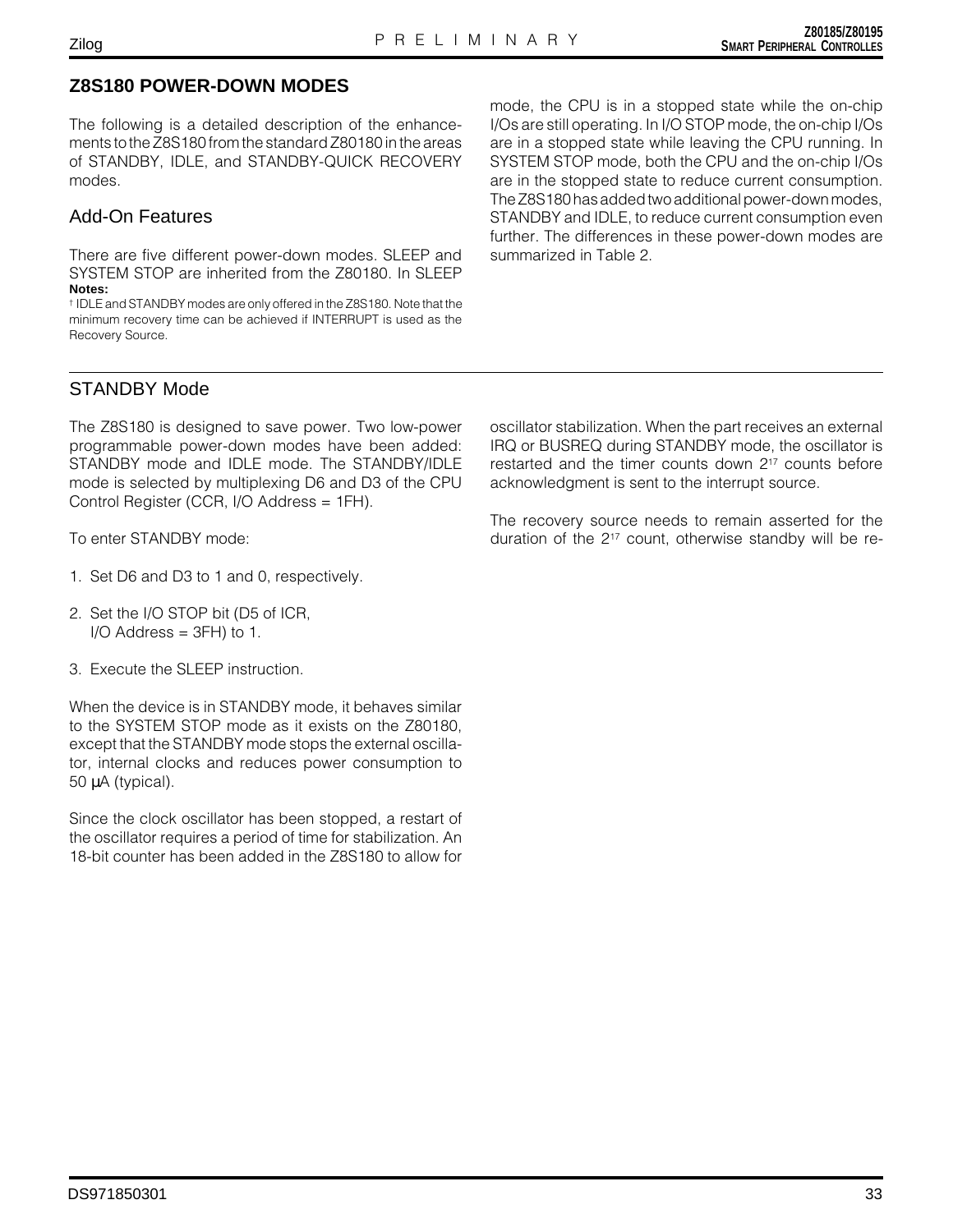# STANDBY Mode Exit with BUS REQUEST

Optionally, if the BREXT bit (D5 of CPU Control Register) is set to 1, the Z8S180 exits STANDBY mode when the /BUSREQ input is asserted; the crystal oscillator is then restarted. An internal counter automatically provides time for the oscillator to stabilize, before the internal clocking and the system clock output of the Z8S180 are resumed.

The Z8S180 relinquishes the system bus after the clocking is resumed by:

- Tri-State the address outputs A19 through A0.
- Tri-State the bus control outputs /MREQ, /IORQ, /RD and /WR.
- Asserting /BUSACK

The Z8S180 regains the system bus when /BUSREQ is deactivated. The address outputs and the bus control outputs are then driven High; the STANDBY mode is exited.

If the BREXT bit of the CPU Control Register (CCR) is cleared, asserting the /BUSREQ will not cause the Z8S180 to exit STANDBY mode.

If STANDBY mode is exited due to a reset or an external interrupt, the Z8S180 remains relinquished from the system bus as long as /BUSREQ is active.

#### STANDBY Mode Exit with External Interrupts

STANDBY mode can be exited by asserting input /NMI. The STANDBY mode may also exit by asserting /INT0, /INT1 or /INT2, depending on the conditions specified in the following paragraphs.

/INT0 wake-up requires assertion throughout duration of clock stabilization time (217 clocks).

If exit conditions are met, the internal counter provides time for the crystal oscillator to stabilize, before the internal clocking and the system clock output within the Z8S180 are resumed.

1. Exit with Non-Maskable Interrupts

If /NMI is asserted, the CPU begins a normal NMI interrupt acknowledge sequence after clocking resumes.

2. Exit with External Maskable Interrupts

If an External Maskable Interrupt input is asserted, the CPU responds according to the status of the Global Interrupt Enable Flag IEF1 (determined by the ITE1 bit) and the settings of the corresponding interrupt enable bit in the Interrupt/Trap Control Register (ITC: I/O Address = 34H):

- a. If an interrupt source is disabled in the ITC, asserting the corresponding interrupt input will not cause the Z8S180 to exit STANDBY mode. This is true regardless of the state of the Global Interrupt Enable Flag IEF1.
- b. If the Global Interrupt Flag IEF1 is set to 1, and if an interrupt source is enabled in the ITC, asserting the corresponding interrupt input causes the Z8S180 to exit STANDBY mode. The CPU performs an interrupt acknowledge sequence appropriate to the input being asserted when clocking is resumed if:
	- The interrupt input follows the normal interrupt daisy-chain protocol.
	- The interrupt source is active until the acknowledge cycle is completed.
- c. If the Global Interrupt Flag IEF1 is disabled, in other words, reset to 0, and if an interrupt source is enabled in the ITC, asserting the corresponding interrupt input will still cause the Z8S180 to exit STANDBY mode. The CPU will proceed to fetch and execute instructions that follow the SLEEP instruction when clocking is resumed.

If the External Maskable Interrupt input is not active until clocking resumes, the Z8S180 will not exit STANDBY mode. If the Non-Maskable Interrupt (/NMI) is not active until clocking resumes, the Z8S180 still exits the STANDBY mode even if the interrupt sources go away before the timer times out, because /NMI is edge-triggered. The condition is latched internally once /NMI is asserted Low.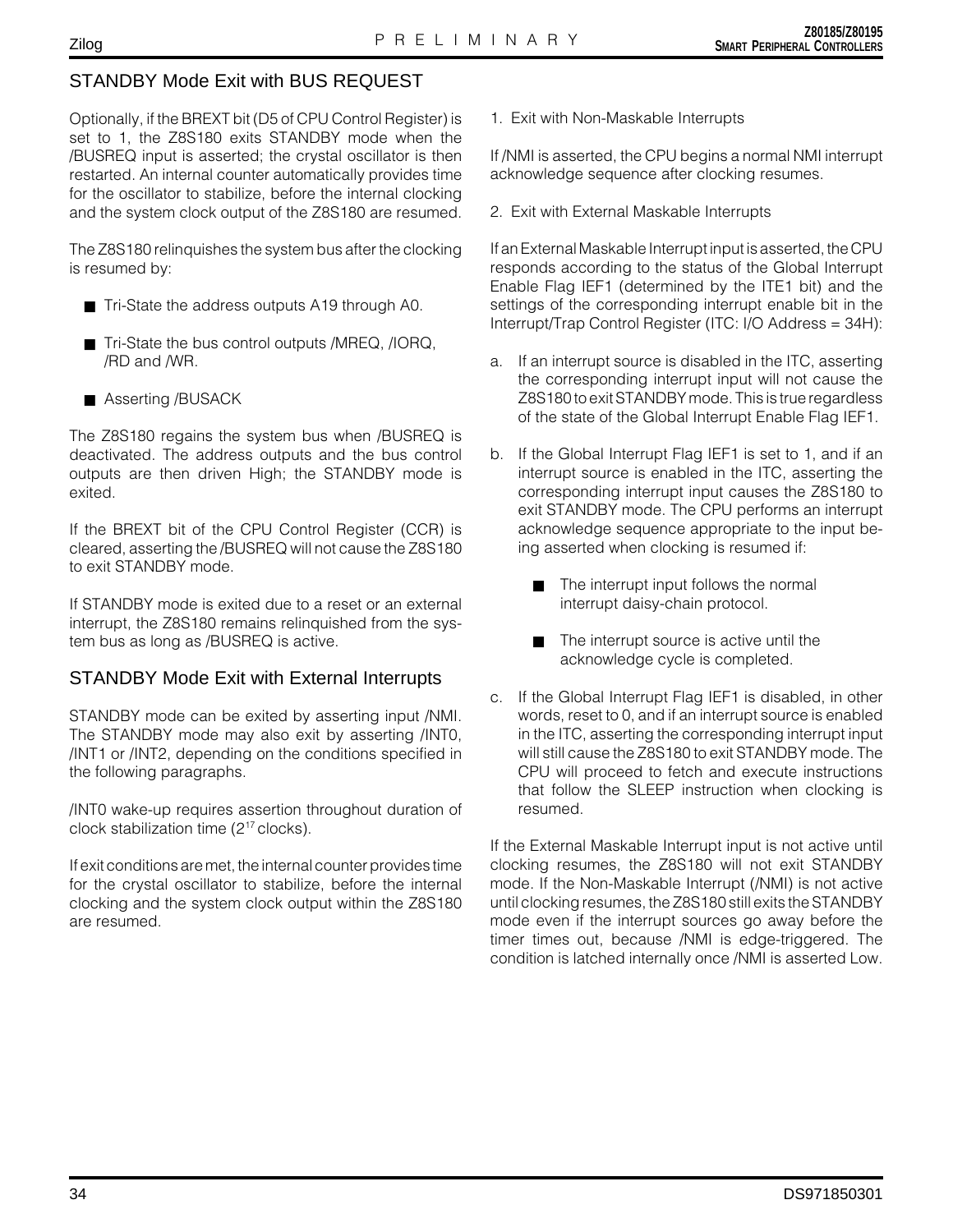# Zilog

#### IDLE Mode

IDLE mode is another power-down mode offered by the Z8S180. To enter IDLE mode:

- 1. Set D6 and D3 to 0 and 1, respectively.
- 2. Set the I/O STOP bit (D5 of ICR, I/O Address =  $3FH$ ) to 1.
- 3. Execute the SLEEP instruction.

When the part is in IDLE mode, the clock oscillator is kept oscillating, but the clock to the rest of the internal circuit, including the CLKOUT, is stopped completely. IDLE mode is exited in a similar way as STANDBY mode, in other words, RESET, BUS REQUEST or EXTERNAL INTER-RUPTS, except that the 2<sup>17</sup> bit wake-up timer is bypassed; all control signals are asserted eight clock cycles after the exit conditions are gathered.

### Standby-Quick Recovery Mode

STANDBY-QUICK RECOVERY mode is an option offered in STANDBY mode to reduce the clock recovery time in STANDBY mode from 217 clock cycles (6.5 ms at 20 MHz) to 2<sup>6</sup> clock cycles (3.2 µs at 20 MHz). This feature can only be used when providing an oscillator as clock source.

To enter STANDBY-QUICK RECOVERY mode:

- 1. Set D6 and D3 to 1 and 1, respectively.
- 2. Set the I/O STOP bit (D5 of ICR,  $I/O$  Address = 3FH) to 1.
- 3. Execute the SLEEP instruction.

When the part is in STANDBY-QUICK RECOVERY mode, the operation is identical to STANDBY mode except when exit conditions are gathered, in other words, RESET, BUS REQUEST or EXTERNAL INTERRUPTS. The clock and other control signals are recovered sooner than the STANDBY mode.

**Note:** If STANDBY-QUICK RECOVERY is enabled, the user must make sure stable oscillation is obtained within 64 clock cycles.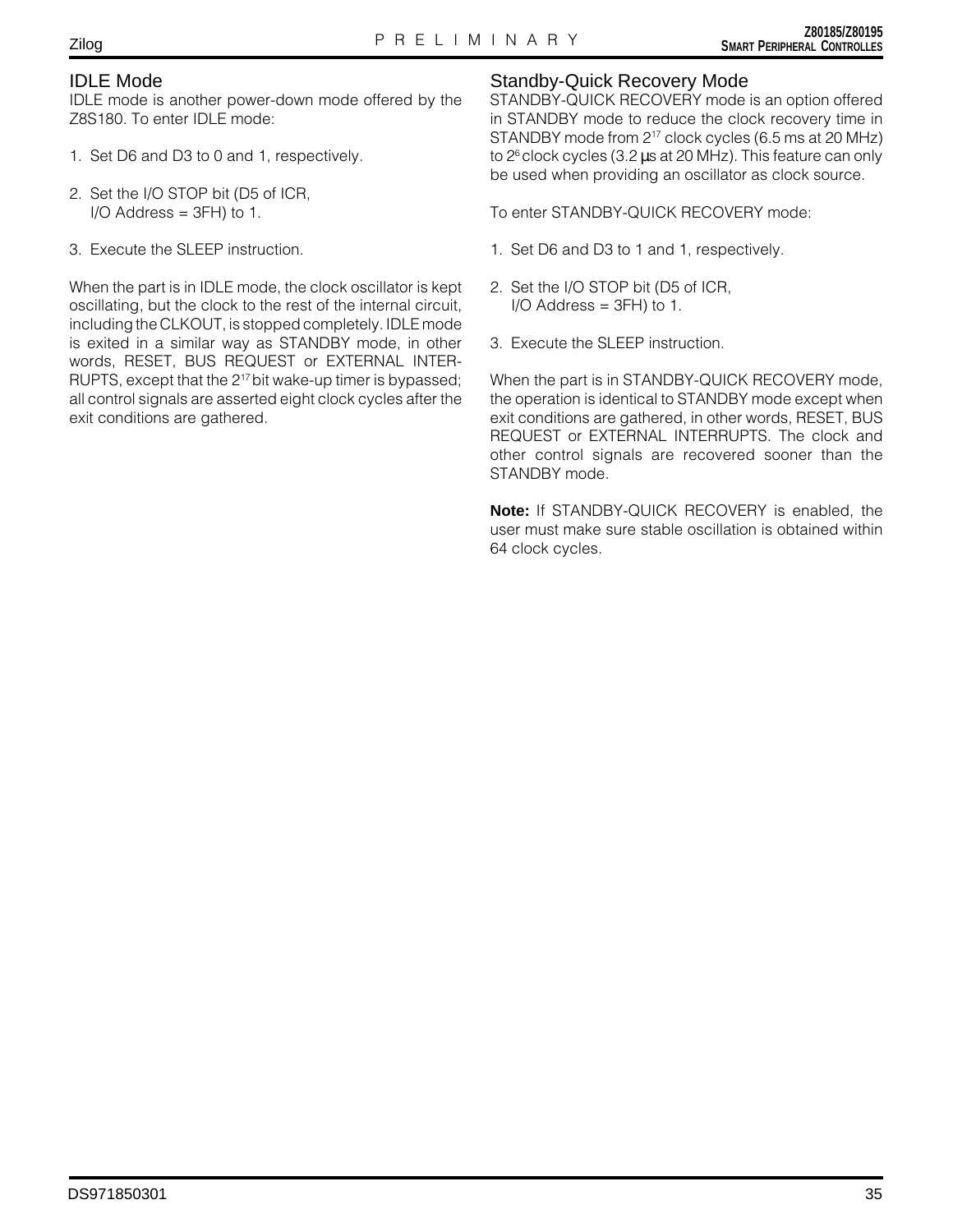## **Z8S180 MPU REGISTER MAP**

#### Notes:

Registers listed in **boldface type** represent new registers added to the Z8S180. All register addresses not listed are Reserved.

| <b>Register Name</b>                | I/O Addr/Access | <b>Register Name</b>             | I/O Addr/Access |
|-------------------------------------|-----------------|----------------------------------|-----------------|
| ASCI Control Register A Ch 0        | %0000/40/80 R/W | <b>CPU Control Register</b>      | %001F/5F/9F R/W |
| ASCI Control Register A Ch 1        | %0001/41/81 R/W | DMA Source Addr Register Ch OL   | %0020/60/A0 R/W |
| ASCI Control Register B Ch 0        | %0002/42/82 R/W | DMA Source Addr Register Ch OH   | %0021/61/A1 R/W |
| ASCI Control Register B Ch 1        | %0003/43/83 R/W | DMA Source Addr Register Ch OB   | %0022/62/A2 R/W |
| ASCI Status Register Ch 0           | %0004/44/84 R/W | DMA Dest Addr Register Ch OL     | %0023/63/A3 R/W |
| <b>ASCI Status Register Ch 1</b>    | %0005/45/85 R/W | DMA Dest Addr Register Ch OH     | %0024/64/A4 R/W |
| ASCI TX Data Register Ch 0          | %0006/46/86 R/W | DMA Dest Addr Register Ch OB     | %0025/65/A5 R/W |
| ASCI TX Data Register Ch 1          | %0007/47/87 R/W | DMA Byte Count Register Ch OL    | %0026/66/A6 R/W |
| ASCI RX Data Register Ch 0          | %0008/48/88 R/W | DMA Byte Count Register Ch OH    | %0027/67/A7 R/W |
| ASCI RX Data Register Ch 1          | %0009/49/89 R/W | DMA Memory Addr Register Ch 1L   | %0028/68/A8 R/W |
| <b>CSIO Control Register</b>        | %000A/4A/8A R/W | DMA Memory Addr Register Ch 1H   | %0029/69/A9 R/W |
| CSIO Transmit/Receive Data Reg.     | %000B/4B/8B R/W | DMA Memory Addr Register Ch 1B   | %002A/6A/AA R/W |
| Timer Data Register Ch OL           | %000C/4C/8CR/W  | DMA I/O Addr Register Ch 1L      | %002B/6B/AB R/W |
| Timer Data Register Ch OH           | %000D/4D/8DR/W  | DMA I/O Addr Register Ch 1H      | %002C/6C/AC R/W |
| Reload Register Ch OL               | %000E/4E/8E R/W | DMA I/O Addr Register Ch 1B      | %002D/6D/ADR/W  |
| Reload Register Ch OH               | %000F/4F/8F R/W | DMA Byte Count Register Ch 1L    | %002E/6E/AE R/W |
| <b>Timer Control Register</b>       | %0010/50/90     | DMA Byte Count Register Ch 1H    | %002F/6F/AF R/W |
| <b>ASCIO Extension Control Reg.</b> | %0012/52/92 R/W | <b>DMA Status Register</b>       | %0030/70/B0 R/W |
| <b>ASCI1 Extension Control Reg.</b> | %0013/53/93 R/W | DMA Mode Register                | %0031/71/B1 R/W |
| Timer Data Register Ch 1L           | %0014/54/94 R/W | <b>DMA/WAIT Control Register</b> | %0032/72/B2 R/W |
| Timer Data Register Ch 1H           | %0015/55/95 R/W | IL Register                      | %0033/73/B3 R/W |
| Timer Reload Register Ch 1L         | %0016/56/96 R/W | <b>INT/TRAP Control Register</b> | %0034/74/B4 R/W |
| Timer Reload Register Ch 1H         | %0017/57/97 R/W | Refresh Control Register         | %0036/76/B6 R/W |
| Free Running Counter                | %0018/58/98 R/W | MMU Common Base Register         | %0038/78/B8 R/W |
| <b>ASCIO Time Constant Low</b>      | %001A/5A/9AR/W  | <b>MMU Bank Base Register</b>    | %0039/79/B9 R/W |
| <b>ASCIO Time Constant High</b>     | %001B/5B/9BR/W  | MMU Common/Bank Area Register    | %003A/7A/BA R/W |
| <b>ASCI1 Time Constant Low</b>      | %001C/5C/9CR/W  | Operation Mode Control Register  | %003E/7E/BE R/W |
| <b>ASCI1 Time Constant High</b>     | %001D/5D/9D RW  | I/O Control Register             | %003F/7F/BF R/W |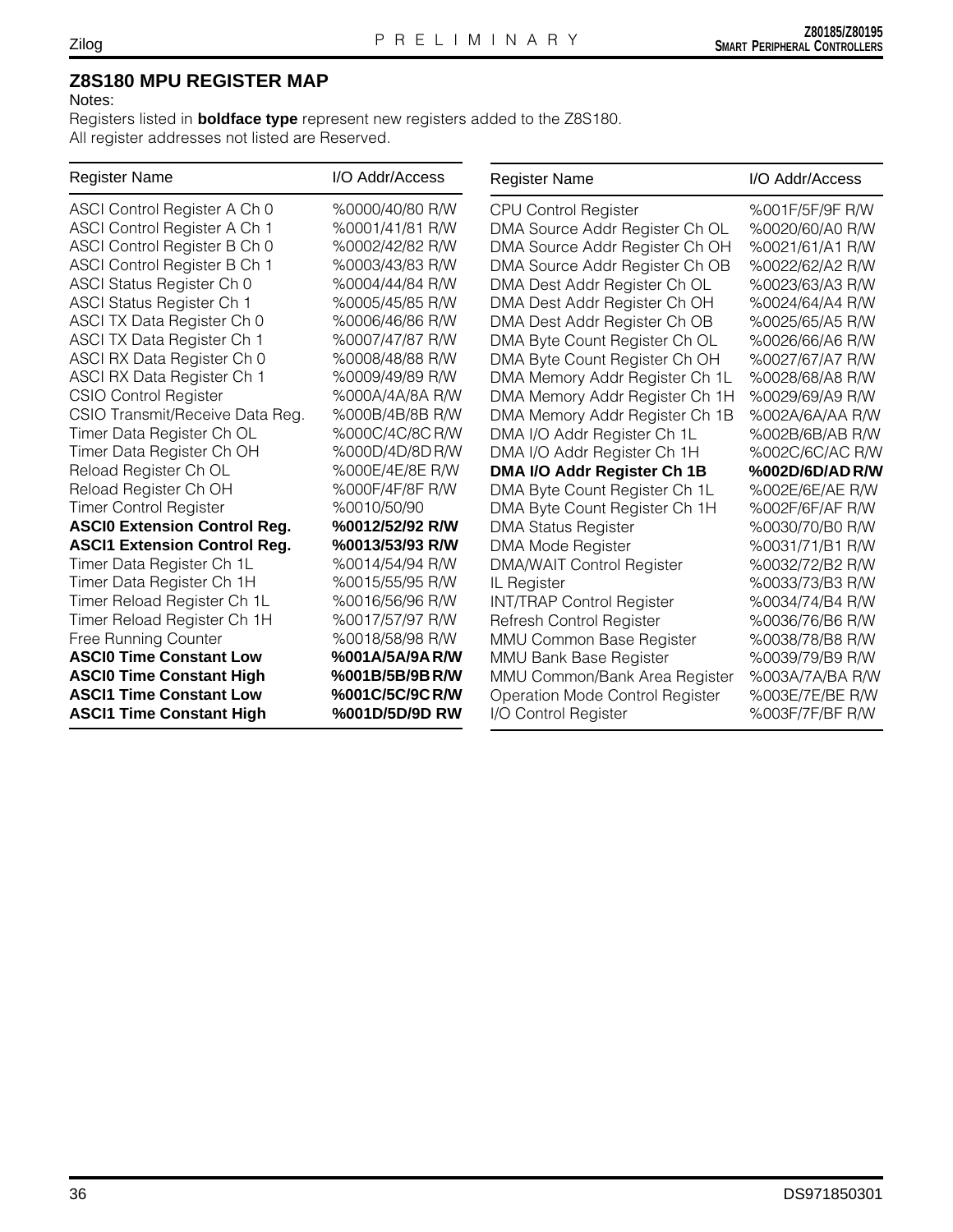# **Z8S180 MPU REGISTERS**

# **ASCI CHANNELS CONTROL REGISTERS**



**Figure 23a. ASCI Control Register A** (Ch. 0)



**Figure 23b. ASCI Control Register A** (Ch. 1)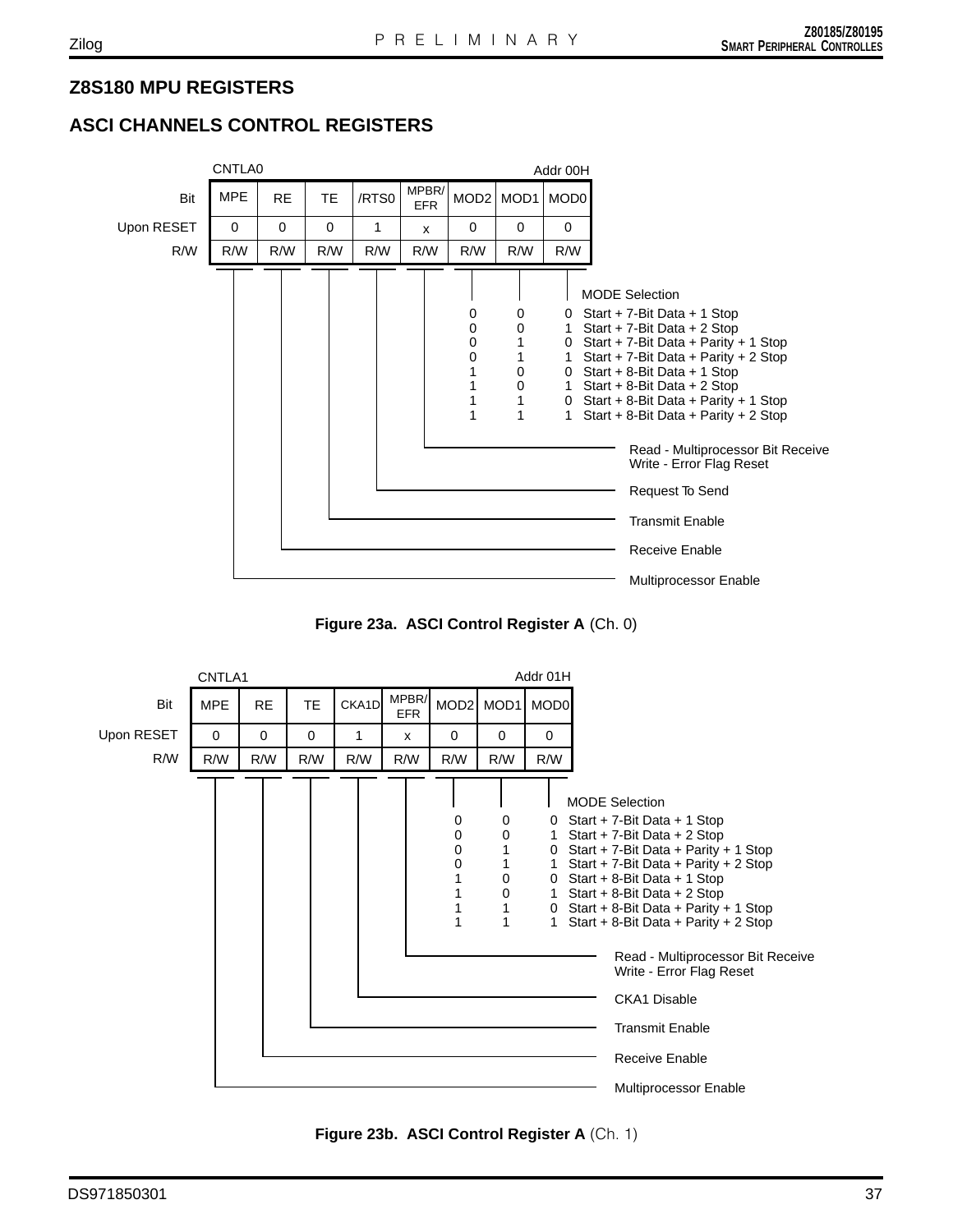|            | CNTLB0      |             |                    |                 |           |                 |                 | Addr 02H        |                                                                                                                                                |
|------------|-------------|-------------|--------------------|-----------------|-----------|-----------------|-----------------|-----------------|------------------------------------------------------------------------------------------------------------------------------------------------|
| Bit        | <b>MPBT</b> | <b>MP</b>   | /CTS/<br><b>PS</b> | PE <sub>0</sub> | <b>DR</b> | SS <sub>2</sub> | SS <sub>1</sub> | SS <sub>0</sub> |                                                                                                                                                |
| Upon Reset | Invalid     | $\mathbf 0$ | +                  | 0               | 0         | 1               |                 | 1               |                                                                                                                                                |
| R/W        | R/W         | R/W         | R/W                | R/W             | R/W       | R/W             | R/W             | R/W             |                                                                                                                                                |
|            |             |             |                    |                 |           |                 |                 |                 | Clock Source and Speed Select<br>Divide Ratio<br>Parity Even or Odd<br>Clear To Send/Prescale<br>Multiprocessor<br>Multiprocessor Bit Transmit |

† /CTS - Depending on the condition of /CTS pin. PS - Cleared to 0.

| General<br>Divide Ratio                       | $PS = 0$<br>(Divide Ratio = $10$ )                                                                                                                                 |                                                                                                                                                                         | $PS = 1$<br>(Divide Ratio = $30$ )                                                                                                                                   |                                                                                                                                                                           |
|-----------------------------------------------|--------------------------------------------------------------------------------------------------------------------------------------------------------------------|-------------------------------------------------------------------------------------------------------------------------------------------------------------------------|----------------------------------------------------------------------------------------------------------------------------------------------------------------------|---------------------------------------------------------------------------------------------------------------------------------------------------------------------------|
| SS, 2, 1, 0                                   | $DR = 0 (x16)$                                                                                                                                                     | $DR = 1 (x64)$                                                                                                                                                          | $DR = 0 (x16)$                                                                                                                                                       | $DR = 1 (x64)$                                                                                                                                                            |
| 000<br>001<br>010<br>011<br>100<br>101<br>110 | $\varnothing$ ÷ 160<br>$\varnothing$ ÷ 320<br>$\varnothing$ ÷ 640<br>$\varnothing$ ÷ 1280<br>$\varnothing$ ÷ 2560<br>$\varnothing$ ÷ 5120<br>$\varnothing$ ÷ 10240 | $\varnothing$ ÷ 640<br>$\varnothing$ ÷ 1280<br>$\varnothing$ ÷ 2560<br>$\varnothing$ ÷ 5120<br>$\varnothing$ ÷ 10240<br>$\varnothing$ ÷ 20480<br>$\varnothing$ ÷ 40.960 | $\varnothing$ ÷ 480<br>$\varnothing$ ÷ 960<br>$\varnothing$ ÷ 1920<br>$\varnothing$ ÷ 3840<br>$\varnothing$ ÷ 7680<br>$\varnothing$ ÷ 15360<br>$\varnothing$ ÷ 30720 | $\varnothing$ ÷ 1920<br>$\varnothing$ ÷ 3840<br>$\varnothing$ ÷ 7680<br>$\varnothing$ ÷ 15360<br>$\varnothing$ ÷ 30720<br>$\varnothing$ ÷ 61440<br>$\varnothing$ ÷ 122880 |

| Figure 24. ASCI Control Register B (Ch. 0) |  |  |  |  |  |  |
|--------------------------------------------|--|--|--|--|--|--|
|--------------------------------------------|--|--|--|--|--|--|

Zilog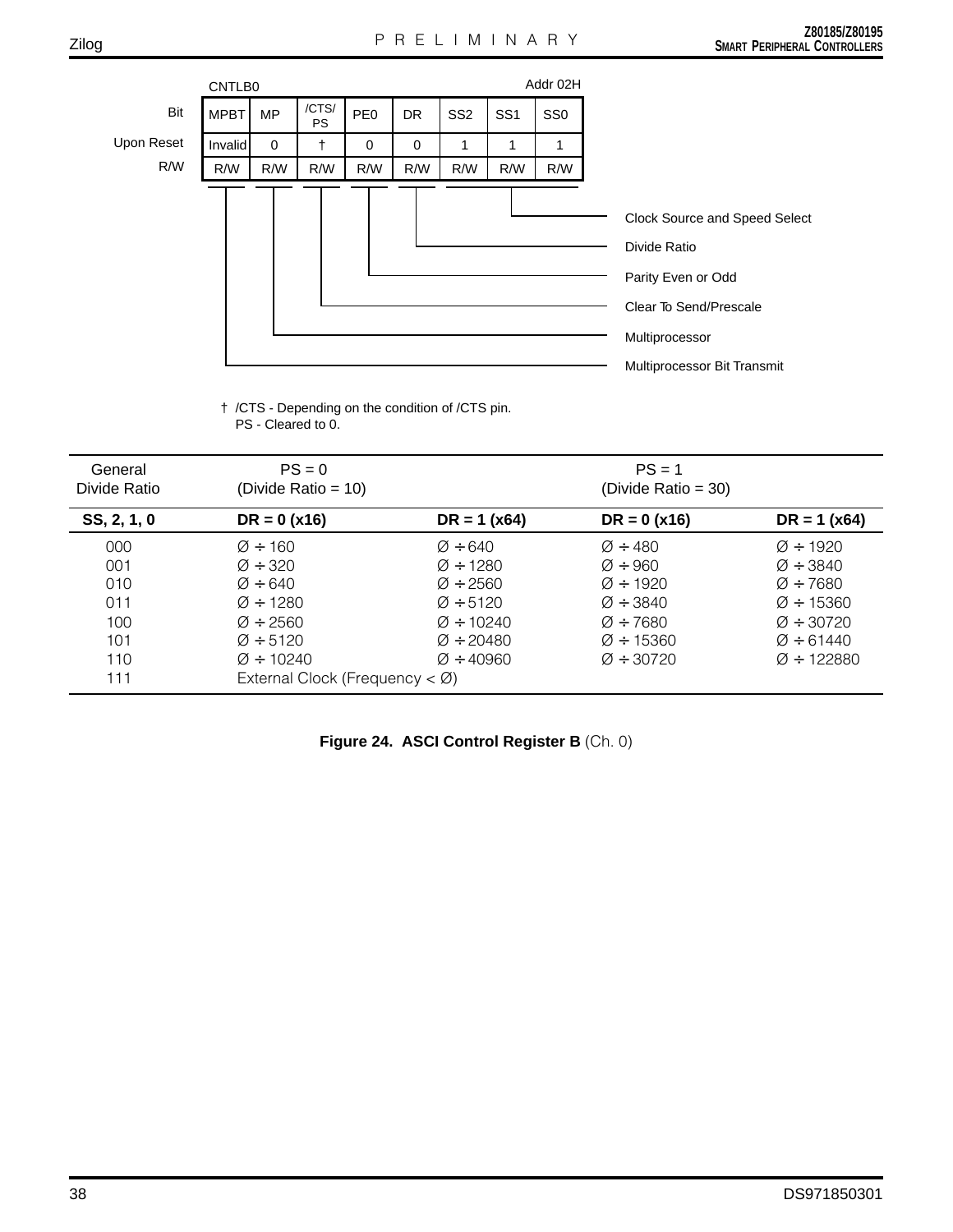# **ASCI CHANNELS CONTROL REGISTERS** (Continued)

|                                                      |             | Addr 03H<br>CNTLB1                                                                                                         |                                             |                 |           |                                                                                                                                          |                 |                 |                                                                                                                                                                        |                                                                                                                            |
|------------------------------------------------------|-------------|----------------------------------------------------------------------------------------------------------------------------|---------------------------------------------|-----------------|-----------|------------------------------------------------------------------------------------------------------------------------------------------|-----------------|-----------------|------------------------------------------------------------------------------------------------------------------------------------------------------------------------|----------------------------------------------------------------------------------------------------------------------------|
| Bit                                                  | <b>MPBT</b> | <b>MP</b>                                                                                                                  | /CTS/<br><b>PS</b>                          | PE <sub>0</sub> | <b>DR</b> | SS <sub>2</sub>                                                                                                                          | SS <sub>1</sub> | SS <sub>0</sub> |                                                                                                                                                                        |                                                                                                                            |
| Upon Reset                                           | Invalid     | $\Omega$                                                                                                                   | 0                                           | 0               | 0         | 1                                                                                                                                        | 1               | 1               |                                                                                                                                                                        |                                                                                                                            |
| R/W                                                  | R/W         | R/W                                                                                                                        | R/W                                         | R/W             | R/W       | R/W                                                                                                                                      | R/W             | R/W             |                                                                                                                                                                        |                                                                                                                            |
|                                                      |             |                                                                                                                            |                                             |                 |           |                                                                                                                                          |                 |                 | Clock Source and Speed Select<br>Divide Ratio<br>Parity Even or Odd<br>Read - Status of /CTS pin<br>Write - Select PS<br>Multiprocessor<br>Multiprocessor Bit Transmit |                                                                                                                            |
| General<br>Divide Ratio<br>SS, 2, 1, 0               |             | $PS = 0$<br>$DR = 0 (x16)$                                                                                                 | (Divide Ratio = 10)                         |                 |           | $DR = 1 (x64)$                                                                                                                           |                 |                 | $PS = 1$<br>(Divide Ratio = 30)<br>$DR = 0 (x16)$                                                                                                                      | $DR = 1 (x64)$                                                                                                             |
| 000<br>001<br>010<br>011<br>100<br>101<br>110<br>111 |             | $\varnothing$ ÷ 160<br>$\varnothing$ ÷ 320<br>$\varnothing$ ÷ 640<br>$Ø + 1280$<br>$Ø + 2560$<br>$Ø + 5120$<br>$Ø + 10240$ | External Clock (Frequency $\lt \emptyset$ ) |                 |           | $\varnothing$ ÷ 640<br>$Ø + 1280$<br>$\varnothing$ ÷ 2560<br>$Ø + 5120$<br>$Ø + 10240$<br>$\varnothing$ ÷ 20480<br>$\varnothing$ ÷ 40960 |                 |                 | $\varnothing$ ÷ 480<br>$\varnothing$ ÷ 960<br>$\varnothing$ ÷ 1920<br>$\varnothing$ ÷ 3840<br>$Ø + 7680$<br>$Ø + 15360$<br>$\varnothing$ ÷ 30720                       | $Ø + 1920$<br>$Ø + 3840$<br>$Ø + 7680$<br>$Ø + 15360$<br>$\varnothing$ ÷ 30720<br>$\varnothing$ ÷ 61440<br>$Ø \div 122880$ |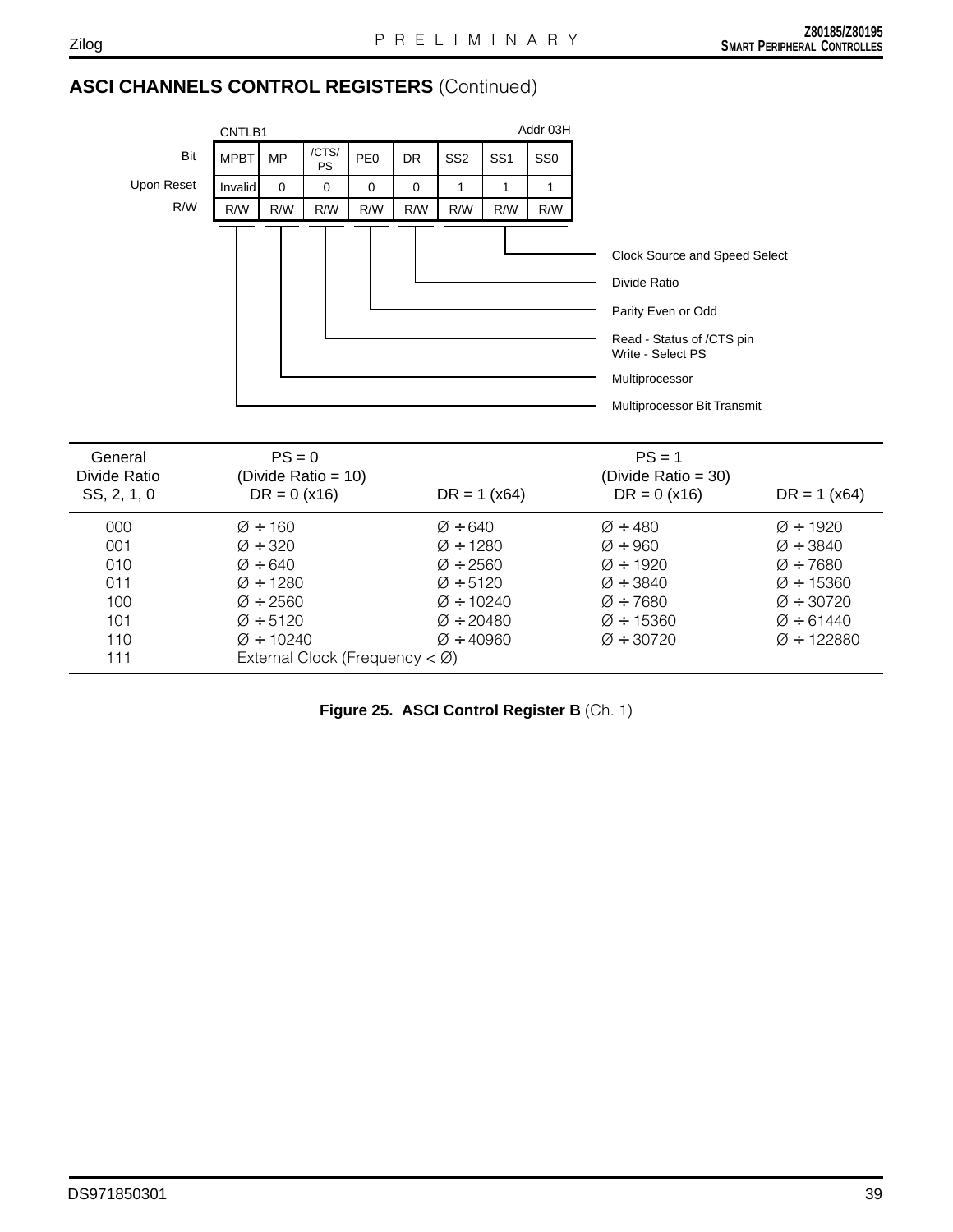

† /DCD0 - Depending on the condition of /DCD0 Pin.

| tt /CTS0 Pin | TDRE |
|--------------|------|
| н            | n    |

**Figure 26. ASCI Status Register** (Ch. 0)



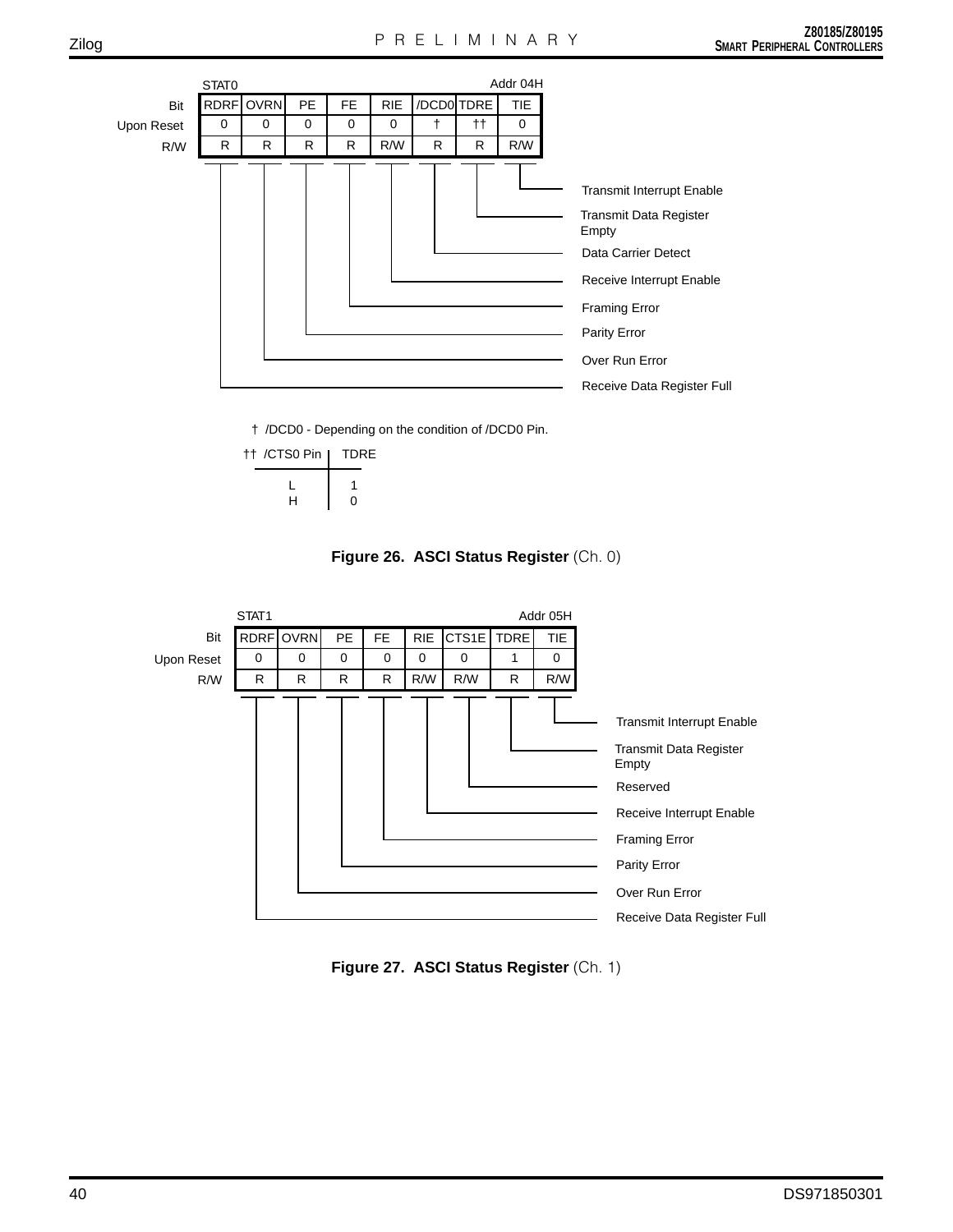# **ASCI CHANNELS CONTROL REGISTERS** (Continued)











**Figure 30. ASCI Receive Data Register** (Ch. 0)



**Figure 31. ASCI Receive Data Register** (Ch. 1)



**Figure 32. ASCI0 Extension Control Register**

(I/O Address 12)



**Figure 33. ASCI1 Extension Control Register** (I/O Address 13)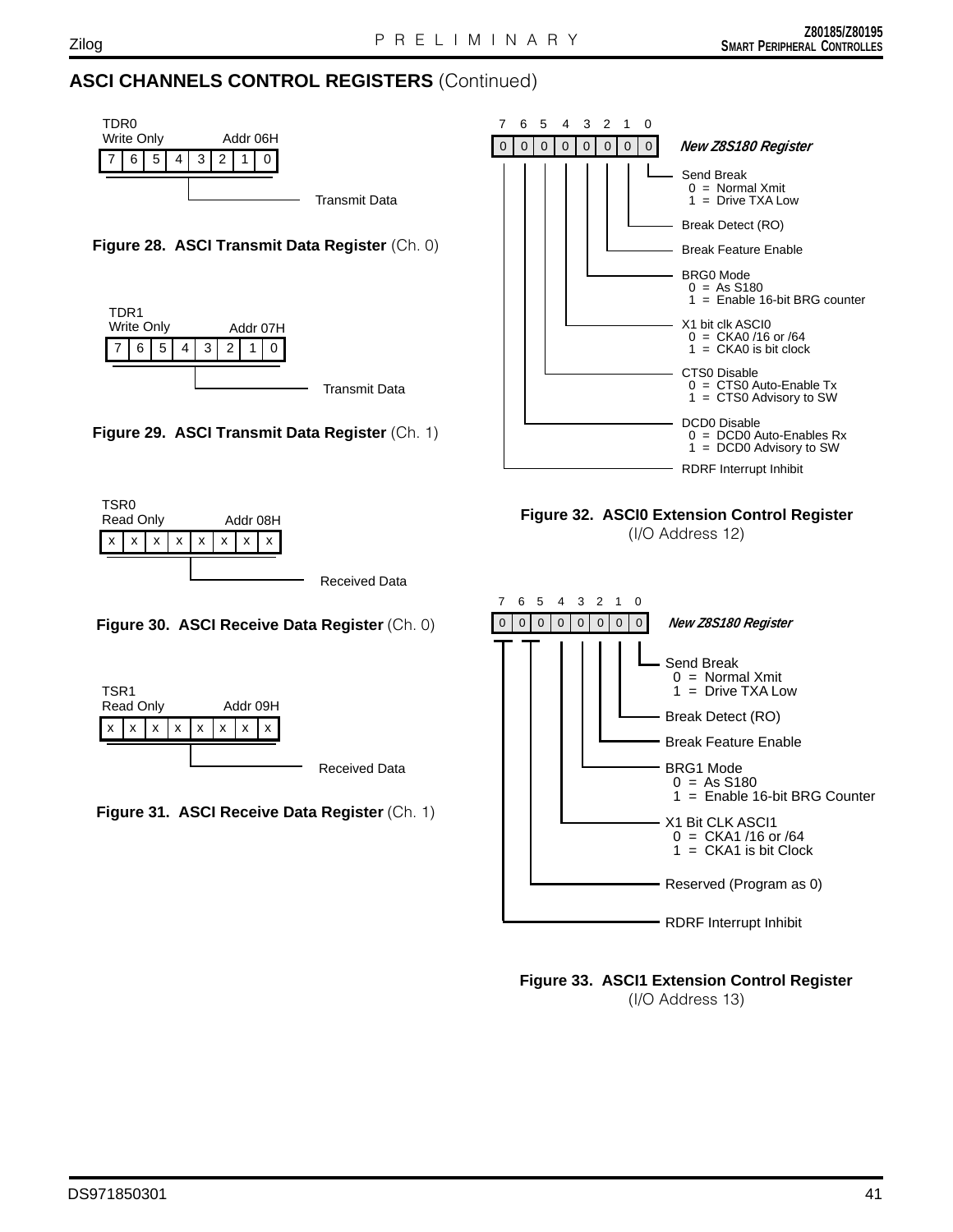# **ACSI TIME CONSTANT REGISTERS**

New Z8S180 Registers

Register: ASCI0 Time Constant Low Address: 1Ah

Register: ASCI0 Time Constant High Address: 1Bh

76543210 76543210

Register: ASCI1 Time Constant Low Address: 1Ch



Register: ASCI1 Time Constant High Address: 1Dh

# **CSI/O REGISTERS**



| SS2, 1, 0 | <b>Baud Rate</b>    | SS2, 1, 0 | <b>Baud Rate</b>       |
|-----------|---------------------|-----------|------------------------|
| 000       | $\varnothing$ ÷ 20  | 100       | $\varnothing$ ÷ 320    |
| 001       | $\varnothing$ ÷ 40  | 101       | $\varnothing$ ÷ 640    |
| 010       | $\varnothing$ ÷ 80  | 110       | $\varnothing$ ÷ 1280   |
| 011       | $\varnothing$ ÷ 100 | 111       | <b>External Clock</b>  |
|           |                     |           | (Frequency $<$ Ø ÷ 20) |





**Figure 35. CSI/O Transmit/Receive Data Register**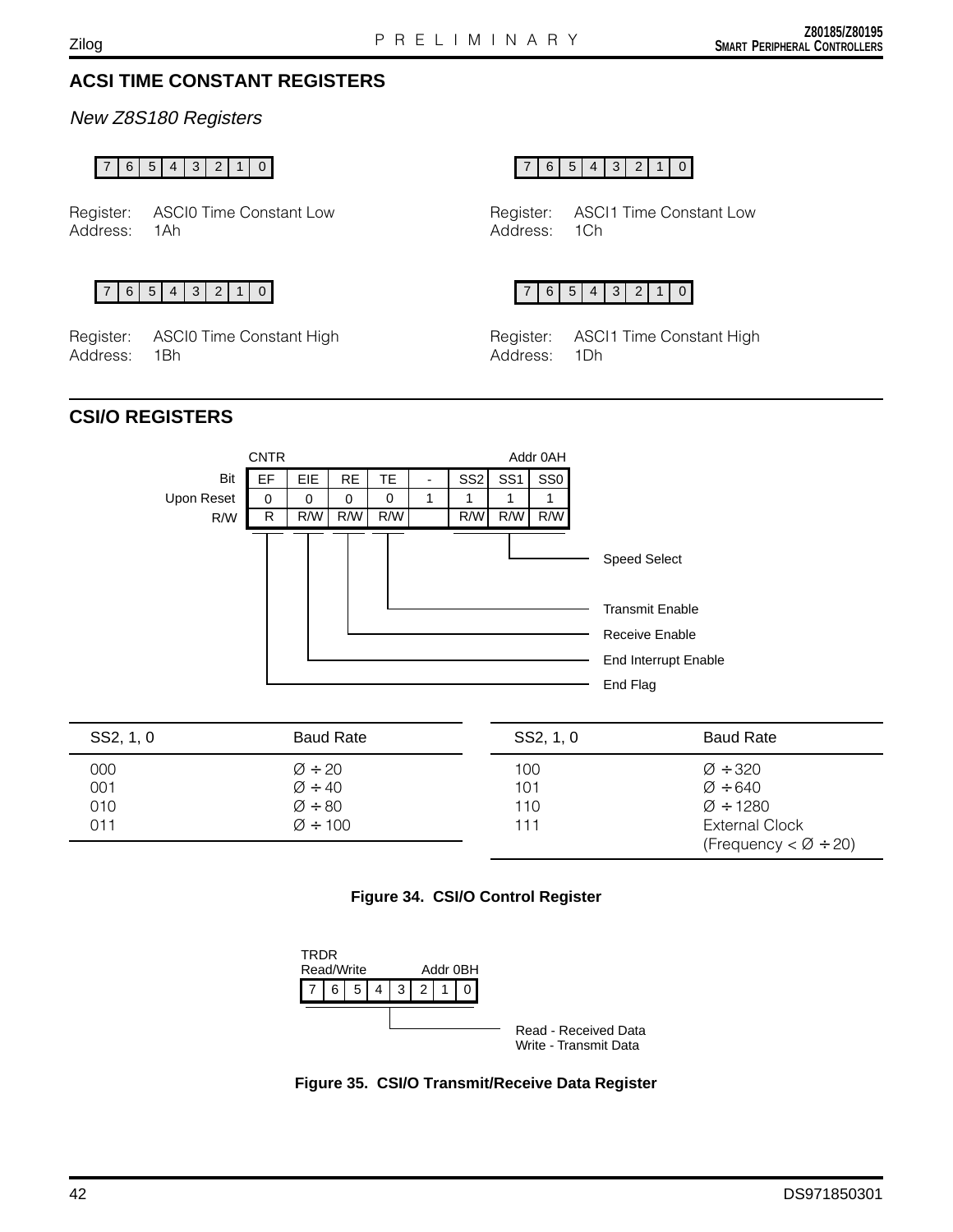# **TIMER DATA REGISTERS**

|                                                                                                 | TMDR0I |            |          |  |  |  |  |
|-------------------------------------------------------------------------------------------------|--------|------------|----------|--|--|--|--|
|                                                                                                 |        | Read/Write | Addr 0CH |  |  |  |  |
| $\boxed{7}$ $\boxed{6}$ $\boxed{5}$ $\boxed{4}$ $\boxed{3}$ $\boxed{2}$ $\boxed{1}$ $\boxed{0}$ |        |            |          |  |  |  |  |

### **Figure 36. Timer 0 Data Register L**

| TMDR11 | Read/Write |                                |                 | Addr 14H |  |
|--------|------------|--------------------------------|-----------------|----------|--|
|        | 65         | $+4$ <sup><math>+</math></sup> | $3 \mid 2 \mid$ |          |  |

**Figure 37. Timer 1 Data Register L**

|            | <b>TMDR0H</b> |  |  |  |                                   |  |  |  |
|------------|---------------|--|--|--|-----------------------------------|--|--|--|
| Read/Write |               |  |  |  | Addr 0DH<br>15 14 13 12 11 10 9 8 |  |  |  |

When Read, read Data Register L before reading Data Register H.

### **Figure 38. Timer 0 Data Register H**

| TMDR1H | Read/Write            |  | Addr 15H |  |
|--------|-----------------------|--|----------|--|
|        | 15 14 13 12 11 10 9 8 |  |          |  |

When Read, read Data Register L before reading Data Register H.

#### **Figure 39. Timer 1 Data Register H**

# **TIMER RELOAD REGISTERS**

| <b>RLDR0L</b> | Read/Write |  |  | Addr 0FH        |  |
|---------------|------------|--|--|-----------------|--|
|               |            |  |  | 7 6 5 4 3 2 1 0 |  |

**Figure 40. Timer 0 Reload Register L**

|  | Figure 42. Timer 0 Reload Register H |
|--|--------------------------------------|
|  |                                      |

 $15$  14 13 12 11 10 9 8

Read/Write Addr 0FH

RLDR0H

| RI DR11<br>Read/Write |  |     |                |  |     | Addr 16H |  |
|-----------------------|--|-----|----------------|--|-----|----------|--|
|                       |  | 6 5 | 4 <sub>1</sub> |  | 3 2 |          |  |

**Figure 41. Timer 1 Reload Register L Figure 43. Timer 1 Reload Register H**

|                         | RI DR1H<br>Read/Write |  | Addr 17H |  |  |  |  |
|-------------------------|-----------------------|--|----------|--|--|--|--|
| $15$ 14 13 12 11 10 9 8 |                       |  |          |  |  |  |  |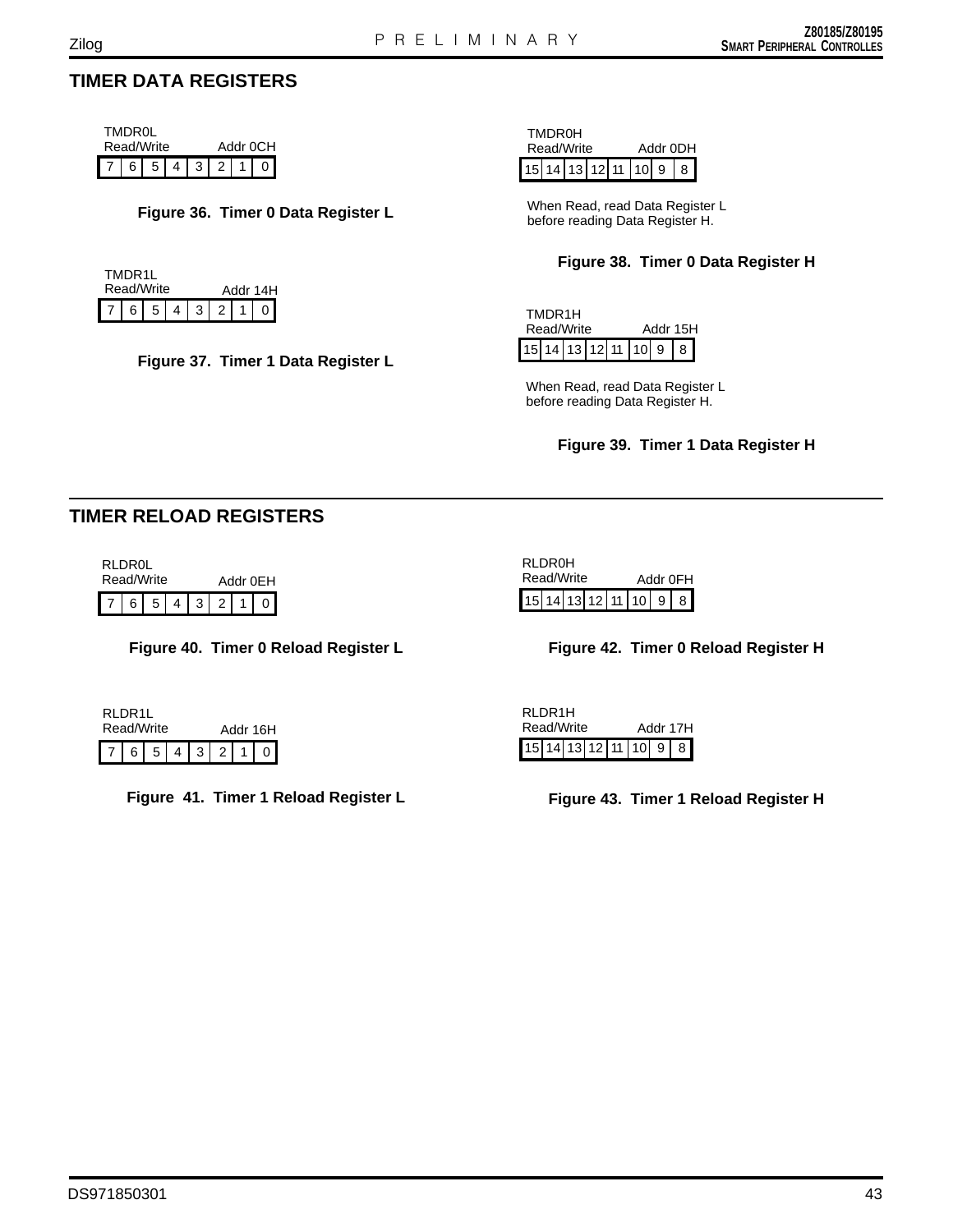# **TIMER CONTROL REGISTER**







# **FREE RUNNING COUNTER**

11 1

| FRC.<br>Read Only |  |                 |  |  | Addr 18H |  |  |  |  |
|-------------------|--|-----------------|--|--|----------|--|--|--|--|
|                   |  | 7 6 5 4 3 2 1 0 |  |  |          |  |  |  |  |



# **CPU CONTROL REGISTER**

00000000 CPU Control Register (CCR) Addr 1FH D7 D6 D5 D4 D3 D2 D1 D0

**Figure 46. CPU Control Register Note:** See Figure 87 for full description.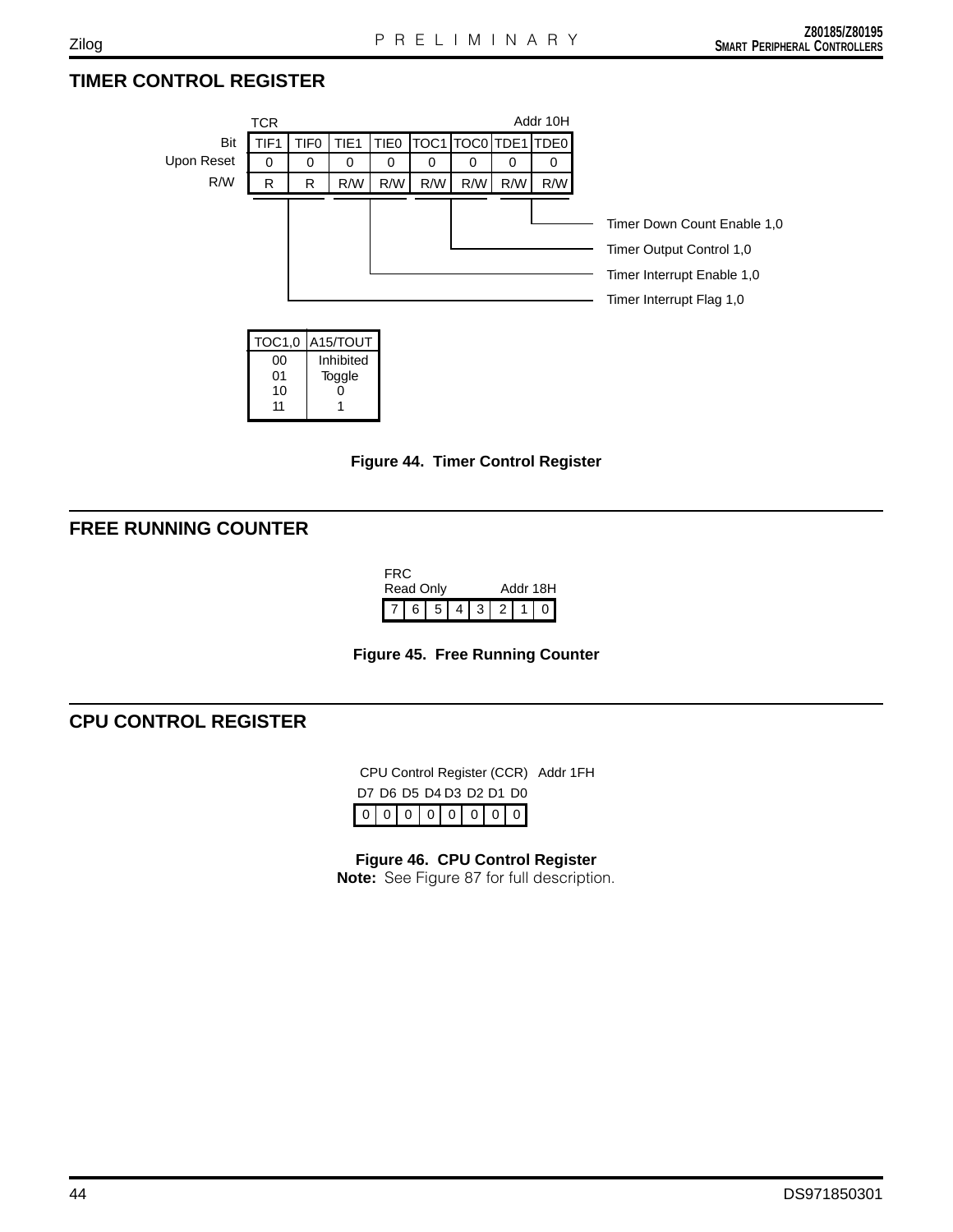# **DMA REGISTERS**

| SAROL<br>Read/Write<br>SA7 |  |  |  |  | Addr 20H<br>SA0 |
|----------------------------|--|--|--|--|-----------------|
|                            |  |  |  |  |                 |

| <b>SAR0H</b><br>Read/Write<br><b>SA15</b> |  |  |  | Addr 21H<br>SA <sub>8</sub> |  |  |  |  |
|-------------------------------------------|--|--|--|-----------------------------|--|--|--|--|
|                                           |  |  |  |                             |  |  |  |  |

|  | <b>SAR0B</b><br>Read/Write |  | Addr 22H         |  |  |                  |  |
|--|----------------------------|--|------------------|--|--|------------------|--|
|  |                            |  | SA <sub>19</sub> |  |  | SA <sub>16</sub> |  |
|  |                            |  |                  |  |  |                  |  |

#### Bits 0-3 are used for SAR0B

| SM <sub>1</sub> -0 | SAR18-16 | Source             |
|--------------------|----------|--------------------|
| 11                 | 000      | ext (TOUT/DREQ)    |
| 11                 | 001      | ASCI0 Rx           |
| 11                 | 010      | <b>ASCI1 Rx</b>    |
| 11                 | 011      | ESCC Rx            |
| 11                 | 111      | <b>PIA27-20 IN</b> |

| <b>DAR0L</b><br>Read/Write |  |  | Addr 23H |     |
|----------------------------|--|--|----------|-----|
| DA7                        |  |  |          | DA0 |
|                            |  |  |          |     |

|      | DAR0H      |  |  |          |  |  |     |  |
|------|------------|--|--|----------|--|--|-----|--|
|      | Read/Write |  |  | Addr 24H |  |  |     |  |
| DA15 |            |  |  |          |  |  | DA8 |  |
|      |            |  |  |          |  |  |     |  |

| DAR0B      |  |          |  |  |                  |
|------------|--|----------|--|--|------------------|
| Read/Write |  | Addr 25H |  |  |                  |
|            |  | DA19     |  |  | DA <sub>16</sub> |
|            |  |          |  |  |                  |

Bits 0-3 are used for DAR0B

| DM1-0 | DAR18-16 | Destination         |
|-------|----------|---------------------|
| 11    | 000      | ext (TOUT/DREQ)     |
| 11    | 001      | ASCI0 Tx            |
| 11    | 010      | <b>ASCI1 Tx</b>     |
| 11    | 011      | <b>ESCC Tx</b>      |
| 11    | 111      | <b>PIA27-20 OUT</b> |

## Figure 47. DMA 0 Source Address Registers Figure 48. DMA 0 Destination Address Registers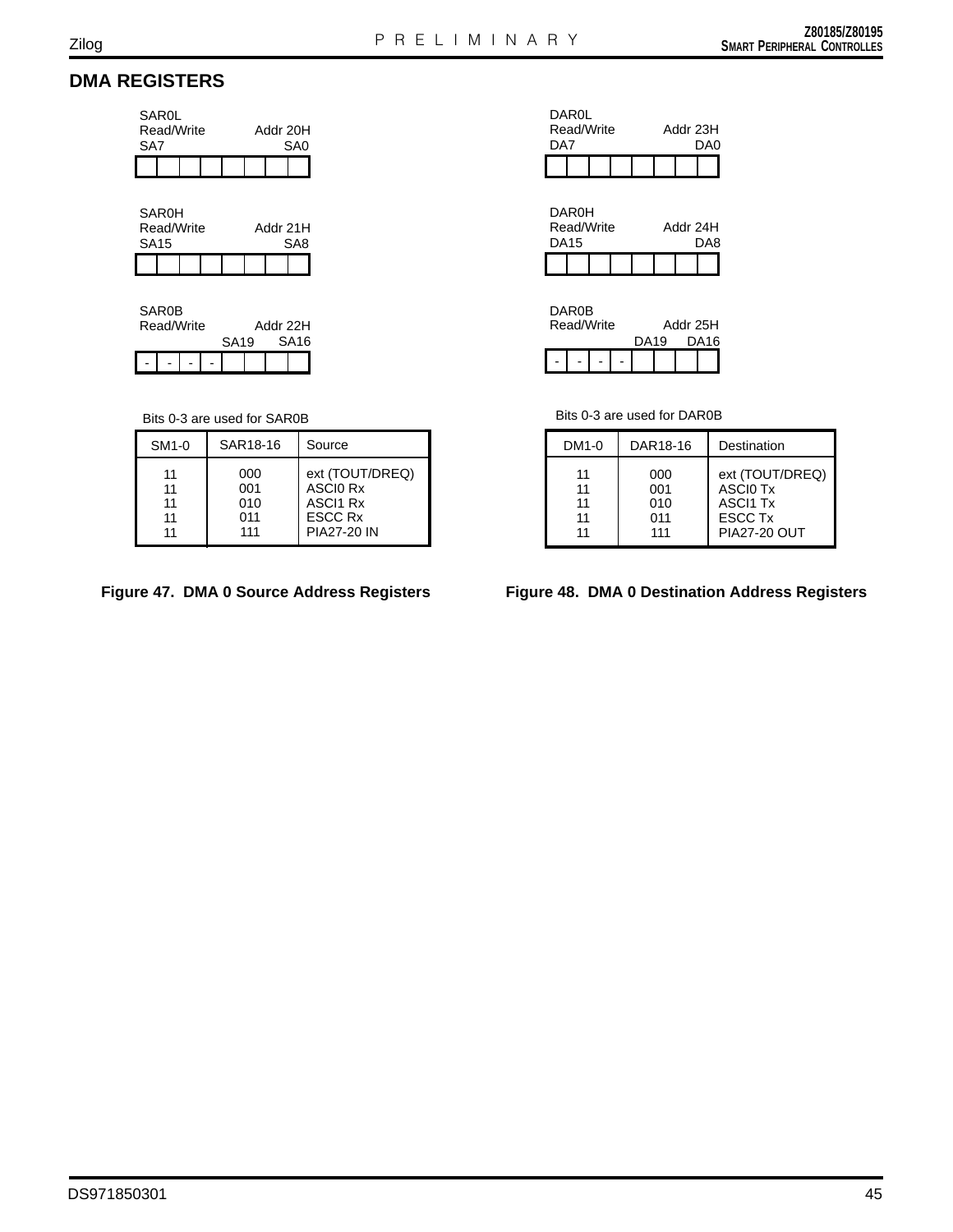





|  | MAR IB<br>Read/Write |  |  | Addr 2AH |  |  |      |  |
|--|----------------------|--|--|----------|--|--|------|--|
|  |                      |  |  | MA19     |  |  | MA16 |  |
|  |                      |  |  |          |  |  |      |  |

**Figure 50. DMA 1 Memory Address Registers**



**Figure 51. DMA I/O Address Register Ch. 1**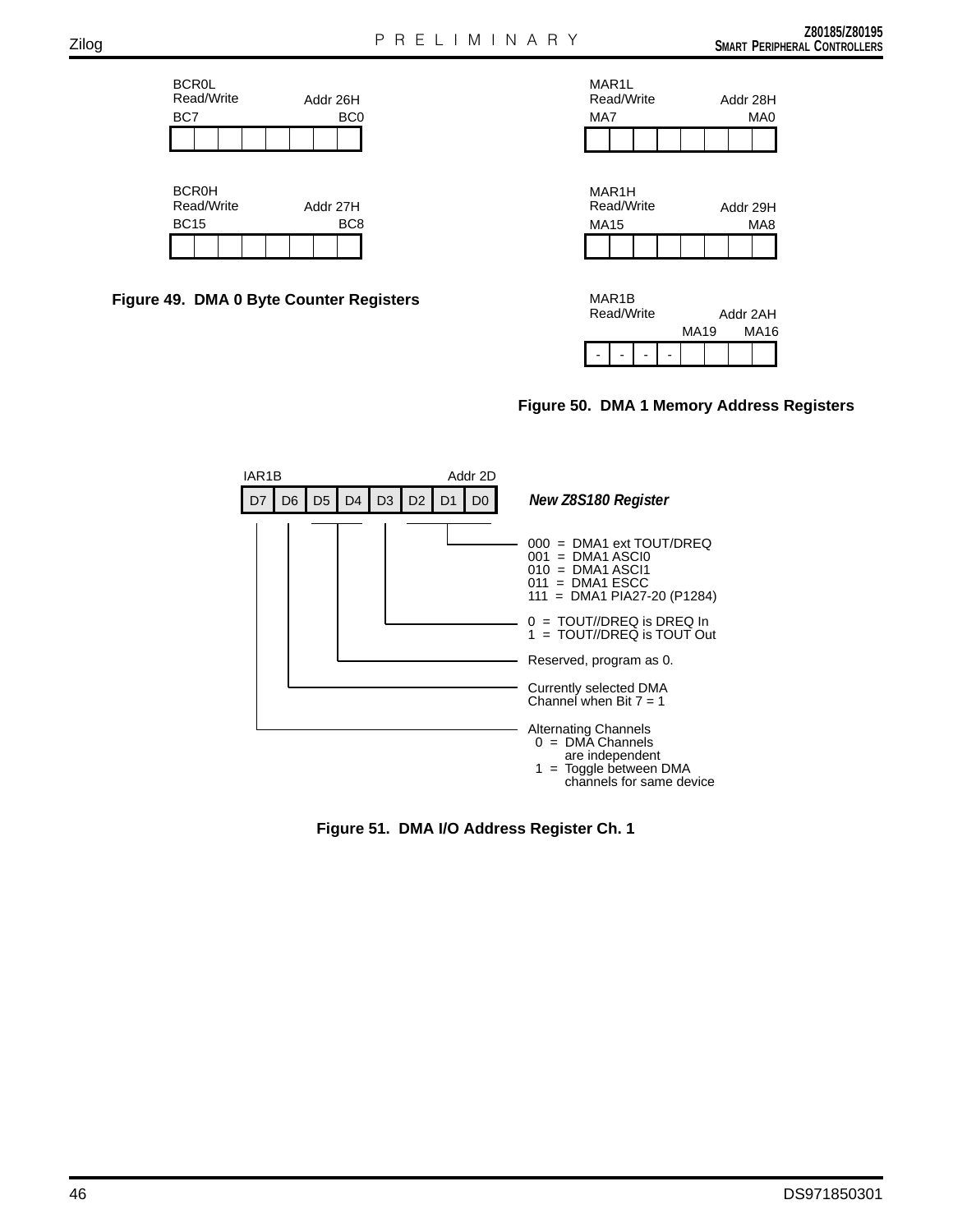# **DMA REGISTER DESCRIPTION**

**Bit 7.** This bit should be set to 1 only when both DMA channels are set to take their requests from the same device. If this bit is 1 (it resets to 0), the channel end output of DMA channel 0 sets a flip-flop, so that thereafter the device's request is visible to channel 1, but is not visible to channel 0. The channel end output of channel 1 clears the FF, so that thereafter, the device's request is visible to channel 0, but not visible to channel 1.

**Bit 6.** When both DMA channels are programmed to take their requests from the same device, this bit (FF mentioned in the previous paragraph) controls which channel the device's request is presented to:  $0 = DMA$  0, 1 = channel 1. When bit 7 is 1, this bit is automatically toggled by the channel end output of the channels, as described above.

**Bits 5-4.** Reserved and should be programmed as 0.

**Bits 3.** This bit controls the direction and use of the TOUT/ DREQ pin. When it's 0, TOUT/DREQ is the DREQ input; when it's 1, TOUT/DREQ is an output that can carry the TOUT signal from PRT1, if PRT1 is so programmed.





**Bits 2-0.** With "DIM1", bit 1 of DCNTL, these bits control which request is presented to DMA channel 1, as follows:

|   | DIM1 IAR18-16   | <b>Request Routed to DMA Channel 1</b> |
|---|-----------------|----------------------------------------|
| Ω | 000             | ext TOUT/DREQ                          |
|   | 001             | ASCIO Tx                               |
| Ω | 010             | <b>ASCI1 Tx</b>                        |
| O | 011             | <b>EMSCC</b> out                       |
| O | 10X             | Reserved, do not program.              |
| O | 1X <sub>0</sub> | Reserved, do not program.              |
|   | 111             | PIA27-20 out                           |
| 1 | 000             | ext TOUT/DREQ                          |
|   | 001             | ASCIO Rx                               |
|   | 010             | ASCI1 Rx or TOUT//DREQ pin             |
|   | 011             | <b>EMSCC</b> in                        |
|   | 10X             | Reserved, do not program.              |
|   | 1X <sub>0</sub> | Reserved, do not program.              |
|   | 111             | PIA27-20 in                            |

| BCR <sub>1</sub> L<br>Read/Write<br>Addr 2FH |     |  |  |  |  |  |     |  |
|----------------------------------------------|-----|--|--|--|--|--|-----|--|
|                                              | BC7 |  |  |  |  |  | BC0 |  |
|                                              |     |  |  |  |  |  |     |  |

| BCR <sub>1</sub> H<br>Read/Write<br>Addr 2FH |  |  |  |  |  |  |      |
|----------------------------------------------|--|--|--|--|--|--|------|
| <b>BC15</b>                                  |  |  |  |  |  |  | BC.8 |
|                                              |  |  |  |  |  |  |      |

## **Figure 53. DMA 1 Byte Count Registers**



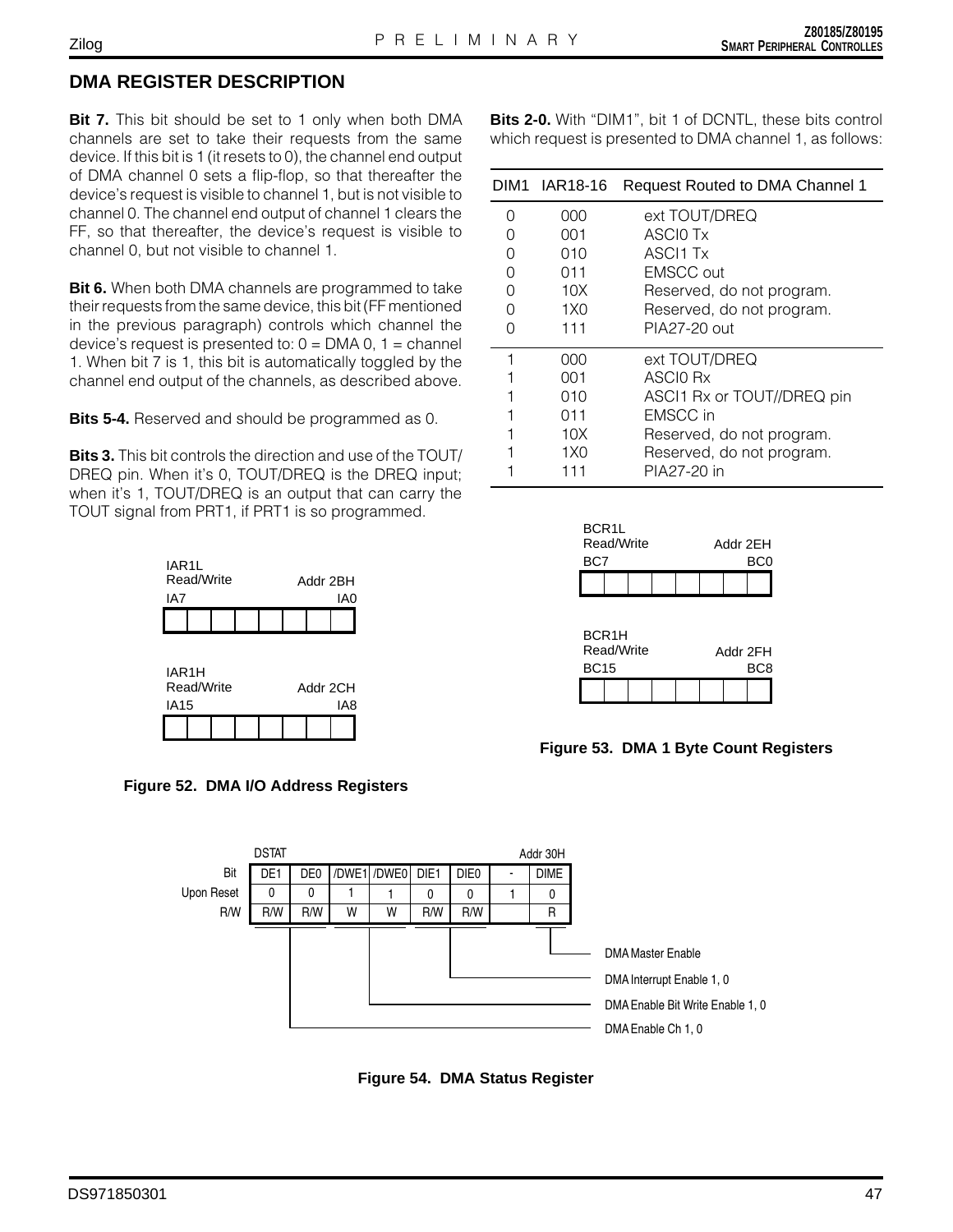# **DMA REGISTERS** (Continued)



| <b>Cycle Steal Mode</b> | wiwi∪ | MUUC              |
|-------------------------|-------|-------------------|
|                         |       | <b>Burst Mode</b> |

**Figure 55. DMA Mode Registers**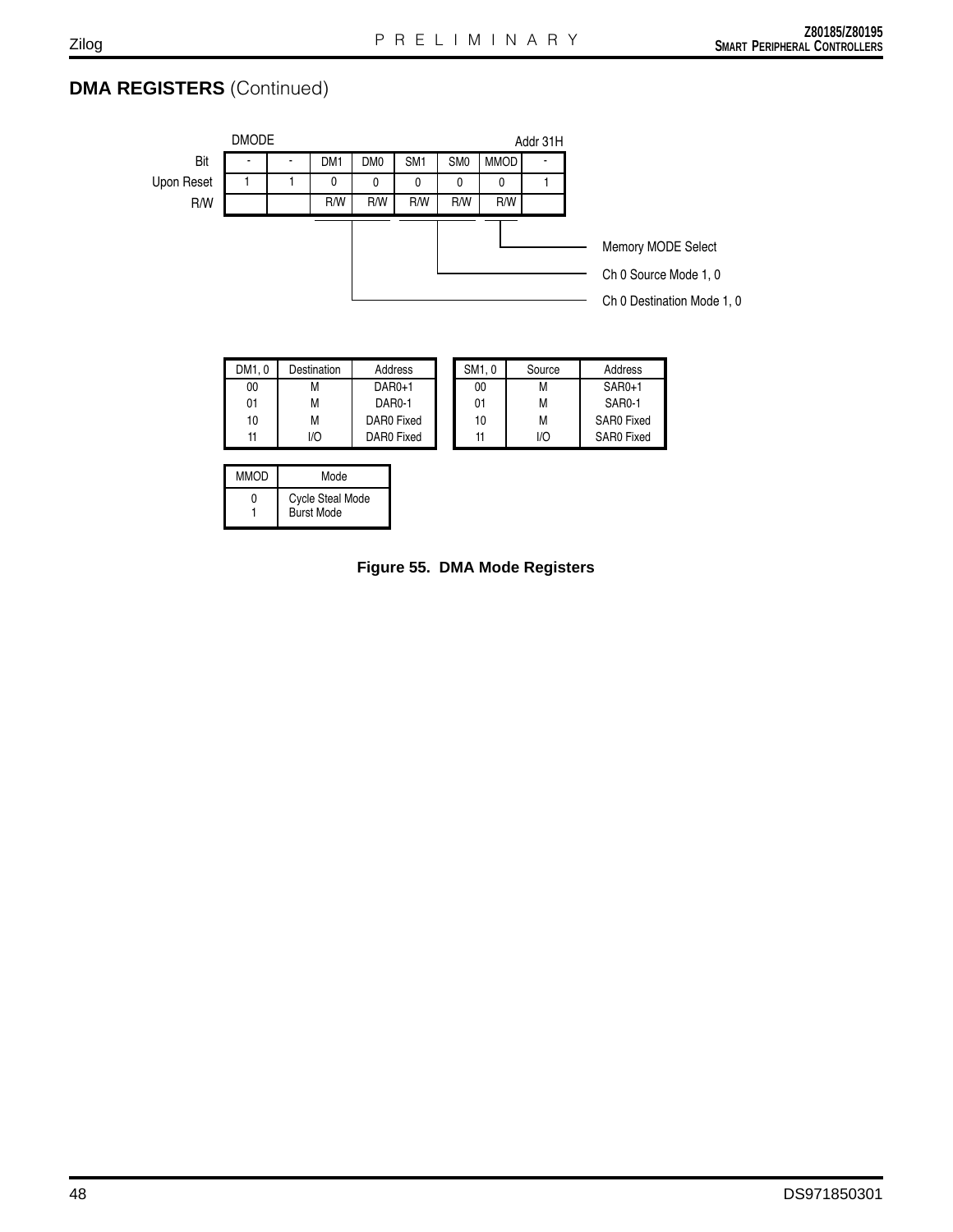# **DMA REGISTERS** (Continued)

|  | Bit |
|--|-----|
|  |     |

| ы          |
|------------|
| Upon Reset |

| <b>DCNTL</b> | Addr 32F                                              |  |  |  |  |  |  |  |
|--------------|-------------------------------------------------------|--|--|--|--|--|--|--|
|              | MWI1   MWI0   IWI1   IWI0   DMS1   DMS0   DIM1   DIM0 |  |  |  |  |  |  |  |
|              |                                                       |  |  |  |  |  |  |  |

Addr 32H

| R/W     | R/W                  | R/W | R/W         | R/W                | R/W | R/W                      | R/W | R/W                                            |                                                                                                              |
|---------|----------------------|-----|-------------|--------------------|-----|--------------------------|-----|------------------------------------------------|--------------------------------------------------------------------------------------------------------------|
|         |                      |     |             |                    |     |                          |     |                                                | DMA Ch 1 I/O Memory<br>Mode Select<br>/DREQi Select, i = 1, 0<br>I/0 Wait Insertion<br>Memory Wait Insertion |
| $\star$ | MWI1, 0              |     |             | No. of Wait States |     | IWI1, 0                  |     | No. of Wait States                             |                                                                                                              |
|         | 00<br>01<br>10<br>11 |     | 0<br>2<br>3 |                    |     | $00\,$<br>01<br>10<br>11 |     | $\overline{\mathbf{c}}$<br>3<br>$\overline{4}$ |                                                                                                              |

| <b>DMSi</b> | Sense                     |
|-------------|---------------------------|
| n           | Edge Sense<br>Level Sense |

| DM1, 0 | <b>Transfer Mode</b> |               | Address Increment/Decrement |
|--------|----------------------|---------------|-----------------------------|
| 00     | M - I/O              | $MAR1+1$      | IAR1 Fixed                  |
| 01     | $M - I/O$            | <b>MAR1-1</b> | IAR1 Fixed                  |
| 10     | $I/O - M$            | IAR1 Fixed    | $MAR1+1$                    |
| 11     | $I/O - M$            | IAR1 Fixed    | <b>MAR1-1</b>               |

**Note:**

\* If using the Wait-State Generators provided in register D8, the MWI1-0 bits should be set to 00.

**Figure 56. DMA/WAIT Control Register**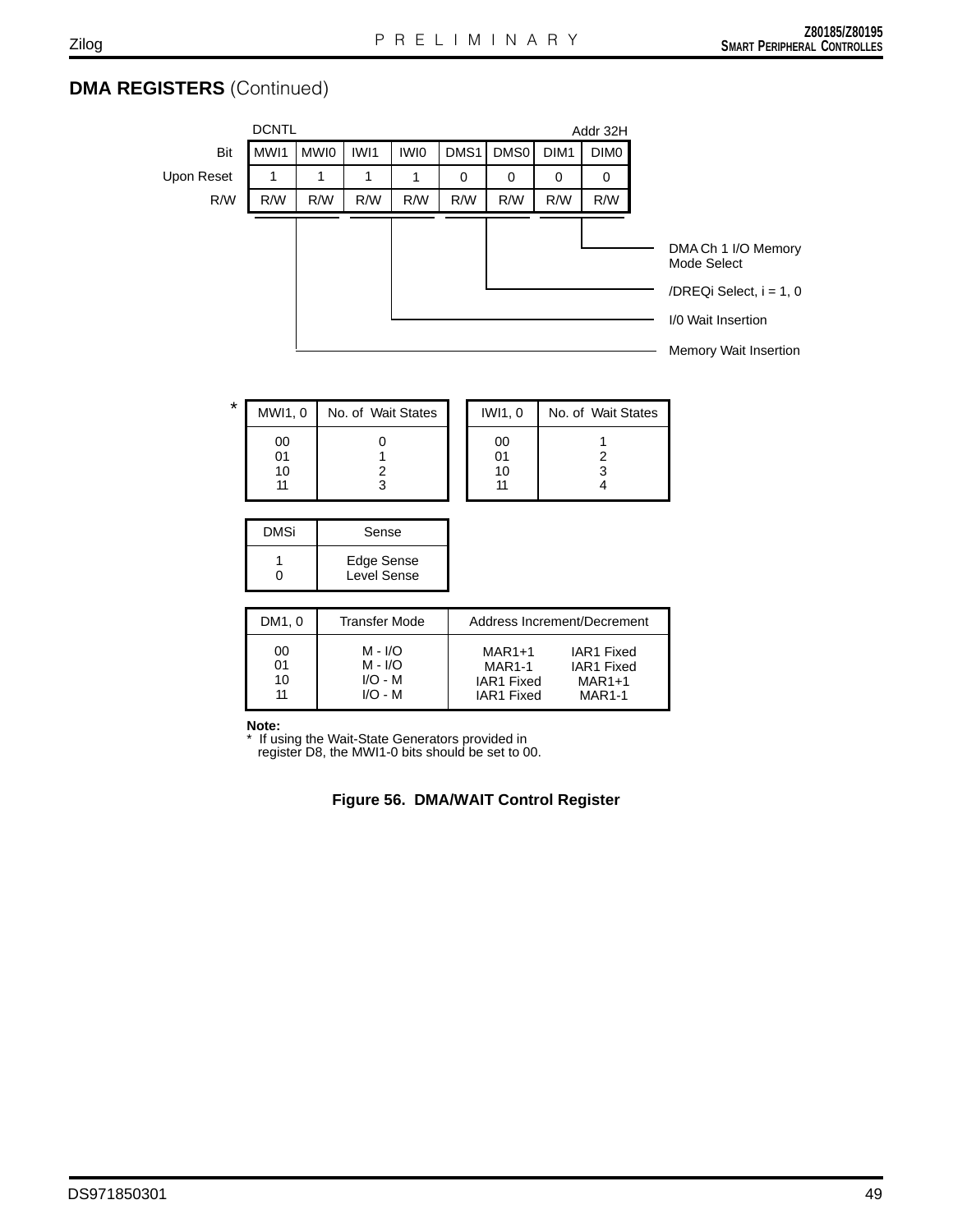# **SYSTEM CONTROL REGISTERS**











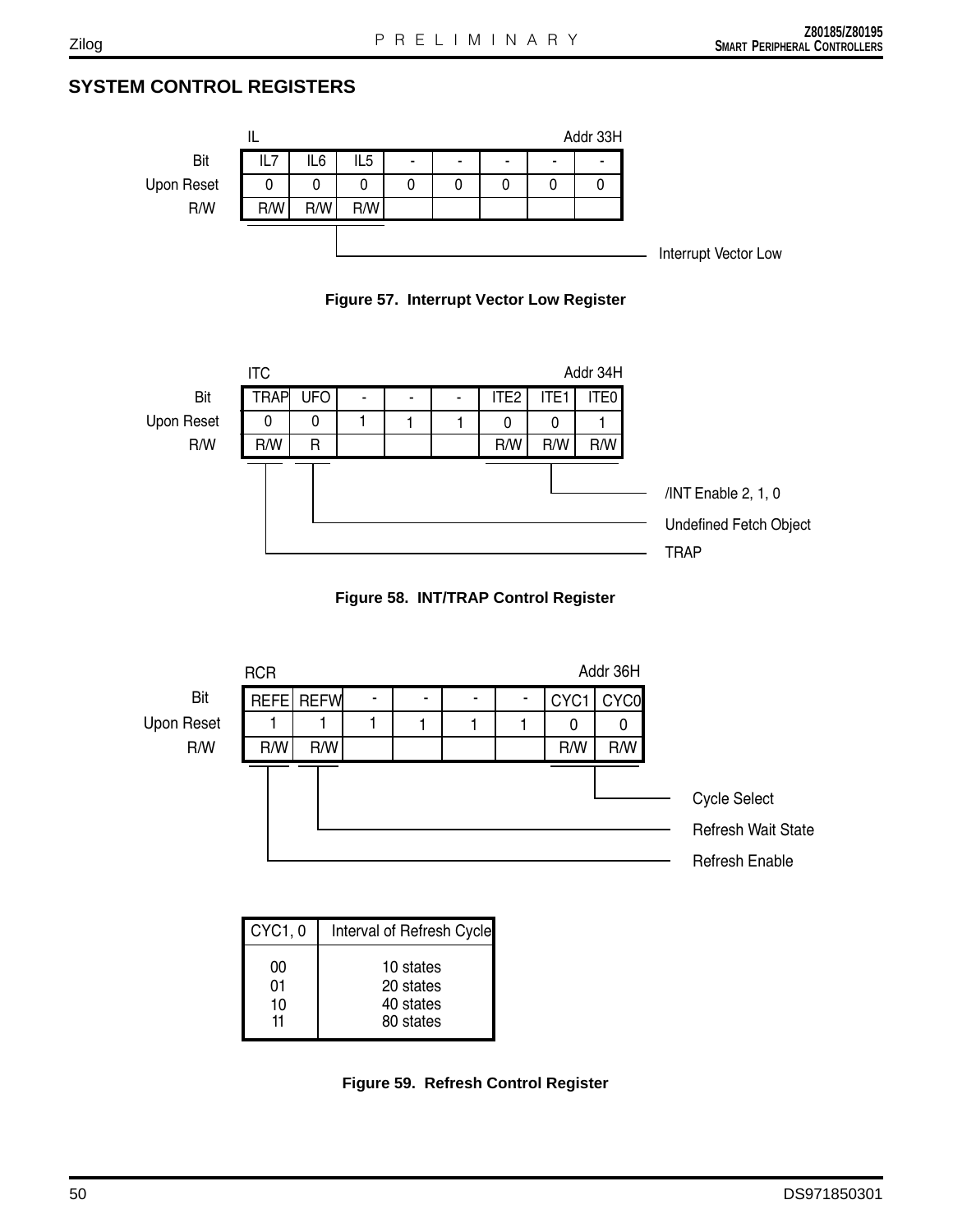# **MMU REGISTERS**

|            | <b>CBR</b> |     |                 |     |                 |                 |                 | Addr 38H        |
|------------|------------|-----|-----------------|-----|-----------------|-----------------|-----------------|-----------------|
| Bit        | CB7        | CB6 | CB <sub>5</sub> | CB4 | CB <sub>3</sub> | CB <sub>2</sub> | CB <sub>1</sub> | CB <sub>0</sub> |
| Upon Reset | 0          | 0   | 0               | 0   | 0               | 0               | 0               | 0               |
| R/W        | R/W        | R/W | R/W             | R/W | R/W             | R/W             | R/W             | R/W             |
|            |            |     |                 |     |                 |                 |                 |                 |
|            |            |     |                 |     |                 |                 |                 |                 |

MMU Common Base Register





**Figure 61. MMU Bank Base Register**



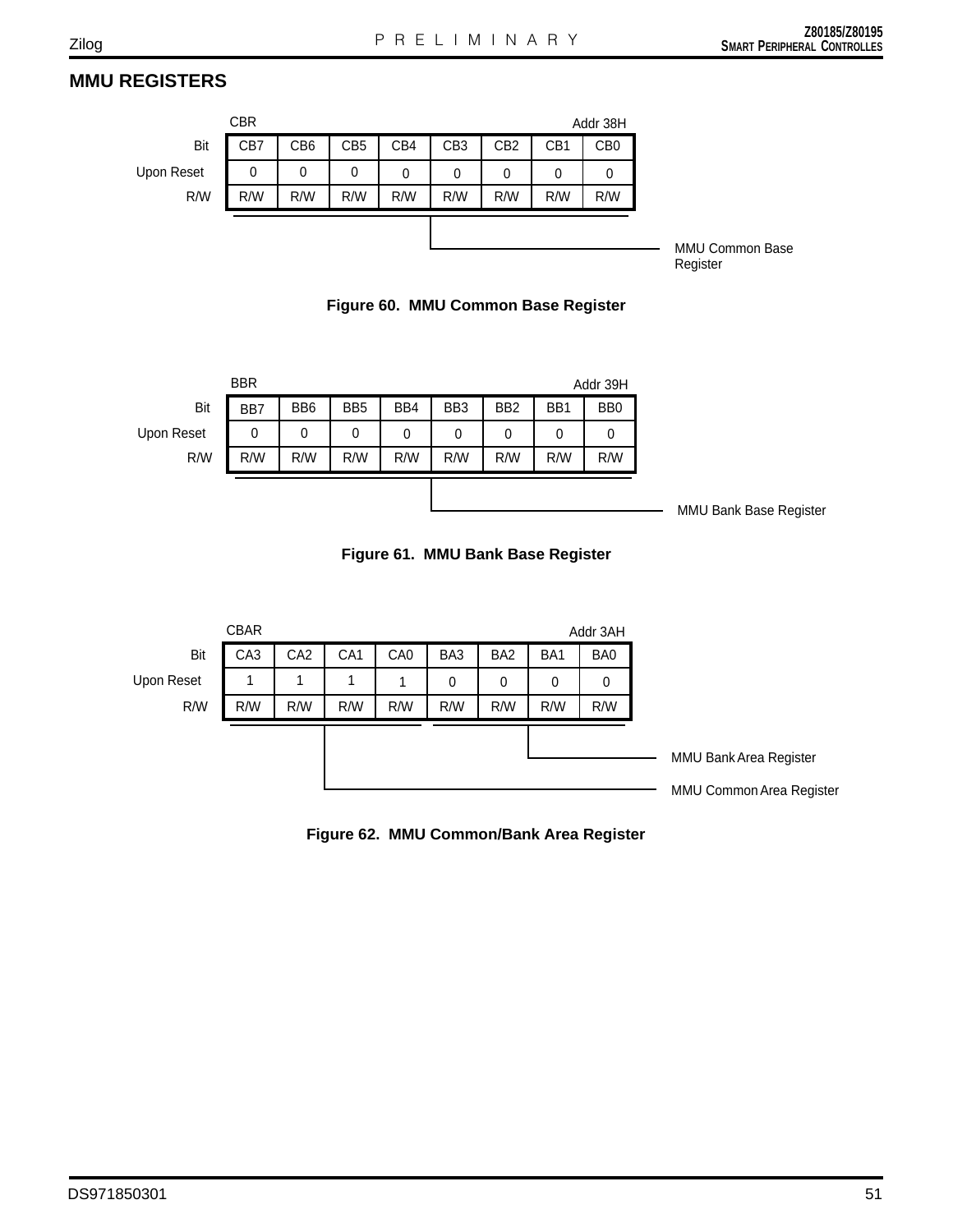# **SYSTEM CONTROL REGISTERS**



1. This register should be programmed to 0x0xxxxxb  $(x = don't care)$  as a part of Initialization.

2. If the M1E bit is set to 1, the processor does not fetch a RETI instruction.





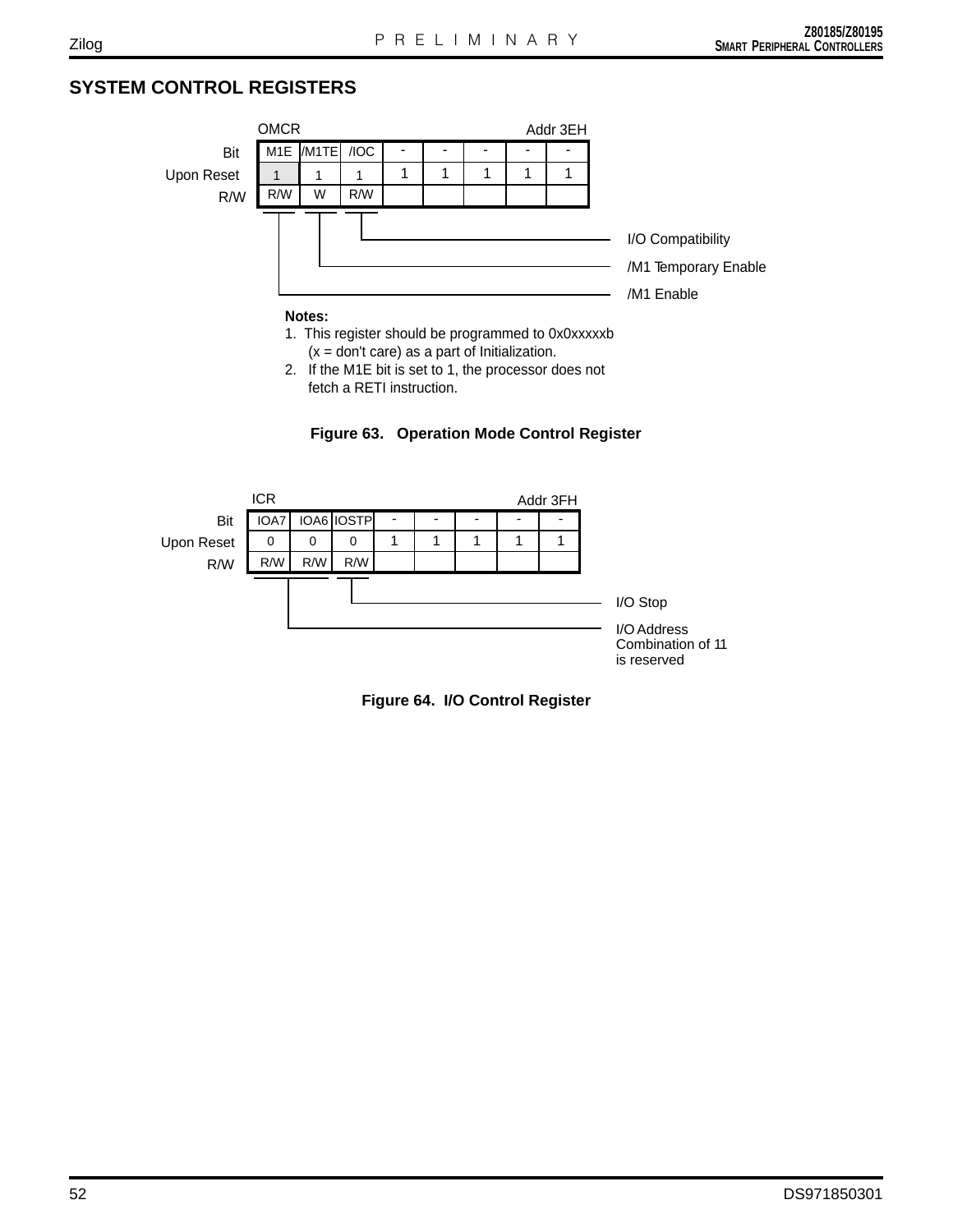# **CPU CONTROL REGISTER**

The CPU Control Register allows the programmer to select options that directly affect the CPU performance as well as controlling the STANDBY operating mode of the chip. The CPU Control Register (CCR) allows the programmer to change the divide-by-two internal clock to divide-by-one. In addition, applications where EMI noise is a problem, the Z8S180 can reduce the output drivers on selected groups of pins to 33 percent of normal pad driver capability which minimizes the EMI noise generated by the part (Figure 65).



**Figure 65. CPU Control Register**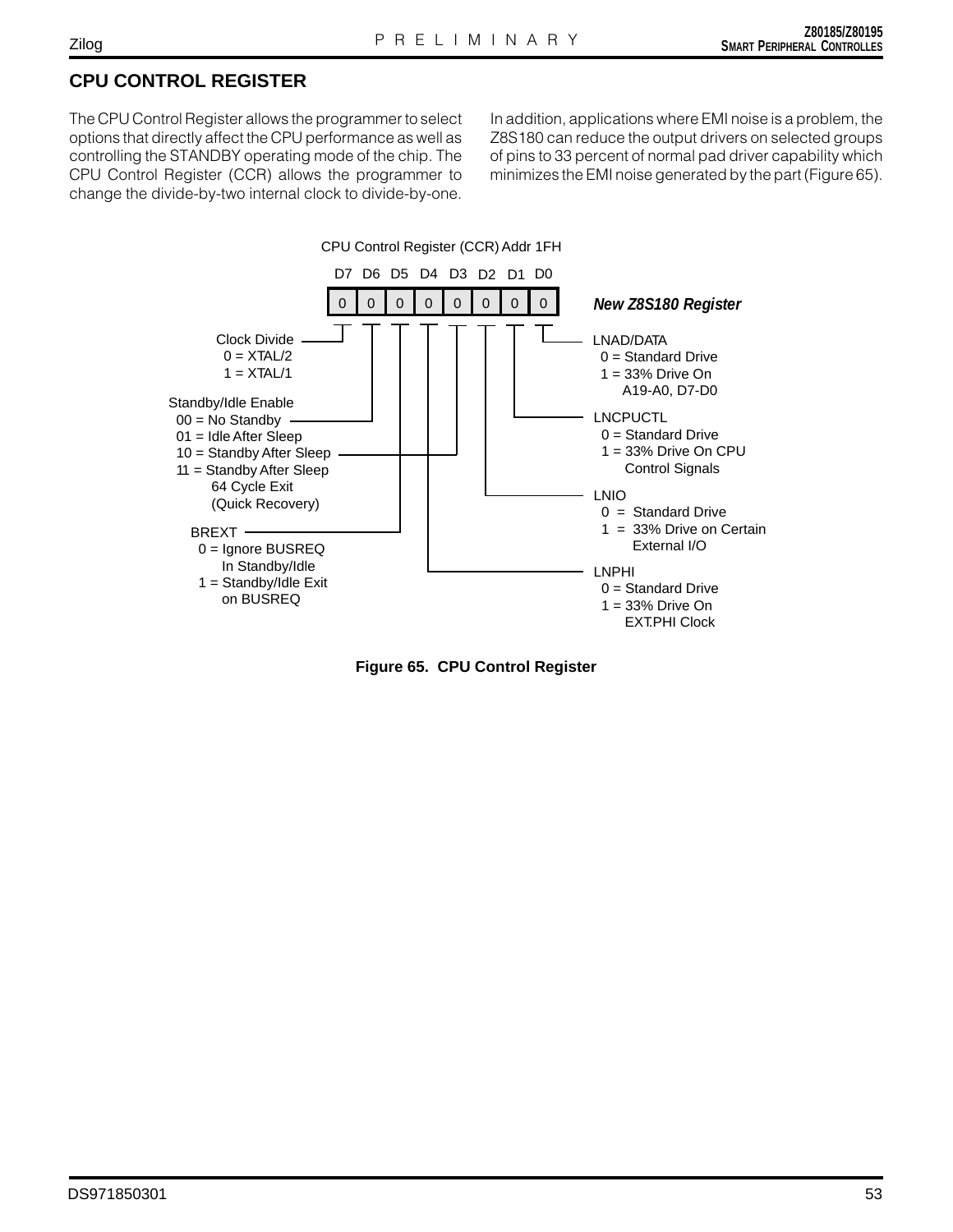**Bit 7.** Clock Divide Select. Bit 7 of the CCR allows the programmer to set the internal clock to divide the external clock by two if the bit is 0 and divide-by-one if the bit is 1. Upon reset, this bit is set to 0 and the part is in divide-by-two mode. Since the on-board oscillator is not guaranteed to operate above 20 MHz, an external source must be used to achieve the maximum 33 MHz operation of the device, such as an external clock at 66 MHz with 50 percent duty cycle.

If an external oscillator is used in divide-by-one mode, the minimum pulse width requirement must be satisfied.

**Bits 6 and 3.** STANDBY/IDLE Enable. These two bits are used for enabling/disabling the IDLE and STANDBY mode.

Setting D6, D3 to 0 and 1, respectively, enables the IDLE mode. In the IDLE mode, the clock oscillator is kept oscillating but the clock to the rest of the internal circuit, including the CLKOUT, is stopped. The Z8S180 enters IDLE mode after fetching the second opcode of a SLEEP instruction, if the I/O STOP bit is set.

Setting D6, D3 to 1 and 0, respectively, enables the STANDBY mode. In the STANDBY mode, the clock oscillator is stopped completely. The Z8S180 enters STANDBY after fetching the second opcode of a SLEEP instruction, if the I/O STOP bit is set.

Setting D6, D3 to 1 and 1, respectively, enables the STANDBY-QUICK RECOVERY mode. In this mode, its operations are identical to STANDBY except that the clock recovery is reduced to 64 clock cycles after the exit conditions are gathered. Similarly, in STANDBY mode, the Z8S180 enters STANDBY after fetching the second opcode of a SLEEP instruction, if the I/O STOP bit is set.

**Bit 5.** BREXT. This bit controls the ability of the Z8S180 to honor a bus request during STANDBY mode. If this bit is set to 1 and the part is in STANDBY mode, a BUSREQ is honored after the clock stabilization timer is timed out.

**Bit 4.** *LNPHI*. This bit controls the drive capability on the PHI Clock output. If this bit is set to 1, the PHI Clock output is reduced to 33 percent of its drive capability.

**Bit 2.** *LNIO.* This bit controls the drive capability of certain external I/O pins on the Z8S180. When this bit is set to 1, the output drive capability of the following pins is reduced to 33 percent of the original drive capability:

| /RTS0/TXS | TXA0        |
|-----------|-------------|
| CKA1      | TXA1        |
| CKAO      | <b>TOUT</b> |

**Bit 1.** LNCPUCTL. This bit controls the drive capability of the CPU Control pins. When this bit is set to 1, the output drive capability of the following pins is reduced to 33 percent of the original drive capability:

| /BUSACK | /IORQ |
|---------|-------|
| /RD     | /RFSH |
| /WR     | /HALT |
| /M1     | ST    |
| /MREQ   |       |

**Bit 0.** *LNAD/DATA*. This bit controls the drive capability of the Address/Data bus output drivers. If this bit is set to 1, the output drive capability of the Address and Data bus output is reduced to 33 percent of its original drive capability.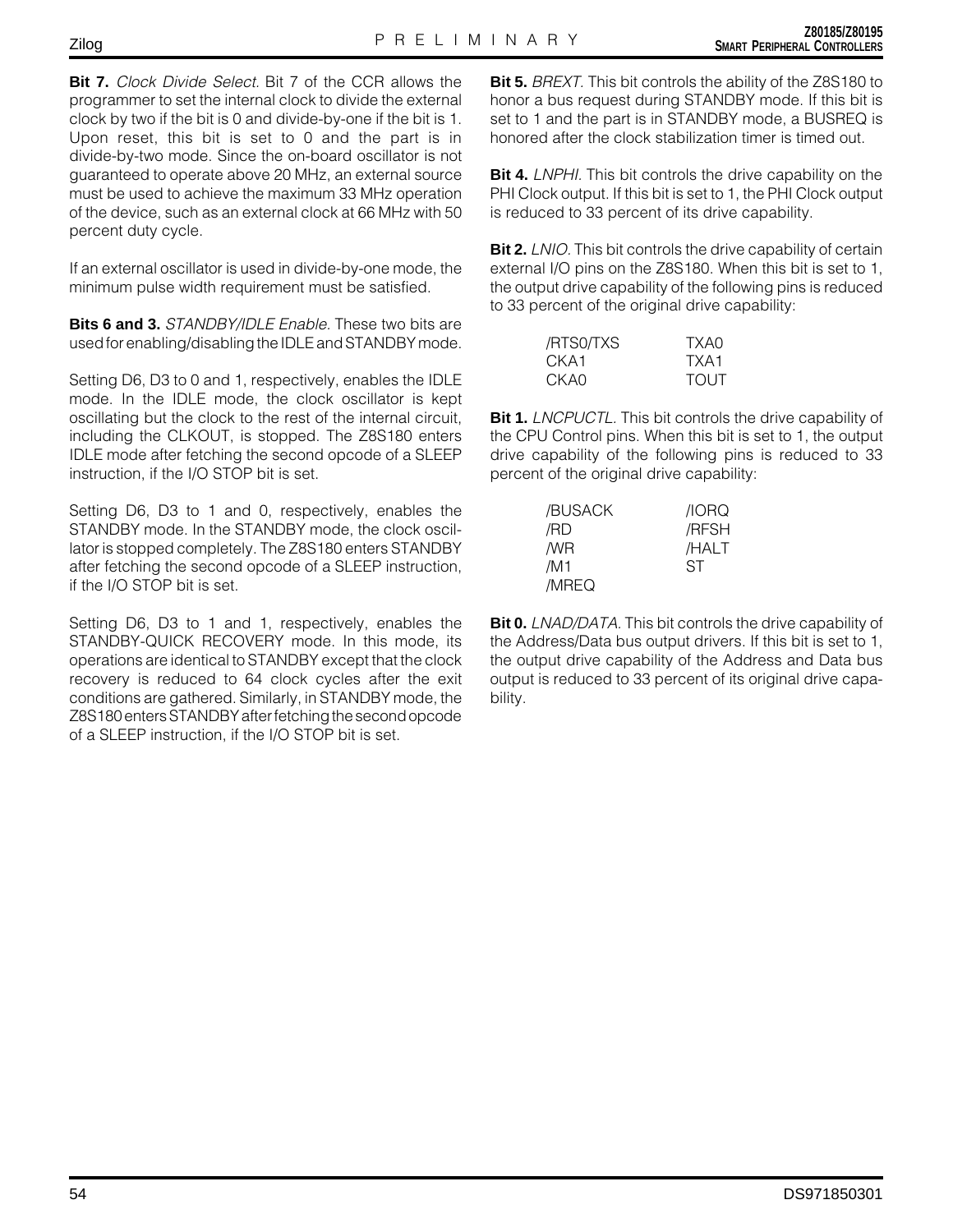# **ON-CHIP ENHANCED SERIAL COMMUNICATIONS CONTROLLER (EMSCC)**

The Z80185 contains a single-channel EMSCC which features a 4-byte transmit FIFO and an 8-byte receive FIFO, this enhancement reduces the overhead required to provide data to, and get data from, the transmitter and receiver. The EMSCC also improves packet handling in SDLC mode to:

- automatically transmit a flag before the data;
- reset the Tx Underrun/EOM latch;
- force the TxD pin High at the appropriate time when using NRZI encoding;
- deassert the /RTS pin after the closing flag; and
- better handle ABORTed frames when using the 10x19 status FIFO.

The combination of these features, along with the data FIFOs, significantly simplifies SDLC driver software.

The CPU hardware interface has been simplified by relieving the databus setup time requirement and supporting the software generation of the interrupt acknowledge signal (/INTACK). These changes allow an interface with less external logic to many microprocessor families while maintaining compatibility with existing designs. I/O handling of the EMSCC is improved over the SCC, with faster response of the /DTR//REQ pin. The many enhancements added to the EMSCC permits a system design that increases overall system performance with better data handling and less interface logic.

Significant features of the EMSCC include:

- Hardware and software compatible with Zilog's SCC/ ESCC
- 4-Byte Transmit FIFO
- 8-Byte Receive FIFO
- Programmable FIFO Interrupt Levels Provide Flexible Interrupt Response
- Improved SDLC Frame Status FIFO
- New Programmable Features Added with Write Register 7'
- Write registers: WR3, WR4, WR5, and WR10 are now readable
- Read Register 0 Latched During Access
- Many Improvements to Support SDLC/HDLC Transfers:
	- Deactivation of /RTS Pin after Closing Flag
	- Automatic Transmission of the Opening Flag
	- Automatic Reset of Tx Underrun/EOM Latch
	- Complete CRC Reception
	- TxD pin Automatically Forced High with NRZI Encoding when Using Mark Idle.
	- Receive FIFO Automatically Unlocked for Special Receive Interrupts when Using the SDLC Status FIFO.
	- Back-to-Back Frame Transmission Simplified
- Software Interrupt Acknowledge mode
- DPLL Counter Output Available as Jitter-Free Clock Source
- A Full-Duplex Channel with a Baud Rate Generator and Digital Phase-Locked Loop
- Multi-Protocol Operation Under Program Control
- Asynchronous or Synchronous mode

In addition, the following features have been added to the EMSCC channel in the Z80185:

- Programmable LocalTalk feature
- Non-Multiplexed /DTR Pin
- Internal Connection of DMA Request and /WAIT Signals
- **EMSCC Programmable Clock** 
	- Programmed to be Equal to System Clock Divided by One or Two
	- Programmed by System Configuration Register

**Note:** The EMSCC programmable clock must be programmed to divide-by-two mode when operating above the following condition: PHI > 20 MHz at 5.0V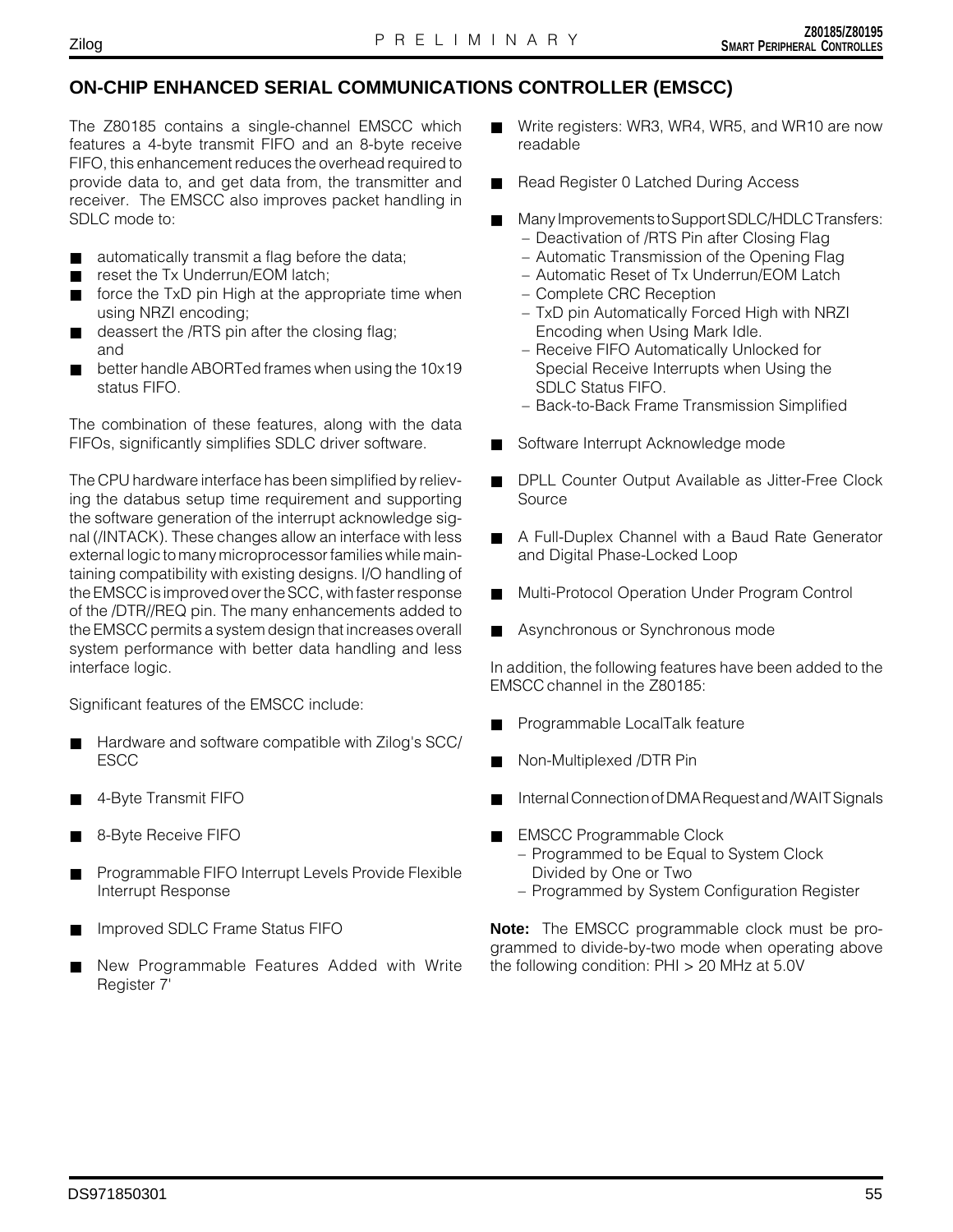

**Figure 66. EMSCC Block Diagram**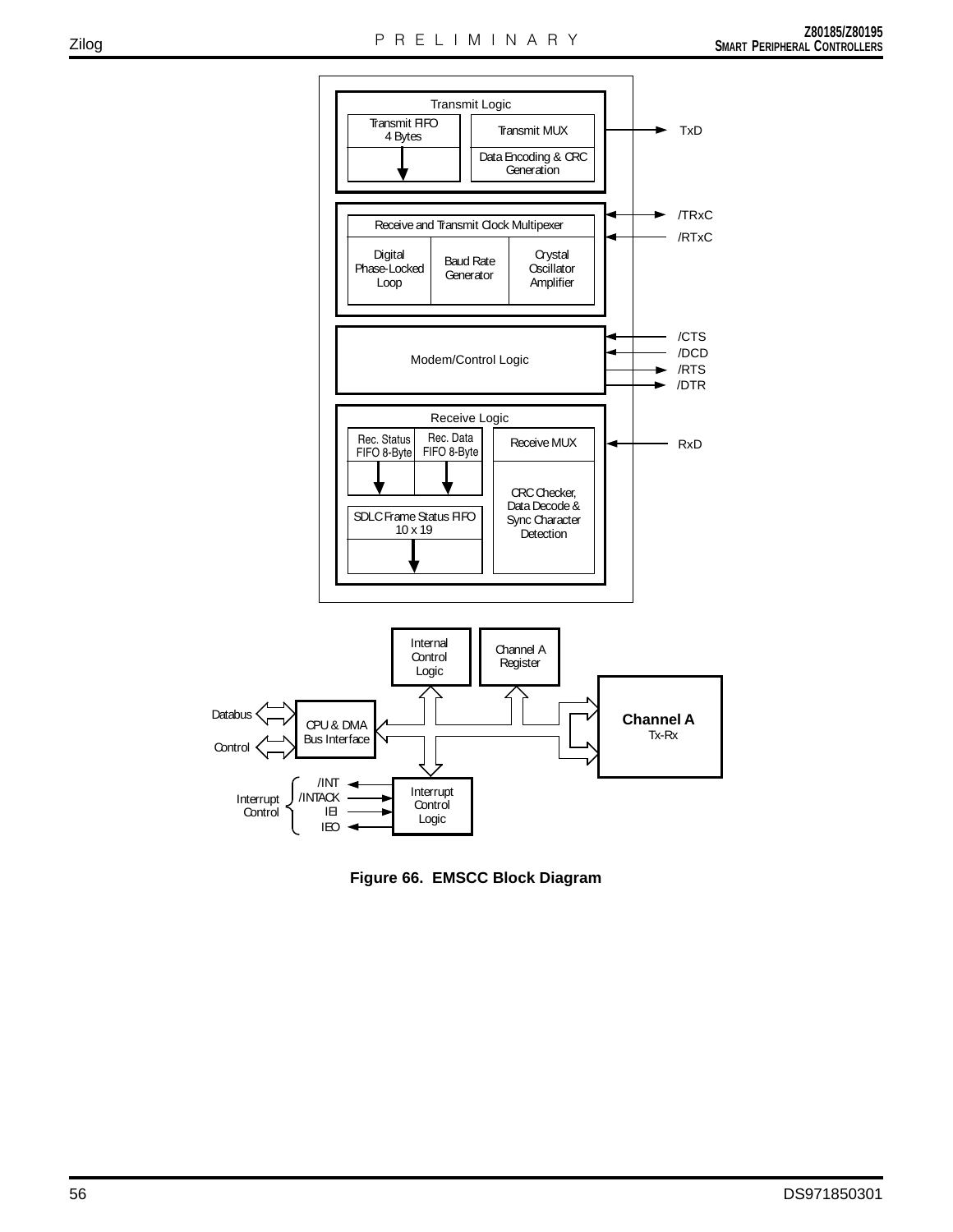# **EMSCC**

The Z80185 features a one-channel EMSCC that uses two I/O addresses:

| EMSCC Channel A Control |      | I/O Address %E8 |
|-------------------------|------|-----------------|
|                         | Data | I/O Address %E9 |

Divide-by-two should be programmed when operating the Z80185 beyond 20 MHz, 5V.

**Note:** Upon power-up, or reset, the system clock is equal to the EMSCC clock.

**Initialization.** The system program first issues a series of commands to initialize the basic mode of operation. This is followed by other commands to qualify conditions within the selected mode. For example, in the Asynchronous mode, character length, clock rate, number of stop bits, and even or odd parity should be set first. Then the interrupt mode is set, and finally, the receiver and transmitter are enabled.

**Write Registers.** The EMSCC contains 16 write registers (17 counting the transmit buffer) in each channel. These write registers are programmed separately to configure the functional "personality" of the channels. A new register, WR7', was added to the EMSCC and may be written to if WR15, D0 is set. Figure 50 shows the format of each write register.

**Read Registers.** The EMSCC contains ten read registers (11 counting the receive buffer) in each channel. Four of these may be read to obtain status information (RR0, RR1,

RR10, and RR15). Two registers (RR12 and RR13) are read to learn the baud rate generator time constant. RR2 contains either the unmodified interrupt vector (channel A) or the vector modified by status information (channel B). RR3 contains the Interrupt Pending (IP) bits (channel A only). RR6 and RR7 contain the information in the SDLC Frame Status FIFO, but is only read when WR15 D2 is set. If WR7' D6 is set, Write Registers WR3, WR4, WR5, WR7, and WR10 can be read as RR9, RR4, RR5, and RR14, respectively. Figure 51 shows the format of each read register.

With the Z80185, the EMSCC channel's DTR, Tx and Rx DMA Request and WAIT outputs are not subject to multiplexing and are routed separately to the CPU and pins.

In other words,

- 1. the DTR pin is not multiplexed and always follows WR5 bit 7;
- 2. if WR1 bits 7-6 are 10, and the processor reads the RDR when the RxFIFO is empty, or writes the TDR when the TxFIFO is full, the processor is "waited" until a character arrives or has been sent out;
- 3. WR1 bit 5 has no effect;
- 4. WR14 bit 2 should be kept 0;
- 5. WR1 bits 7-6 should not be programmed as 11.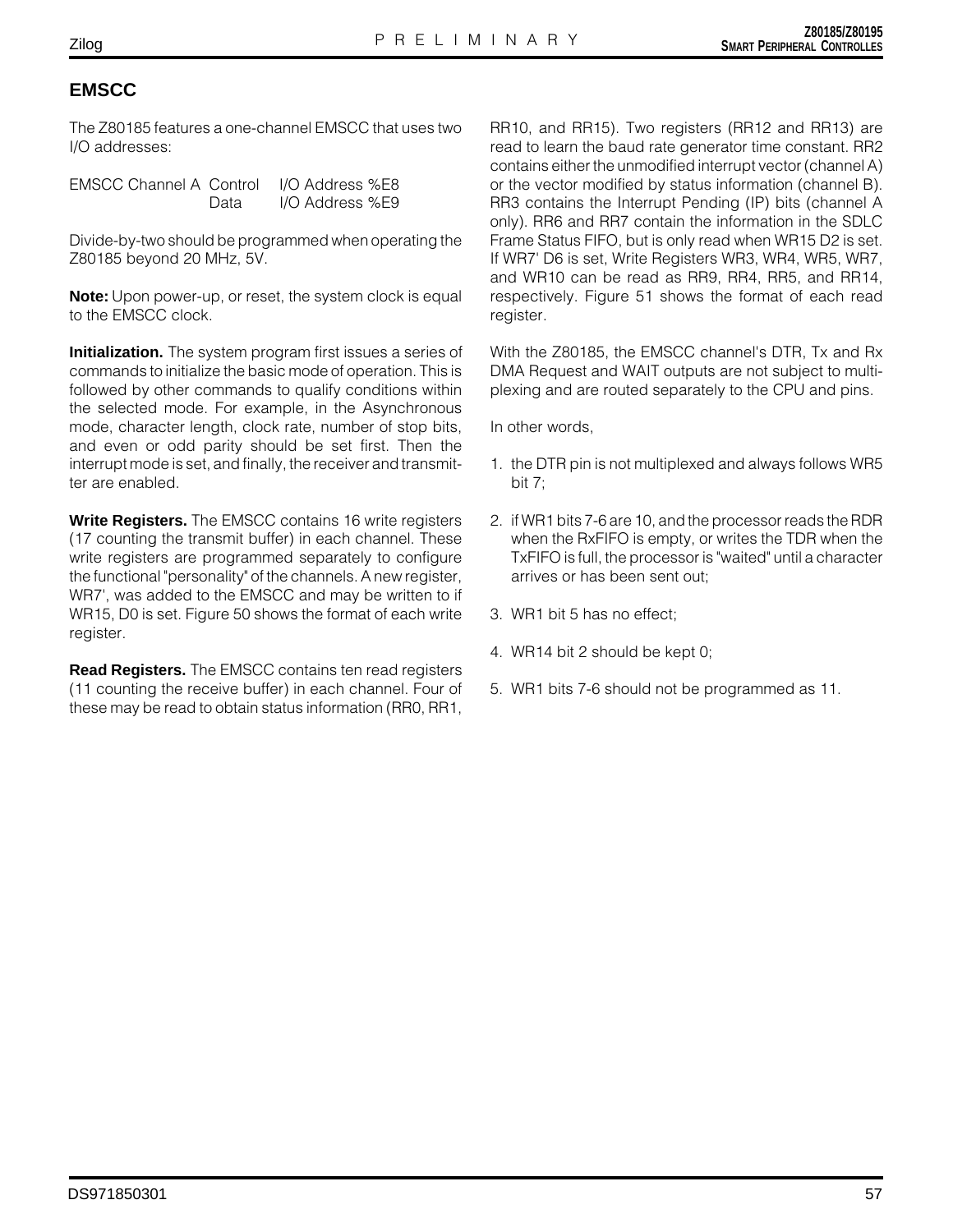A LocalTalk feature has been added in one EMSCC of the Z80185, operating as follows:

If a certain set of register bits are set, RTS acts as a LocalTalk Driver Enable output that operates as shown in Figure 50. All of the following bits and fields must be programmed exactly as shown to enable this mode:

|                       |  | $WR4.3-2 = 00$ : sync modes         |
|-----------------------|--|-------------------------------------|
| $WR4.5-4 = 10$ : SDLC |  |                                     |
| $WRS.1 = 0$ : no RTS  |  |                                     |
|                       |  | $WR7'.2 = 1:$ auto RTS deactivation |
|                       |  | $WR10.3 = 1$ : mark idle            |
|                       |  | $WRS.4 = 1$ : Send Break            |
|                       |  |                                     |

When the first five conditions above are set (as for LocalTalk operation), the WR5.4 bit is used as a Select LocalTalk Driver Enable control bit, rather than the Send Break command bit used in async mode.

Setting these register bits in this manner configures the EMSCC Transmitter to send three Flags before a frame, negating RTS during the first to create a coding violation, when software writes the first character of a frame to the TDR and TxFIFO. This mode also makes the Transmitter ensure at least 16 bits of idle time between a closing Flag and the end of frame interrupt. The RTS output is driven active for one bit time at the start of the first of the three Flags, then inactive for four bit times, then active again for the duration of the opening Flags, the frame, and closing Flag, plus 16 bit times thereafter.

There is one other difference in EMSCC operation when this new mode is enabled. The setting of the TxIP bit, that normally occurs after the last bit of the CRC is sent, is delayed until the 16-bit Idle is sent and RTS is negated.



**Figure 67. EMSCC Transmitter Flag Commands**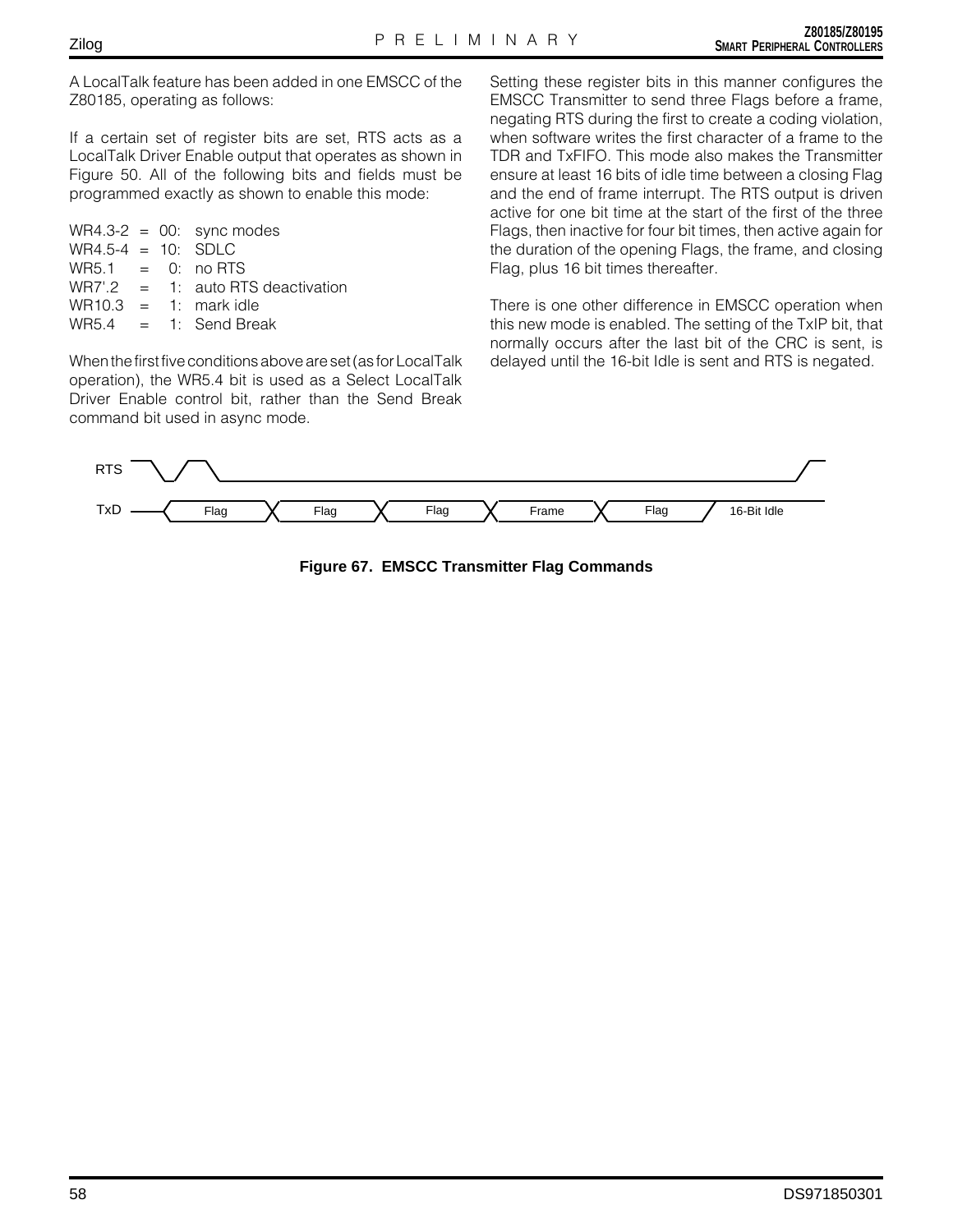# **EMSCC REGISTERS**



**Figure 68. Write Register Bit Functions**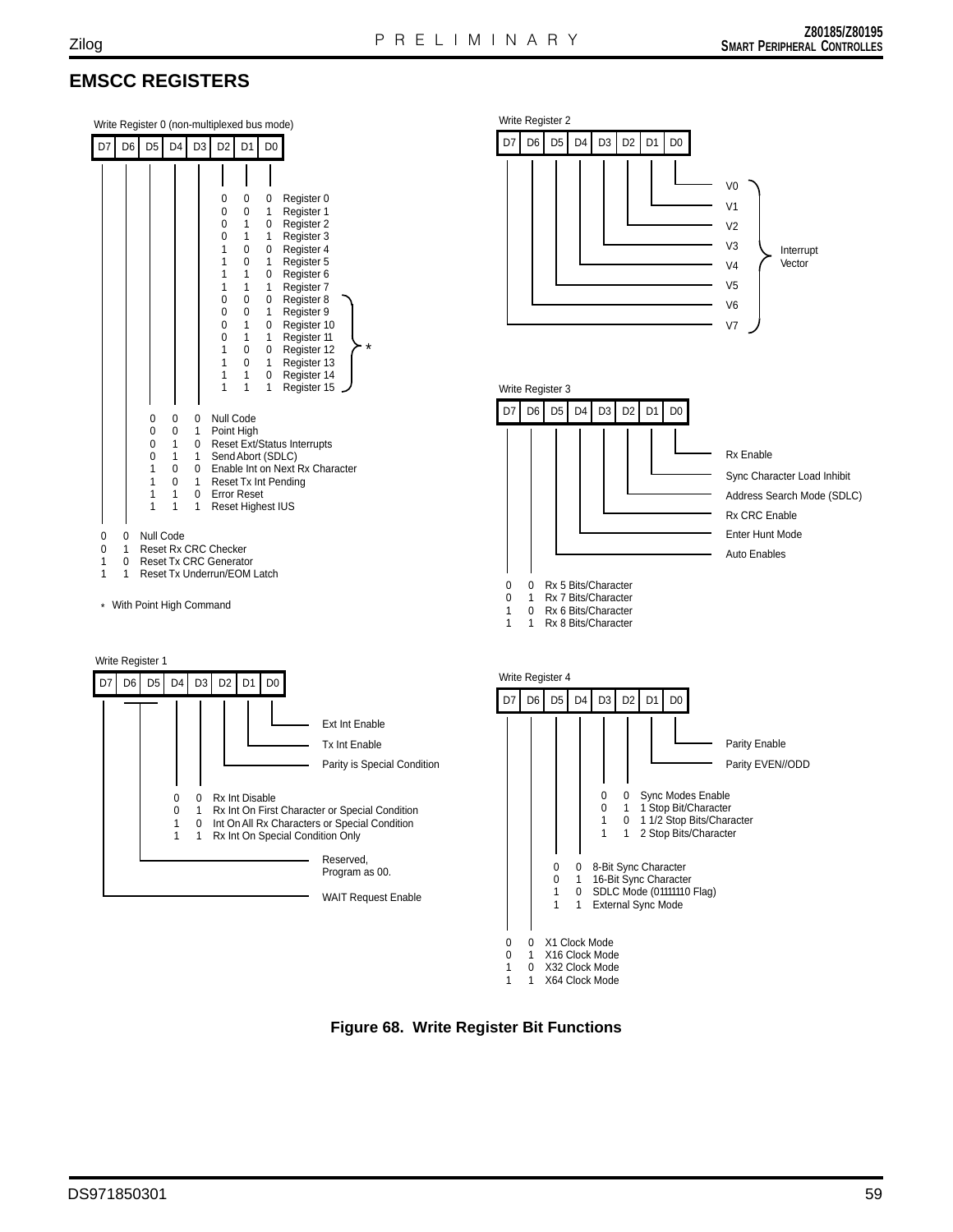





**Figure 69. Write Register Bit Functions** (Continued)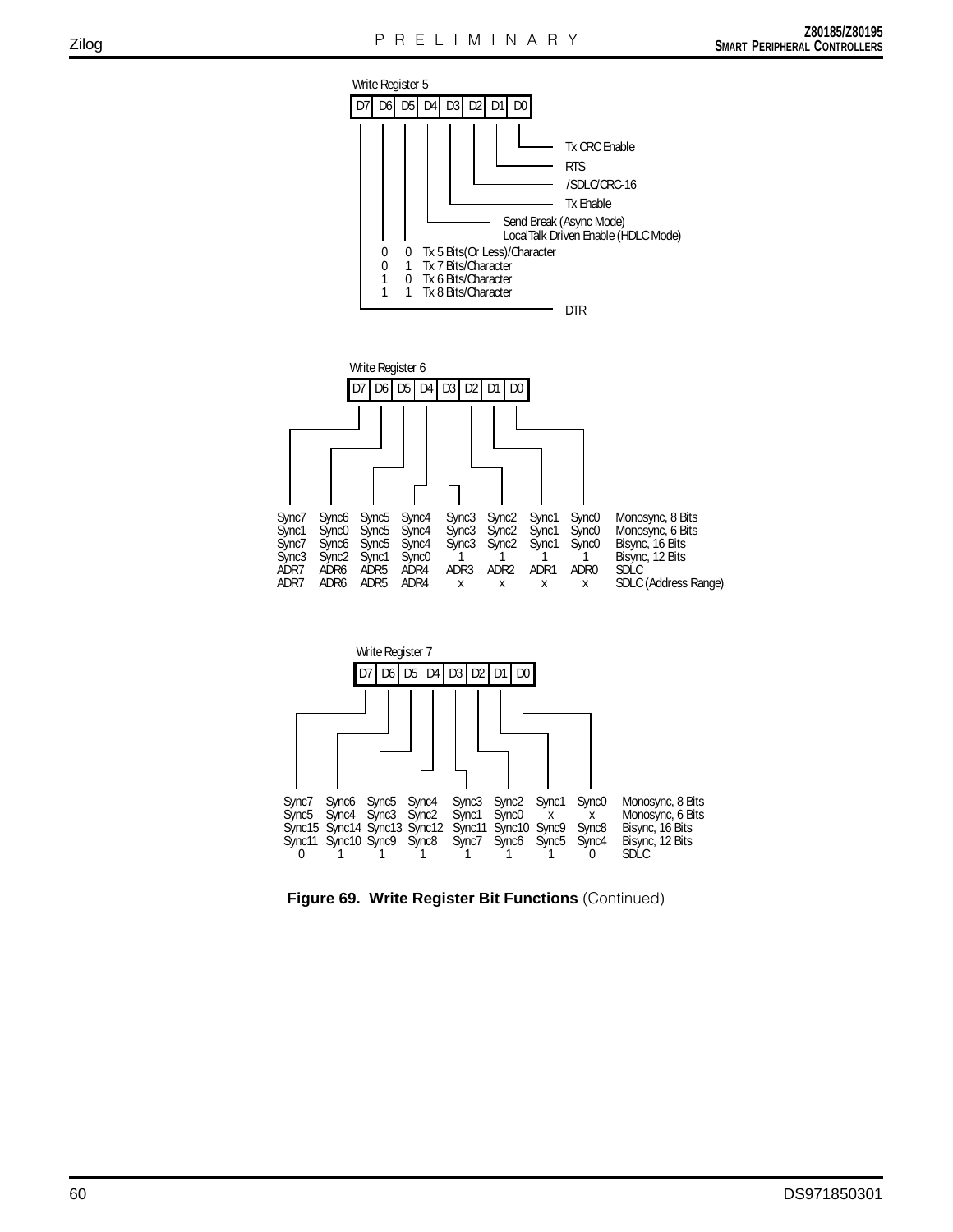# **EMSCC REGISTERS** (Continued)



**Figure 70. Write Register Bit Functions** (Continued)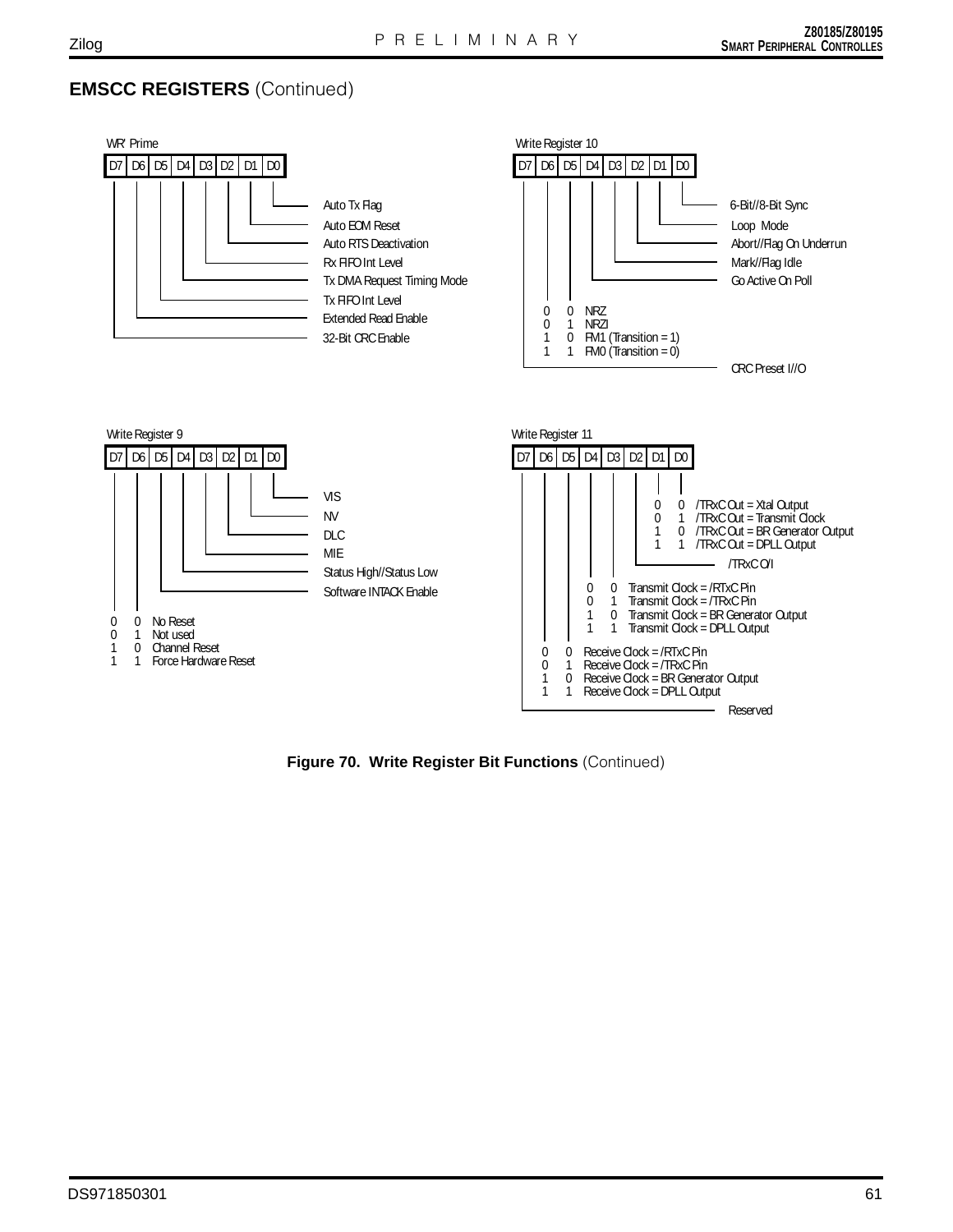

**Figure 71. Write Register Bit Functions** (Continued)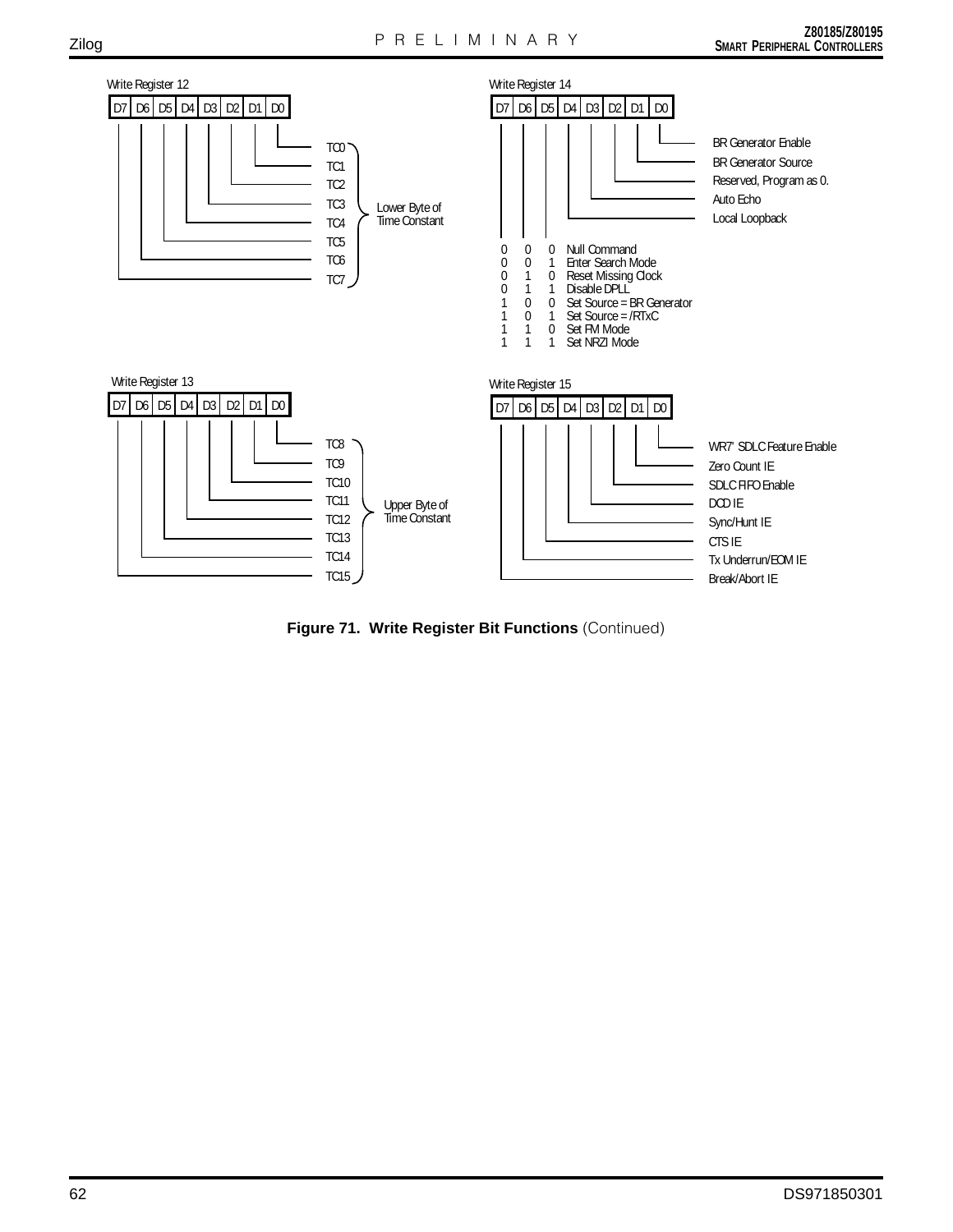# **EMSCC REGISTERS** (Continued)







Residue Code 2 Residue Code 1 Residue Code 0 Parity Error Rx Overrun Error CRC/Framing Error End of Frame (SDLC)







\*Can only be accessed if the SDLC FIFO enhancement is enabled (WR15 bit D2 set to 1)

#### **SDLC FIFO Status and Byte Count (LSB)**



\*Can only be accessed if the SDLC FIFO enhancement is enabled (WR15 bit D2 set to 1)

**SDLC FIFO Status and Byte Count (LSB)**

**Figure 72. Read Register Bit Functions**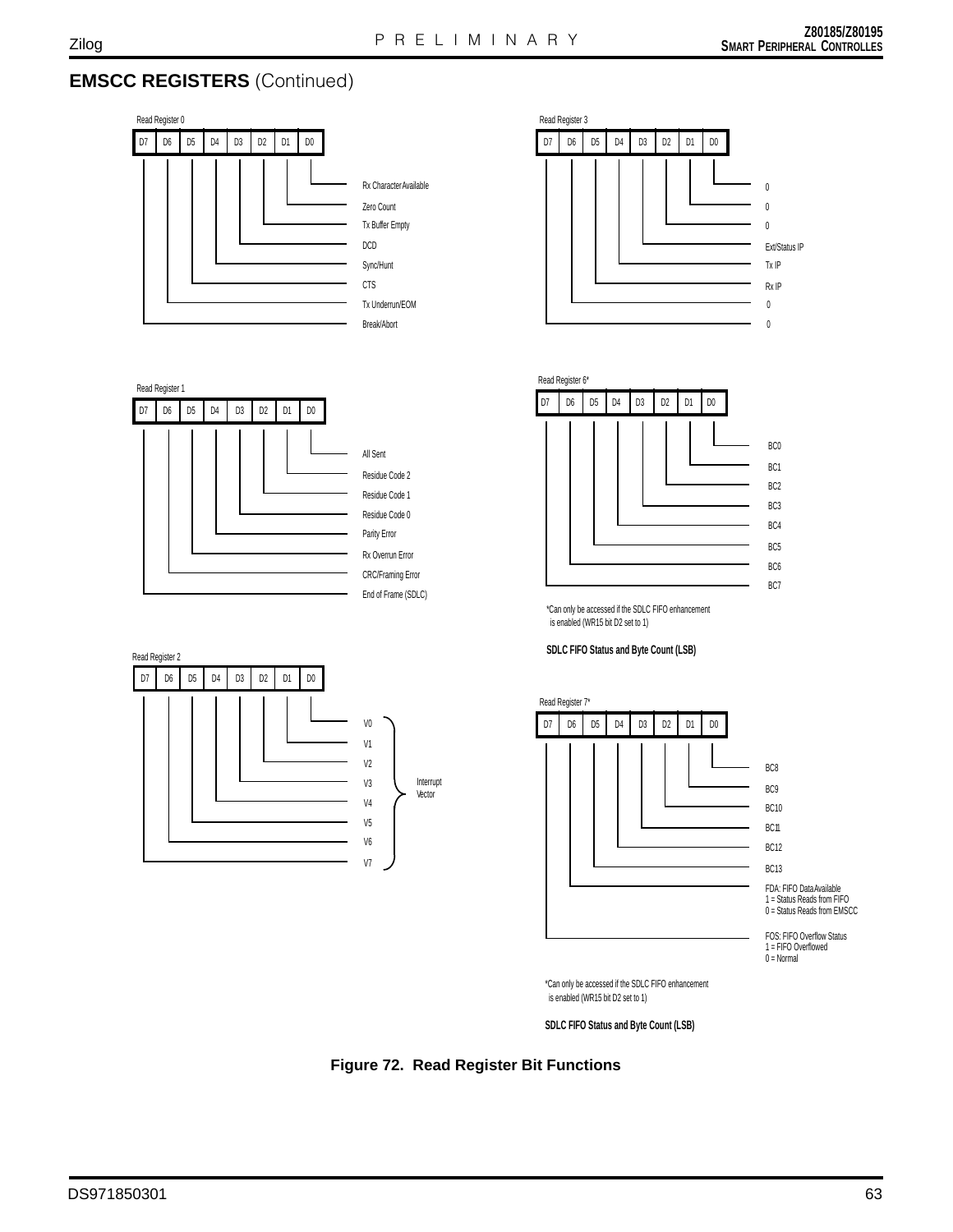

**Figure 73. Read Register Bit Functions** (Continued)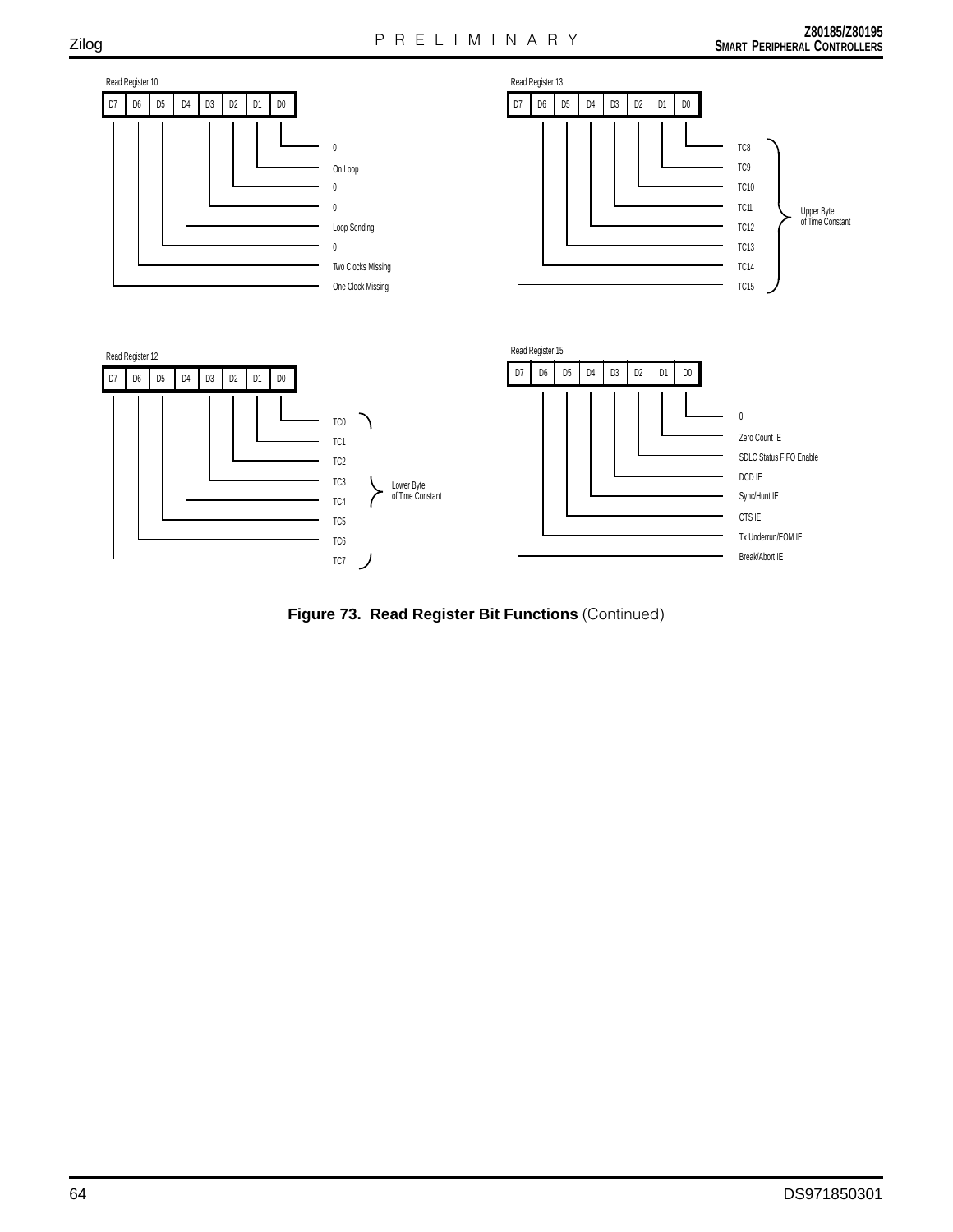# **P1284 REGISTER MAP**

| <b>Register Name</b>                                                                                           |              | I/O Addr/Access                                    |
|----------------------------------------------------------------------------------------------------------------|--------------|----------------------------------------------------|
| <b>PARM Register</b><br><b>PARC Register</b><br>PARC2 Register<br><b>PART Register</b><br><b>PARV Register</b> | (asymmetric) | %D9 R/W<br>%DA R/W<br>%DB WO<br>%DC R/W<br>%DD R/W |

## **Z80185 BIDIRECTIONAL CENTRONICS P1284 CONTROLLER**

The Centronics P1284 Controller can operate in either the Host or Peripheral role in Compatibility mode (host to printer), Nibble or Byte mode (printer to host), and ECP mode (bidirectional). It provides no hardware support for the EPP mode, although it may be possible to implement this mode by software.

Nine control signals have dedicated hardware pins, and have ±12 mA drive (P1284 Level 2) capability as does the 8-bit data port PIA27-20. **Note:** Signal names listed below are those for the original Compatible mode. The names shown in parentheses represent the same signal, but in a more recent mode. The Z80185 does not include hardware support for the P1284 EPP mode.

The following signals are outputs in a Peripheral mode, inputs in a Host mode:

- Busy (PtrBusy, PeriphAck)
- nAck (PtrClk, PeriphClk)
- PError (AckDataReq, nAckReverse)
- nFault (nDataAvail, nPeriphRequest)
- Select (Xflag)

The following signals are inputs in a Peripheral mode, outputs in a Host mode:

- nStrobe (HostClk)
- nAutoFd (HostBusy, HostAck)
- nSelectIn (P1284Active)
- nInit (nReverseRequest)

Note that, because the Host/Peripheral mode is fully controlled by software, a Z80185-based product can operate as a Host in one system, or as a Peripheral in another, without any change to the hardware. A Z80185-based product could even act as a Host at one time and a Peripheral at another time within the same system, if there is a mechanism to control such alternate use.

In general, the interface architecture automates operations that are seen as performance-critical, while leaving less frequent operations to software control. To achieve top performance, software should assign a DMA channel to the current direction of data flow.

**Note:** The IEEE 1284 Interface should be used with the /IOC bit (bit D5) in the OMCR set to 0. The setting of this bit primarily affects RLE expansion in peripheral ECP forward and host ECP reverse modes.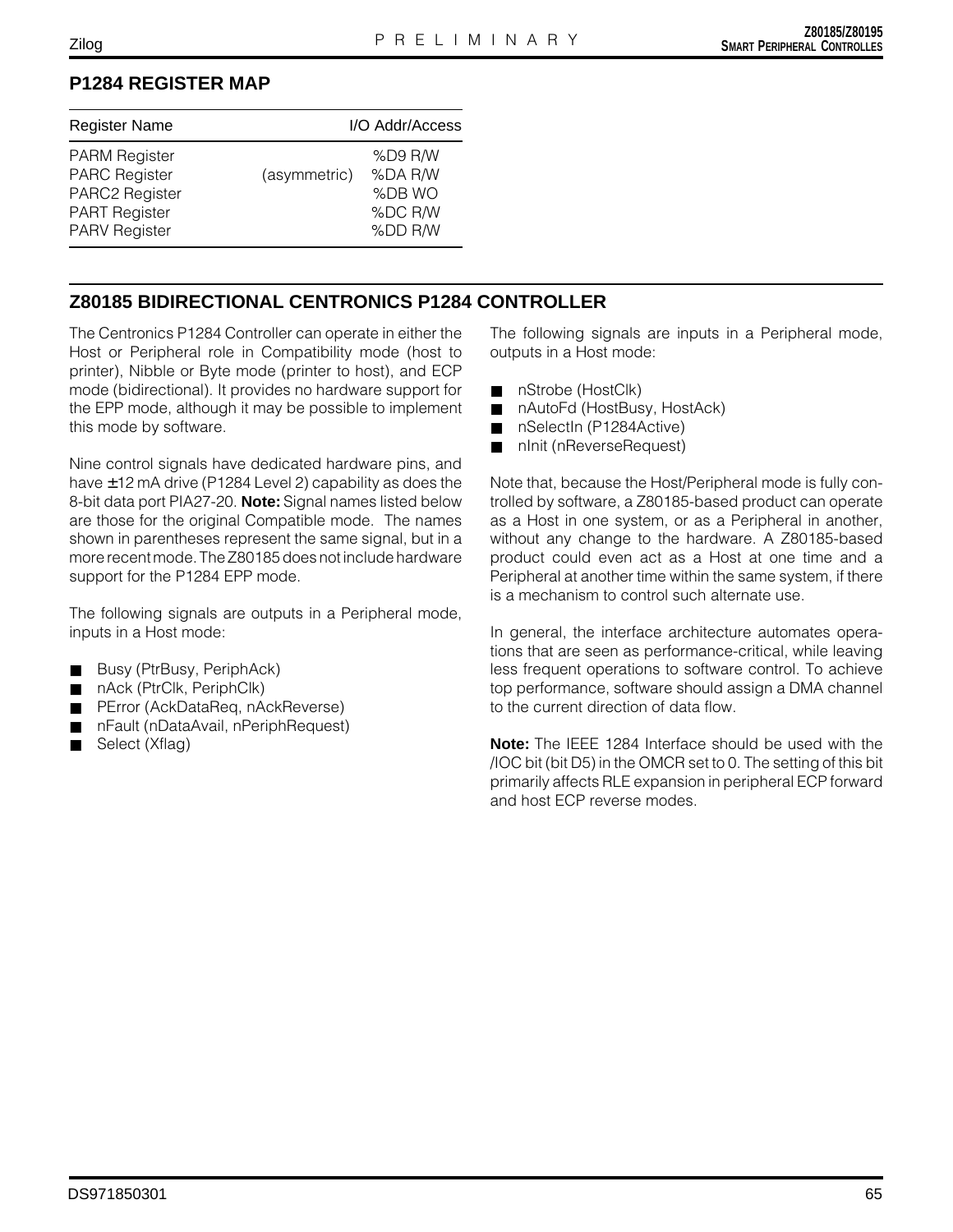# Bidirectional Centronics Registers

Reading the Parallel Controls (PARC) register allows software to sense the state of the input signals per the current mode, plus two or three status flags:



**Figure 74a. Reading PARC in a Host Mode** (I/O Address %DA)



**Figure 74b. Reading PARC in a Peripheral Mode** (I/O Address %DA)

The controller sets IllOp (Illegal Operation) when it detects an error in the protocol, for example, if it's in Peripheral mode and it detects that the host has driven P1284Active (nSelectIn) Low at a time that mandates an immediate Abort, that is, outside one of the "windows" in which this event indicates an organized disengagement. If "status interrupts" are enabled, such an interrupt is always requested when IllOp is set. Writing PARM with NewMode=1 clears IllOp.

DREQ is the Request presented to the DMA channels, which may or may not be programmed to service this request. If not, an interrupt can be enabled when DREQ is set.

Writing to PARC allows the software to set and clear the output signals per the current mode:



**Figure 75a. Writing to PARC in a Host Mode**

<sup>(</sup>I/O Address %DA)

| 1=drive | $1 =$ drive | $1 =$ drive | $1 =$ drive | $1 =$ drive | $1 =$ drive | $1 =$ drive | $1 =$ drive |
|---------|-------------|-------------|-------------|-------------|-------------|-------------|-------------|
| Busy    | PError      | Select      | nFault      | Busy        | PError      | Select      | nFault      |
| Hiah    | High        | Hiah        | Hiah        | Low         | Low         | Low         | Low         |
|         |             |             |             |             |             |             |             |



Zilog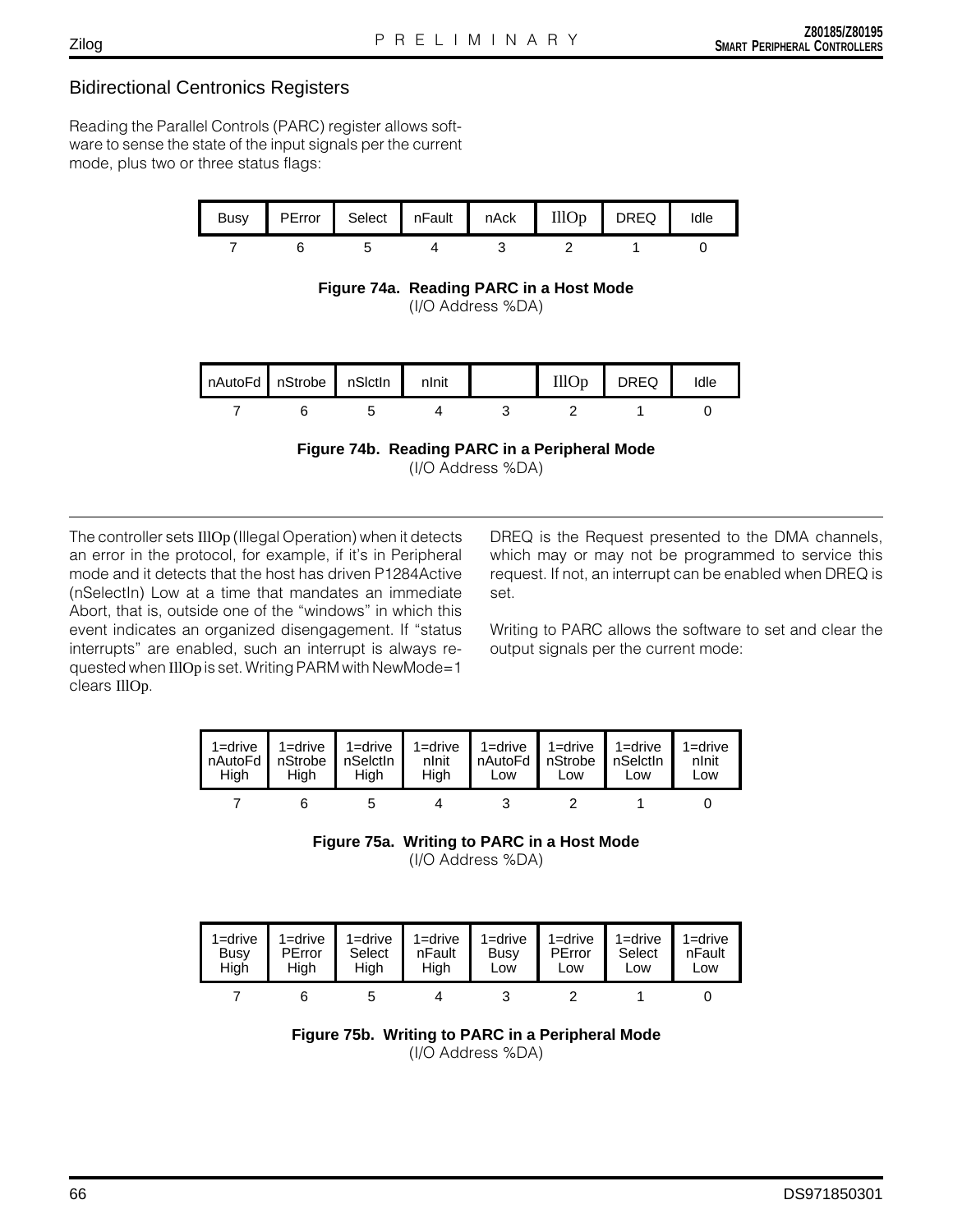### Zilog

# **Z80185 BIDIRECTIONAL CENTRONICS P1284 CONTROLLER** (Continued)

Because there are five outputs in a Peripheral mode, another register, called PARC2, allows software to change the nAck line, rather than the Select line:





The Parallel mode register (PARM) includes the basic mode control of the controller:



**Figure 77. PARM** (I/O Address %D9)

**NewMode = 1** reinitializes the state machine to the initial state for the mode called out by MODE. Never change MODE without writing a 1 in this bit.

**IdleIE = 1** enables interrupts when the controller sets the Idle flag. When software uses a DMA channel to provide data to the P1284 controller, it can be expected that the channel will do so in a timely manner, and thus, that an Idle condition signifies that the channel has finished transferring the block. (Software can also enable an interrupt from the DMA channel, but on the transmit side, such interrupts are not well-synchronized to events on the P1284 controller.) Conversely, if software provides data, Idle may not be grounds for an interrupt.

Some modes set the Idle flag when they are entered. However, such a setting of Idle never requests an interrupt.

**StatIE = 1** enables "status" interrupts that are described separately for each mode.

**DREQIE = 1** enables interrupts when the controller sets DREQ, except that in those modes that set DREQ when they are entered, such setting doesn't request an interrupt.

## **Table 3. Bidirectional Centronics Mode Selection**

# MODE

- 0000 Non-P1284 mode
- 0001 Peripheral Compatible/Negotiation mode
- 0010 Peripheral Nibble mode
- 0011 Peripheral Byte mode
- 0100 Peripheral ECP Reverse mode
- 0101 Peripheral Inactive mode
- 0110 Peripheral ECP Forward mode with software RLE handling
- 0111 Peripheral ECP Forward mode with hardware RLE expansion
- 1000 Host Negotiation mode
- 1001 Host Compatible mode
- 1010 Host Nibble mode
- 1011 Host Byte mode
- 1100 Host ECP Forward mode
- 1101 Host Reserved mode
- 1110 Host FCP Reverse mode with software RLF handling
- 1111 Host ECP Reverse mode with hardware RLE expansion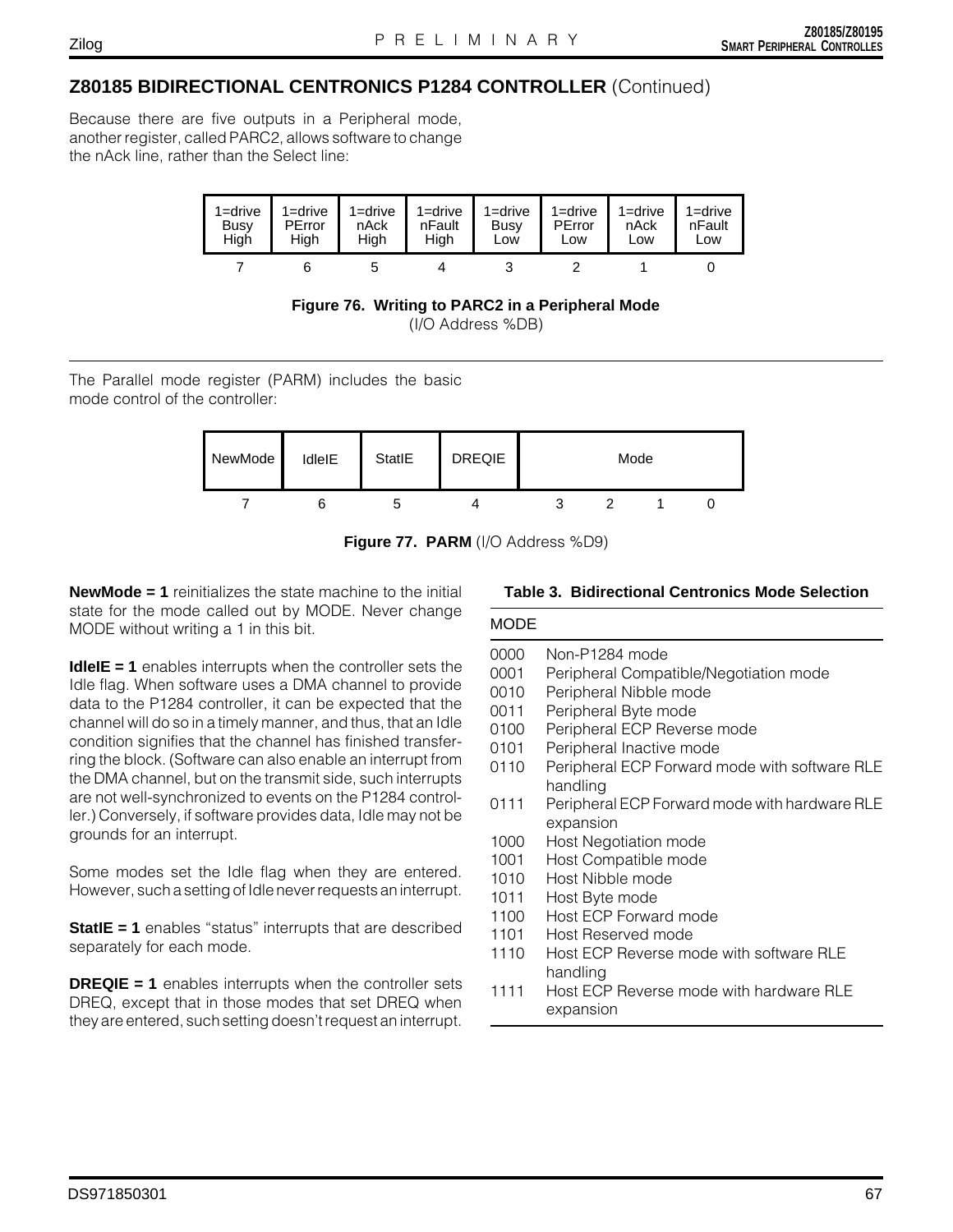A second output register has been added for PIA27-20. Writing to either the Z80181-compatible PIA 2 Data Register (address E3) or the new Alternate PIA 2 Data Register (address EE) writes to the Output Holding Register (OHR). When the PIA27-20 pins are outputs, the outputs of the OHR are the inputs to the second register, which is called the I/O register (IOR), these outputs drive the PIA27-20 pins. When the pins are inputs, they are the inputs to the IOR, which can be read from the PIA 2 Data Register (address E3).

In non-P1284 mode, Host Negotiation mode, Reserved Modes, and in Peripheral Compatible/Negotiation mode when the host drives nSelectIn (P1284Active) High to

select negotiation, the direction of the PIA27-20 pins are controlled by the PIA 2 Data Direction register, as on the Z80181. Also in these modes the IOR is loaded on every PHI clock, so that operation is virtually identical to the Z80181. In other modes the controller controls the direction of PIA27-20 and when the IOR is loaded.

A Time Constant Register PART must be loaded by software with the smallest number of PHI clocks that equals or exceeds the "critical time" for the mode selected in PARM. The critical time is 750 ns for Host Compatible mode, 500 ns for most other modes, and the time necessary to indicate DMA completion in Host ECP Forward and Peripheral ECP Reverse modes.



**Figure 78. PART Write** (I/O Address %DC)

Reading PART yields the status of the IP and IUS bits, which are described in the Bidirectional Centronics Interface section:



**Figure 79. PART Read** (I/O Address %DC)

The Vector Register PARV must be loaded by software with the interrupt vector to be used for interrupts from this controller.

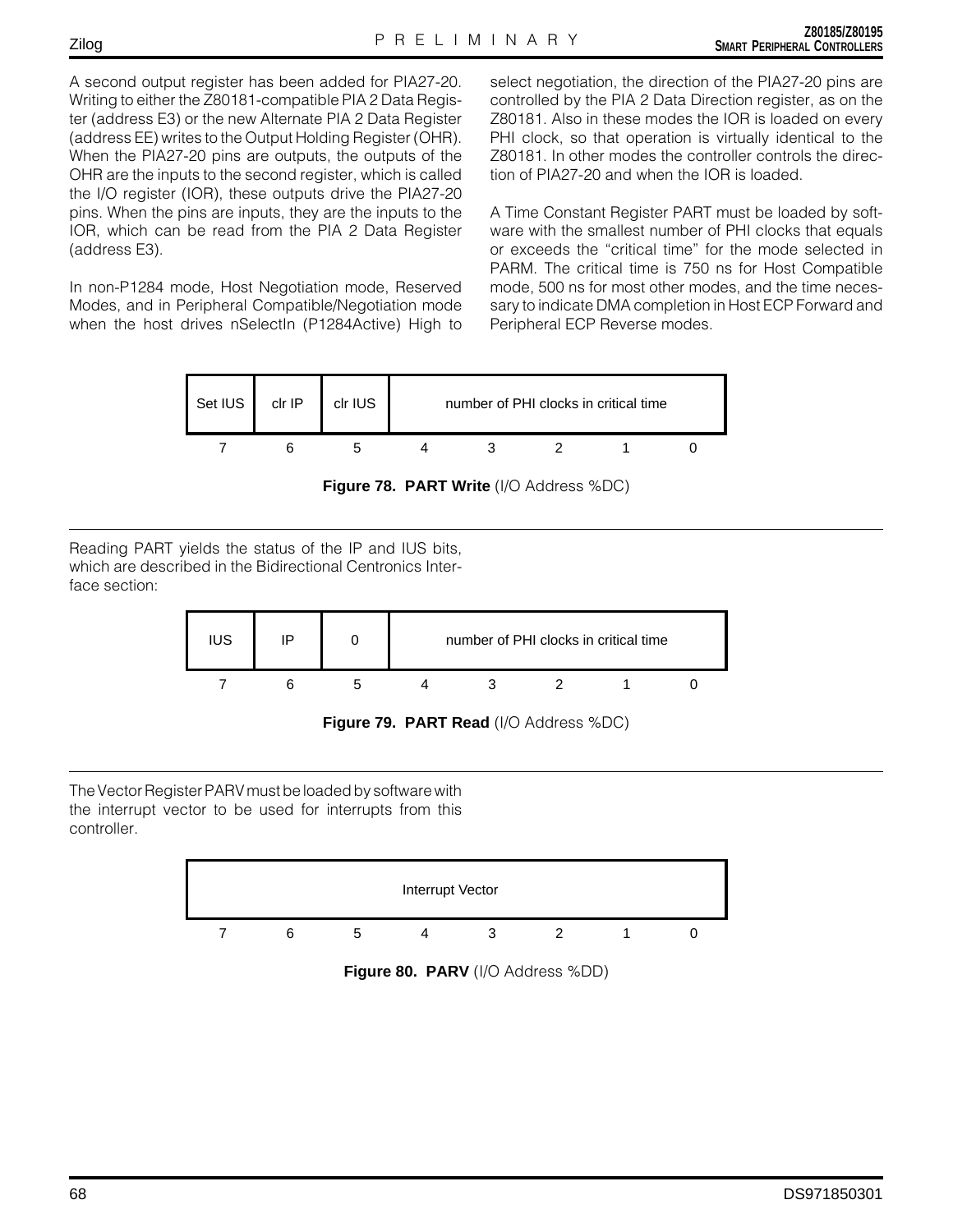# **Z80185 BIDIRECTIONAL CENTRONICS P1284 CONTROLLER** (Continued)



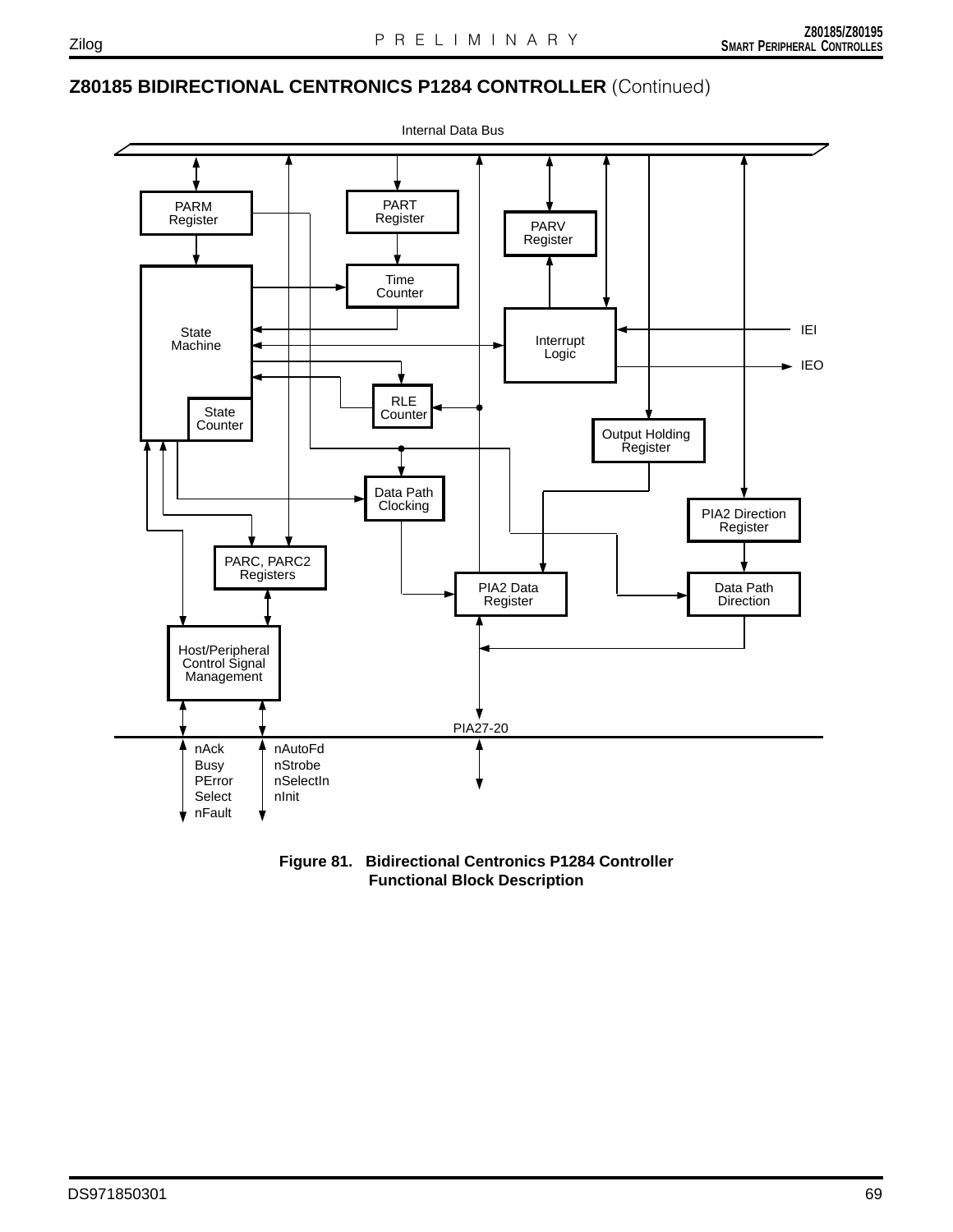# Interrupts

As in other Zilog peripherals, the controller includes an interrupt pending bit (IP), and an interrupt under service bit (IUS). The controller is part of an on-chip interrupt acknowledge daisy-chain that extends from the IEI pin, through the EMSCC, CTC, and this controller in a programmable priority order, and from the lowest-priority of these devices to the IEO pin. The interrupt request from the controller is logically ORed with /INT0 and other on-chip interrupt requests to the processor.

The controller sets its IP bit whenever any of three conditions occurs:

- 1. PARM4 is 1, and the controller sets the DREQ bit. This does not include when the controller forces the DREQ bit to 1, when software first places the controller in Peripheral Nibble, Peripheral Byte, Peripheral ECP Reverse, Host Compatible, or Host ECP Forward mode.
- 2. PARM5 is 1, and a mode-dependent "status interrupt" condition occurs. The following sections describe the status interrupt conditions (if any) for each mode.
- 3. PARM6 is 1, and the controller sets the Idle bit, except when the controller forces the Idle bit to 1, when software first places the controller in Peripheral Nibble, Peripheral Byte, Peripheral ECP Reverse, Host Compatible, or Host ECP Forward mode. The following sections describe when Idle is set in each mode.

Once IP is set, it remains set until software writes a 1 to PART6.

The controller will begin requesting an interrupt of the processor whenever IP is set, its IEI signal from the on-chip daisy-chain is High/true, and its IUS bit is 0. Once it starts requesting an interrupt, the controller will continue to do so until /IORQ goes Low in an interrupt-acknowledge cycle, or IP is 0, or IUS is 1.

The controller drives its IEO output High, if its IEI input is High, and its IP and IUS bits are both 0. A Z80 interrupt acknowledge cycle is signalled by /M1 going Low, followed by /IORQ going Low. The controller, and all other devices in the daisy-chain, freeze the contribution of their IP bits to their IEO outputs while /M1 is Low, which prevents new events from affecting the daisy-chain. By the time /IORQ goes Low, one and only one device will have its IEI pin High and its IEO pin Low — this device responds to the interrupt by providing an interrupt vector, and setting its IUS bit. This controller also clears its IP bit when it responds to an interrupt acknowledge cycle.

The interrupt service routine, that is initiated when the interrupt vector value identifies an interrupt from this controller, should save the processor context and then proceed as follows:

- 1. If the ISR does not allow nested interrupts, it can clear the IP and IUS bits by writing hex 60, plus the "critical time" value to the PART, then read the status from PARC and proceed based on that status. Near the end of the ISR it should re-enable processor interrupts.
- 2. If the ISR allows nested interrupts, it can re-enable processor interrupts, clear IP by writing hex 40 plus the "critical time" value to the PART, and then read the status from PARC and proceed based on that status. At the end of the ISR it should clear IUS to allow further interrupts from this controller and devices lower on the daisy-chain, by writing hex 20 plus the "critical time" value to the PART.

The remainder of this section describes the operation of the various PARM register modes that can be selected.

# Non-P1284 Mode

The Z80185 defaults to this mode after a Reset, and this mode is compatible with the use of PIA27-20 on the Z80181. The directions of PIA27-20 can be controlled individually by writing to register E2, as on the Z80181. The state of outputs among PIA27-20 can be set by writing to register E3, and the state of all eight pins can be sensed by reading register E3. The Busy, nAck, PError, nFault, and Select pins are tri-stated in this mode, while nStrobe, nAutoFd, nSelectIn, and nInit are inputs. There are no status interrupts in this mode.

# Peripheral Inactive Mode

This mode operates identically to Non-P1284 mode as described above, except that the Busy, nAck, PError, nFault, and Select pins are outputs that can be controlled via the PARC and PARC2 registers, and status interrupts can occur in response to any edge on nAutoFd, nStrobe, nSelectIn, or nInit. This mode differs from Peripheral Compatibility/Negotiation mode with nSelectIn (P1284 Active) High, only in that the controller will not operate in Compatibility mode if nSelectIn goes Low.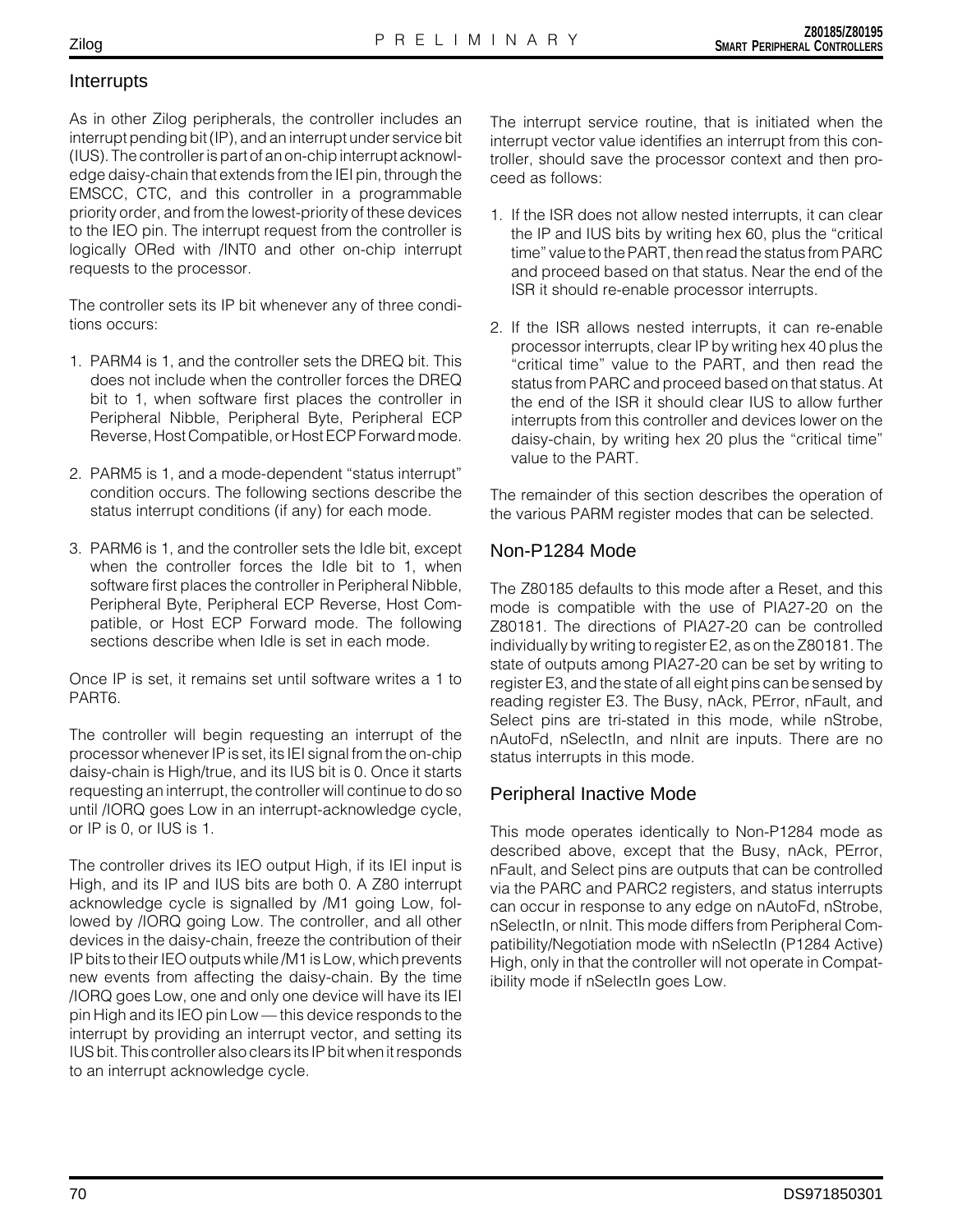# **Z80185 BIDIRECTIONAL CENTRONICS P1284 CONTROLLER** (Continued)

# Host Compatible Mode

- 1. Setting this mode configures PIA27-20 as outputs regardless of the contents of register E2. When entering this mode, the controller sets the Idle and DREQ bits, but these settings do not request an interrupt.
- 2. If software, or a DMA channel, writes eight bits to the Output Holding Register (OHR) when Idle is set, the controller transfers the byte to the Input/Output Register and negates DREQ only momentarily, so as to request another byte from software or the DMA channel.
- 3. In this mode, the nAutoFd line is not under control of the PARC register, but rather under control of which register the software uses to write data to the OHR. Each time the controller transfers a byte from the OHR to the Input/ Output Register, it sets nAutoFd High if the byte was written to address E3, and Low if the byte was written to the "alternate" address EE. In a DMA application all of the bytes transferred from one output buffer will have the same state of nAutoFd, but this state can be changed from one buffer to the next by changing the I/O address used by the DMA channel. In non-DMA applications software can set the state of nAutoFd for each character, by writing data to the two different register addresses.
- 4. When a data byte has been valid on PIA27-20 for 750 ns (as controlled by the PART register), and the Busy and PError lines are Low and the Select, nAck, and nFault lines are High, the controller drives nStrobe Low. After the controller has held nStrobe Low for 750 ns it drives nStrobe back to High. Then it waits for 750 ns of data hold time to elapse. If software or a DMA channel has written another byte to the Output Holding Register (thus clearing DREQ) by the time this wait is satisfied, the controller transfers the byte from the Output Holding Register to the Input/Output Register, sets DREQ again, and returns to the event sequence at the start of this paragraph. Otherwise, it sets Idle and returns to the event sequence at the start of paragraph #2.

Status interrupts in this mode include rising and falling edges on PError, nFault, and Select.

# Host Negotiation Mode

Setting this mode puts PIA27-20 under control of registers E2 and E3, as on the Z80181.

Software has complete control of the controller, and can either revert to Host Compatibility mode, or set one of the following Host modes, depending on how the peripheral responds to the Negotiation value(s).

Status interrupts in this mode include rising and falling edges on PtrClk (nAck), nAckReverse (PError), and nPeriphRequest (nFault). nFault is not used during actual P1284 negotiation, but is included because these events are significant during Byte and ECP mode idle times.

# Host Reserved Mode

This mode differs from Host Negotiation mode only in that there are no status interrupts in this mode.

# Peripheral Compatible/Negotiation Mode

In this mode, if P1284Active (nSelectIn) is Low, the controller sets PIA27-20 as inputs, regardless of the contents of register E2; when P1284Active (nSelectIn) is High, PIA27- 20 are under the control of registers E2 and E3. On entry to this mode, the controller sets the Idle bit, if DREQ is set from a previous mode.

If, in this mode, nStrobe goes (is) Low, P1284Active (nSelectIn) is Low, and DREQ is 0, indicating that any previous data has been taken by the processor or DMA channel, the controller captures the data on PIA27-20 into the Input/Output Register, sets DREQ to notify software or the DMA channel to take the byte, drives the Busy line High, and one PHI clock later drives nAck Low. When at least 500 ns (as controlled by the PART register) have elapsed, the controller drives nAck back to High. One PHI clock later, if the CPU or DMA has taken the data and thus cleared DREQ, the controller drives Busy back to Low, otherwise it sets Idle.

Select, PError and nFault are under software control in this mode, and nAutoFd can be sensed by software, but has no other effect on operation.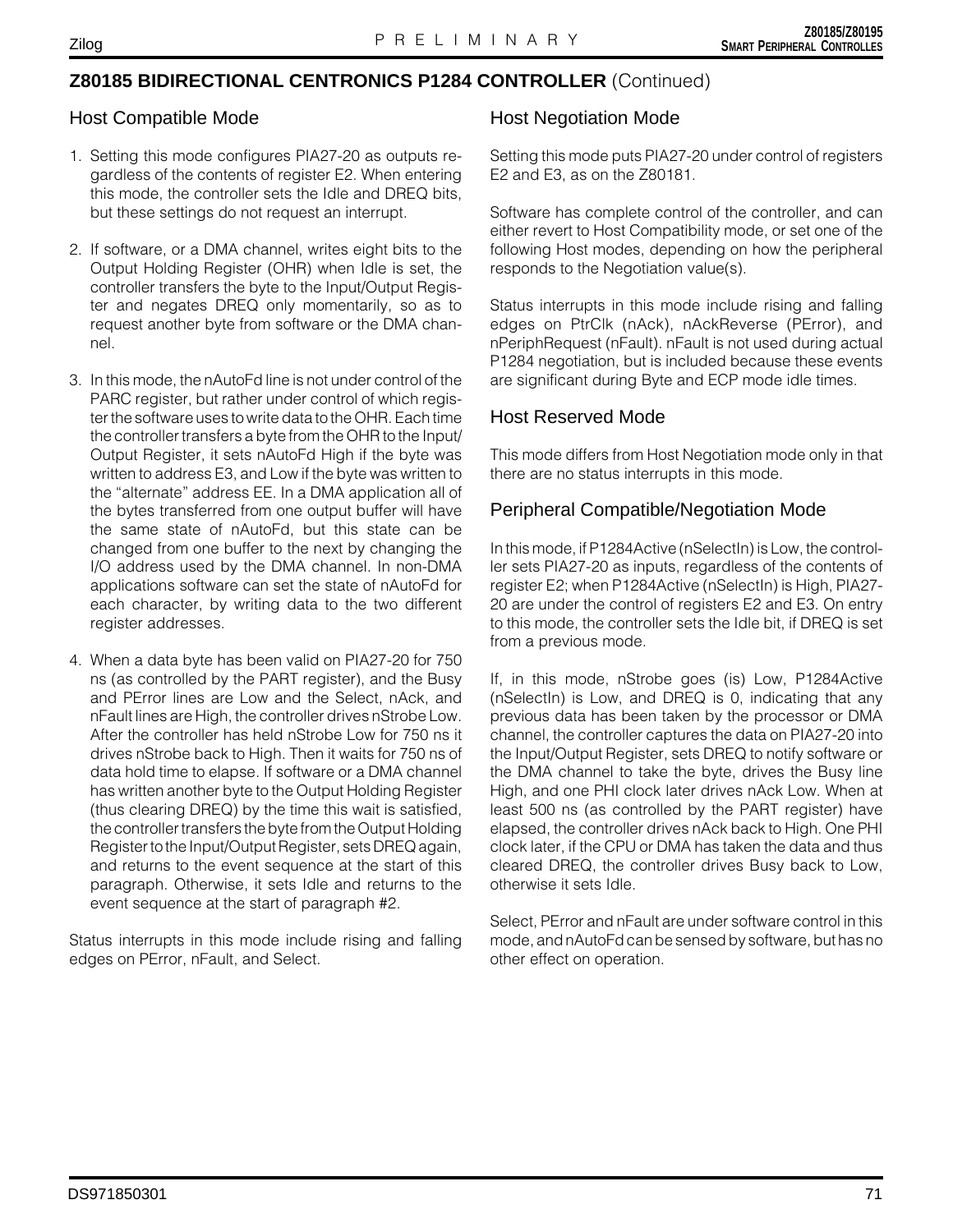In this mode, software should monitor for the condition P1284Active (nSelectIn) High, and nAutoFd Low simultaneously. If software detects this state, it should participate in a Negotiation process. Software should read the value on PIA27-20 and set PError, nFault, XFlag, and nAck as appropriate for the data value. As long as P1284Active (nSelectIn) remains High in this mode, software is in complete control of the controller. After the host has driven nStrobe Low and then High again for an acceptable value, software should reprogram the MODE field to the appropriate one of the following Peripheral modes.

Status interrupts in this mode include rising and falling edges on P1284Active (nSelectIn) and nInit, and rising and falling edges on HostBusy (nAutoFd) and HostClk (nStrobe) while P1284Active (nSelectIn) is High.

# Host Nibble Mode

- 1. If, during Host Negotiation mode, software has placed the value 00 or 04 on the data lines, and received a positive response on Xflag (Select) and a Low on nDataAvail (nFault) at a rising edge of PtrClk (nAck), then after optionally programming a DMA channel to store data, it should set this mode.
- 2. For each byte in this mode, the controller drives HostBusy (nAutoFd) Low and waits until DREQ is cleared, indicating that the CPU or DMA has taken any previous data, and the peripheral has driven PtrClk (nAck) Low. At this point it samples the other four status lines from the peripheral into the less-significant four bits of the Input/ Output Register as follows:

| Signal                                    | <b>First Data Bit</b> | Second Data Bit |
|-------------------------------------------|-----------------------|-----------------|
| <b>Busy</b><br>PError<br>Select<br>nFault |                       | 6<br>5          |

## **Table 4. Nibble Mode Bit Assignments**

The controller then drives HostBusy (nAutoFd) back to High, and waits for the peripheral to drive PtrClk (nAck) back to High. Then it drives HostBusy (nAutoFd) back to Low and waits for the peripheral to drive PtrClk (nAck) Low. At this point it samples the four status lines from the peripheral into the most-significant four bits of the Input/ Output Register, as shown above. Then it drives HostBusy (nAutoFd) back to High, sets the DREQ bit, and waits for the peripheral to drive PtrClk (nAck) back to High. When this occurs, if the peripheral is driving nDataAvail (nFault) Low, indicating more data is available, the controller then returns to the event sequence at the start of paragraph #2.

3. If nDataAvail (nFault) is High at a rising edge of nAck in this mode, indicating that the peripheral has no more data, the controller sets Idle and waits for software to program it back to Host Negotiation mode. Software can then select the next mode (reference IEEE P1284 specification).

If host software is programmed not to select all the data that a peripheral has available, it should first disable the DMA channel, if one is in use, then wait for DREQ to be 1 and PtrClk (nAck) to be High. If nDataAvail (nFault) is Low at this point, the controller will have already driven HostBusy (nAutoFd) Low to solicit the next byte. Software should then program the controller back to Host Negotiation mode, read the IOR to get the current byte, and take the next byte from the peripheral under software control. After the peripheral drives nAck High after the second nibble, software can drive P1284Active (nSelectIn) Low to tell the peripheral to leave Nibble mode.

There are no status interrupts in Host Nibble mode.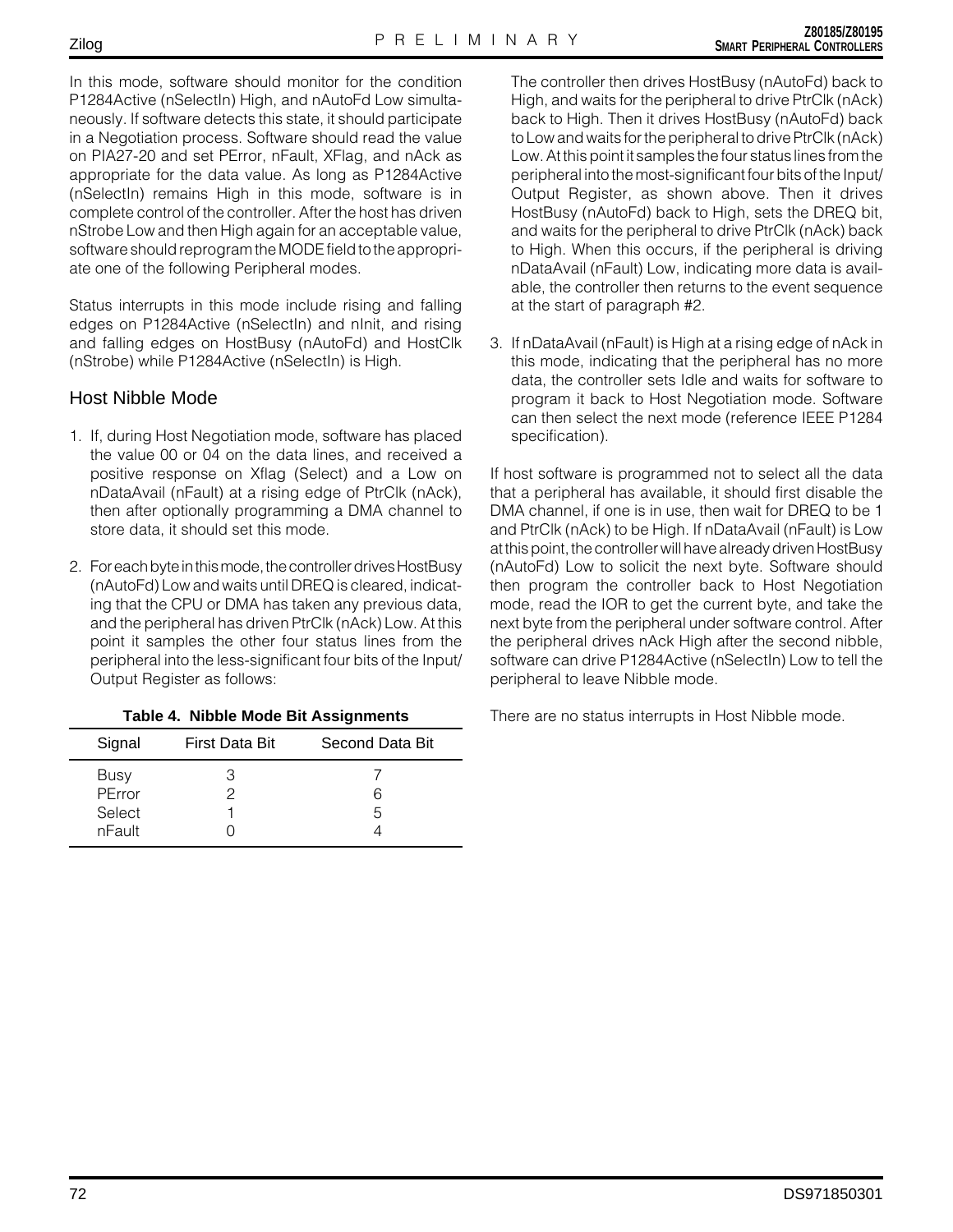# **Z80185 BIDIRECTIONAL CENTRONICS P1284 CONTROLLER** (Continued)

### Peripheral Nibble Mode

1. Software shouldn't set this mode until there is reverse data available to send. In other words, it should implement the P1284 "reverse idle mode" via software in Peripheral Compatibility/Negotiation mode. After software has driven nDataAvail (nFault), AckDataReq (PError), and Xflag (Select) all Low to signify that data is available, then driven PtrClk (nAck) High after 500 ns, and if requested programmed a DMA channel to provide data to send, when it sees HostBusy (nAutoFd) Low to request data, software should set this mode.

Setting this mode sets DREQ and Idle, but these settings do not request an interrupt. The PIA27-20 pins remain configured for data input but are not used. Instead, four of the five control outputs are driven with the LS and MS four bits of the Input/Output Register, as shown in Table 2, while PtrClk (nAck) serves as a handshake/clock output. On entering this mode the hardware begins routing bits 3-0 of the IOR to these lines.

- 2. If software, or a DMA channel, writes a byte to the Output Holding Register when Idle is set, the controller immediately transfers the byte to the IOR and clears Idle, and negates DREQ only momentarily to request another byte from software or the DMA channel.
- 3. After data has been valid on the four control outputs for 500 ns (as controlled by the PART register), the controller drives the PtrClk (nAck) line Low. Then it waits for the host to drive the HostBusy (nAutoFd) line back to High, after which it drives PtrClk (nAck) back to High, switches the four control lines to bits 7-4 of the IOR, and begins waiting for the host to drive HostBusy (nAutoFd) back to Low. When bits 7-4 have been valid for 500 ns and the host has driven HostBusy (nAutoFd) Low, the controller drives PtrClk (nAck) Low again and begins waiting for the host to drive HostBusy (nAutoFd) High. When HostBusy (nAutoFd) has been driven High, the controller returns the four control outputs to the state set by software in PARC. At this point, if software or a DMA channel has not yet written another byte to the Output Holding Register (thus clearing DREQ), the controller sets Idle and waits for software to do so. If/when software or a DMA channel has written a new byte to the OHR, the controller transfers the byte to the IOR, sets DREQ, and clears Idle if it had been set. Then, when the control outputs have been valid for 500 ns, the controller drives PtrClk (nAck) to High. It then waits for the host to drive HostBusy (nAutoFd) back to Low, at which time it switches the four control lines back to bits 3-0 of the IOR and returns to the event sequence at the start of this paragraph.

If there is no more data to send, when the controller sets Idle, software should modify PARC to make nDataAvail (nFault) and AckDataReq (PError) High, and then change the mode to Peripheral Compatible/Negotiation. Then (after 500 ns) software should set PtrClk (nAck) back to High in PARC and enter Reverse Idle state.

Status interrupts in Peripheral Nibble mode include rising and falling edges on P1284Active (nSelectIn) and nInit. The controller sets the IllOp (Illegal Operation) bit if P1284Active (nSelectIn) goes Low in this mode, before it drives nAck High for the status states on the four control lines, or after the host drives HostBusy Low thereafter, in which case software should immediately enter Peripheral Compatibility/Negotiation mode. If P1284Active goes Low, but IllOp stays 0, indicating that the Host negated P1284Active in a legitimate manner, software should enter Peripheral Inactive mode for the duration of the "return to Compatibility mode", and then enter Peripheral Compatibility/Negotiation mode.

# Host Byte Mode

- 1. When in Host Negotiation mode the software has presented the value hex 01 or 05 on PIA27-20, it has been acknowledged by the peripheral, and the peripheral has driven nDataAvail (nFault) and AckDataReq (PError) to Low to indicate data availability and then driven PtrClk (nAck) back to High, software should set this mode. This sets PIA27-20 as inputs regardless of the contents of register E2, and clears the Idle flag. The controller then waits 500 ns (as controlled by the PART register) before proceeding.
- 2. For each byte, the controller drives HostBusy (nAutoFd) Low to indicate readiness for a byte from the peripheral. Then it waits for PtrClk (nAck) to go Low, at which time it captures the state of PIA27-20 into the Input/Output Register; sets the DREQ bit to request software, or the DMA channel to take the byte, and drives HostBusy (nAutoFd) High and HostClk (nStrobe) Low. When software, or the DMA channel, has taken the byte (thus clearing DREQ) and the peripheral has driven PtrClk (nAck) back High, and at least 500 ns after driving HostClk (nStrobe) Low, the controller drives HostClk (nStrobe) back to High, and samples nDataAvail (nFault). If it is still Low, the controller returns to the event sequence at the start of this paragraph, otherwise it sets the Idle flag.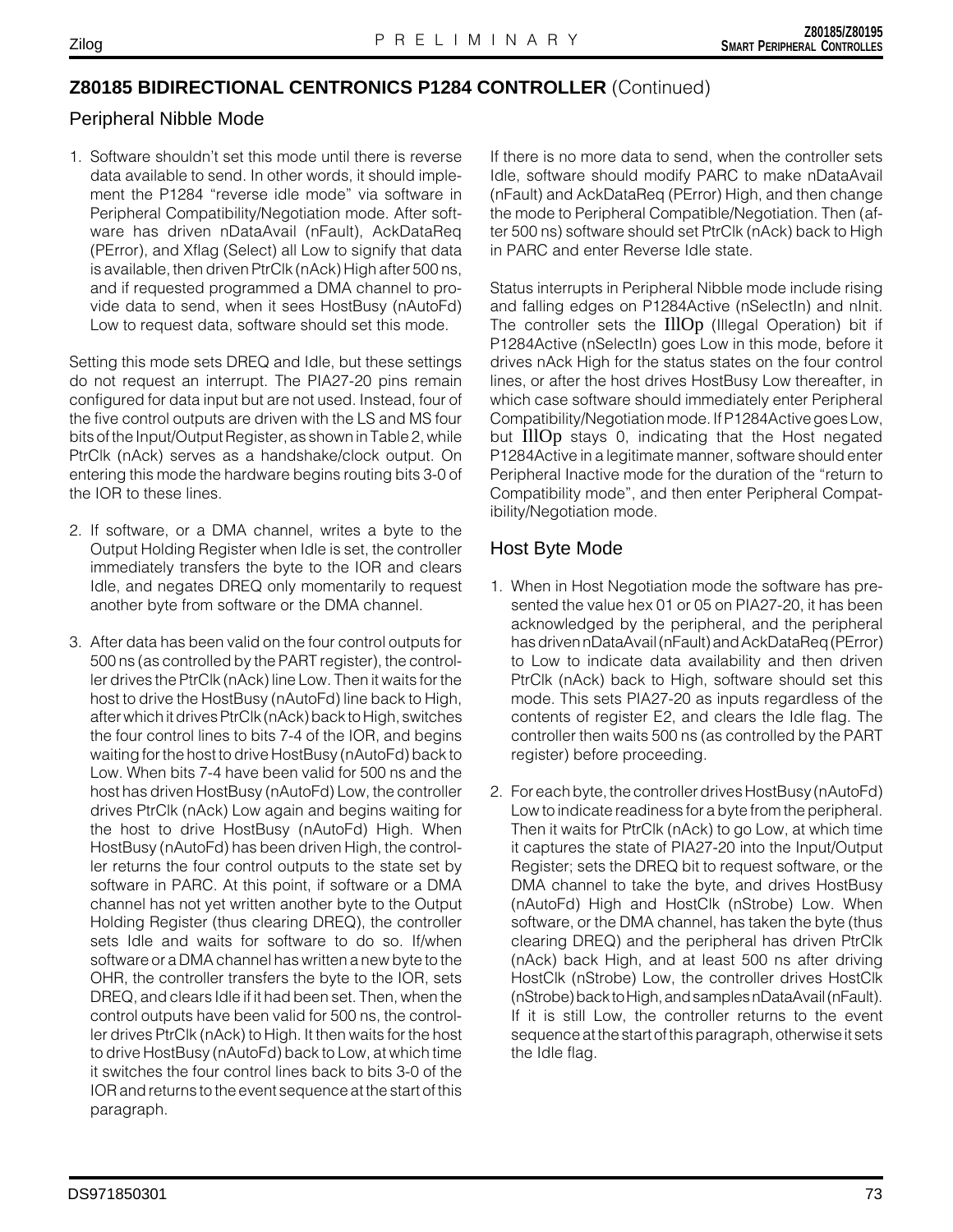In response to Idle, software should enter Host Negotiation mode. Thereafter, it can set HostBusy (nAutoFd) Low, to enter Reverse Idle state, or enter Host Compatible mode (reference IEEE P1284 specification), or conduct a new negotiation.

If software is programmed not to accept all the data that a peripheral has available in this mode, it should first disable the DMA channel, if one is in use, and then wait for DREQ to be 1 and nAck to be 1. Then it should reprogram the controller back to Host Negotiation mode, read the last byte from the IOR, drive HostClk (nStrobe) back to High, and then drive P1284Active (nSelectIn) Low to instruct the peripheral to leave Byte mode.

There are no status interrupts in Host Byte mode.

### Peripheral Byte Mode

- 1. Software should not set this mode until there is reverse data available to send — that is, it should implement the P1284 "reverse idle mode" via software in Peripheral Compatibility/Negotiation mode. The exact sequencing among PtrClk (nAck), nDataAvail (nFault), and AckDataReq (PError) differs according to whether this mode is entered directly from Negotiation or from reverse idle phase, and is controlled by software. But in either case, before software sets this mode, it should set nDataAvail (nFault) and AckDataReq (PError) to Low, then after 500 ns, set PtrClk (nAck) to High. When it detects that the host has driven HostBusy (nAutoFd) Low to request data, software should set this mode, which sets the DREQ and Idle flags.
- 2. In this mode, as long as P1284Active (nSelectIn) remains High, the controller drives PIA27-20 as outputs, regardless of the contents of register E2. When software, or a DMA channel, writes the first byte to the Output Holding Register, the controller immediately transfers the byte to the Input/Output Register, clears Idle but negates DREQ only momentarily, to request another byte from software, or the DMA channel.
- 3. After each byte is transferred to the IOR, the controller waits 500 ns data setup time (as controlled by the PART register) before driving PtrClk (nAck) Low, and thereafter waits for the host to drive HostBusy (nAutoFd) High.

When this occurs, if software, or the DMA channel, has not written more data to the Output Holding Register, that is, if DREQ is still set, the controller sets the Idle flag and waits for software or the DMA channel to do so. If software, or the DMA channel, then writes data to the Output Holding Register, the controller clears DREQ and Idle. When there is data in the OHR and DREQ is 0, this guarantees that it is appropriate to keep nDataAvail (nFault), and AckDataReq (PError) Low to indicate that more data is available, and the controller drives PtrClk (nAck) back to High. The controller then waits for a rising edge on HostClk (nStrobe), and then for the host to drive HostBusy (nAutoFd) Low, at which time it transfers the byte from the OHR to the Output Register, sets DREQ, and then it returns to the event sequence at the start of this paragraph.

While this mode is in effect, software should monitor the interface for two conditions:

**Case 1:** Idle set and no more data to send, or

**Case 2:** P1284Active (nSelectIn) Low.

In Case #1, the software should write zero to register E3 to keep PIA27-20 outputs momentarily, and then set the mode back to Peripheral Compatibility, so that the interface is fully under software control, set nDataAvail (nFault) and AckDataReq (PError) High to signify no more data, wait 500 ns, and set PtrClk (nAck) back to High. When HostBusy goes back to Low, the software should set PIA27-20 back to inputs.

In Case #2, if a falling edge on P1284Active happens any time other than between a rising edge on HostClk (nStrobe), and the next falling edge on HostBusy (nAutoFd), the controller sets the IllOp bit to notify software that an immediate Abort is in order, in which case software should immediately enter Peripheral Compatibility/Negotiation Mode. If P1284Active goes Low, but IllOp is not set, meaning that the Host negated P1284Active in a "legal" manner, software should enter Peripheral Inactive Mode for the duration of the "return to Compatibility Mode", and then enter Peripheral Compatibility/Negotiation Mode.

Status interrupts in Peripheral Byte Mode include rising and falling edges on P1284Active (nSelectIn) and nInit.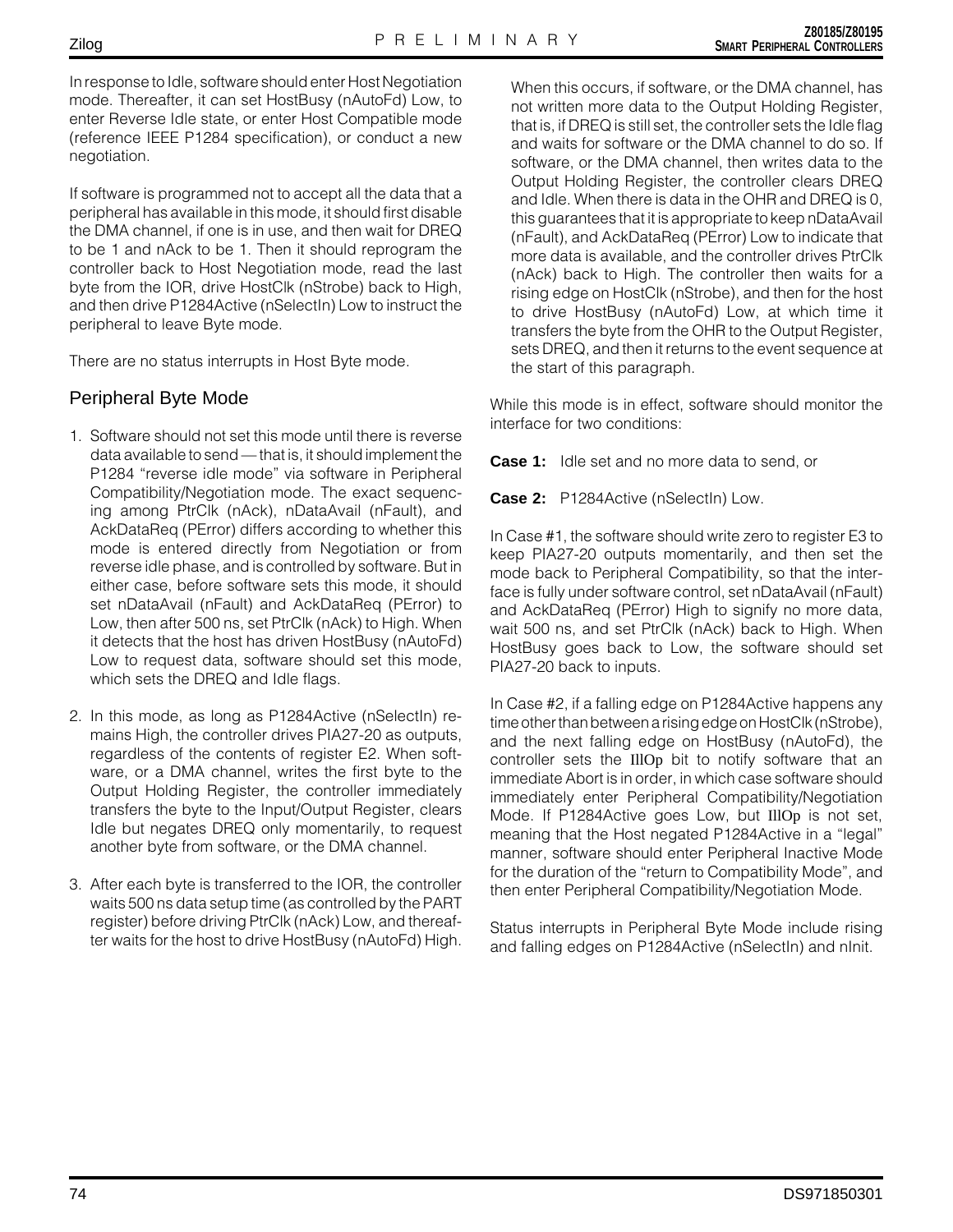# **Z80185 BIDIRECTIONAL CENTRONICS P1284 CONTROLLER** (Continued)

### Host ECP Forward Mode

- 1. After a negotiation for ECP mode, "host" software should remain in Negotiation mode so that it has complete control of the interface, until one of two situations occurs. If software has data to send, it should optionally program the DMA channel to provide the data, and then set this mode. Alternatively, if software has no data to send and it detects that nPeriphRequest (nFault) has gone Low, indicating the peripheral is requesting reverse transfer, it should set PIA27-20 as inputs, wait 500 ns, drive nReverseRequest (nInit) to Low to indicate a reverse transfer, and then set Host ECP Reverse mode. In other words, software should handle all aspects of ECP mode, other than active data transfer sequences.
- 2. Setting this mode configures PIA27-20 as outputs regardless of the contents of register E2. On entry to this mode, the controller sets Idle and DREQ to request a byte from software or a DMA channel, but these settings do not cause an interrupt request.
- 3. If software, or a DMA channel, writes data to the Output Holding Register while the Input/Output Register is empty, the controller immediately transfers the byte to the IOR, clears Idle, and negates DREQ only momentarily, to request another byte.
- 4. In this mode, the alternate address for the Output Holding Register allows software to send a "channel address" or an RLE count value. Such bytes are typically written by software rather than a DMA channel. Writing to the alternate address loads the OHR and clears DREQ, like writing to the primary address, but clears a ninth bit that is set when software, or a DMA channel, writes to the primary address. A similar ninth bit is associated with the Input/Output Register, from which it drives the HostAck (nAutoFd) line.
- 5. As each nine bits arrive in the IOR and thus out onto PIA27-20 and HostAck (nAutoFd), the controller waits one PHI clock and then drives HostClk (nStrobe) to Low. It then waits for the peripheral to drive PeriphAck (Busy) to High, after which it drives HostClk (nStrobe) back to High. Then it waits for the peripheral to drive PeriphAck (Busy) back to Low. When this has happened, if software or a DMA channel has written a new byte to the Output Holding Register, and thus cleared DREQ, the controller transfers the byte to the IOR, sets DREQ again, and returns to the event sequence at the start of this paragraph. Otherwise, it returns to the event sequence at the start of paragraph #3. If software, or a DMA channel, does not provide a new byte for the time indicated in the PART register, the controller sets the Idle flag.
- 6. While this mode is in effect, software should monitor for the condition "Idle and no more data left to send", and/ or nPeriphRequest (nFault) Low. Host software has complete freedom as to whether to honor the peripheral's reverse request on nFault while it has data to send. When there is no more data, software can set Host Negotiation mode to have full control of the interface, and if requested can drive P1284Active (nSelectIn) to Low in order to terminate ECP mode, or can set Host ECP Reverse mode, wait 500 ns, and drive nReverseRequest (nInit) to Low.

Status interrupts in Host ECP Forward mode include rising and falling edges on nPeriphRequest (nFault).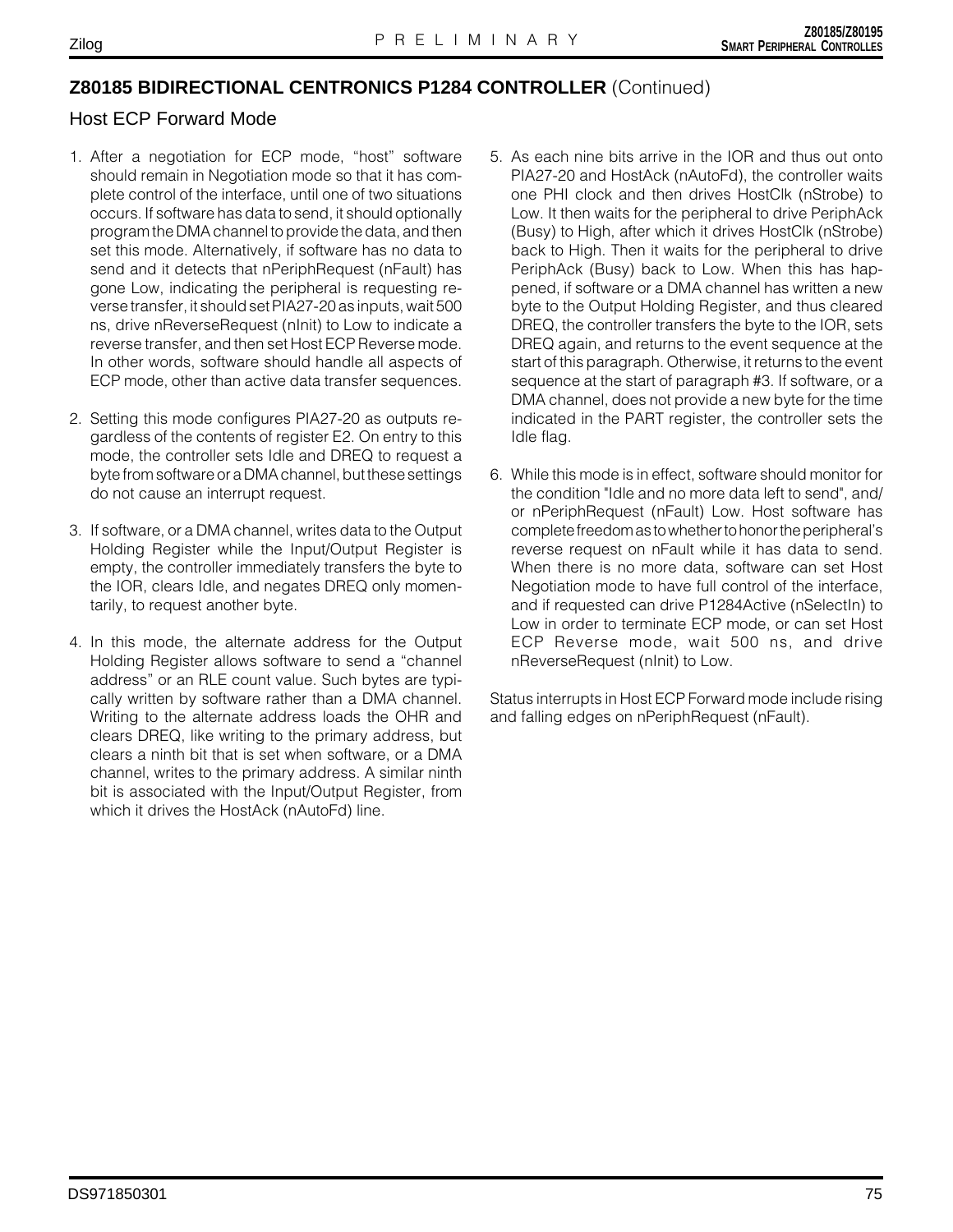# Peripheral ECP Forward Modes

- 1. After a negotiation for ECP mode, "peripheral" software should remain in Compatibility/Negotiation mode with P1284Active (nSelectIn) High, so that it has complete control of the interface, though when it detects the host drive HostAck (nAutoFd) Low for the second time, it should then set nAckReverse (PError) High. If software has data to send, it should drive nPeriphRequest (nFault) Low at the same time, and optionally program a DMA channel to provide the data. Whether or not it has data to send, software should then set one of the two ECP Forward modes.
- 2. In these modes, the controller configures PIA27-20 as inputs regardless of the contents of register E2. On entry to one of these modes, the controller clears the Idle bit, if it had been set.
- 3. For each byte, the controller waits for the host to drive HostClk (nStrobe) to Low. When HostClk (nStrobe) is Low and software, or the DMA channel, has taken any previous byte and thus cleared DREQ, operation diverges into four cases depending on the state of HostAck (nAutoFd), the mode, the MSbit of the data, and the state of an internal 7-bit Run-Length Encoding (RLE) counter.

If HostAck (nAutoFd) is High, indicating that this byte is neither an RLE value, nor a Channel Address, the controller captures the data from PIA27-20 into the Input/Output Register, sets DREQ to request software, or the DMA channel, to take this byte, and drives PeriphAck (Busy) High. If the RLE counter is zero, the controller waits (if necessary) for the host to drive HostClk (nStrobe) back to High, after which it drives PeriphAck (Busy) back to Low and returns to the event sequence at the start of paragraph #3. If the RLE counter is non-zero, the controller waits for software, or a DMA channel, to read the byte from the Input/Output Register, negates DREQ only momentarily, and decrements the RLE counter. It does this until the RLE counter is zero, at which point it proceeds as described above. Thus an RLE value of "n" results in the next byte being provided to software, or a DMA channel "n+1" times.

4. If HostAck (nAutoFd) is Low and the MS bit of the byte is zero (PIA27 is Low), the byte is an RLE repeat count. If the mode is "hardware RLE expansion," the controller transfers (the seven LS bits of) it to the RLE counter, leaves DREQ cleared, and drives PeriphAck (Busy) High.

- 5. Thereafter, the controller waits for the host to drive HostClk (nStrobe) back to High, at which time it drives PeriphAck (Busy) back to Low, and returns to the event sequence at the start of paragraph #3.
- 6. If HostAck (nAutoFd) is Low, and PIA27 is High, the byte is a "channel address." In this case, or when PIA27 is Low and the mode is "software RLE handling," the controller captures the data from PIA27-20 into the Input/Output Register, leaves DREQ cleared to keep a DMA channel from storing the byte, and sets the Idle bit, which it does not otherwise set while in this mode. Software should respond to this condition by reading the byte from the PIA 2 data register E3. Software can then do whatever else is needed to handle the situation, and then set Busy High. Thereafter the controller clears Idle, waits (if necessary) for the host to drive HostClk (nStrobe) back to High, and then drives PeriphAck (Busy) back to Low and returns to the event sequence at the start of paragraph #3.

While this mode is set, if data to send becomes available, software should drive nPeriphRequest (nFault) Low to alert the host of this fact. Also software should monitor the controller for either of two conditions:

- a. If the host drives nReverseRequest (nInit) Low in response to nPeriphRequest (nFault) Low, software should drive nAckReverse (PError) Low, optionally program a DMA channel to provide the data, and set Peripheral ECP Reverse mode.
- b. If P1284Active (nSelectIn) goes Low, the controller sets the IllOp bit in PARC, if this occurs between the time the host drives HostClk (nStrobe) Low, and when the controller subsequently drives PeriphAck (Busy) back to Low, in which case software should immediately enter Peripheral Compatibility/Negotiation mode. If P1284Active goes Low, but IllOp stays zero, indicating a "legal" termination, software should enter Peripheral Inactive mode and sequence the nAckReverse (PError), PeriphAck (Busy), PeriphClk (nAck), nPeriphRequest (nFault), and Xflag (Select) lines to leave ECP mode.

Status interrupts in Peripheral ECP Forward mode include rising and falling edges on P1284Active (nSelectIn) and nReverseRequest (nInit).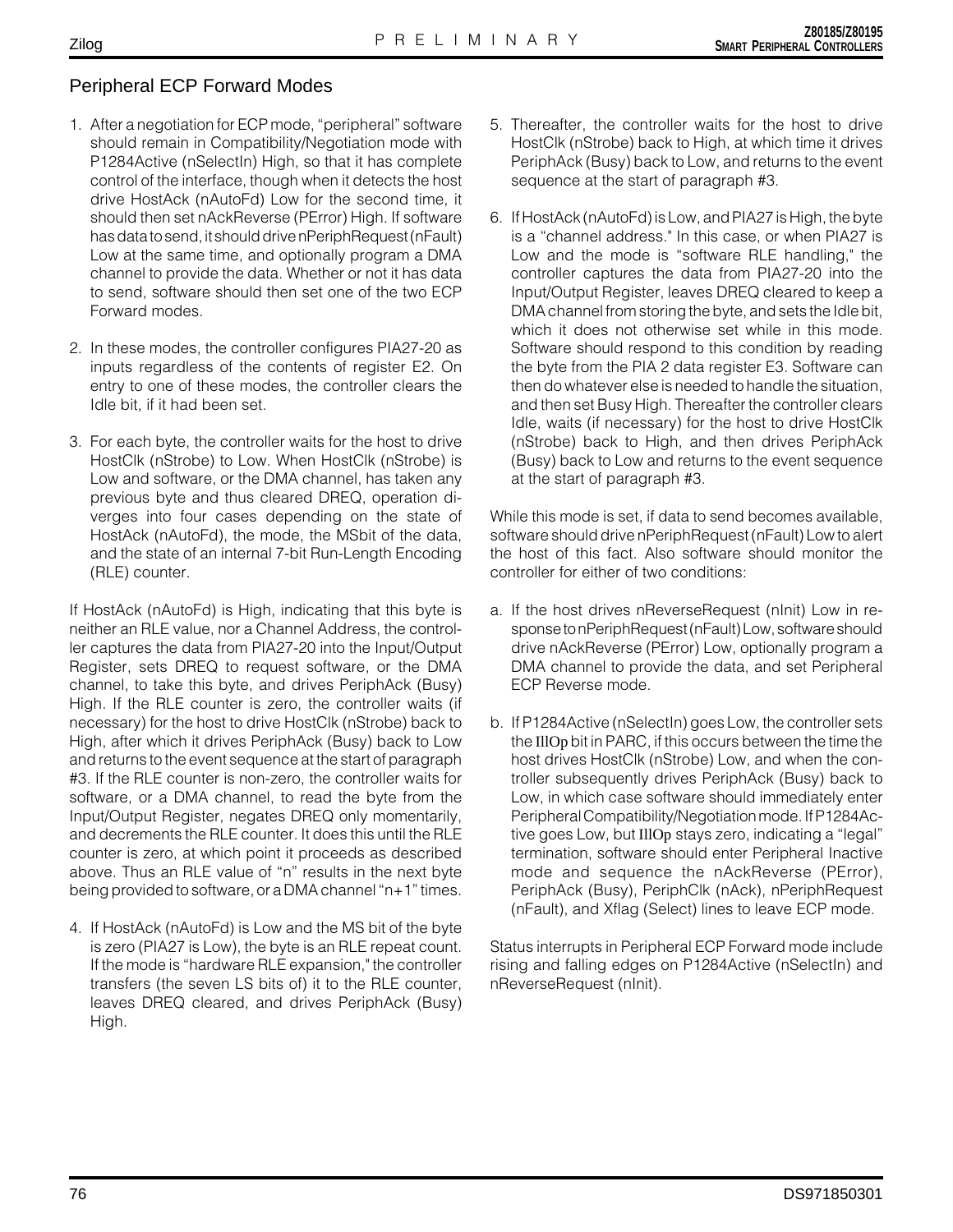### **Z80185 BIDIRECTIONAL CENTRONICS P1284 CONTROLLER** (Continued)

### Host ECP Reverse Modes

- 1. In these modes the controller configures PIA27-20 as inputs, regardless of the contents of register E2. On entry to one of these modes, the controller clears the Idle bit, if it had been set.
- 2. For each byte, the controller waits for the peripheral to drive PeriphClk (nAck) Low. When this happens, and software, or the DMA channel, has taken any previous byte from the Input/Output Register and thus cleared DREQ, operation diverges into four cases, depending on the state of PeriphAck (Busy), the mode, the LS bit of the data, and the state of an internal 7-bit RLE counter.

If PeriphAck (Busy) is High, indicating that this byte is neither an RLE value nor a Channel Address, the controller captures the data from PIA27-20 in the IOR, sets DREQ to notify software, or the DMA channel to take the byte, and drives HostAck (nAutoFd) High. If the RLE counter is zero, the controller then waits (if necessary) for the peripheral to drive PeriphClk (nAck) back to High, after which it drives HostAck (nAutoFd) back to Low and returns to the event sequence at the start of paragraph #2. If the RLE counter is non-zero, the controller waits for software, or the DMA channel, to read the byte from the IOR, negates DREQ only momentarily, and decrements the RLE counter. It does this until the RLE counter is zero, at which point it proceeds as described above. Thus an RLE value of "n" results in the next byte being provided to software or a DMA channel "n+1" times.

3. If PeriphAck (Busy) is Low, and the MSbit of the byte is zero (PIA27 is Low), the byte is an RLE repeat count. If the mode is "hardware RLE expansion," the controller transfers (the seven LSbits of) it to the RLE counter, leaves DREQ cleared, and drives HostAck (nAutoFd) High. Thereafter the controller waits for the peripheral to drive PeriphClk (nAck) back to High, at which time it drives HostAck (nAutoFd) back to Low and returns to the event sequence at the start of paragraph #2.

- 4. If PeriphAck (Busy) is Low, and the MSbit of the byte is 1 (PIA27 is High), the byte is a "channel address". In this case, or when the LSbit is zero, but the mode is "software RLE handling," the controller captures the data from PIA27-20 in the IOR, leaves DREQ cleared, to keep a DMA channel from storing the byte, and sets Idle, which it does not otherwise set in this mode. Software should respond to this condition by reading the byte from the PIA 2 data register E3, reprogramming a DMA channel, if necessary, and doing whatever else is needed to handle the channel address, and finally setting HostAck (nAutoFd) High. Thereafter the controller clears Idle, waits for the peripheral to drive PeriphClk (nAck) back to High, and then drives HostAck (nAutoFd) back to Low, and returns to the start of the event sequence in paragraph #2 above.
- 5. If data has become available to be sent while this mode is in effect and software elects to send it, it should drive nReverseRequest (nInit) to High, set Host Negotiation mode to take full control of the interface, wait for nAckReverse (PError) to go High, and then set PIA27- 20 as outputs.
- 6. Status interrupts in Host ECP Reverse mode include rising and falling edges on nPeriphRequest (nFault). nPeriphRequest carries a valid "reverse data available" indication during Reverse ECP mode. If so, enable status interrupts during this mode; if not, disable them.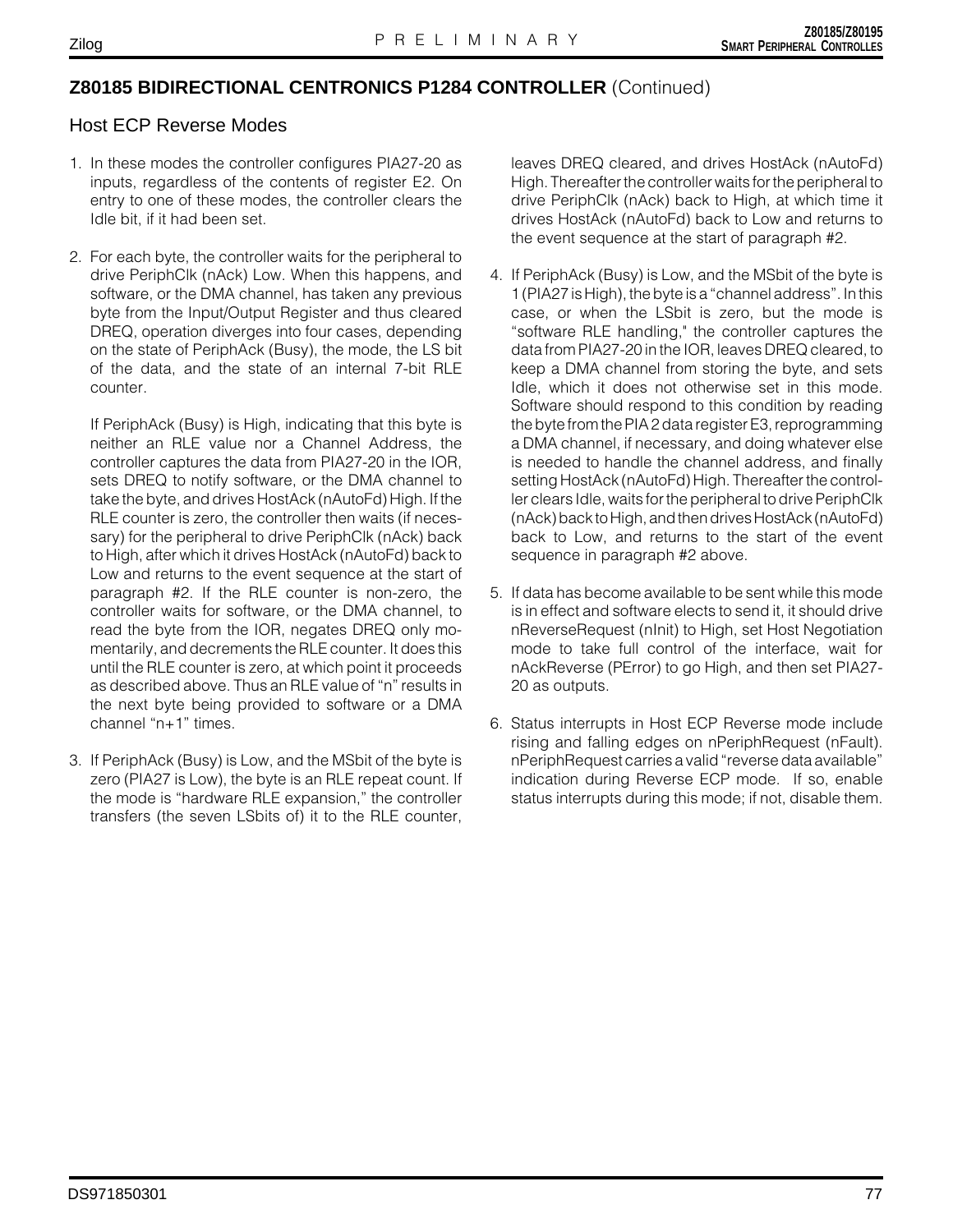### Peripheral ECP Reverse Mode

- 1. In this mode, as long as nReverseRequest (nInit) is Low, and P1284Active (nSelectIn) is High, the controller drives the contents of the Input/Output Register onto PIA27-20, regardless of the contents of the E2 register. On entry to this mode, the controller sets Idle, and sets DREQ to request data from software, or a DMA channel.
- 2. If software, or a DMA channel, writes data to the Output Holding Register while the Input/Output Register is empty, the controller immediately transfers the byte to the IOR, clears Idle, and negates DREQ only momentarily, to request another byte.
- 3. In this mode, an alternate address for the Output Holding Register allows software to send a "channel address" or an RLE count value. Such bytes are not typically written by a DMA channel. Writing to this alternate address loads the OHR and clears DREQ, the same as writing to the primary address, but clears a ninth bit set when software, or a DMA channel, writes to the primary address. A similar ninth bit is associated with the IOR, and drives the PeriphAck (Busy) line in this mode.
- 4. As each nine bits arrive in the IOR, and thus out onto PIA27-20 and PeriphAck (Busy), the controller waits one PHI clock, and then drives PeriphClk (nAck) Low.

It then waits for the host to drive HostAck (nAutoFd) High, after which it drives PeriphClk (nAck) back to High. The controller then waits for the host to drive HostAck (nAutoFd) back to Low. When this has happened, if software, or the DMA channel, has written a new byte to the Output Holding Register, and thus cleared DREQ, the controller transfers the byte to the IOR, sets DREQ again, and returns to the start of the event sequence in this paragraph. Otherwise, it returns to the event sequence at the start of paragraph #2. If software, or the DMA channel, doesn't provide new data within the time indicated by the PART register, the controller sets the Idle bit.

- 5. While this mode is in effect, software should monitor whether the host drives nReverseRequest (nInit) High. If it detects this, it should set the mode back to Peripheral ECP Forward, wait 500 ns and then drive nAckReverse (PError) back to High, before proceeding as described for Peripheral ECP Forward mode above.
- 6. Status interrupts in Peripheral ECP Reverse mode include rising and falling edges on P1284Active (nSelectIn) and nReverseRequest (nInit). Since there are no "legal terminations" during the time this mode is set, the controller sets IllOp for any falling edge on P1284Active (nSelectIn) in this mode.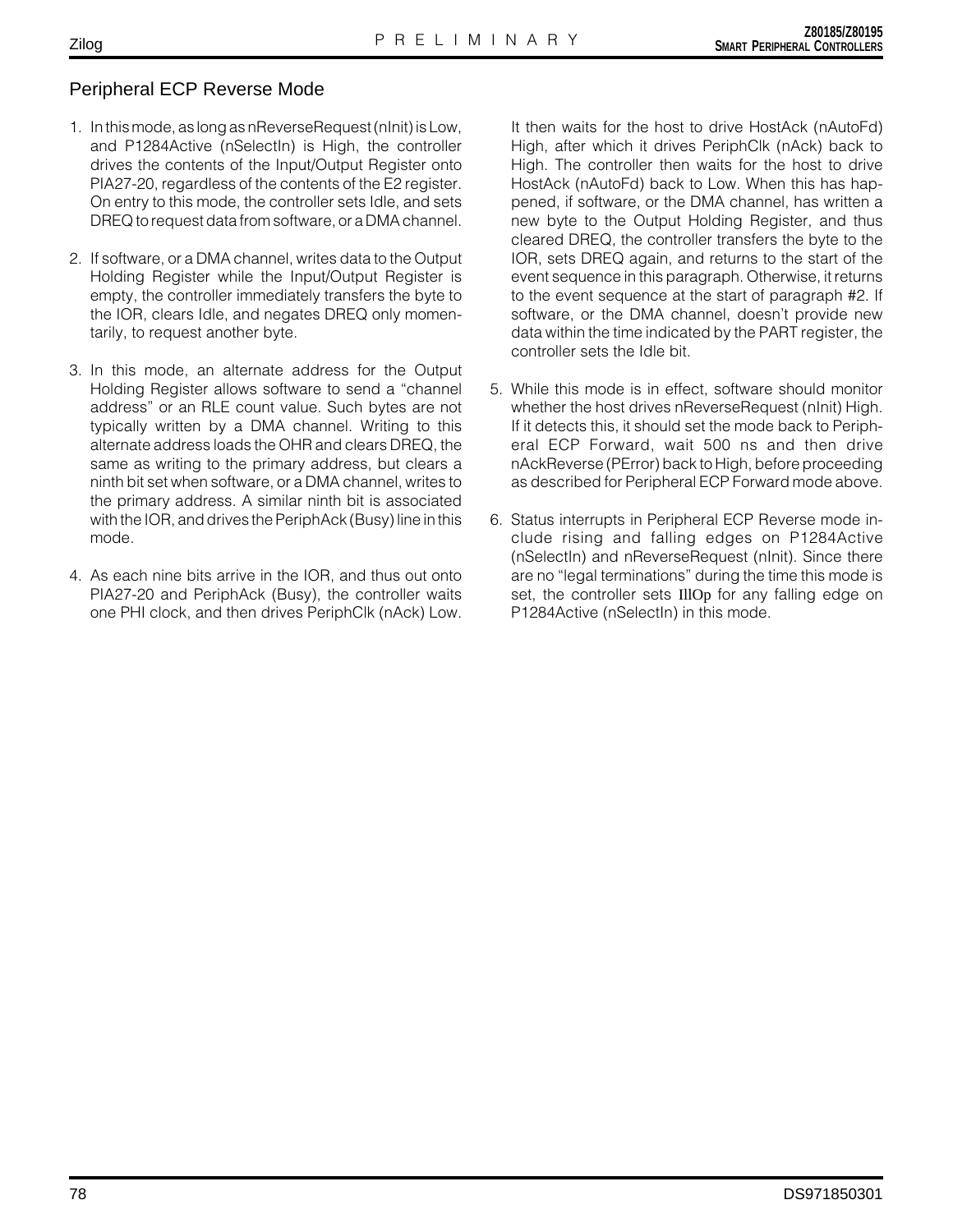# **Z80185 CTC, AND MISCELLANEOUS REGISTERS**

The following section describes miscellaneous registers that control the Z80185 configuration, including RAM/ ROM registers, Interrupt and various Status and Timer registers.

| <b>Register Name</b>           | I/O Addr/Access |
|--------------------------------|-----------------|
| WSG Chip Select Register       | %D8 R/W         |
| PIA1/CTC Pin Select Register   | %DE R/W         |
| Interrupt Edge Control         | %DF R/W         |
| PIA 1 Data Direction Register  | %E0 R/W         |
| PIA 1 Data Register            | %E1 R/W         |
| PIA 2 Data Direction Register  | %E2 R/W         |
| PIA 2 Data Register            | %E3 R/W         |
| CTC Channel 0 Control Register | $%E4$ R/W       |
| CTC Channel 1 Control Register | %E5 R/W         |
| CTC Channel 2 Control Register | %E6 R/W         |
| CTC Channel 3 Control Register | %E7 R/W         |

| <b>Register Name</b>          | I/O Addr/Access |
|-------------------------------|-----------------|
| <b>EMSCC Control Register</b> | %E8 R/W         |
| <b>EMSCC Data Register</b>    | %E9 R/W         |
| RAMUBR RAM Upper Boundary Reg | %EA R/W         |
| RAMLBR RAM Lower Boundary Reg | %EB R/W         |
| ROM Address Boundary Reg.     | %EC R/W         |
| System Configuration Reg.     | %ED R/W         |
| PIA 2 Data Alternate Address  | %EE R/W         |
| <b>WDT Master Register</b>    | %F0 R/W         |
| <b>WDT Command Register</b>   | %F1 WO          |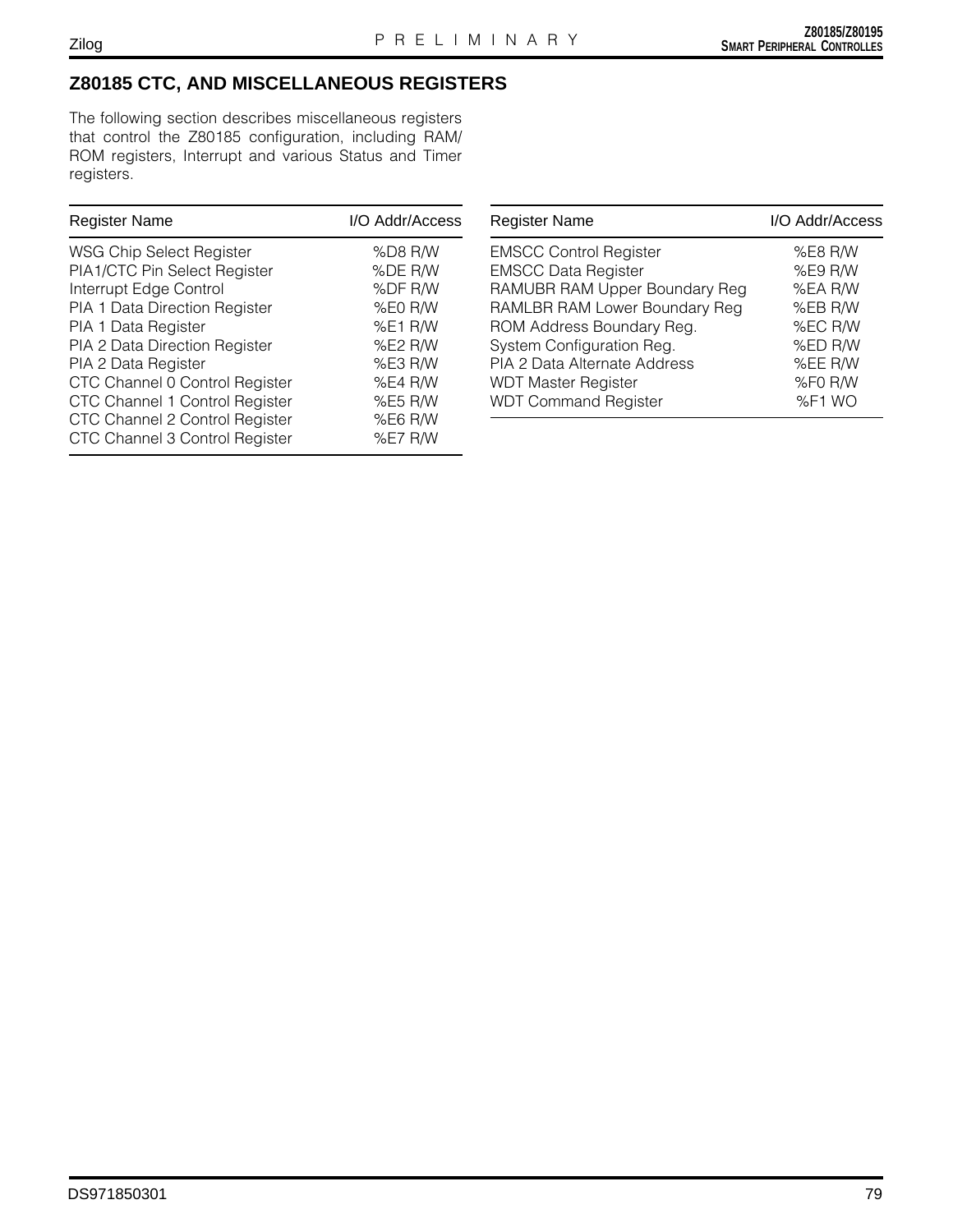# System Configuration Register

This register controls a number of device-level features on the Z80185 and includes the following control bits:



**Figure 82. System Configuration Register**

(I/O Address %ED)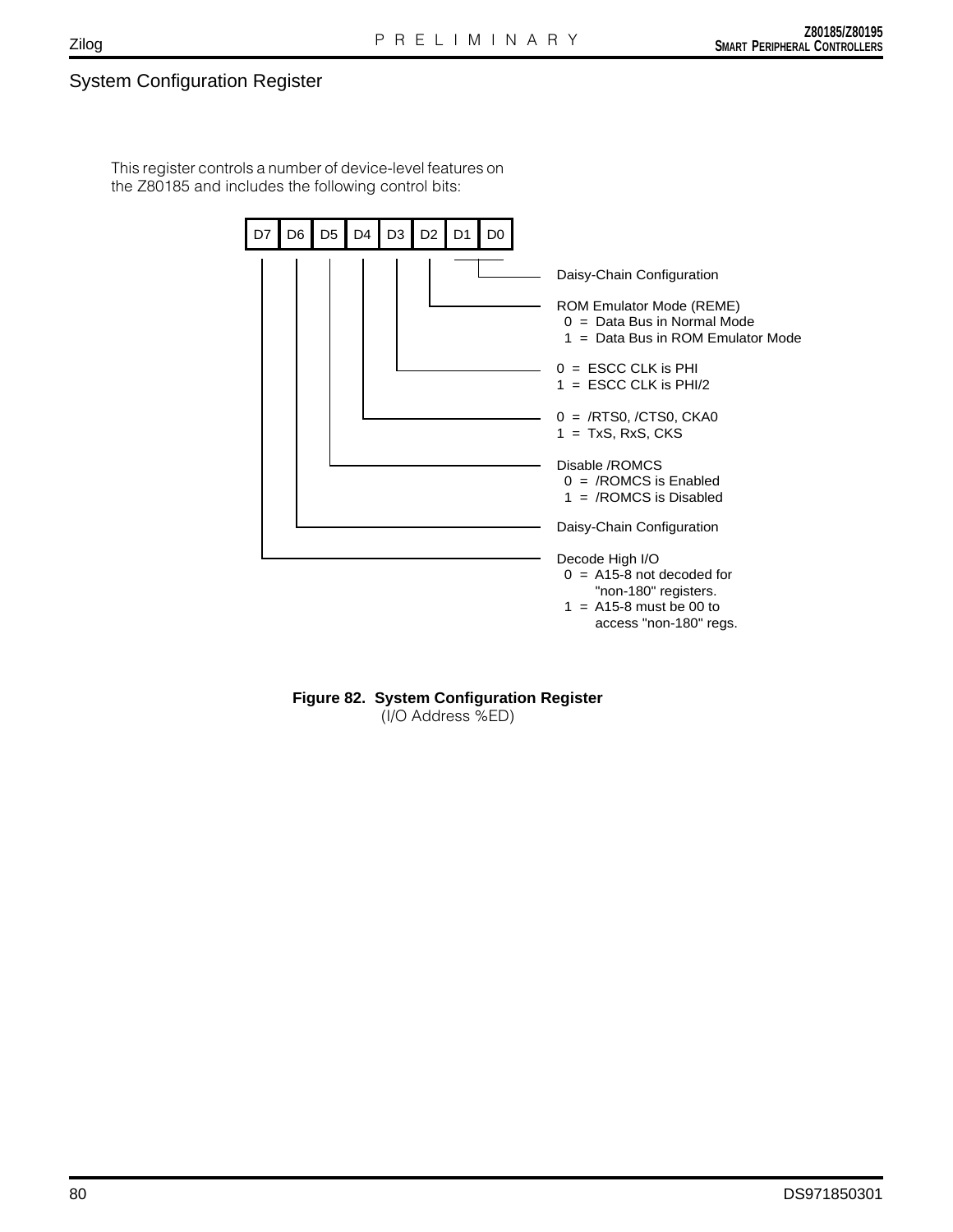### System Configuration Register **(Continued)**

**Bit 7.** Decode High I/O. If this bit is 0, as it is after a Reset, A15-8 are not decoded for the registers for which A7-6 are 11, that is, the registers for the EMSCC, CTCs, I/O Ports, Bidirectional Centronics Controller. If this bit is 1, A15-8 must all be zero to access these registers, as for the other registers in the Z80185. When set to 0, this bit is compatible with the Z80181 and Z80182, and allows shorter, and more basic I/O instructions to be used to access these registers. Alternately, when set to 1, this bit allows more extensive offchip I/O.

**Bit 6.** Daisy-Chain Configuration Bit 2. This bit is described with bits 1-0 below.

**Bit 5.** Disable /ROMCS. When this bit is 1, /ROMCS is forced to High, regardless of the status of the address decode logic. This bit Resets to 0 so that /ROMCS is enabled.

**Bit 4.** When this bit is 0, the /RTS0/TXS, /CTS0/RXS, and CKA0/CKS pins have the /RTS0, /CTS0 and CKA0 functions, respectively. When this bit is 1, the pins have the TXS, RXS, and CKS functions, and the CSIO facility can be used. When this bit is 1, if ASCI0 is used, the "CTS autoenable" function must not be enabled. The multiplexing of CKA0 is important only with respect to output — the same external clock could be used for both ASCI0 and the CSIO.

**Bit 3.** When this bit is 0, the PCLK clock of the EMSCC is the same as the processor's PHI clock. When this bit is 1, this clock is PHI/2. Set this bit if the PHI clock is too fast for the EMSCC.

**Bit 2.** ROM Emulator Mode Enable. When this bit is 1, read data from on-chip sources is driven onto the D7-D0 pins, as shown in Table 6. This bit resets to 0.

**Bits 1-0.** These bits, plus bit 6, determine the routing of the on-chip interrupt daisy-chain, and thus the relative interrupt priority of the on-chip interrupt sources on the daisychain as shown in Table 5.

| b6          | b1       | b0 | Daisy Chain Configuration                                                                                                                                                                                                           |
|-------------|----------|----|-------------------------------------------------------------------------------------------------------------------------------------------------------------------------------------------------------------------------------------|
| O<br>0<br>0 | $\Omega$ |    | IEI pin -> EMSCC -> CTC -> Bidirectional Centronics Controller -> IEO pin<br>IEI pin -> EMSCC -> Bidirectional Centronics Controller -> CTC -> IEO pin<br>IEI pin -> Bidirectional Centronics Controller -> EMSCC -> CTC -> IEO pin |
|             | O        |    | IEI pin -> CTC -> EMSCC -> Bidirectional Centronics Controller -> IEO pin<br>IEI pin -> CTC -> Bidirectional Centronics Controller -> EMSCC -> IEO pin<br>IEI pin -> Bidirectional Centronics Controller -> CTC -> EMSCC -> IEO pin |

#### **Table 5. Interrupt Daisy-Chain Routing**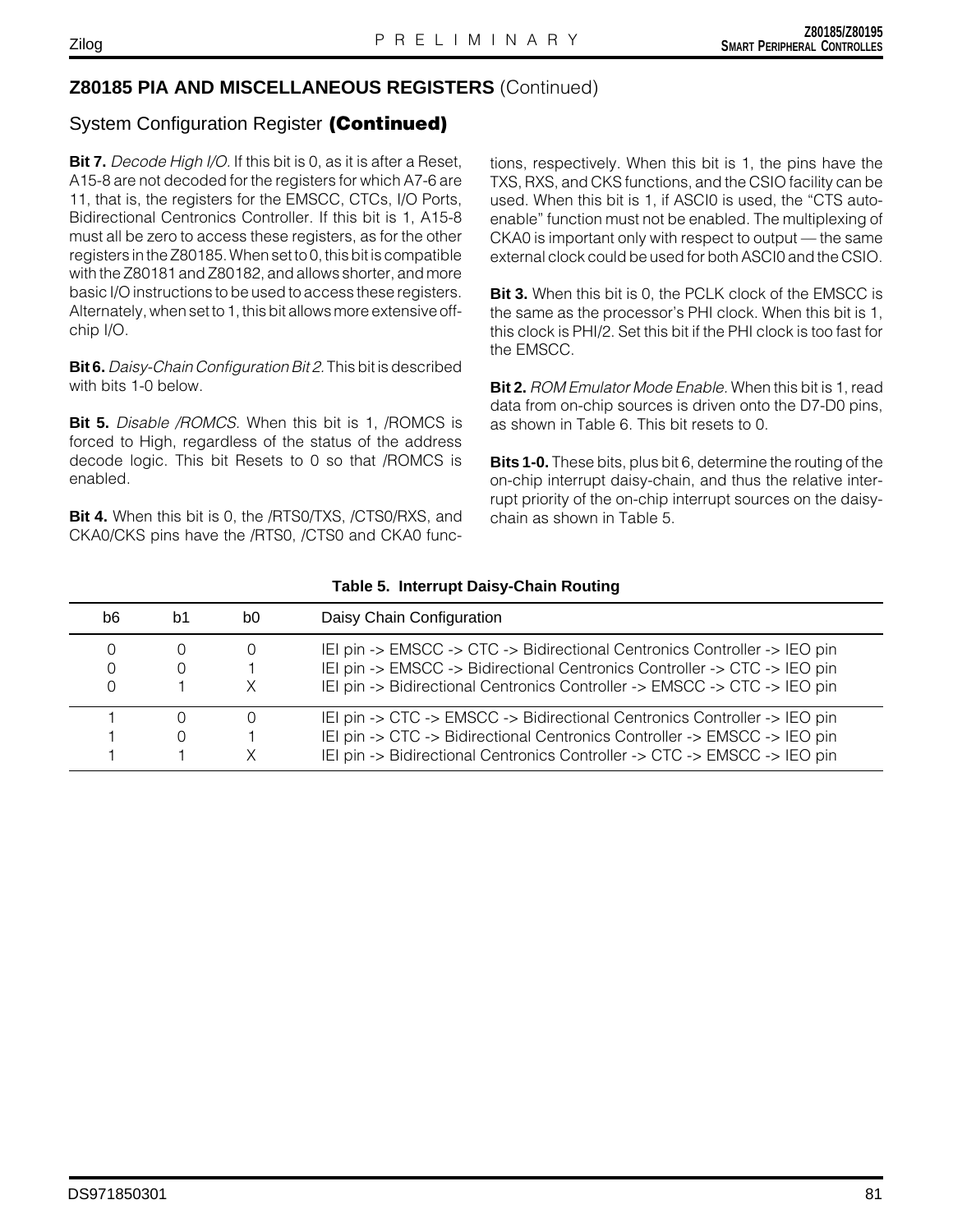| I/O and Memory Transactions      |                                        |                                         |                                         |                                          |                    |                       |                                               |         |                     |
|----------------------------------|----------------------------------------|-----------------------------------------|-----------------------------------------|------------------------------------------|--------------------|-----------------------|-----------------------------------------------|---------|---------------------|
|                                  | I/O Write<br>to On-Chip<br>Peripherals | I/O Read<br>from On-Chip<br>Peripherals | I/O Write<br>to Off-Chip<br>Peripherals | I/O Read<br>from Off-Chip<br>Peripherals | Write to<br>Memory | On-Chip<br><b>ROM</b> | Read From I Read From I<br>Off-Chip<br>Memory | Refresh | Z80185<br>Idle Mode |
| Z80185<br>Data Bus<br>$(ROME=0)$ | Out                                    | Z                                       | Out                                     | In                                       | Out                | Z                     | In                                            | 7       |                     |
| Z80185<br>Data Bus<br>$(ROME=1)$ | Out                                    | Out                                     | Out                                     | In                                       | Out                | Out                   | In                                            |         |                     |

### **Table 6. Data Bus Direction (Z185 Bus Master)**

| <b>Interrupt Acknowledge Transaction</b> |                                     |                                      |  |  |  |  |  |
|------------------------------------------|-------------------------------------|--------------------------------------|--|--|--|--|--|
|                                          | Intack for<br>On-Chip<br>Peripheral | Intack for<br>Off-Chip<br>Peripheral |  |  |  |  |  |
| Z80185<br>Data Bus<br>$(ROME=0)$         | 7                                   | In                                   |  |  |  |  |  |
| Z80185<br>Data Bus<br>$(ROME=1)$         | Out                                 | In                                   |  |  |  |  |  |

#### **Table 8. Data Bus Direction (Z185 Is Not Bus Master)**

| I/O and Memory Transactions      |                                        |                                                |                                                 |                                        |                    |                                           |                                 |         |                                      |
|----------------------------------|----------------------------------------|------------------------------------------------|-------------------------------------------------|----------------------------------------|--------------------|-------------------------------------------|---------------------------------|---------|--------------------------------------|
|                                  | I/O Write<br>to On-Chip<br>Peripherals | I/O Read<br>from On-Chip<br><b>Peripherals</b> | I/O Read<br>from Off-Chip<br><b>Peripherals</b> | I/O Write<br>to On-Chip<br>Peripherals | Write to<br>Memory | <b>Read From</b><br>On-Chip<br><b>ROM</b> | Read From<br>Off-Chip<br>Memory | Refresh | Ext.<br><b>Bus Master</b><br>is Idle |
| Z80185<br>Data Bus<br>$(ROME=0)$ | In.                                    | Out                                            |                                                 | 7                                      | Z                  | Out                                       | <b>In</b>                       | 7       |                                      |
| Z80185<br>Data Bus<br>$(ROME=1)$ | In.                                    | Out                                            |                                                 |                                        | Z                  | Out                                       | <b>In</b>                       | Z       |                                      |

| Interrupt Acknowledge Transaction |                                     |                                      |  |  |  |  |  |
|-----------------------------------|-------------------------------------|--------------------------------------|--|--|--|--|--|
|                                   | Intack for<br>On-Chip<br>Peripheral | Intack for<br>Off-Chip<br>Peripheral |  |  |  |  |  |
| Z80185<br>Data Bus<br>$(ROME=0)$  | Out                                 | In                                   |  |  |  |  |  |
| Z80185<br>Data Bus<br>$(ROME=1)$  | Out                                 | In                                   |  |  |  |  |  |

#### **Notes:**

"Out" means that the Z185 data bus direction is in output mode; "In" means input mode, and "Z" means High impedance. ROME stands for ROM Emulator mode and is the status of the D2 bit in the System Configuration Register.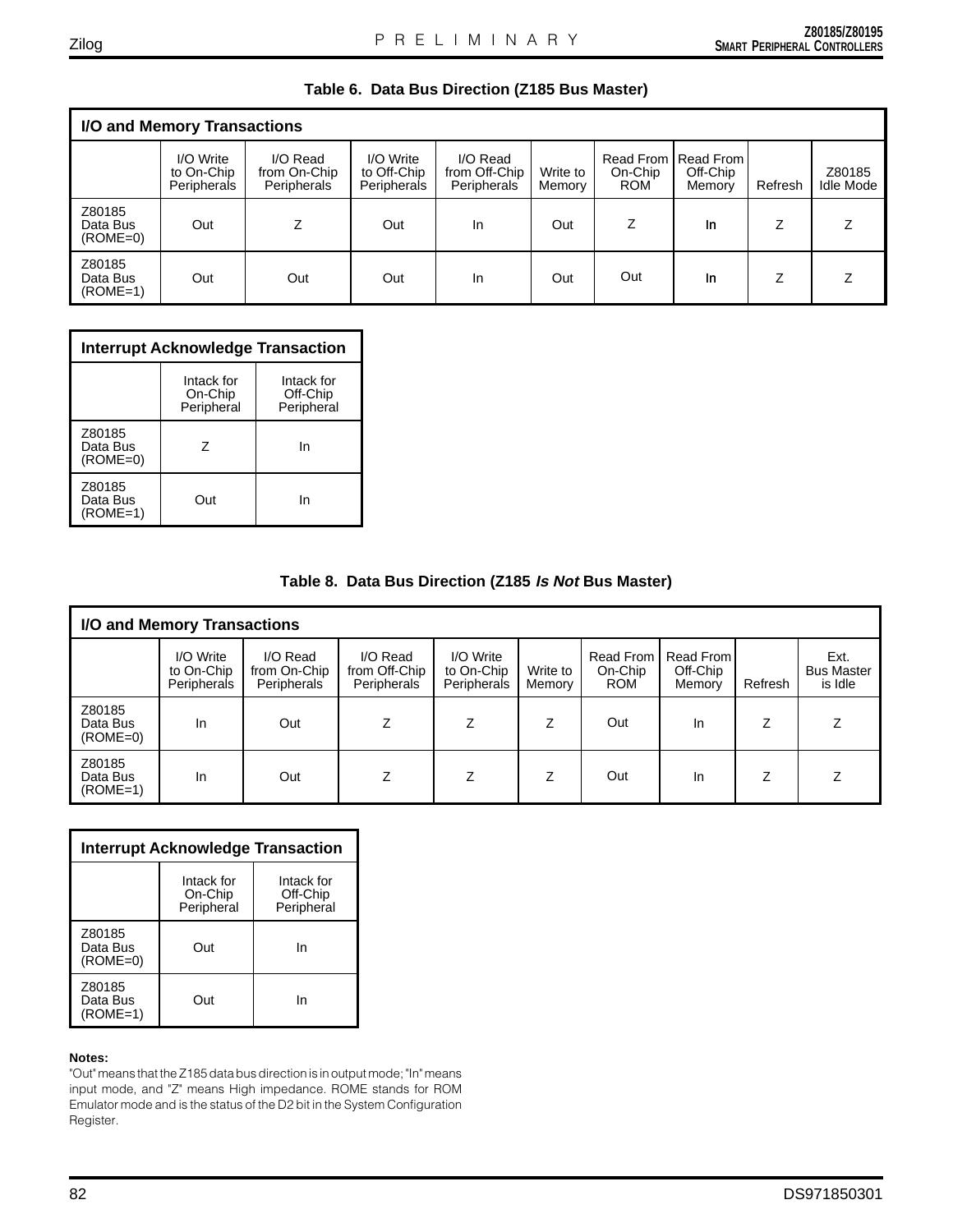### RAM And ROM Registers

Three registers, ROMBR, RAMLBR and RAMUBR, and two pins, /ROMCS and /RAMCS, assist with decoding of ROM and RAM blocks of memory.

RAMUBR (I/O Address %EA)





RAMLBR (I/O Address %EB)





The names RAMUBR and RAMLBR stand for RAM Upper Boundary Range and RAM Lower Boundary Range. These two registers specify the address range for the /RAMCS signal. When accessed, memory addresses are less than, or equal, to the value in the RAMUBR, and greater than, or equal to, the value programmed in the RAMLBR, /RAMCS is asserted.

# ROMBR ROM Address Boundary Register

This register specifies the address range for the /ROMCS signal. When an accessed memory address is less than, or equal to, the value programmed in this register, but greater than the size of on-chip ROM (if on-chip ROM is enabled), the /ROMCS signal is asserted.

/ROMCS can be forced to a "1" (inactive state) by setting bit 5 in the System Configuration Register, to allow the user to overlay the RAM area over the ROM area.



**Figure 85. ROMBR** (I/O Address %EC)

/RAMCS and /ROMCS are active for accesses by an external master, as well as by the Z80185 processor. If /ROMCS and /RAMCS are programmed to overlap, /ROMCS is asserted and /RAMCS is inactive for addresses in the overlapping region.

Chip Select signals are active for the address range:

/ROMCS: (ROMBR) >= A19-A12 >= Size of On-Chip ROM (if enabled, else 0)

/RAMCS: (RAMUBR) >= A19-A12 >= (RAMLBR)

All three of the above registers are set to "FFh" at Power-On Reset. This means that if on-chip ROM is enabled, /ROMCS is asserted for all addresses above the size of onchip ROM, if not, /ROMCS is asserted for all addresses. Since /ROMCS takes priority over /RAMCS, the latter will never be asserted until the value in the ROMBR and RAMLBR registers are re-initialized to lower values.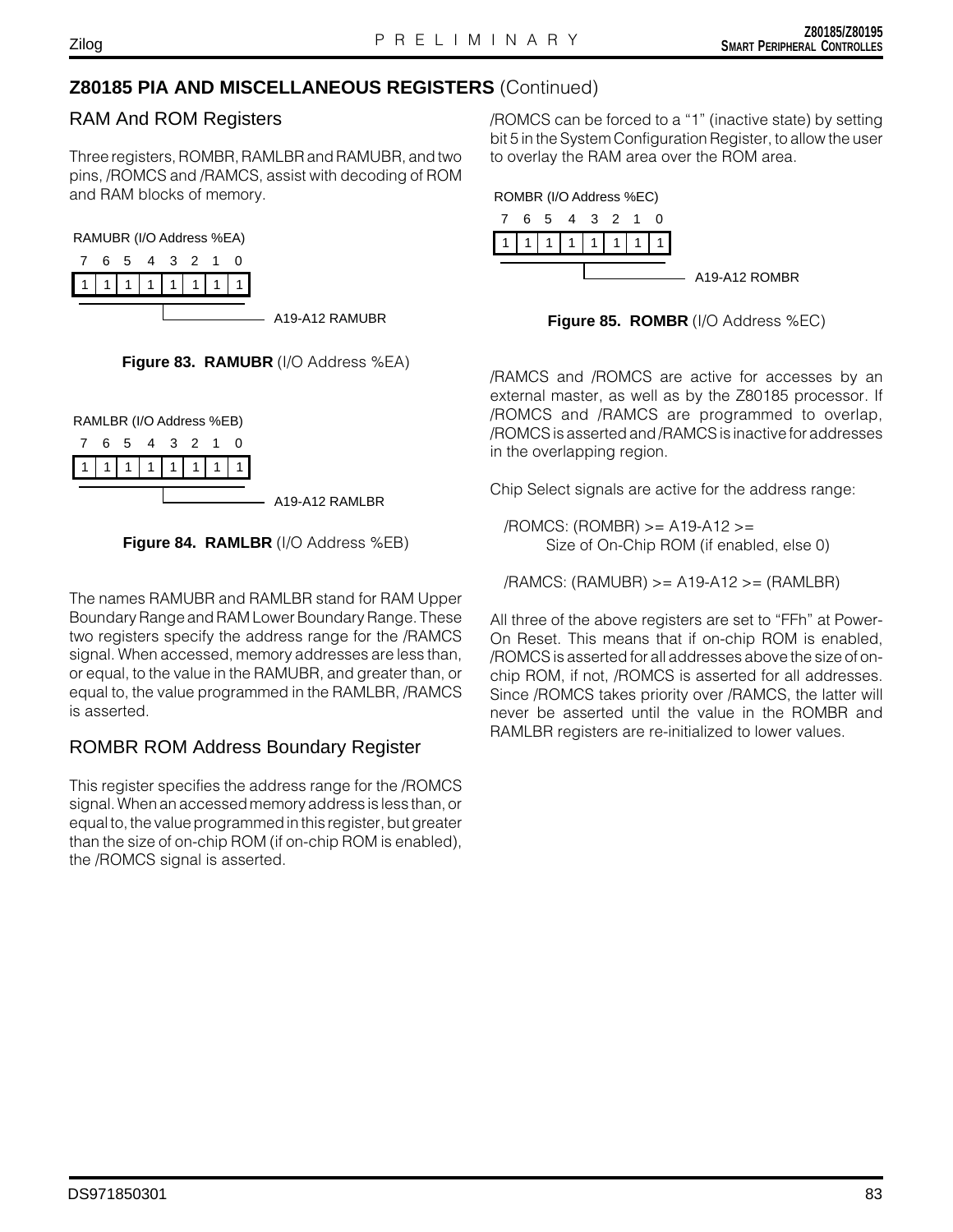# Wait State Generation (WSG)

The Memory Wait Insertion field of the DCNTL register applies to all accesses to memory, and allows insertion of 0-3 wait states. In the Z80185, the WSG Chip Select Register allows individual wait state control for the various types and areas of memory.

#### WSG Chip Select Register (I/O Address %D8)



#### **Figure 86. WSG Chip Select Register** (I/O Address %D8)

**Bits 7-6.** This field controls how many wait states are inserted for accesses to external memory in which /RAMCS is asserted:  $00 =$  none,  $01 = 1$ ,  $10 = 2$ ,  $11 = 4$  wait states.

**Bits 5-4.** This field controls how many wait states are inserted for accesses to external memory in which /ROMCS is asserted, and is encoded like bits 7-6.

**Bits 3-2.** This field controls how many wait states are inserted for accesses to on-chip ROM, and is encoded like bits 7-6. **Note:** On-chip ROM should be fast enough to support no-wait-state operation at the maximum specified clock rate, but this field is included as a "hedge" against difficulties in this area, as well as to provide timing compatibility in unusual circumstances.

**Bits 1-0.** This field controls how many wait states are inserted for accesses to external memory in which neither /RAMCS nor /ROMCS is asserted, and is encoded the same as bits 7-6.

All fields in this register Reset to 11. The 4-wait-state feature is included to allow the use of commodity DRAMs with a clock rate at, or near, the maximum.

Note that this facility, and the one in the DCNTL register, both logically OR into the WAIT signal, to allow this register full control of wait states. Bits 7-6 of DCNTL should be programmed to 00.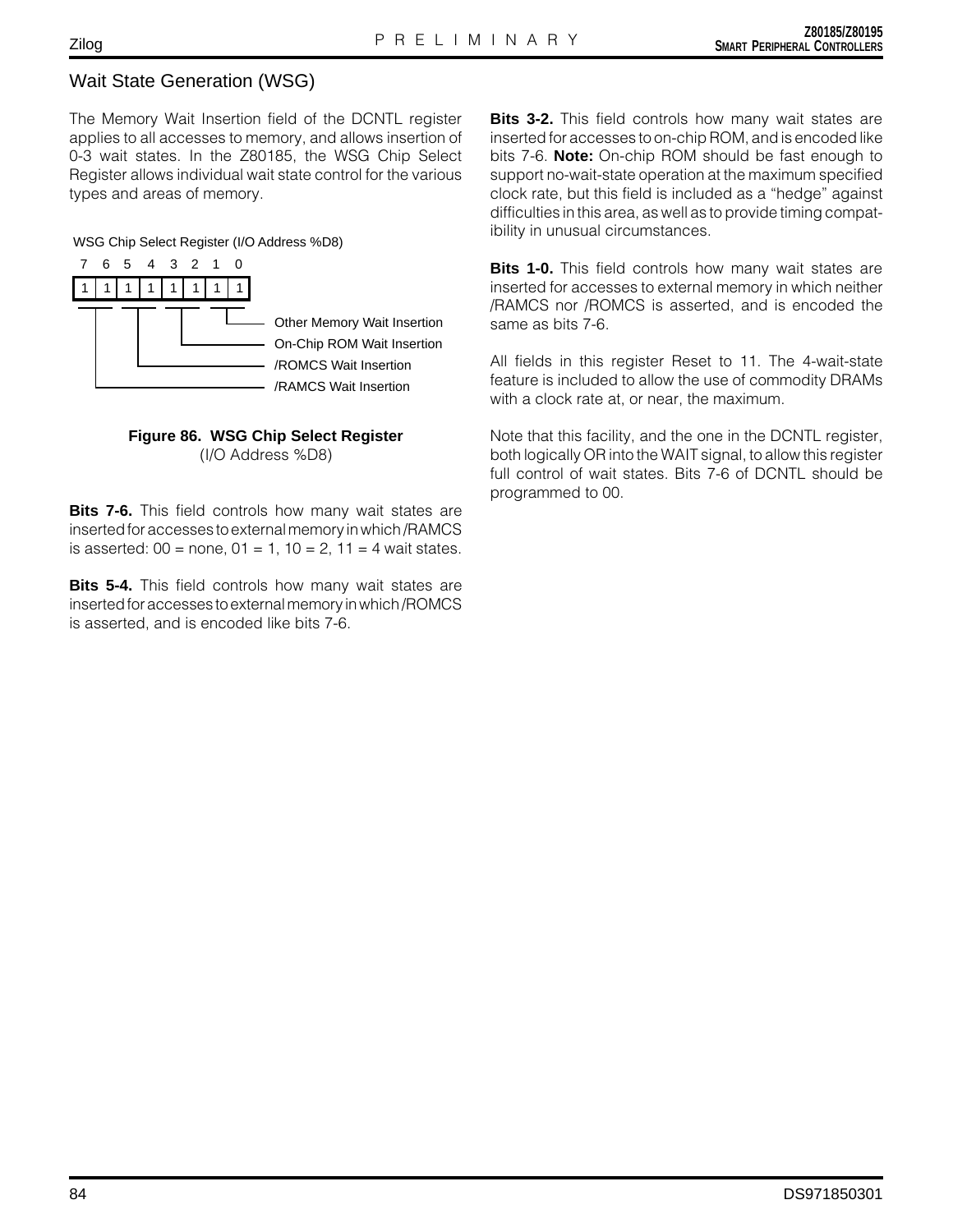### Interrupt Edge Register

Interrupt Edge Register (I/O Address %DF)





(I/O Address %DF)

**Bits 7-6.** These bits control the interrupt capture logic for the /INT2 pin. When these bits are 0X, the /INT2 pin is level sensitive and Low active. When these bits are 10, negative edge detection is enabled. Any falling edge will latch an active Low on the internal /INT2 to the processor. This interrupt must be cleared by writing a 1 to bit 3 of this register. Programming these bits to 11 enables rising edge interrupts to be latched. The latch must be cleared in the same fashion as for a falling edge.

**Bits 5-4.** These bits control the interrupt capture logic for the external /INT1 pin. When these bits are 0X, the /INT1 pin is level sensitive and Low active. When these bits are 10, negative edge detection is enabled. Any falling edge will latch an active Low on the internal /INT1 to the processor. This interrupt must be cleared by writing a 1 to bit 2 of this register. Programming these bits to 11 enables rising edge interrupts to be latched. The latch must be cleared in the same fashion as for a falling edge.

**Bit 3.** Software can read this register to sense the state of the /INT2 pin. Writing a 1 to this bit clears the edge detection logic for /INT2.

**Bit 2.** Software can read this register to sense the state of the /INT1 pin. Writing a 1 to this bit clears the edge detection logic for /INT1.

**Bit 1.** This bit selects low noise or normal drive for the parallel ports, bidirectional Centronics controller pins, Chip Select pins, and EMSCC pins as follows:

| PIA 10-13          | /RTS        | nFault    |
|--------------------|-------------|-----------|
| PIA 14-16/ZCT0 0-2 | /DTR        | nlnit     |
| PIA 27-20          | <b>TXD</b>  | nSelectIn |
| /ROMCS             | /TRXC       | nStrobe   |
| /RAMCS             | <b>BUSY</b> | PError    |
| /IOCS              | nAck        | Select    |
| IEO                | nAutoFd     |           |

A 1 in this bit selects the low noise option, which is a 33 percent reduction in drive capability. A 0 selects normal drive, and is the default after power-up. Additionally, refer to CPU Register (CCR) for a list of the pins that are programmable for low drive, via the CCR register.

**Bit 0.** If this bit is 1, the /DCD0/CKA1 pin has the CKA1 function. The pin is always connected to the DCD input of ASCI0, so if this pin is 1, and ASCI0 is used, it should not be programmed to use DCD as a receive auto-enable.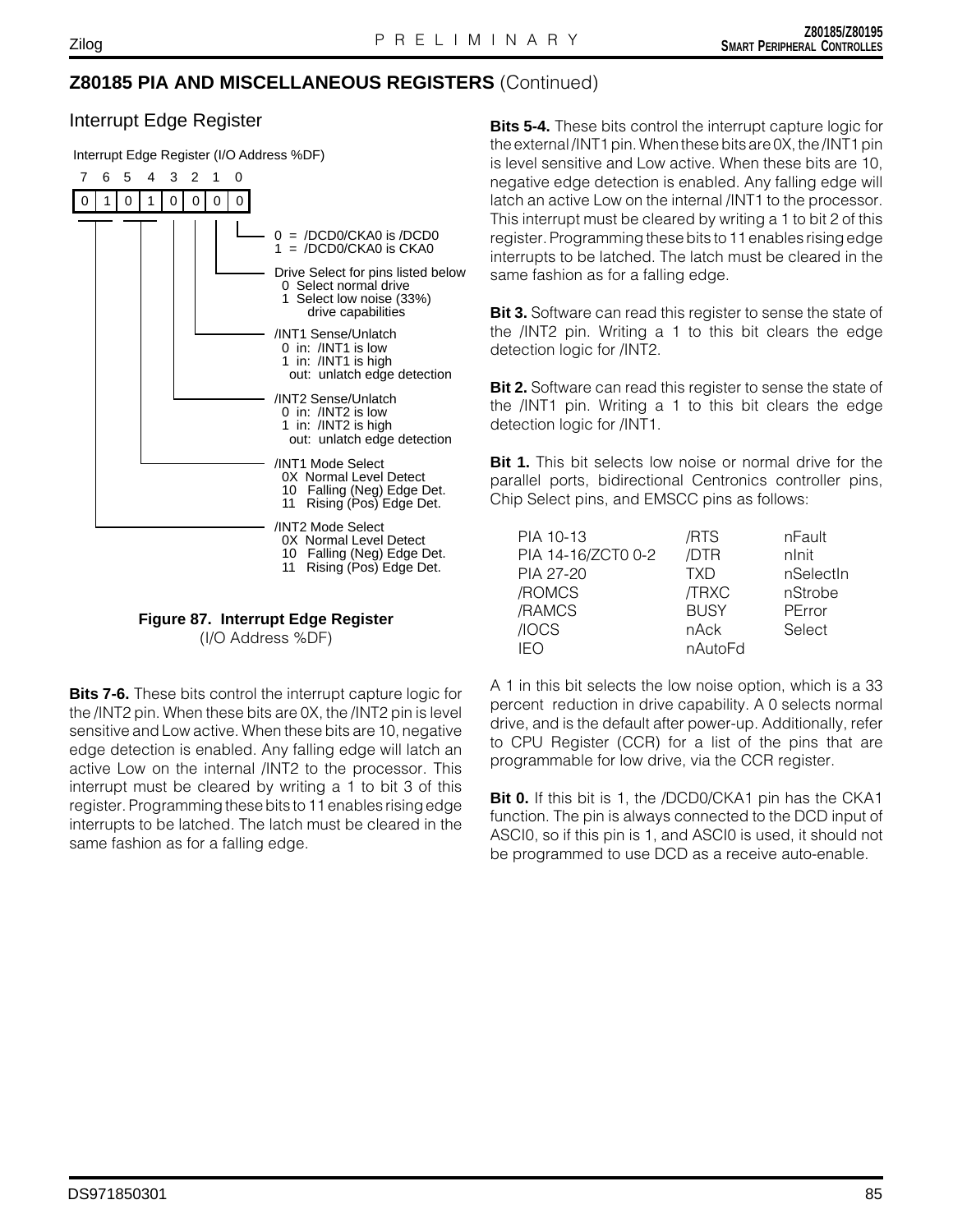### Individual Pin Selection Between PIA1 and CTCs

The assignment of the choice between PIA1 and CTC I/Os is controlled by the PIA1/CTC Pin Select Register (Figure 79).

**Bit 7.** Reserved, and should be programmed as 0.

**Bits 6-4.** When the PIA1 data direction register has set the corresponding pins as outputs, for each of these bits that is 0, the pin is driven with the state of the corresponding bit of the PIA 1 Data register, while for each of these bits that

is 1, the associated pin is driven with the indicated CTC output. These bits Reset to 0.

**Bits 3-1.** These bits control whether the CLK/TRG inputs of CTCs 3-1 are taken from PIA3-1, respectively, or from the ZC/TO outputs of CTC2-0, respectively. These bits do not have any affect on the operating mode of the CTCs.

**Bit 0.** This bit is reserved and should be programmed as 0. CTC0's CLK/TRG0 input is always connected to the PIA10 pin.

PIA1/CTC Pin Select Register (I/O Address %DE)





Zilog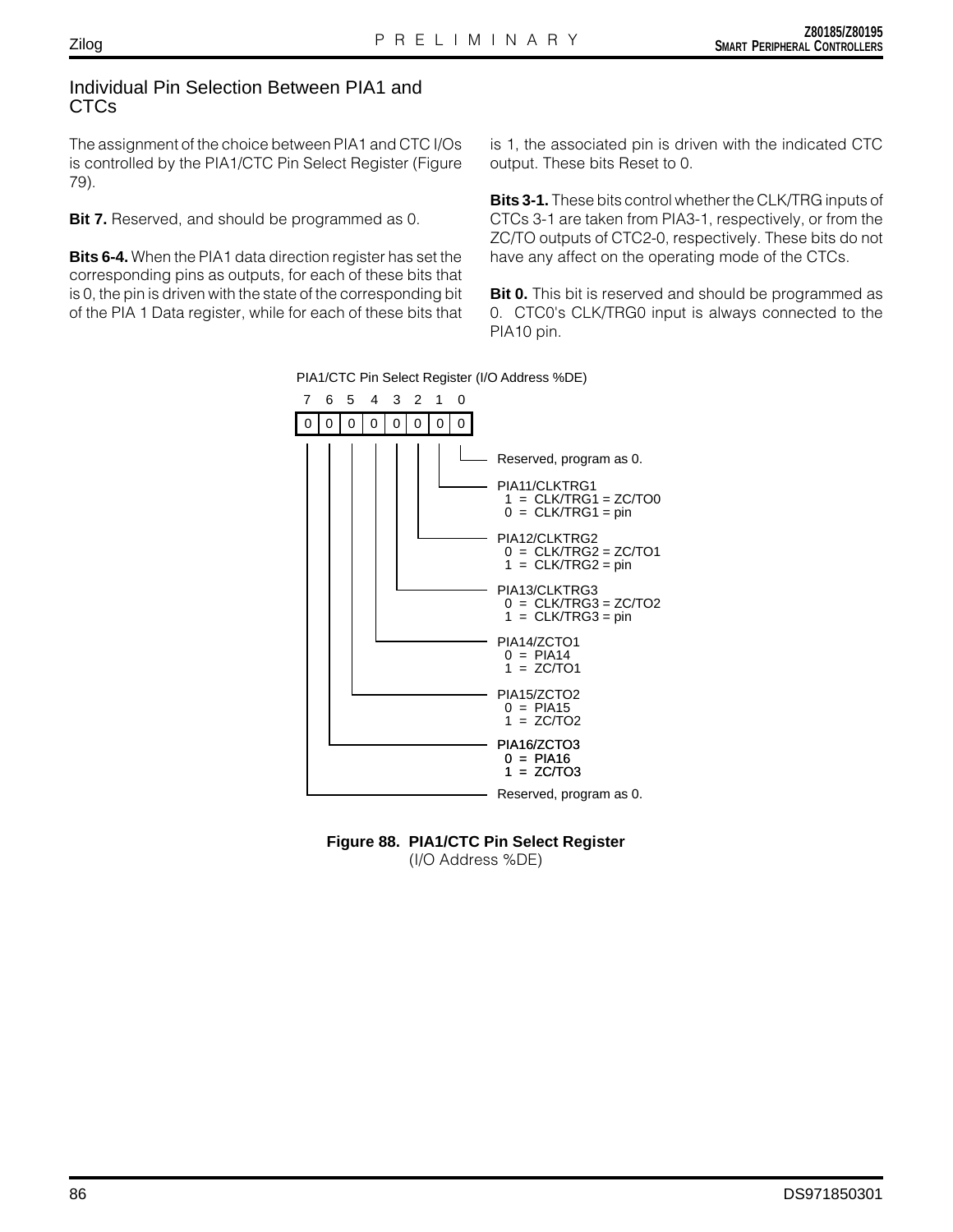### CTC Control Registers

#### Channel Control Byte

This byte is used to set the operating modes and parameters. Bit D0 must be a 1 to indicate that this is a Control Byte (Figure 82).

The Channel Control Byte register has the following fields:

**Bit D7.** Interrupt Enable. This bit enables the interrupt logic so that an internal INT is generated at zero count. Interrupts are programmed in either mode, and may be enabled or disabled at any time.

**Bit D6.** Mode Bit. This bit, along with bit 3, is used to select either Timer mode or Counter mode (Table 8).

**Bit D5.** Prescaler Factor. This bit selects the prescaler factor for use in the timer mode. Either divide-by-16 or divide-by-256 is available.

**Bit D4.** Clock/Trigger Edge Selector. This bit selects the active edge of the CLK/TRG input pulses.

**Bit D3.** Mode Bit. This bit, along with bit 6, selects either Timer mode or Counter mode (Table 8).

**Bit D2.** Time Constant. This bit indicates that the next byte programmed is time constant data for the downcounter.

**Bit D1.** Software Reset. Writing a 1 to this bit indicates a software reset operation, which stops counting activities until another time constant word is written.

| CCW <sub>6</sub> | CCW <sub>3</sub> | Operation                                                                                                                                                                                                                                                          |
|------------------|------------------|--------------------------------------------------------------------------------------------------------------------------------------------------------------------------------------------------------------------------------------------------------------------|
| 0                | O                | (Auto Start) Timer mode. The<br>prescaler is clocked by PHI, and the<br>counter is clocked by the prescaler.<br>Counting is enabled when the timer<br>constant is loaded.                                                                                          |
| 0                | 1                | Timer with CLK/TRG Trigger. The<br>prescaler is clocked by PHI, and the<br>counter is clocked by the prescaler.<br>Timing starts when the transition<br>specified by D4 is detected on the<br>PIA pin, or for CTC3-1, the ZC/T0<br>output of CTC2-0, respectively. |
| 1                | O                | Classic Counter mode. The counter<br>is clocked by the PIA pin, or for<br>CTC3-1 the ZC/TO output of<br>CTC-2 respectively.                                                                                                                                        |
| 1                | 1                | Long Counter mode. The prescaler<br>is clocked by the PIA pin, or for<br>CTC3-1 the ZC/TO output of<br>CTC-2, respectively, and the<br>counter is clocked by the prescaler.                                                                                        |

#### **Table 8. CTC Operation Modes**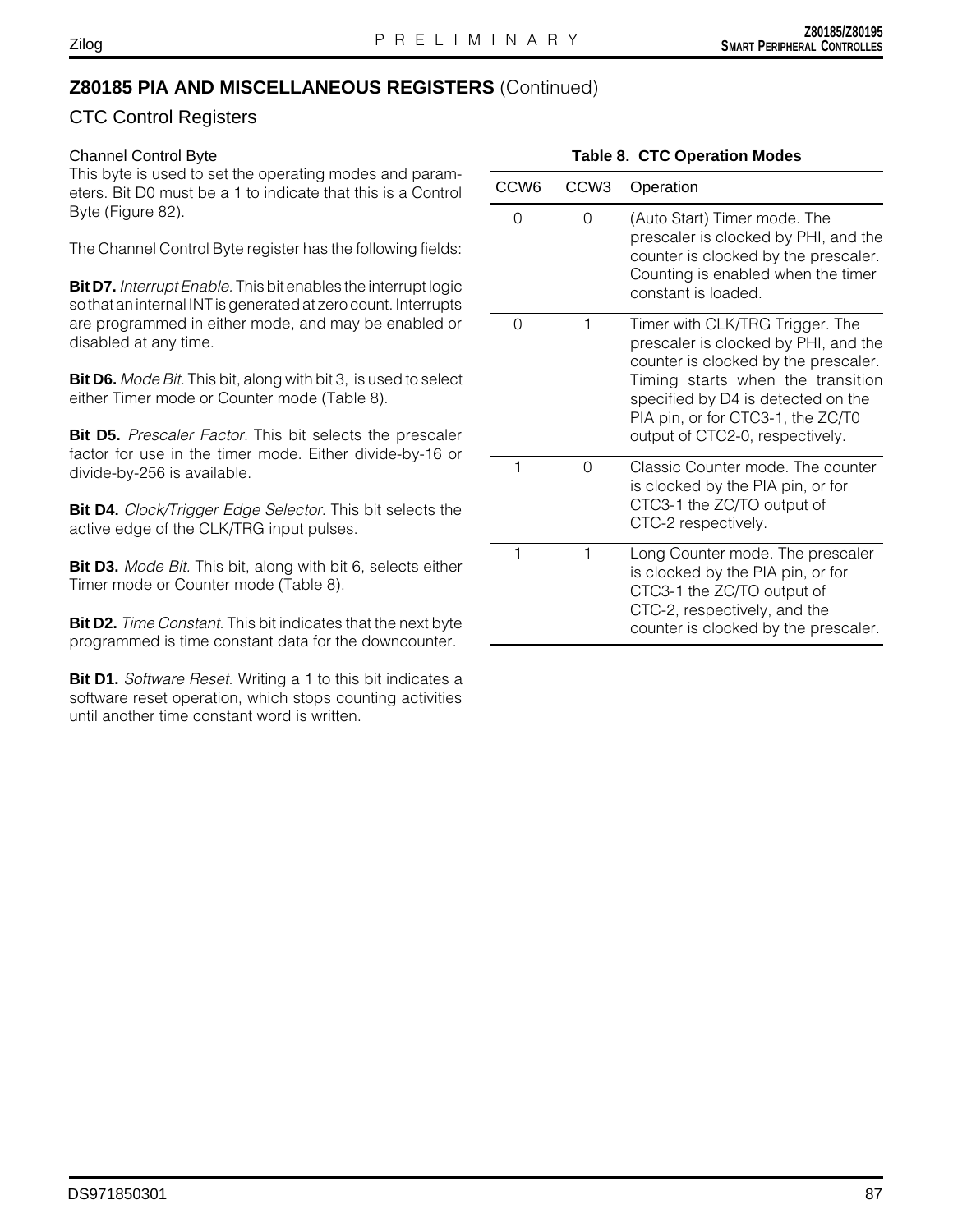

**Figure 89. CTC Channel Control Word**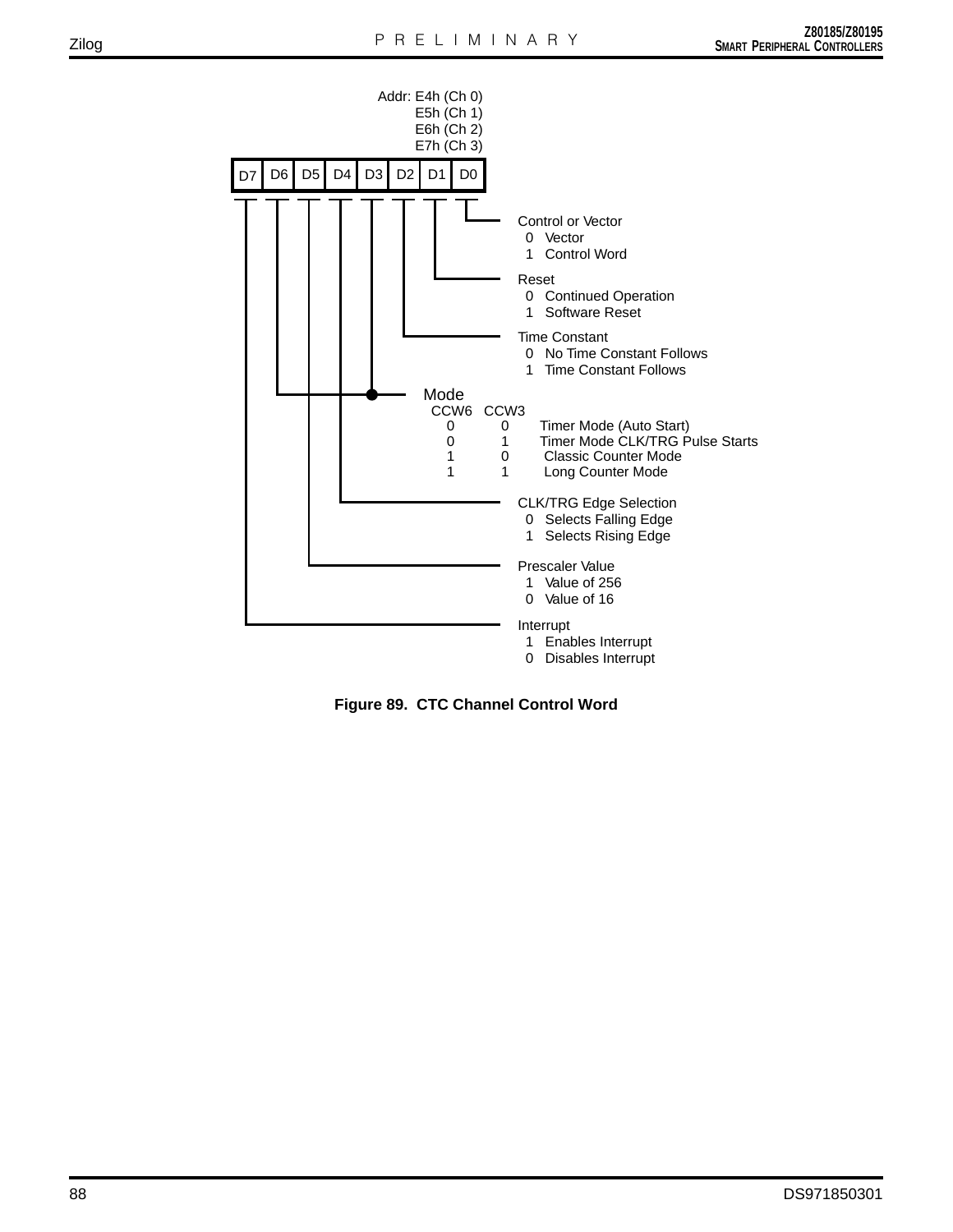# CTC Control Registers **(Continued)**

### Time Constant

Before a channel can start counting, it must receive a time constant. The time constant value may be anywhere between 1 and 256, with 0 indicating a count of 256 (Figure 90).





#### Interrupt Vector

If one or more of the CTC channels have interrupt enabled, then the Interrupt Vector Word should be programmed. Only the five most significant bits of this word are used, bit D0 must be 0 . Bits D2-D1 are automatically modified by the CTC channels after responding with an interrupt vector (Figure 91).



### **Figure 91. CTC Interrupt Vector**

# Watch-Dog Timer

The Z80185's Watch-Dog Timer (WDT) facility is identical to Zilog's Z84C15 WDT with the following exceptions:

- 1. The HALT mode field of the WDT Master Register is not used. Power control is handled as on the Z8S180.
- 2. Rather than having a separate /WDTOUT output pin, the output of the WDT is logically Low-active-ORed with the /RESET pin. A new register bit controls whether this affects only the processor, by means of an internal logic gate, or whether it also drives the /RESET pin Low in an open-drain manner, so that external logic can be Reset by the WDT as well. The latter is the default state after power-up or Reset.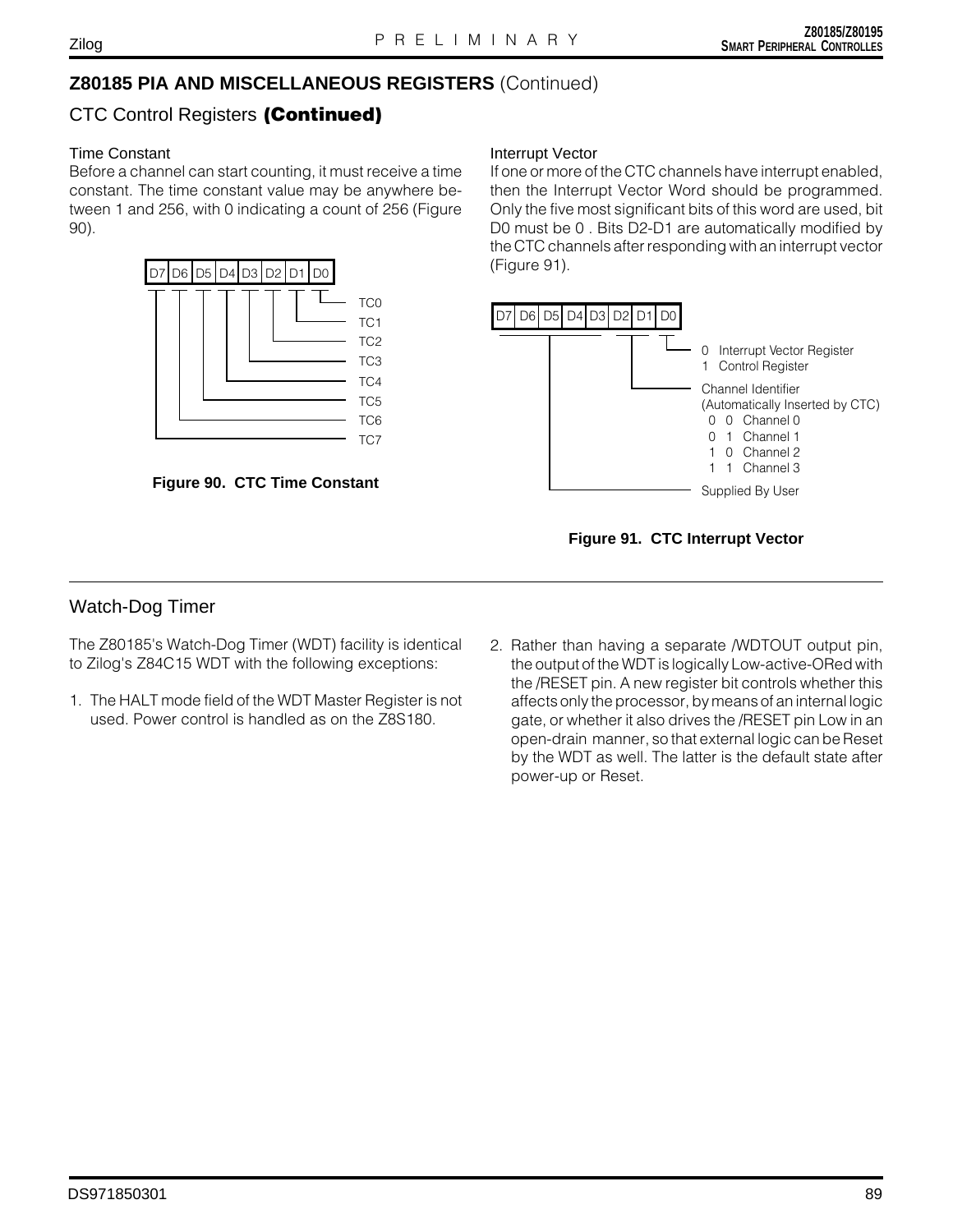### Watch-Dog Control Registers

Two registers control WDT operations. These are WDT Master Register (WDTMR; I/O Address F0h) and the WDT Command Register (WDTCR; I/O Address F1h). WDT logic has a "double key" structure to prevent accidental disabling of the WDT.

**Enabling the WDT.** The WDT is enabled by reset, and setting the WDT Enable Bit (WDTMR7) to 1.

**Disabling the WDT.** The WDT is disabled by clearing WDT Enable bit (WDTR7) to 0 followed by writing "B1h" to the WDT Command Register (WDTCR; I/O Address F1h).

**Clearing the WDT.** The WDT can be cleared by writing "4Eh" into the WDTCR.

**Watch-Dog Timer Master Register (WDTMR;I/O address F0h).** This register controls the activities of the Watch-Dog Timer.

**Bit D7.** Watch-Dog Timer Enable (WDTE). The WDT can be enabled by setting this bit to 1. To disable WDT, write 0 to this bit, followed by writing "B1h" to the WDT Command Register. Upon Power-On Reset, this bit is set to 1 and the WDT is enabled.

**Bit D6-D5.** WDT Periodic field (WDTP). This 2-bit field determines the desired time period. Upon Power-on reset, this field sets to "11".

- 00 Period is (TcC \* 216)
- 01 Period is (TcC \* 218)
- 10 Period is (TcC \* 220)
- 11 Period is  $(TcC * 2^{22})$

**Bit D4.** If this bit is 1 and the WDT times out, the Z80185 drives the /Reset pin Low to reset external logic. If this bit is 0, a WDT timer only resets the Z80185 internally.

**Bit D3-D0.** Reserved. These three bits are reserved and should always be programmed as 0011. Reading these bits returns 0011.



#### **Figure 92. Watch-Dog Timer Master Register** (I/O Address %F0)

**Watch-Dog Timer Command Register** (WDTCR; I/O Address F1h). This register is Write Only (Figure 93).

Write B1h after clearing WDTE to "0" - Disable WDT Write 4Eh - Clear WDT

WDTCR (Write Only)

|                                              | $D7$ D6 D5 D4 D3 D2 D1 D0 |  |             |  |  |
|----------------------------------------------|---------------------------|--|-------------|--|--|
| (B1h) - Disable WDT<br>(After Clearing WDTE) | 0 1 1 0 0 0 1             |  |             |  |  |
| (4Eh) - Clear WDT to zero                    |                           |  | 0 0 1 1 1 0 |  |  |

**Figure 93. Watch-Dog Timer Command Register**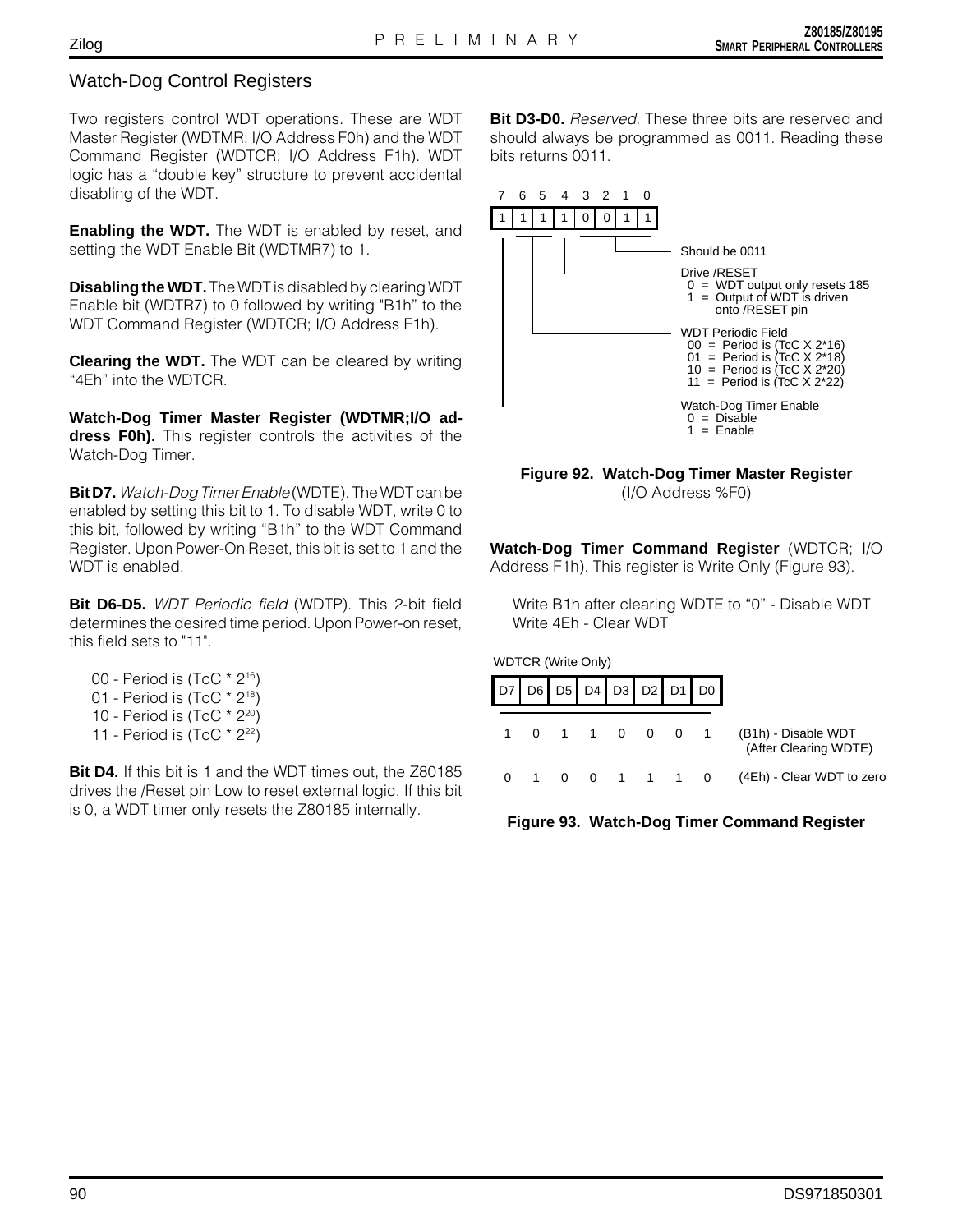### Parallel Ports

The Z80185 has two 8-bit bidirectional ports. Each bit is individually programmable for input or output. Each port includes two registers: the Port Direction Control Register and the Port Data Register. The second port also includes an Alternate Address that is used with the Bidirectional Centronics feature.





The data direction register determines which of the PIA16- 10 pins are inputs and outputs. When a bit is set to 1, the corresponding bit in the PIA 1 Data Register is an input. If the bit is 0, then the corresponding pin is an output. These bits must be set appropriately if these pins are used for CTC inputs and outputs.



**Figure 95. PIA 1 Data Register** (I/O Address %E1)

When the processor writes to the PIA 1 Data Register, the data is stored in the internal buffer. Any bits that are output are then driven on to the pins.

When the processor reads the PIA 1 Data Register, the data on the external pins is returned.





The data direction register determines which of the PIA27- 20 pins are inputs and outputs. When a bit is set to a 1, the corresponding pin is an input. If the bit is 0, then the corresponding bit is an output. These settings can be overridden by the Bidirectional Centronics Controller.



**Figure 97. PIA 2 Data Register** (I/O Address %E3)

When the processor writes to the PIA 2 Data Register, the data is stored in the internal buffer. Any bits that are output are then driven on to the pins. In certain modes of the Bidirectional Centronics Controller, an intermediate register called the Output Holding Register is activated, and the transfer of data from the OHR to the pins is under the control of the controller.

When the processor reads the PIA 2 Data Register, the data on the external pins is returned. In certain modes of the Bidirectional Centronics Controller, reading from this address reads the data stored in the port register from PIA27-20 under the control of the controller.



**Figure 98. PIA 2 Data Alternate Address** (RW) (I/O Address %EE)

Reading and writing this register is exactly the same as reading and writing address E3 as described above, except that in certain modes of the Bidirectional Centronics Controller, writing to this address sets a "ninth bit" in the opposite sense from writing address E3, and this drives one of the control outputs with the opposite polarity.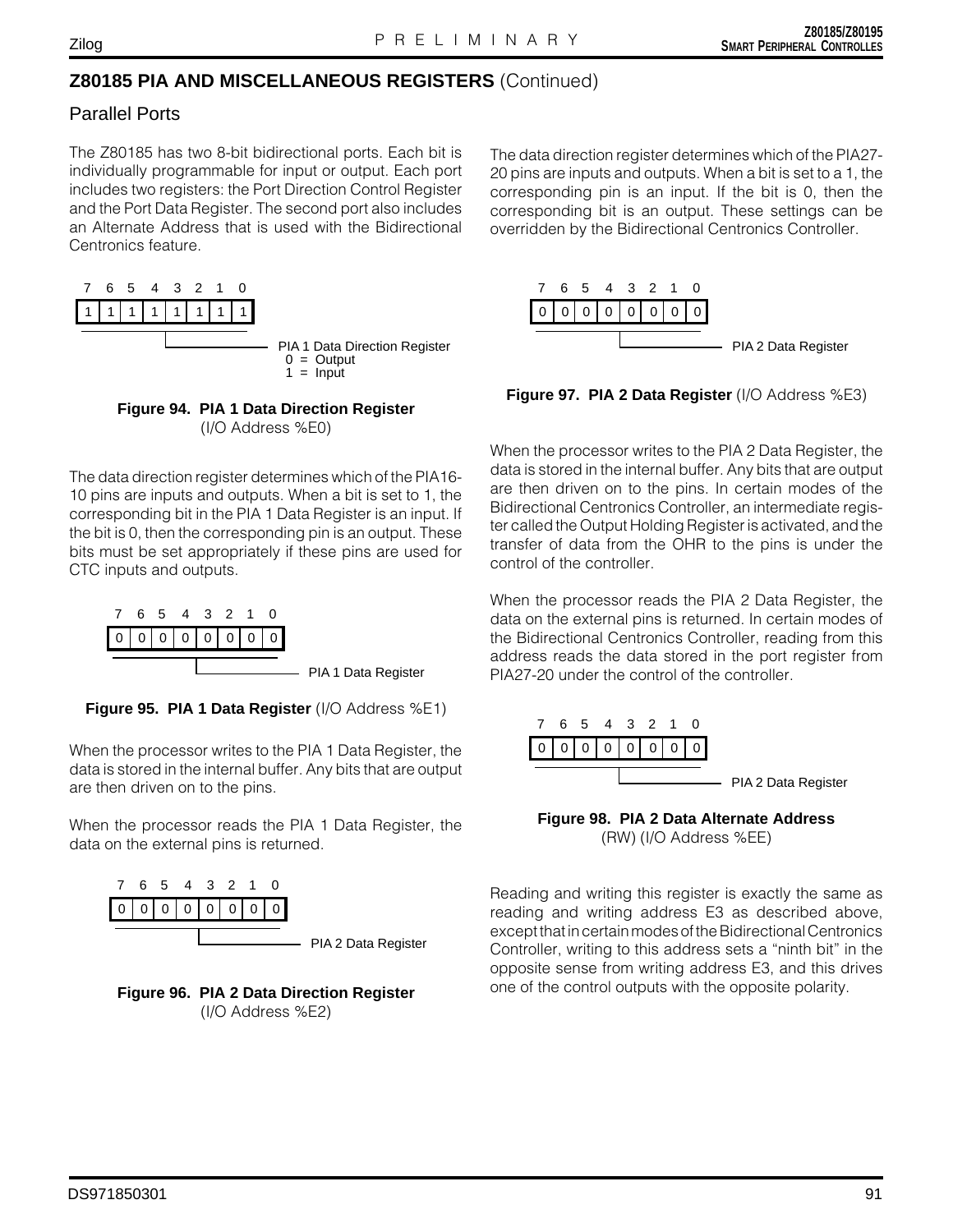# **ELECTRICAL CHARACTERISTICS**

The following classification table describes pins in terms of input and output classes.  $V_{DD} = 5V \pm 10\%$ , unless otherwise noted.

### Pin Input/Output Classification

| Class "O" output: | Full time / totem pole<br>$V_{\odot}$ 0.4V max at $I_{\odot}$ = 2.0 mA<br>$V_{\text{OH}} = V_{\text{DD}} - 1.2V$ min at $I_{\text{OH}} = 200 \mu A$<br>Slew rate 0.33 V/ns min at $C_{I OAD}$ = 50 pF<br>$C_{\text{out}}$ = 15 pF max (output or $\overline{I/O}$ )                                                                                                                     |
|-------------------|-----------------------------------------------------------------------------------------------------------------------------------------------------------------------------------------------------------------------------------------------------------------------------------------------------------------------------------------------------------------------------------------|
| Class "3" output: | as "O" except tri-state.                                                                                                                                                                                                                                                                                                                                                                |
| Class "H" output: | as "O" except $V_{\text{OH}} = V_{\text{DD}}$ -0.6V min at $I_{\text{OH}} = 200 \mu A$                                                                                                                                                                                                                                                                                                  |
| Class "D" output: | Open Drain<br>$V_{\text{o}}$ 0.4V max at $I_{\text{o}} = 12 \text{ mA}$<br>$C_{\text{out}}$ = 15 pF max (output or I/O)                                                                                                                                                                                                                                                                 |
| Class "T" output: | <b>Tri-State</b><br>As Class "O" at $V_{\text{DD}} = 3.3V \pm 10\%$<br>$V_{\text{ol}}$ 0.4V max at $I_{\text{ol}}$ = 12 mA, $V_{\text{DD}}$ = 5V ± 10%<br>$V_{\text{OH}}$ 2.4V min at $I_{\text{OH}}$ = 12 mA, $V_{\text{DD}}$ = 5V ± 10%<br>Output impedance 45 ohms max<br>Slew rate 0.05 - 0.40 V/ns (C <sub>LOAD</sub> not stated by IEEE)<br>$C_{OUT}$ = 15 pF max (output or I/O) |
| Class "I" input": | $V_{\parallel}$ 0.8V max at $V_{\text{DD}} = 5V \pm 10\%$<br>$V_{\text{II}}$ 0.6V max at $V_{\text{DD}} = 3.3V \pm 10\%$<br>$V_{\mu}$ 2.0V min<br>$\mathsf{li} \pm 10$ µA max, Vi = 0 to 5V (includes leakage if I/O)<br>$C_{\text{in}}$ = 5 pF max (if input only, see output type if I/O)<br>Inputs of this type include Weak Latch circuits.                                         |
| Class "R" input:  | $V_{\parallel}$ 0.6V max<br>$V_{\text{H}}$ V <sub>DD</sub> -0.6 min at V <sub>DD</sub> = 5V ± 10%<br>$V_{\text{H}}$ V <sub>pp</sub> -0.3 min at V <sub>pp</sub> = 3.3V ± 10%<br>li $\pm$ 10 µA max, Vi = 0 to 5V<br>$C_{\text{IN}}$ = 5 pF max                                                                                                                                          |
| Class "S" input:  | V <sub>II</sub> 0.8V max at $V_{\text{DD}} = 5V \pm 10\%$<br>$V_{\parallel}$ 0.6V max at $V_{\text{DD}}^{\sim}$ = 3.3V ± 10%<br>$V_{\scriptscriptstyle\rm IH}$ 2.0V min<br>Hysteresis 0.2V min<br>li $\pm$ 20 µA max, Vi=0.8 to 2V (includes leakage if I/O)<br>Inputs of this type include Weak Latch circuits.                                                                        |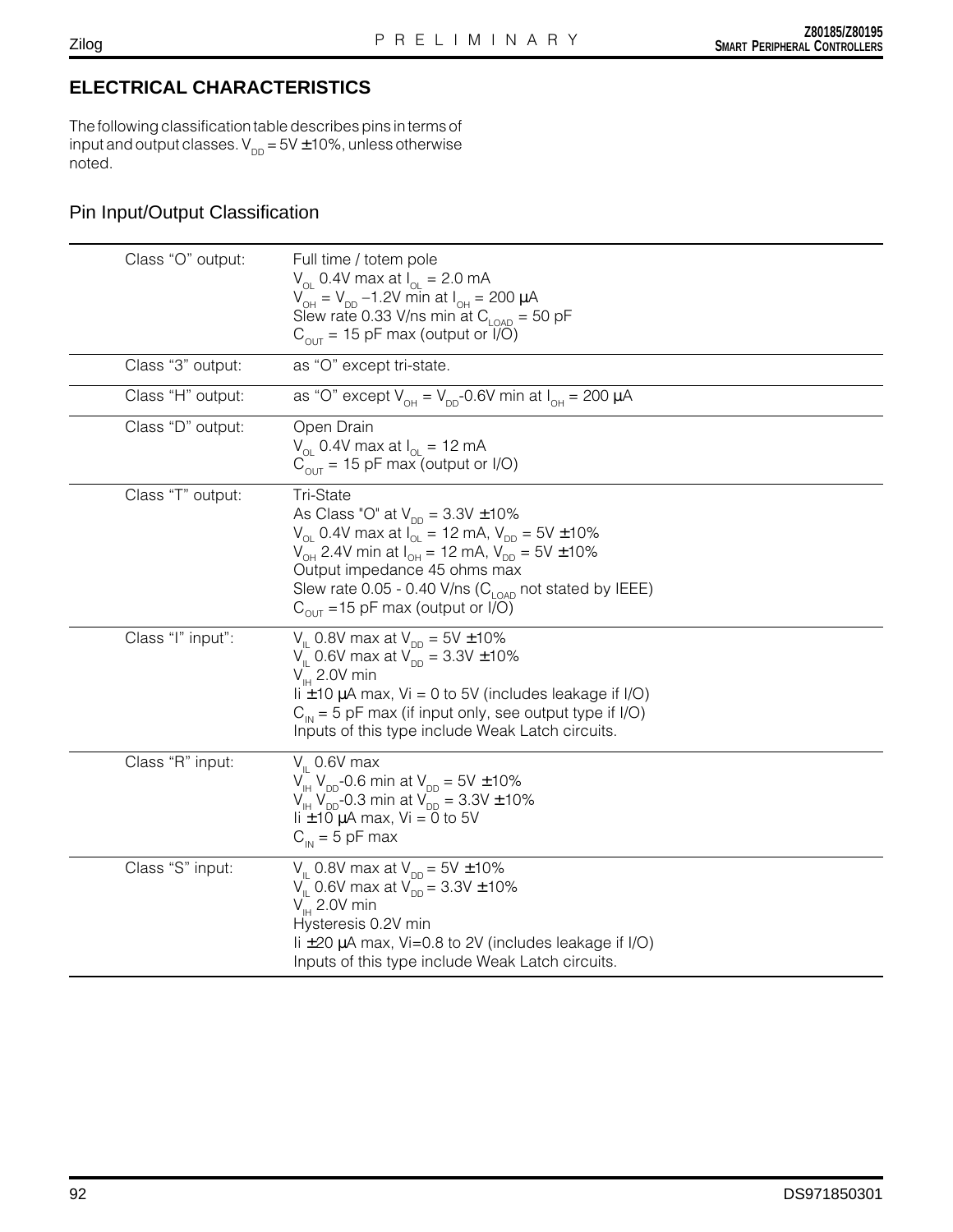#### Zilog

# **ELECTRICAL CHARACTERISTICS** (Continued)

The following table shows the characteristics of each pin in terms of the above classifications. A dash "–" in the input or output column indicates the pin does not have that function.

#### Pin Input Class Output Class /BUSREQ /CTS I – /CTS0/RxS I –  $/DCD$   $\qquad \qquad$   $\qquad \qquad$ /DCD0/CKA1 I 3 /DTR – O /HALT – O /INT0 I D  $/INT1$   $/$  $/INT2$   $/$  $\angle$  /IOCS –  $\angle$  0  $/10$ RQ  $/1$  3<br> $/1$  3  $/M1$   $1$  3 /MREQ I 3 /NMI R –  $/$ RAMCS – O<br> $/$ RD – 3  $/RD$   $1$  3 /RESET R D /RFSH – O /ROMCS – O /RTS – O /RTS0/TxS – O /RTXC and 1 3 /TRXC I 3 /WAIT I D  $\sqrt{MR}$  and  $\sqrt{3}$ A0-A19 I 3 Pin Input Class Output Class Busy S T CKA0/CKS I 3  $DO-D7$  and  $1$  3 EXTAL R – IEI I – IEO – O nAck S T nAutoFd S T<br>
nFault S S T nFault S T nInit S T nSelectIn S T nStrobe S T PError S T PHI – H PIA13-10/CLKTRG3-0 | 3 PIA15-13/ZCTO2-0 I 3<br>PIA27-20 S T PIA27-20 S<br>RXA0 I RXA0 I – RXA1 I – RXD I – /ST – O Select S S T TOUT//DREQ I O TXA0 – O TXA1 – O TXD – O XTAL – O

### **Table 9. Pin Classification Characteristics**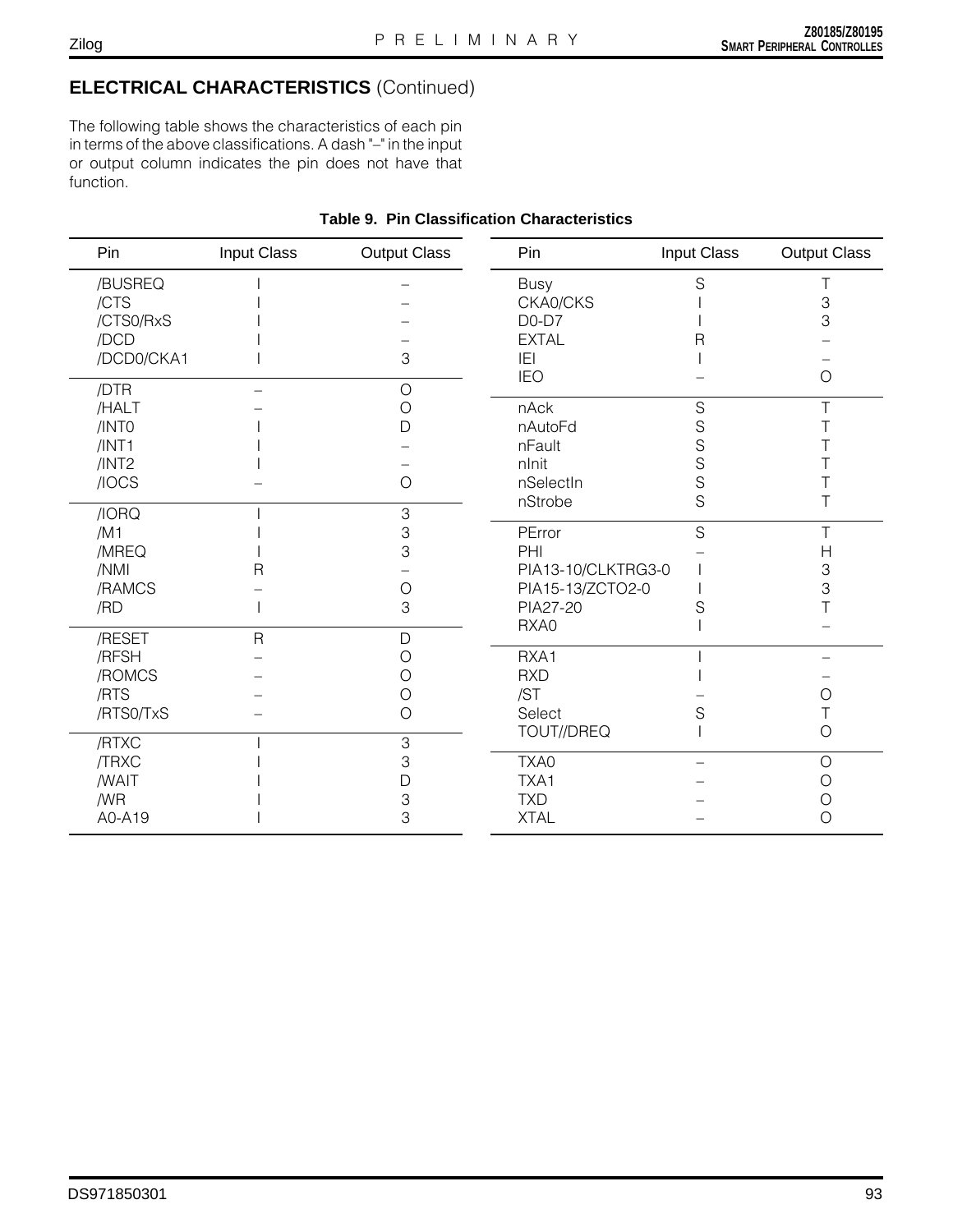# **PACKAGE INFORMATION**



**100-Pin QFP Package Diagram**